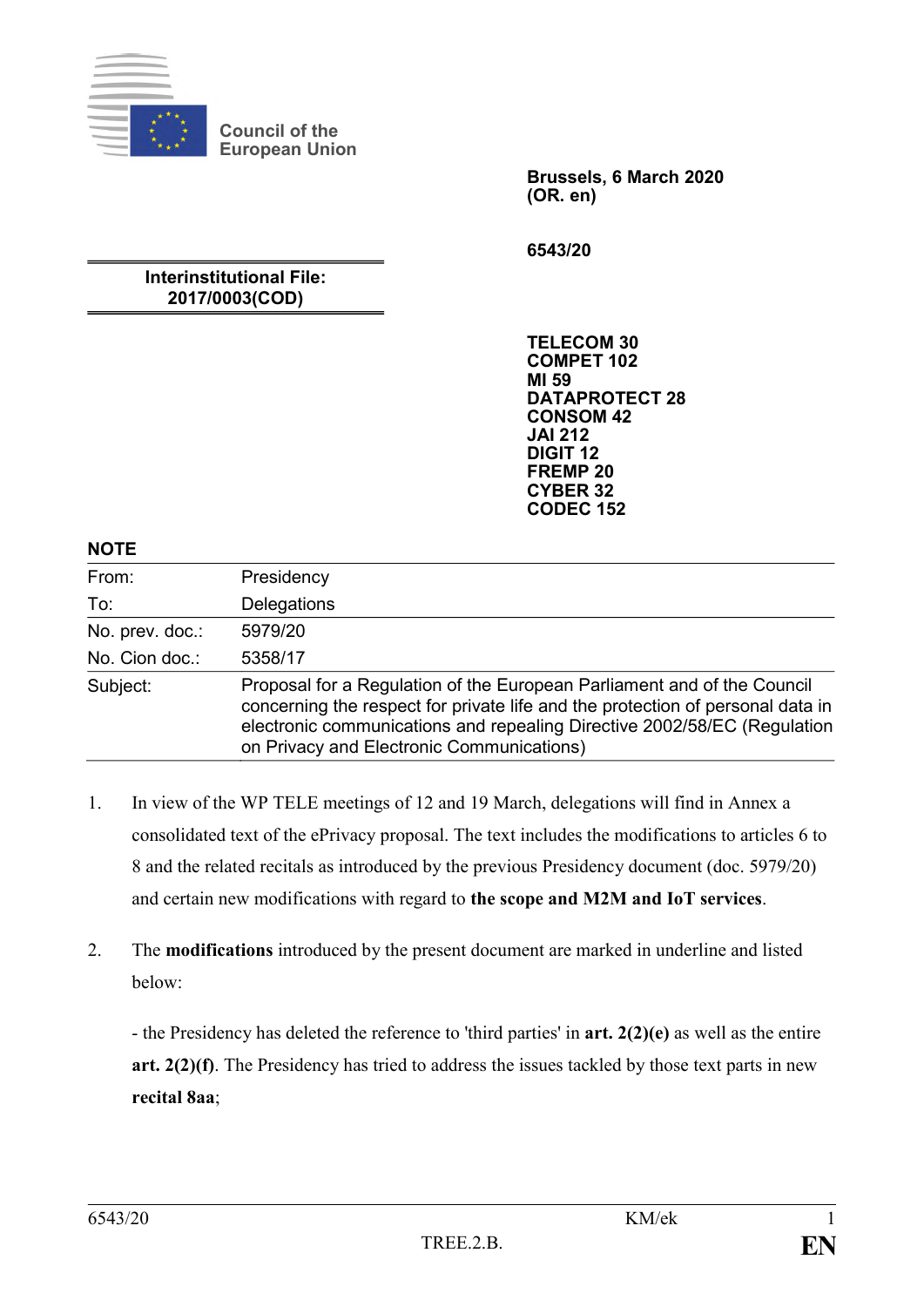- further clarifications have been introduced in **recital 12** with regard to M2M and Internet of Things services;

- the Presidency has also continued the efforts to improve the text by grouping various recital parts relating to the same topic, mostly without changes in substance. This would concern in particular moving text parts between **recitals 8aa, 15a, 16a, 16b, 16c, 19, 19a and 19b** and deleting the remaining part of **recital 19**.

3. During the **meeting of 12 March**, the Presidency would like to:

- discuss in detail modifications to articles 6 to 8 and the related recitals;

- if time allows, examine the modifications related to the scope and M2M and IoT services.

The discussion on the proposal will most likely continue on **19 March**. The Presidency will decide on the precise agenda on the basis of the outcome of the meeting of 12 March.

4. As announced during the WP TELE meeting of 5 March, the Presidency would like to invite delegations to provide their **written comment in relation to articles 6 to 8 by 10 March**.

 $\mathcal{L}_\text{max}$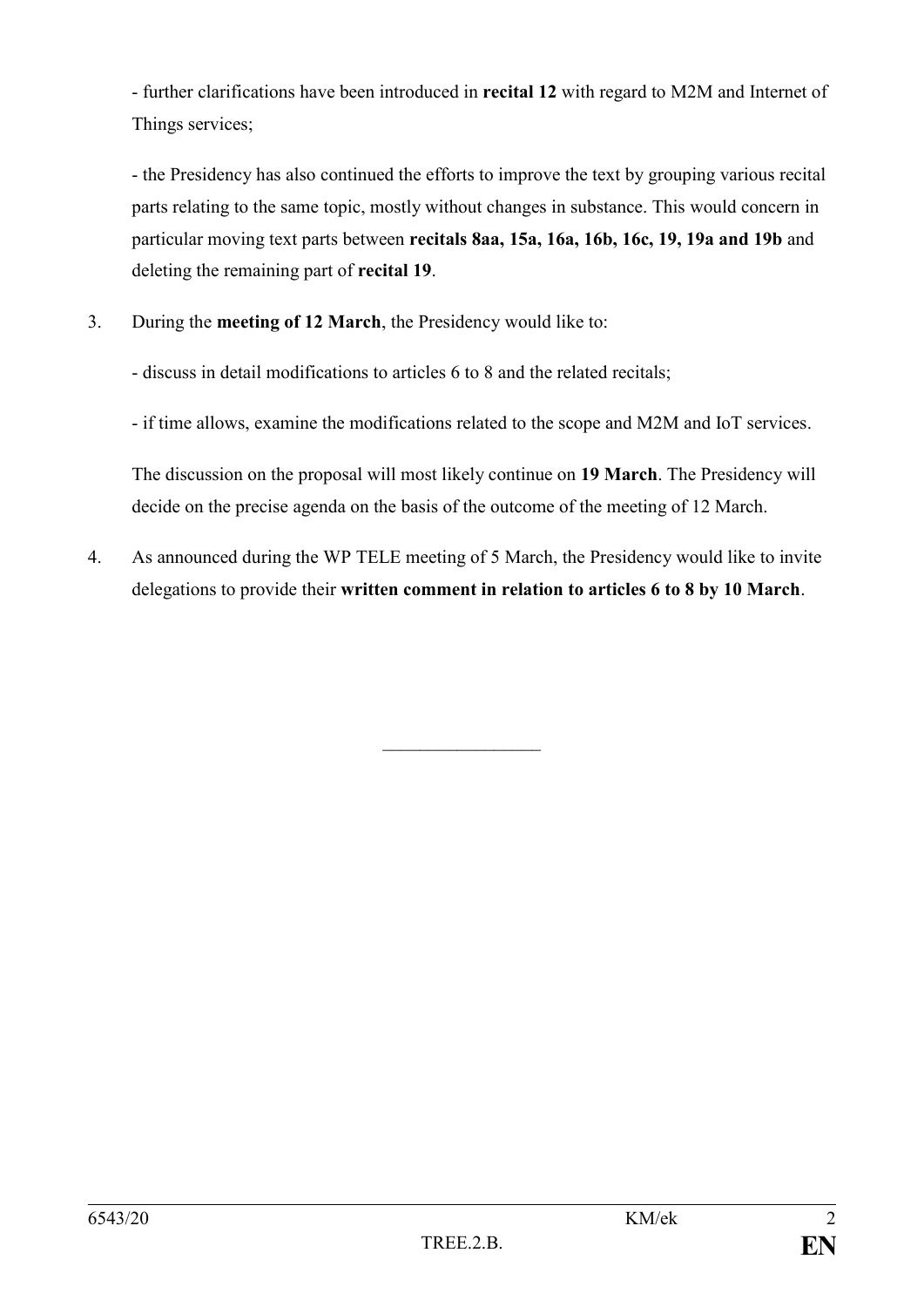#### Proposal for a

# **REGULATION OF THE EUROPEAN PARLIAMENT AND OF THE COUNCIL**

#### **concerning the respect for private life and the protection of personal data in electronic communications and repealing Directive 2002/58/EC (Regulation on Privacy and Electronic Communications)**

(Text with EEA relevance)

## THE EUROPEAN PARLIAMENT AND THE COUNCIL OF THE EUROPEAN UNION,

Having regard to the Treaty on the Functioning of the European Union, and in particular Articles 16 and 114 thereof,

Having regard to the proposal from the European Commission,

After transmission of the draft legislative act to the national parliaments,

Having regard to the opinion of the European Economic and Social Committee**<sup>1</sup>** ,

Having regard to the opinion of the Committee of the Regions**<sup>2</sup>** ,

Having regard to the opinion of the European Data Protection Supervisor**<sup>3</sup>** ,

Acting in accordance with the ordinary legislative procedure,

Whereas:

<sup>&</sup>lt;u>.</u> **1** OJ C, , p. .

 $\frac{2}{3}$  OJ C, , p. .

**<sup>3</sup>** OJ C , , p. .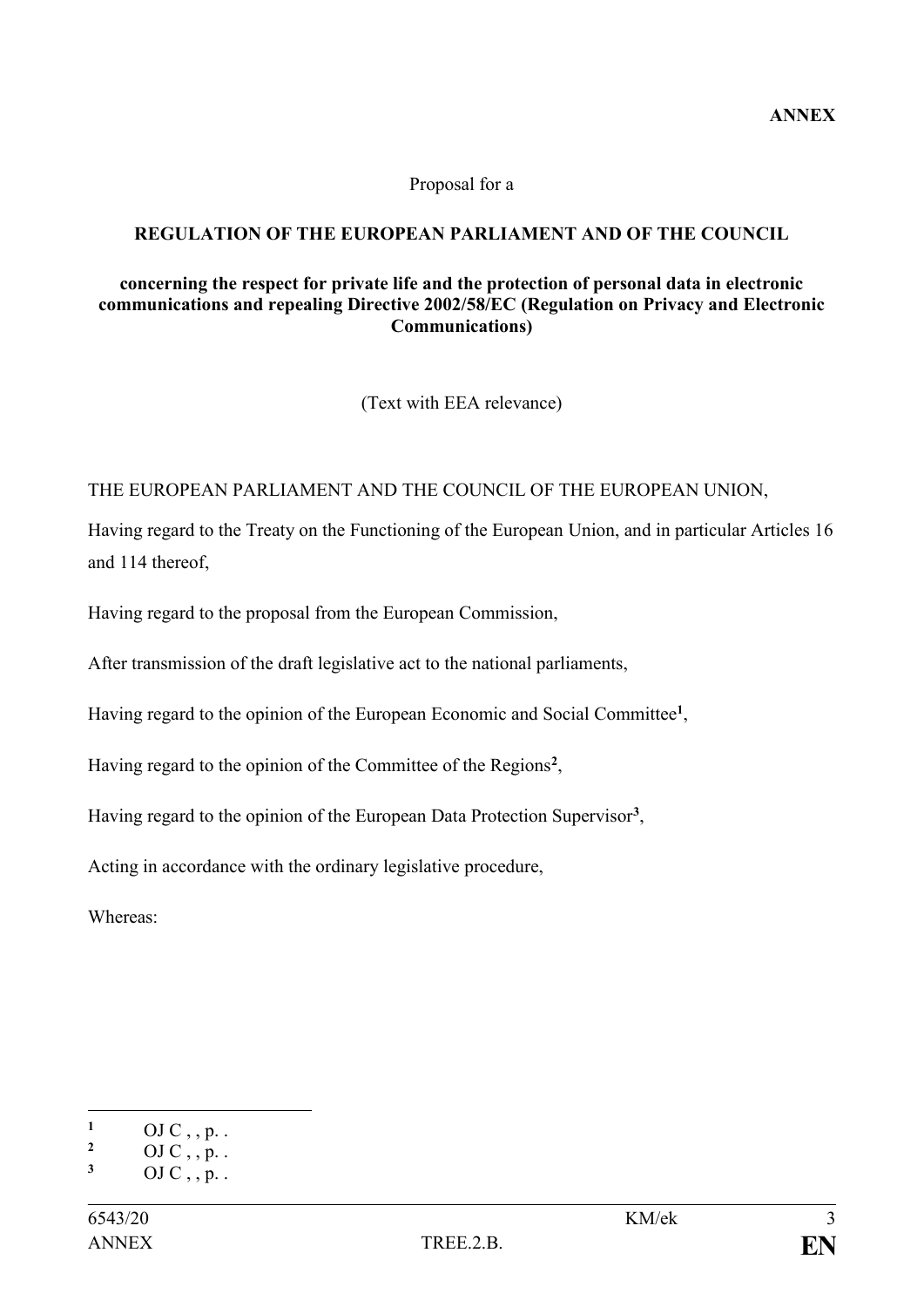- (1) Article 7 of the Charter of Fundamental Rights of the European Union ("the Charter") protects the fundamental right of everyone to the respect for his or her private and family life, home and communications. Respect for the **privacy confidentiality** of one's communications is an essential dimension of this right**, applying both to natural and legal persons**. Confidentiality of electronic communications ensures that information exchanged between parties and the external elements of such communication, including when the information has been sent, from where, to whom, is not to be revealed to anyone other than to the parties involved in a communication. The principle of confidentiality should apply to current and future means of communication, including calls, internet access, instant messaging applications, e-mail, internet phone calls and personal messaging provided through social media.
- (2) The content of electronic communications may reveal highly sensitive information about the natural persons involved in the communication, from personal experiences and emotions to medical conditions, sexual preferences and political views, the disclosure of which could result in personal and social harm, economic loss or embarrassment. Similarly, metadata derived from electronic communications may also reveal very sensitive and personal information. These metadata includes the numbers called, the websites visited, geographical location, the time, date and duration when an individual made a call etc., allowing precise conclusions to be drawn regarding the private lives of the persons involved in the electronic communication, such as their social relationships, their habits and activities of everyday life, their interests, tastes etc.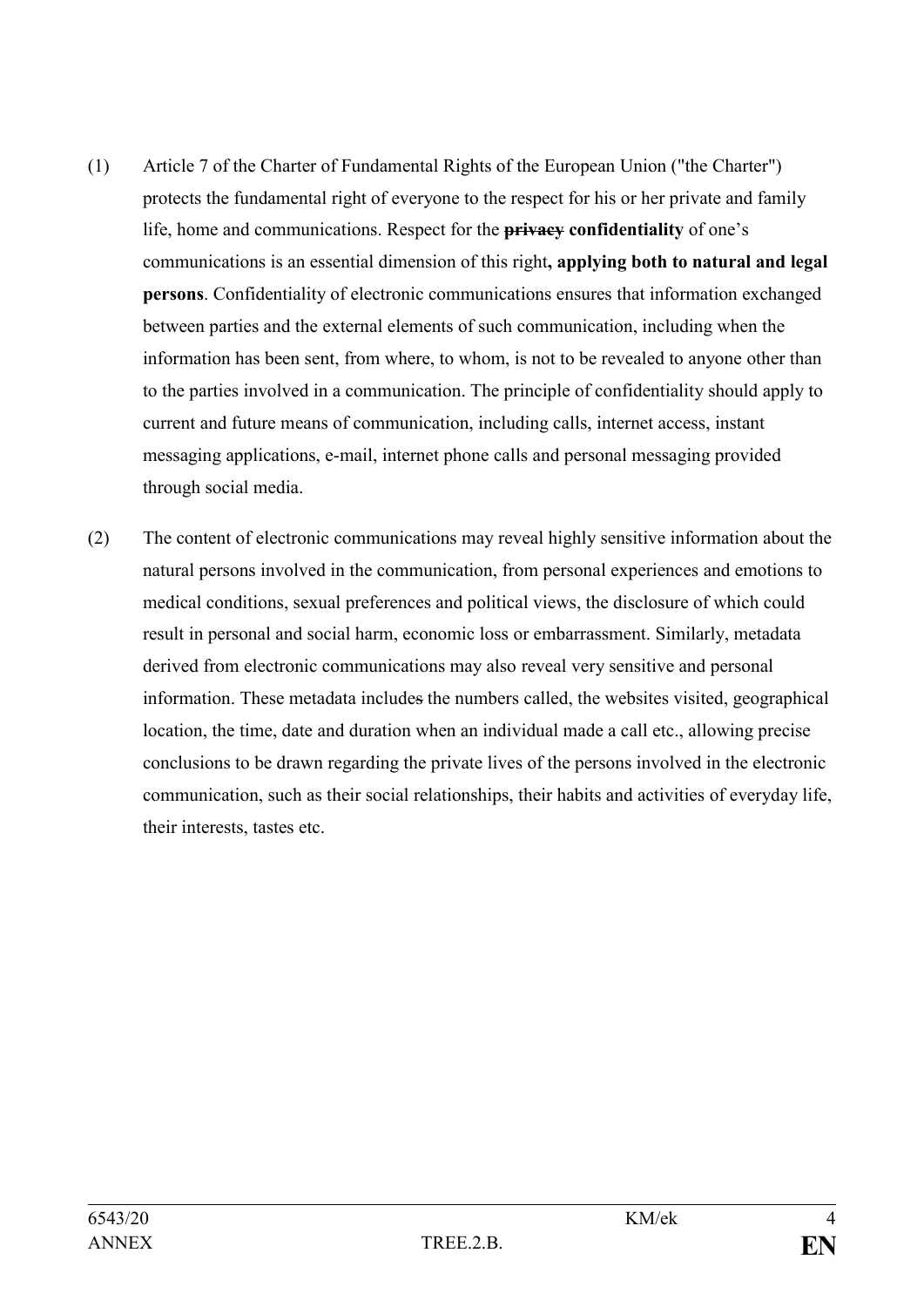**(2a) Regulation (EU) 2016/679 regulates the protection of personal data. This Regulation protects in addition the respect for private life and communications. The provisions of this Regulation particularise and complement the general rules on the protection of personal data laid down in Regulation (EU) 2016/679. This Regulation therefore does not lower the level of protection enjoyed by natural persons under Regulation (EU) 2016/679. The provisions particularise Regulation (EU) 2016/679 as regards personal data by translating its principles into specific rules. If no specific rules are established in this Regulation, Regulation (EU) 2016/679 should apply to any processing of data that qualify as personal data. The provisions complement Regulation (EU) 2016/679 by setting forth rules regarding subject matters that are not within the scope of Regulation (EU) 2016/679, such as the protection of the rights of end-users who are legal persons. Processing of electronic communications data by providers of electronic communications services and networks should only be permitted in accordance with this Regulation. This Regulation does not impose any obligations on the end-user End-users who are legal persons may have rights conferred by Regulation (EU) 2016/679 to the extent specifically required by this Regulation**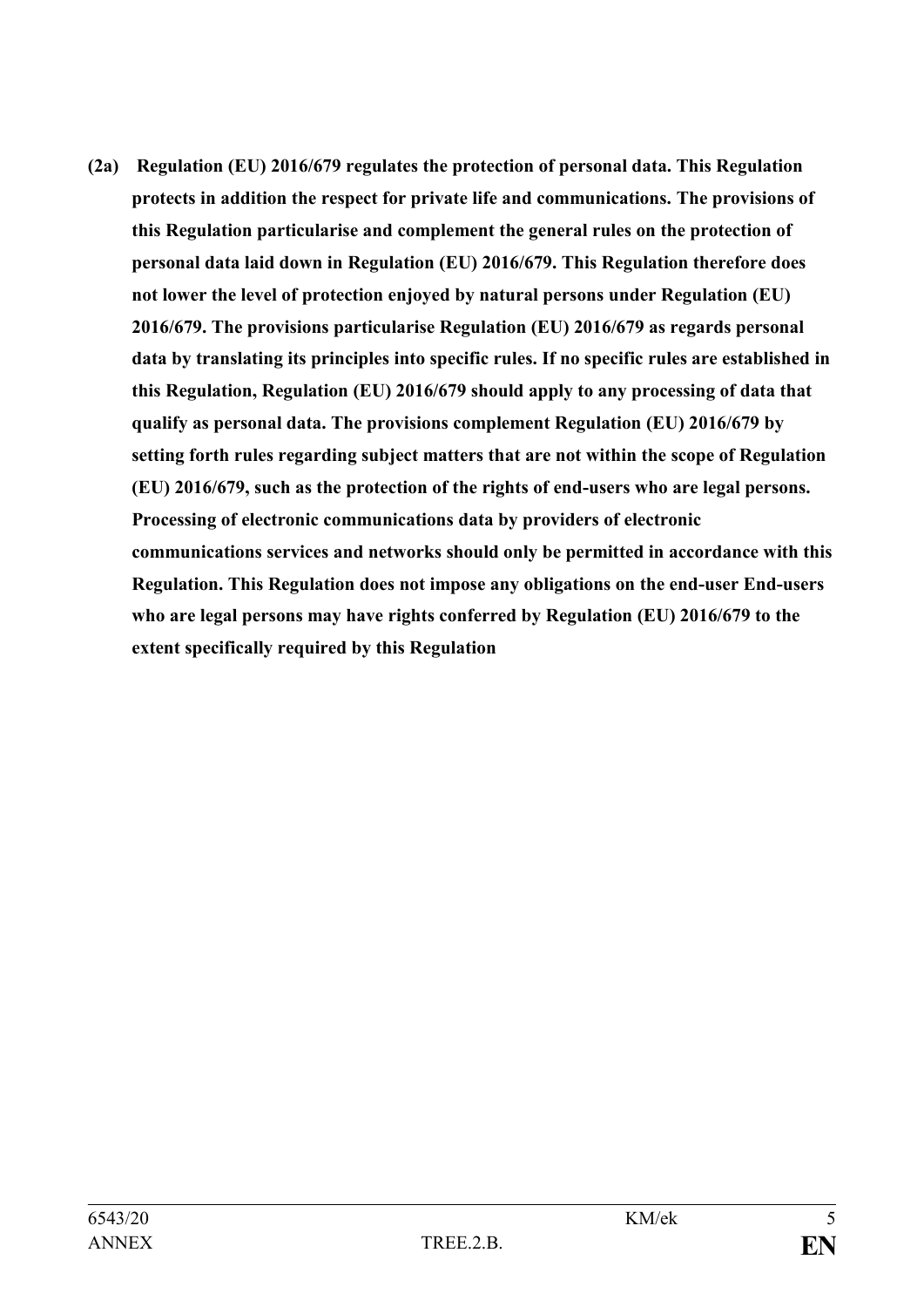- (3) Electronic communications data may also reveal information concerning legal entities, such as business secrets or other sensitive information that has economic value **and the protection of which allows legal persons to conduct their business, supporting among other innovation**. Therefore, the provisions of this Regulation should **in principle** apply to both natural and legal persons. Furthermore, this Regulation should ensure that**, where necessary,** provisions of the Regulation (EU) 2016/679 of the European Parliament and of the Council**<sup>4</sup>** , also apply *mutatis mutandis* to end-users who are legal persons. This includes the definition of **provisions on** consent under Regulation (EU) 2016/679. When reference is made to consent by an end-user, including legal persons, this definition should apply. In addition, legal persons should have the same rights as end-users that are natural persons regarding the supervisory authorities; furthermore, supervisory authorities under this Regulation should also be responsible for monitoring the application of this Regulation regarding legal persons.
- **(3a) This Regulation should not affect national law regulating for instance the conclusion or the validity of a contract. Similarly, this Regulation should not affect national law in relation to determining who has the legal power to represent legal persons in any dealings with third parties or in legal proceedings.**
- (4) Pursuant to Article 8(1) of the Charter and Article 16(1) of the Treaty on the Functioning of the European Union, everyone has the right to the protection of personal data concerning him or her. Regulation (EU) 2016/679 lays down rules relating to the protection of natural persons with regard to the processing of personal data and rules relating to the free movement of personal data. Electronic communications data may include personal data as defined in Regulation (EU) 2016/679.

<sup>1</sup> **<sup>4</sup>** Regulation (EU) 2016/679 of the European Parliament and of the Council of 27 April 2016 on the protection of natural persons with regard to the processing of personal data and on the free movement of such data, and repealing Directive 95/46/EC (General Data Protection Regulation) (OJ L 119, 4.5.2016, p. 1–88).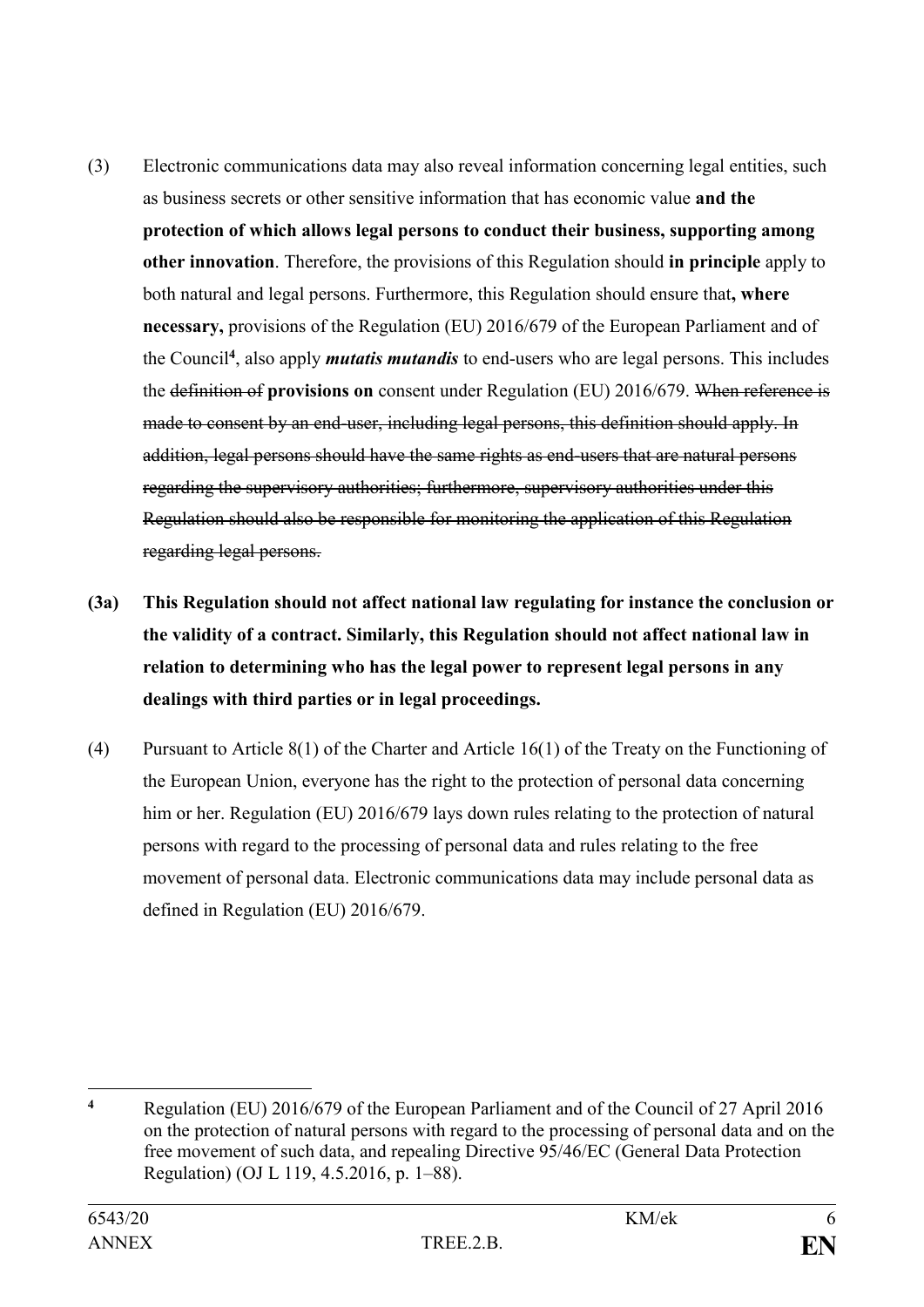- (5) The provisions of this Regulation particularise and complement the general rules on the protection of personal data laid down in Regulation (EU) 2016/679 as regards electronic communications data that qualify as personal data. This Regulation therefore does not lower the level of protection enjoyed by natural persons under Regulation (EU) 2016/679. Processing of electronic communications data by providers of electronic communications services should only be permitted in accordance with this Regulation.
- (6) While the principles and main provisions of Directive 2002/58/EC of the European Parliament and of the Council<sup>5</sup> remain generally sound, that Directive has not fully kept pace with the evolution of technological and market reality, resulting in an inconsistent or insufficient effective protection of privacy and confidentiality in relation to electronic communications. Those developments include the entrance on the market of electronic communications services that from a consumer perspective are substitutable to traditional services, but do not have to comply with the same set of rules. Another development concerns new techniques that allow for tracking of online behaviour of end-users, which are not covered by Directive 2002/58/EC. Directive 2002/58/EC should therefore be repealed and replaced by this Regulation.

 $\overline{5}$ **<sup>5</sup>** Directive 2002/58/EC of the European Parliament and of the Council of 12 July 2002 concerning the processing of personal data and the protection of privacy in the electronic communications sector (Directive on privacy and electronic communications) (OJ L 201, 31.7.2002, p.37).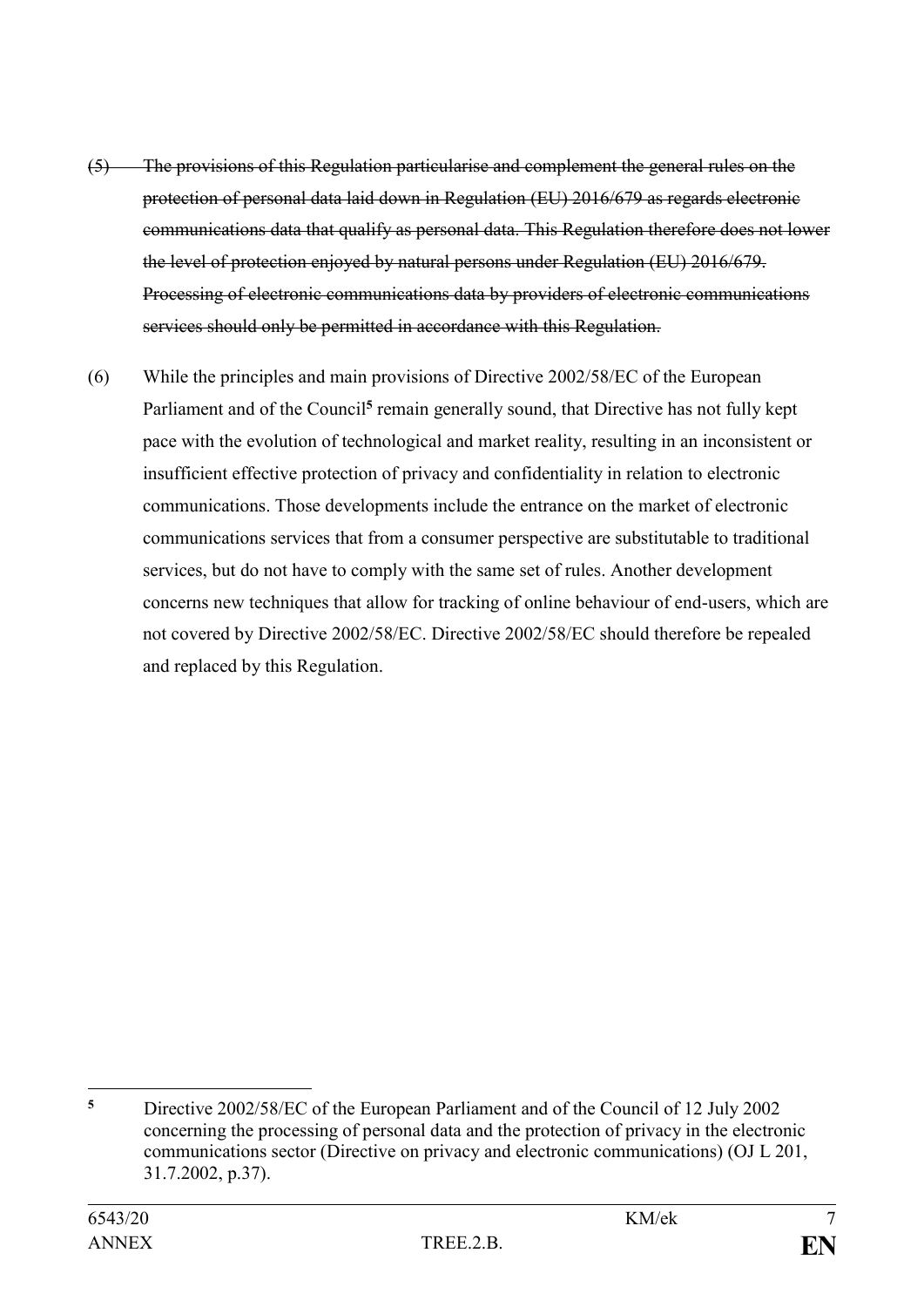- (7) The Member States should be allowed, within the limits of this Regulation, to maintain or introduce national provisions to further specify and clarify the application of the rules of this Regulation in order to ensure an effective application and interpretation of those rules. Therefore, the margin of discretion, which Member States have in this regard, should maintain a balance between the protection of private life and personal data and the free movement of electronic communications data.
- **(7a) This Regulation should not apply to the protection of fundamental rights and freedoms related to activities which fall outside the scope of Union law, and in any event activities concerning national security and defence.**
- (8) This Regulation should apply to providers of electronic communications services, and to providers of publicly available directories, and to software providers permitting electronic communications, including the retrieval and presentation of information on the internet. This Regulation should also apply to natural and legal persons who use electronic communications services to send direct marketing commercial communications or **make use of processing and storage capabilities of terminal equipment or** collect information related to **processed by or emitted by** or stored in end-users' terminal equipment. **Furthermore, this Regulation should apply regardless of whether the processing of electronic communications data or personal data of end-users who are in the Union takes place in the Union or not, or of whether the service provider or person processing such data is established or located in the Union or not.**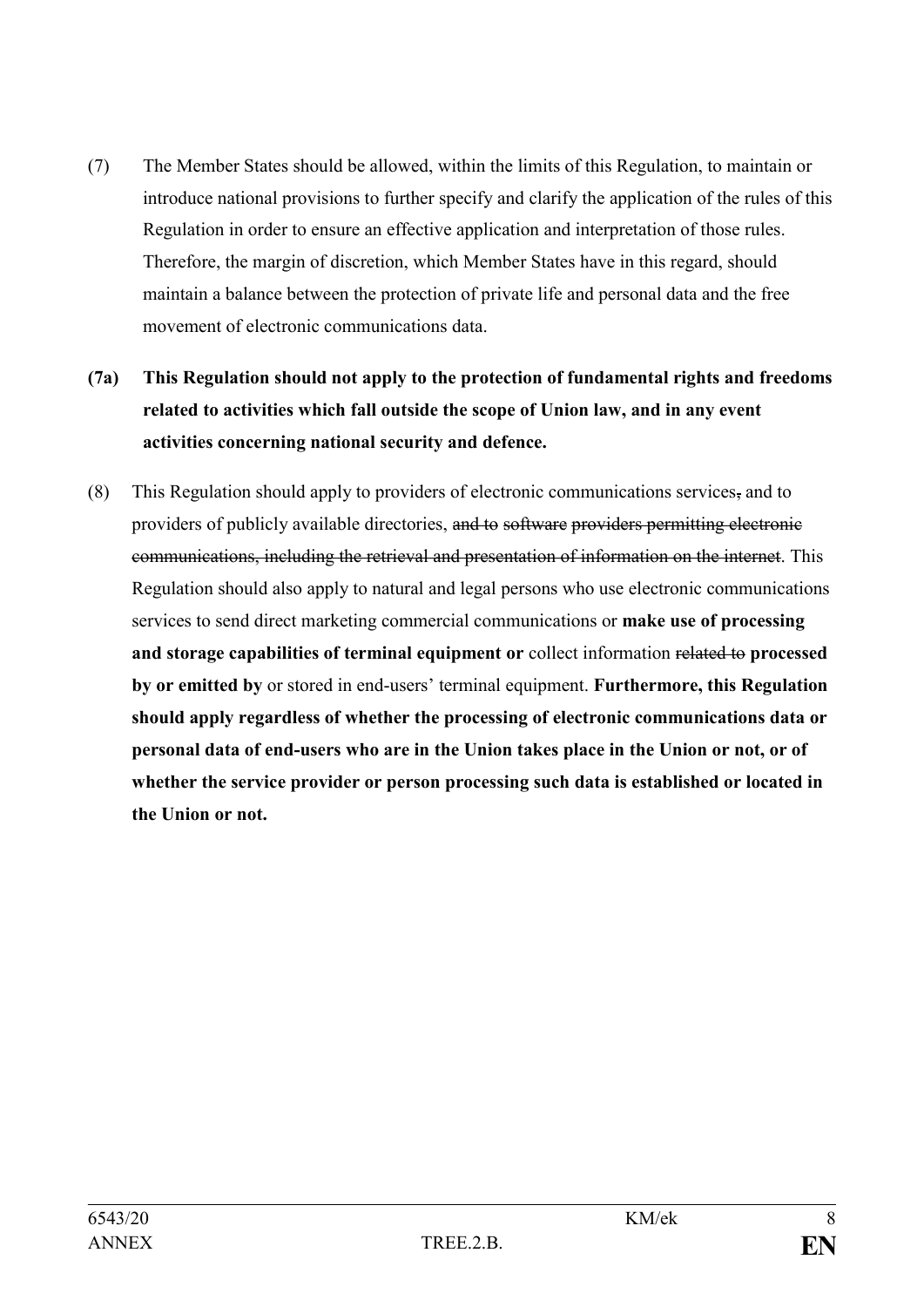**(8aa) End-users, including legal entities, should be allowed to process their electronic communications data as from receipt and are free to use a third party to process their electronic communications data on their behalf. The relationship between the end-user and the third party, including regarding the use of the end-user's electronic communications data, is governed by Regulation (EU) 2016/679. Some end-users, fFor example end-users, including providers of payment services or payment systems or information society services, process as recipients their electronic communications data for different purposes or request a third party to process their electronic communications data on their behalf. It is also important that end-users, including legal entities, should have the possibility to take the necessary measures to secure process their own electronic communications data to protect their services, networks, employees and customers from security threats or incidents. Information security services may play an important role in ensuring the security of end-users' digital e sphere. For example, aAn end-user as an information society service provider may process its electronic communications data, or may request could also mandate a third party, such as a provider of security technologies and services, to process that end-user's electronic communications data as from receipt on its behalf, for the purposes such as of ensuring that end-user's network and information security, including the prevention, monitoring and termination of fraud, unauthorised access and Distributed Denial of Service attacks, or facilitating efficient delivery of website content. Processing of their electronic communications data by the end-users concerned, or by a third party entrusted by the end-users concerned to process their electronic communications data after receipt on their behalf, is should not be covered by this Regulation. For the purpose of protecting the end-user's terminal equipment processing upon receipt, including also just before receipt, by a third party entrusted should not be covered by this Regulation. This should not prevent could include processing of electronic communications data on the enduser's terminal equipment or within or at the edge of the end-user's closed network – even before receipt - by third parties mandated by the end-user for the purpose of protecting the that end-user's terminal equipment or closed network.**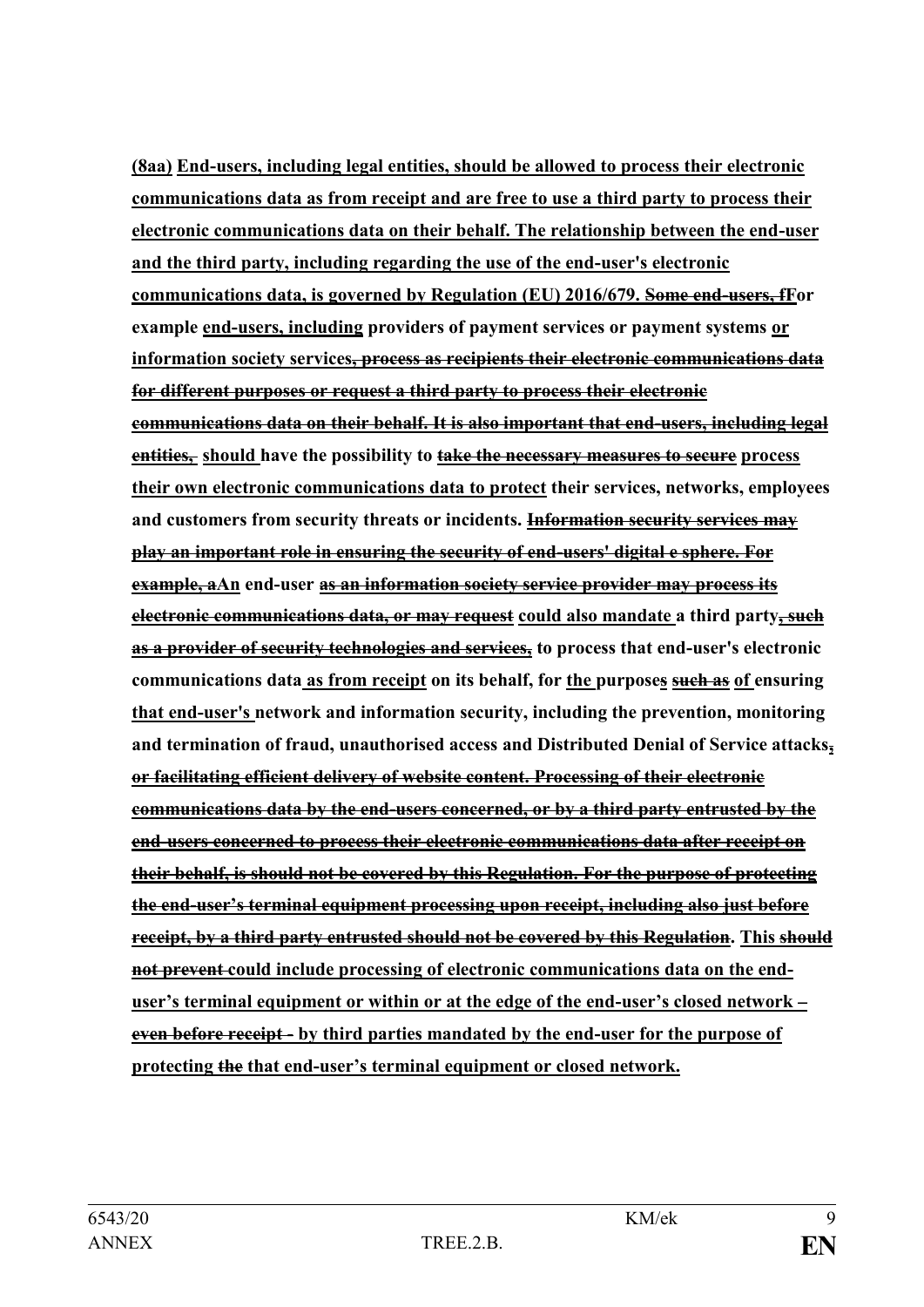**Consequently, once the electronic communications data has arrived at the edge of the end-user's closed network or terminal equipment, it could be processed in a way that is effective for the purpose of protecting the closed network or terminal equipment.**

**In this context, aA third party should refer to a legal or natural person that does not provide an electronic communications service to the end-user concerned. However, sometimes the same legal or natural person could also provide different kind of other services to the same end-user, for example information society service such as cloud storage or network and information security services. With respect to the provision of this those other services, the same that legal and natural person should be considered as a third party, unless. If the other service is necessary for the provision of the electronic communication service, such as automatic storage of the messages in the cloud by webbased email, the provider of such a service should not be deemed to be a third party.**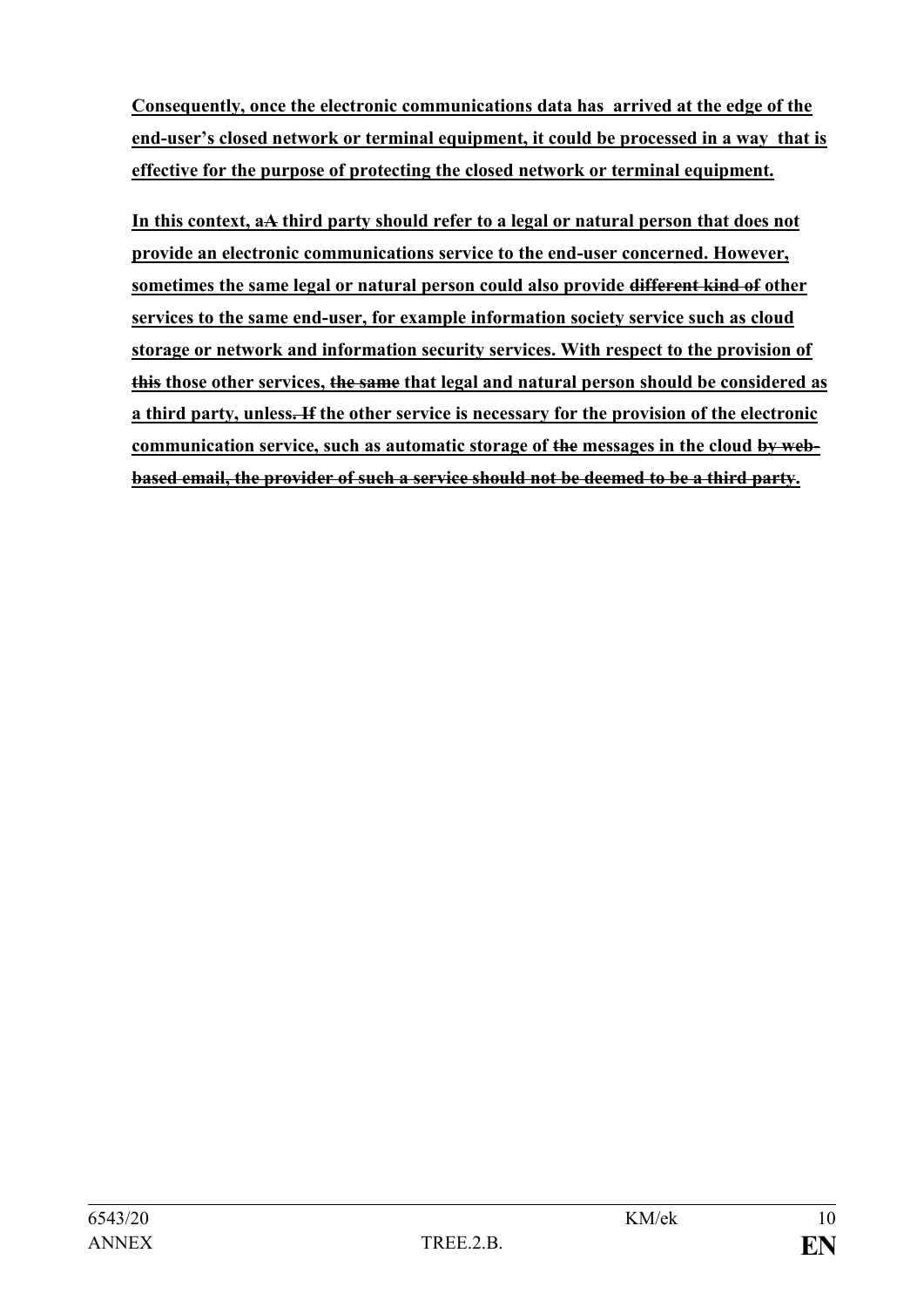- **(8a) This Regulation does not apply to the electronic communications data of deceased persons. Member States may provide for rules regarding the processing of electronic communications data of deceased persons.**
- (9) This Regulation should apply to electronic communications data processed in connection with the provision and use of electronic communications services in the Union, regardless of whether or not the processing takes place in the Union. Moreover, in order not to deprive end-users in the Union of effective protection, this Regulation should also apply to electronic communications data processed in connection with the provision of electronic communications services from outside the Union to end-users in the Union.
- (10) Radio equipment and its software which is placed on the internal market in the Union, must comply with Directive 2014/53/EU of the European Parliament and of the Council**<sup>6</sup>** . This Regulation should not affect the applicability of any of the requirements of Directive 2014/53/EU nor the power of the Commission to adopt delegated acts pursuant to Directive 2014/53/EU requiring that specific categories or classes of radio equipment incorporate safeguards to ensure that personal data and privacy of end-users are protected.

<u>.</u>

**<sup>6</sup>** Directive 2014/53/EU of the European Parliament and of the Council of 16 April 2014 on the harmonisation of the laws of the Member States relating to the making available on the market of radio equipment and repealing Directive 1999/5/EC (OJ L 153, 22.5.2014, p. 62).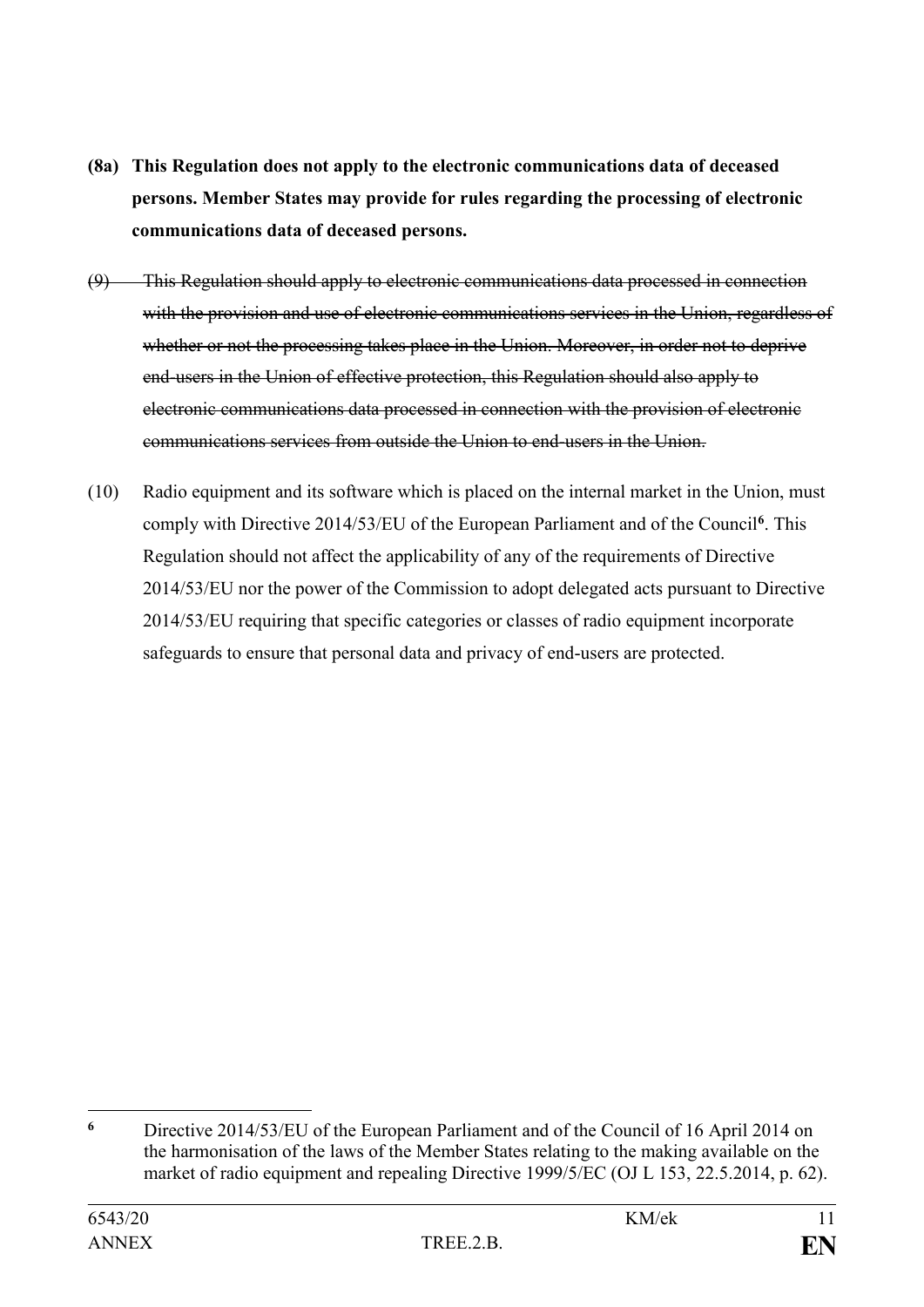- (11) The services used for communications purposes, and the technical means of their delivery, have evolved considerably. End-users increasingly replace traditional voice telephony, text messages (SMS) and electronic mail conveyance services in favour of functionally equivalent online services such as Voice over IP, messaging services and web-based e-mail services. In order to ensure an effective and equal protection of end-users when using functionally equivalent services, this Regulation uses the definition of electronic communications services set forth in the [Directive **(EU) 2018/1972** of the European Parliament and of the Council establishing the European Electronic Communications Code**<sup>7</sup>** ]. That definition encompasses not only internet access services and services consisting wholly or partly in the conveyance of signals but also interpersonal communications services, which may or may not be number-based, such as for example, Voice over IP, messaging services and web-based e-mail services.
- **(11a)** The protection of confidentiality of communications is crucial also as regards interpersonal communications services that are ancillary to another service; therefore, **the processing of electronic communications data in the context of the provision of** such type of **minor ancillary** services also having a communication functionality should be covered by this Regulation.

1

**<sup>7</sup> Directive (EU) 2018/1972 of the European Parliament and of the Council of 11 December 2018 establishing the European Electronic Communications Code (Recast).** Commission proposal for a Directive of the European Parliament and of the Council establishing the European Electronic Communications Code (Recast) (COM/2016/0590 final - 2016/0288 (COD)).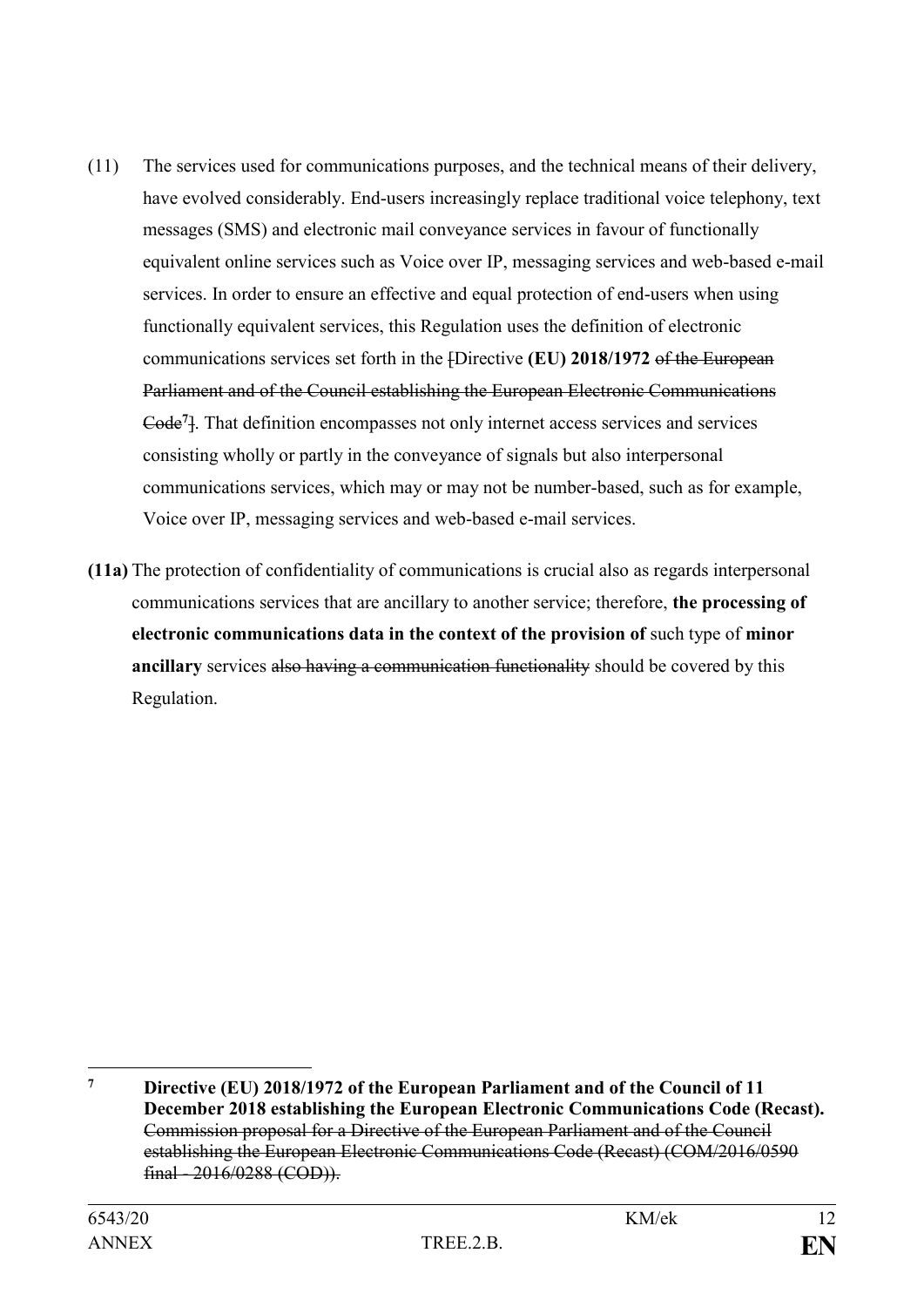**In all the circumstances where electronic communication is taking place between a finite, that is to say not potentially unlimited, number of end-users which is determined by the sender of the communications, e.g. any messaging application allowing two or more people to connect and communicate, such services constitute interpersonal communications services. Conversely, a communications channel does not constitute an interpersonal communications service when it does not enable direct interpersonal and interactive exchange of information via electronic communications networks between a finite number of persons, whereby the persons initiating or participating in the communication determine its recipient(s). This is for example the case when the entity providing the communications channel is at the same time a communicating party, such as a company that operates a communications channel for customer care that allows customers solely to communicate with the company in question. Also, where access to an electronic communications is available for anyone, e.g. communications in an electronic communications channel in online games which is open to all persons playing the game, such channel does not constitute an interpersonal communications feature. This reflects the end-users' expectations regarding the confidentiality of a service.**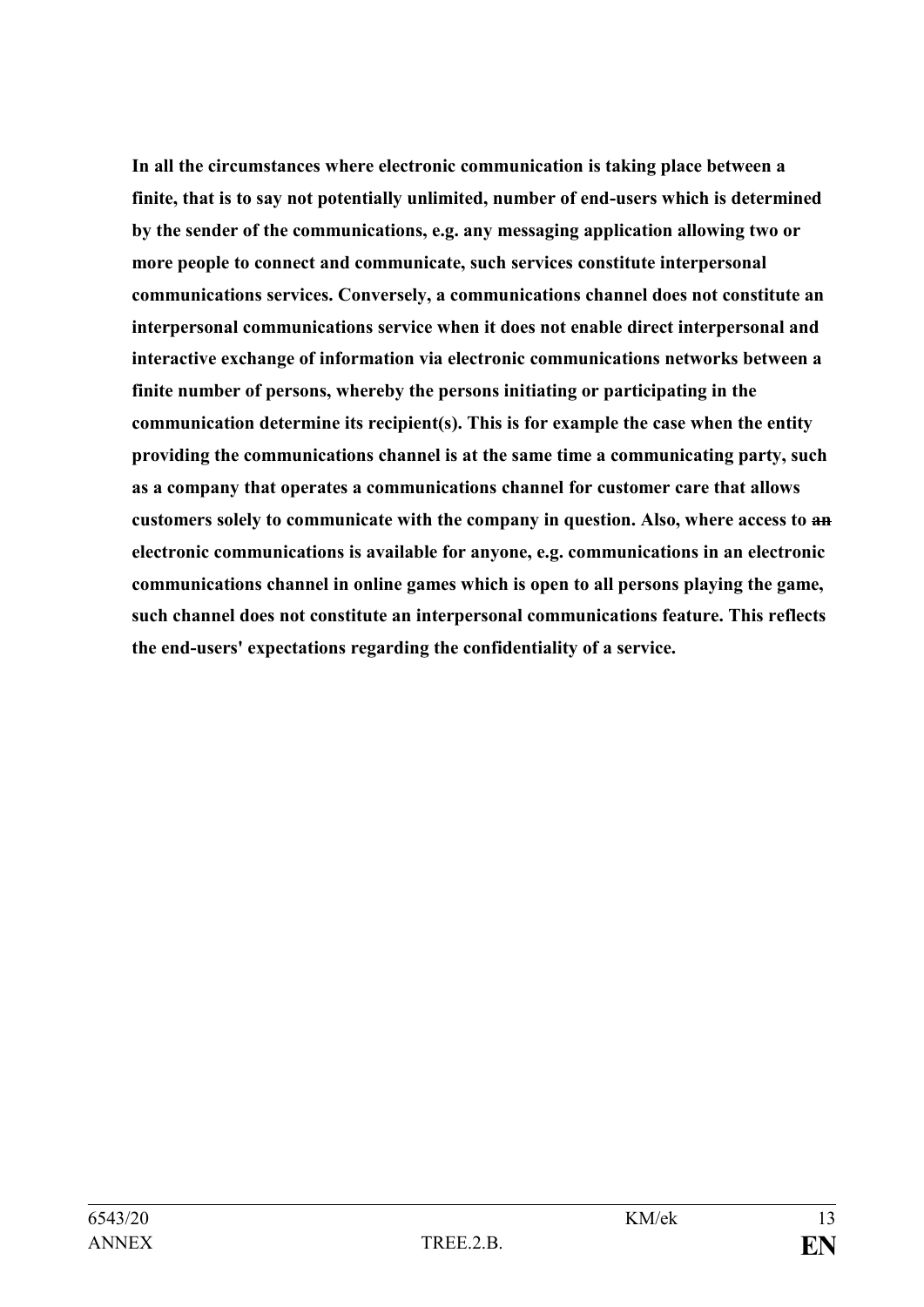(12) Connected devices and machines increasingly communicate with each other by using electronic communications networks (Internet of Things). **The use of machine-to-machine and Internet of Things services, that is to say services involving an automated transfer of data and information between devices or software-based applications with limited or no human interaction, is emerging. In order to ensure full protection of the rights to privacy and confidentiality of communications, and to promote a trusted and secure Internet of Things in the digital single market, it is necessary to clarify that this Regulation, in particular the requirements relating to the confidentiality of communications, should apply to the transmission of machine-to-machine electronic communications where carried out via an publicly available electronic communications such services. The transmission services used for the provision of machine-to-machine or Internet of Things services regularly involves the conveyance of signals via an electronic communications network and, hence, constitutes an electronic communications service. This Regulation should apply to the provider of the transmission service if that transmission is carried out via a publicly available electronic communications service or network. While Conversely, where the transmission of machine-to-machine or Internet of Things services is carried out via a private or closed network such as a closed factory network, this Regulation should not apply. the services provided at the application-layer of machine-to-machine such services do normally not qualify as an electronic communications service as defined in Directive (EU) 2018/1972,** T**t**he transmission **services used for the provision** of machineto-machine communications **services regularly** involves the conveyance of signals over **via** a**n electronic communications** network and, hence, usually constitutes an electronic communications service. **Typically, providers of machine-to-machine or Internet of Things services operate at the application layer (on top of electronic communications services). and thus they or These service providers and their customers who use IoT devices services are in this respect end-users, and not providers of the electronic communication service and therefore benefit from the protection of confidentiality of their electronic communications data**. In order to ensure full protection of the rights to privacy and confidentiality of communications, and to promote a trusted and secure Internet of Things in the digital single market, it is necessary to clarify that this Regulation**, in particular the requirements relating to the confidentiality of communications,** should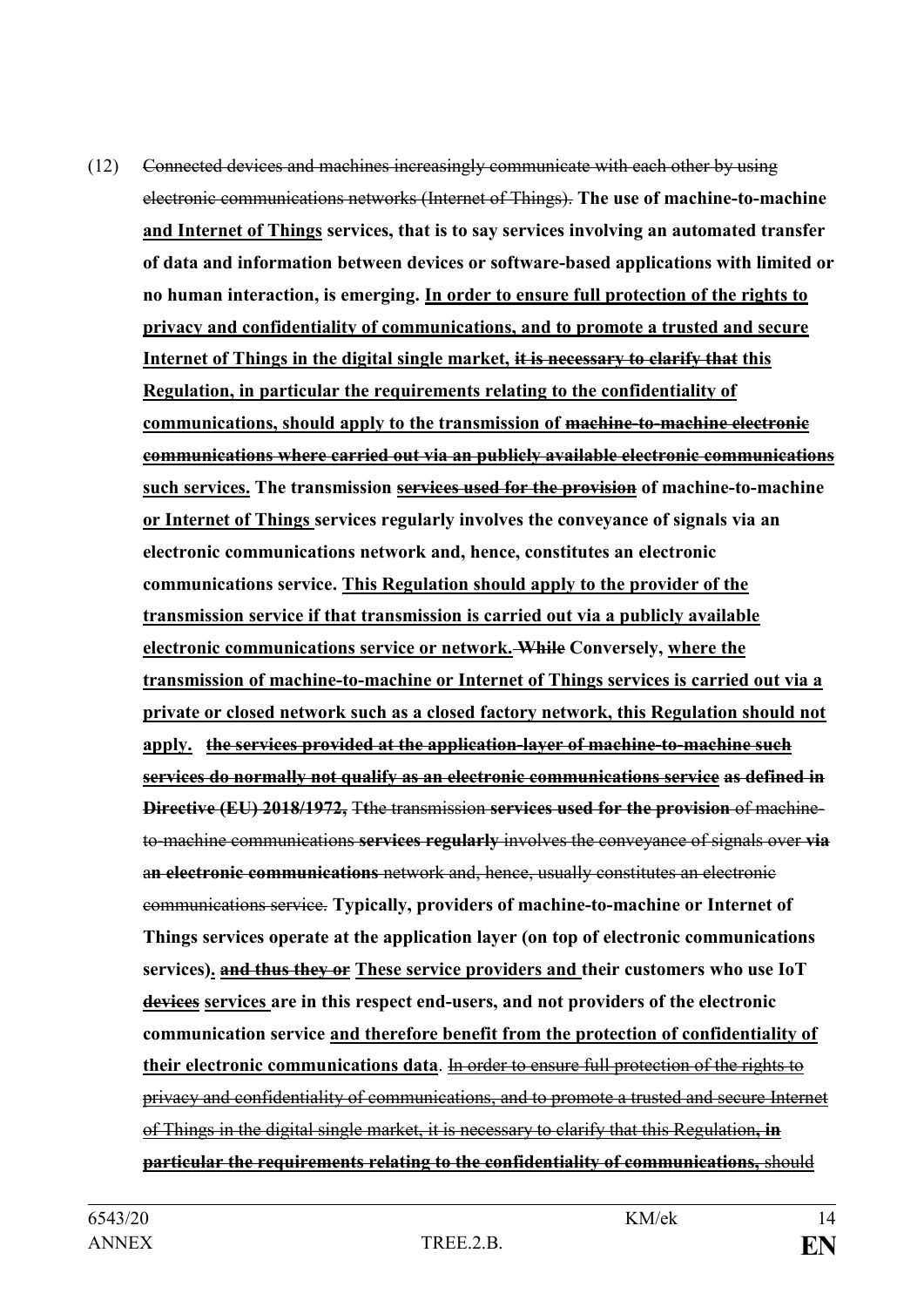apply to the transmission of machine-to-machine **electronic** communications **where carried out via an publicly available electronic communications service**. Therefore, the principle of confidentiality enshrined in this Regulation should also apply to the transmission of machine-to-machine communications. Specific safeguards could also be adopted under sectorial legislation, as for instance Directive 2014/53/EU.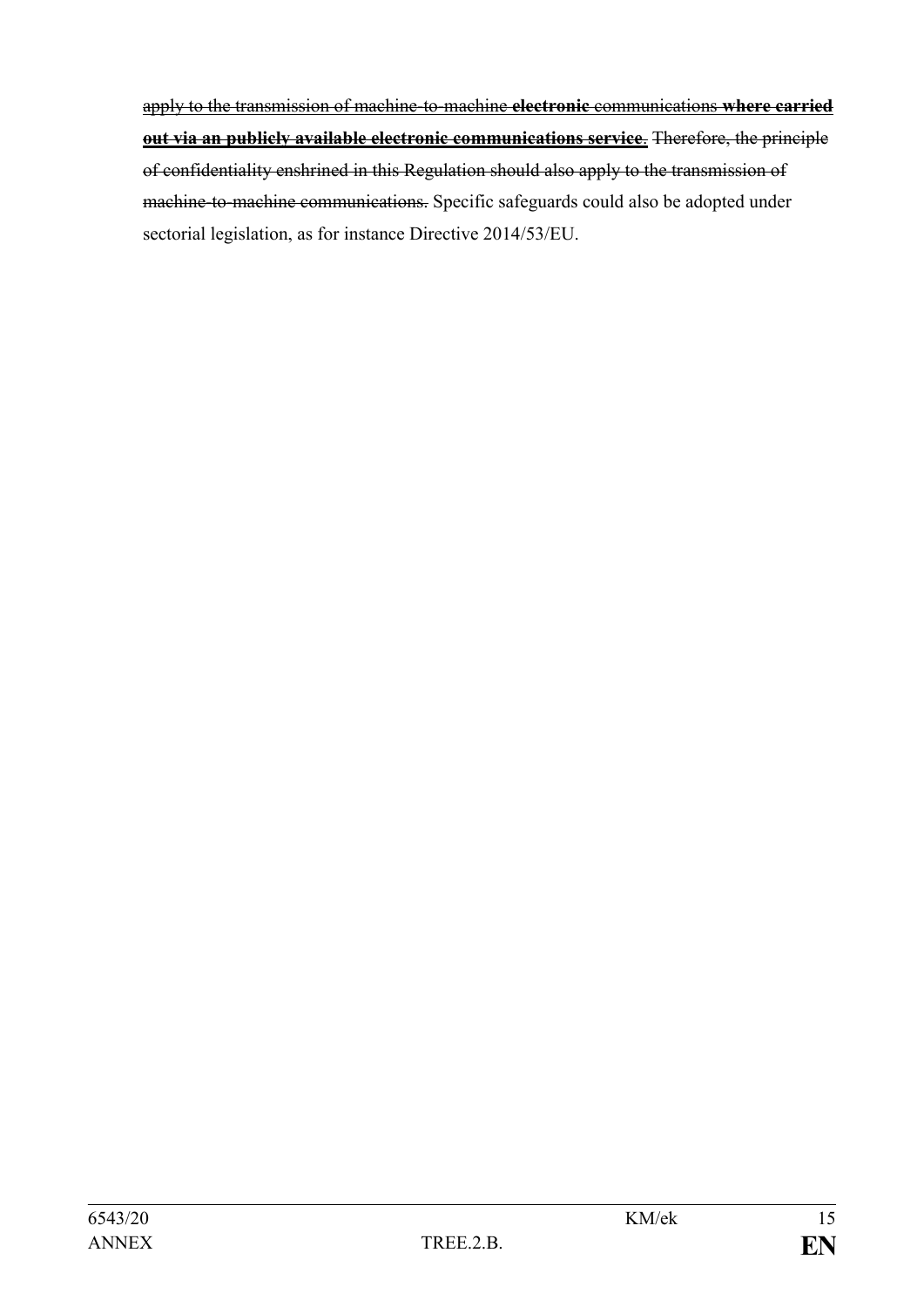(13) The development of fast and efficient wireless technologies has fostered the increasing availability for the public of internet access via wireless networks accessible by anyone in public and semi-private spaces such as 'hotspots' situated at different places within a city, department stores, shopping malls and hospitals. To the extent that those communications networks are provided to an undefined group of end-users, **regardless if these networks are secured with passwords or not,** the confidentiality of the communications transmitted through such networks should be protected. The fact that wireless electronic communications services may be ancillary to other services should not stand in the way of ensuring the protection of confidentiality of communications data and application of this Regulation. Therefore, this Regulation should apply to electronic communications data using **publicly available** electronic communications services and public **electronic** communications networks. In contrast, this Regulation should not apply to closed groups of end-users such as **home (fixed or wireless) networks or** corporate networks **or networks to which the**, access to which is limited **to a pre-defined group of end-users, e.g.** to **family members or,** members of **the a** corporation**.Similarly, this Regulation does not apply to data processed by services or networks used for purely internal communications purposes between public institutions, courts, court administrations, financial, social and employment administrations**. **As soon as electronic communications data is transferred from such a closed group network to a public electronic communications network, this Regulation applies to such data, including when it is M2M/IoT and personal/home assistant data. The provisions of this Regulation regarding the protection of end-users' terminal equipment information also apply in the case of terminal equipment connected to a closed group network such as a home (fixed or wireless) network which in turn is connected to public electronic communications network.**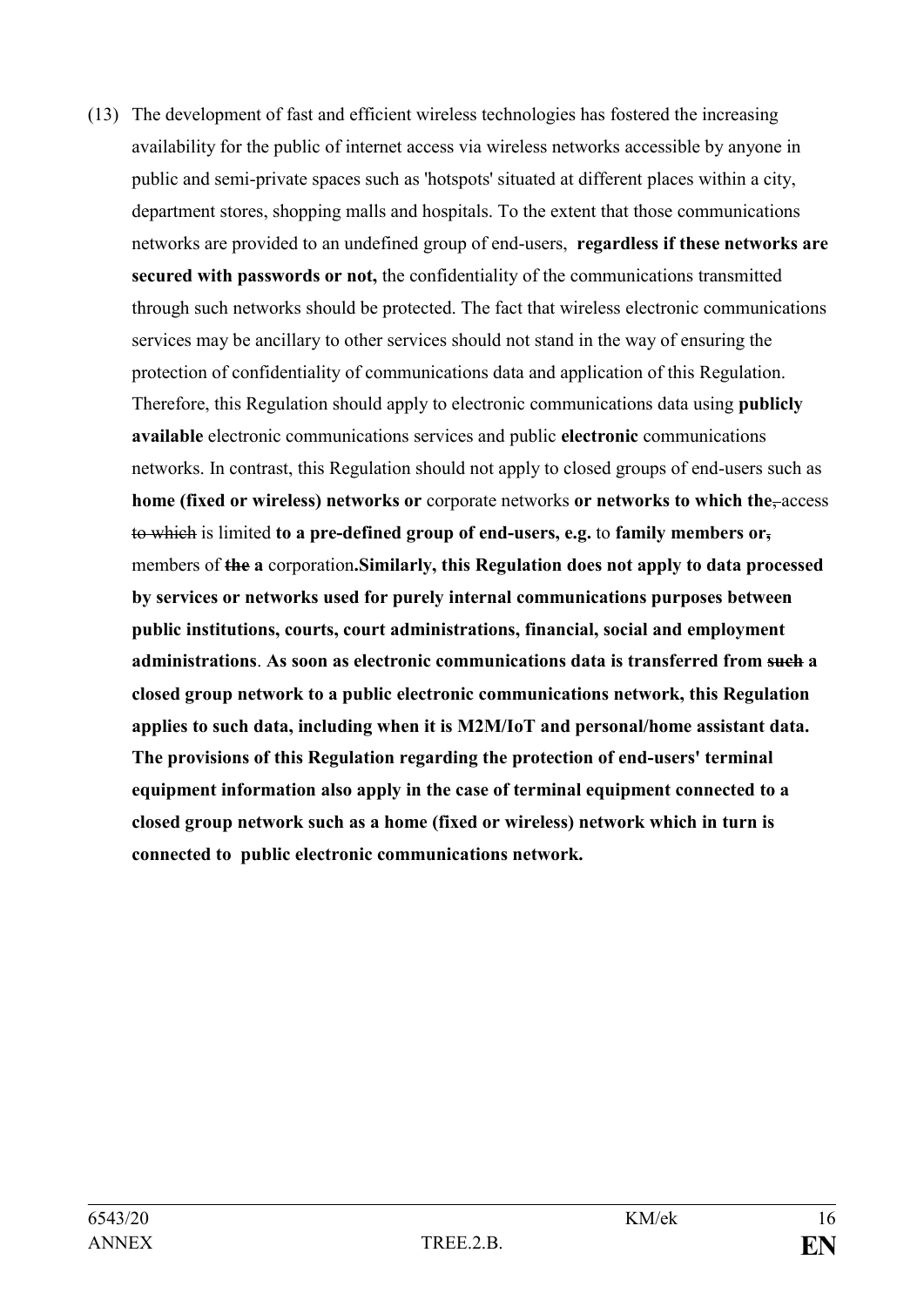(14) Electronic communications data should be defined in a sufficiently broad and technology neutral way so as to encompass any information concerning the content transmitted or exchanged (electronic communications content) and the information concerning an end-user of electronic communications services processed for the purposes of transmitting, distributing or enabling the exchange of electronic communications content; including data to trace and identify the source and destination of a communication, geographical location and the date, time, duration and the type of communication. Whether such signals and the related data are conveyed by wire, radio, optical or electromagnetic means, including satellite networks, cable networks, fixed (circuit- and packet-switched, including internet) and mobile terrestrial networks, electricity cable systems, the data related to such signals should be considered as electronic communications metadata and therefore be subject to the provisions of this Regulation. Electronic communications metadata may include information that is part of the subscription to the service when such information is processed for the purposes of transmitting, distributing or exchanging electronic communications content.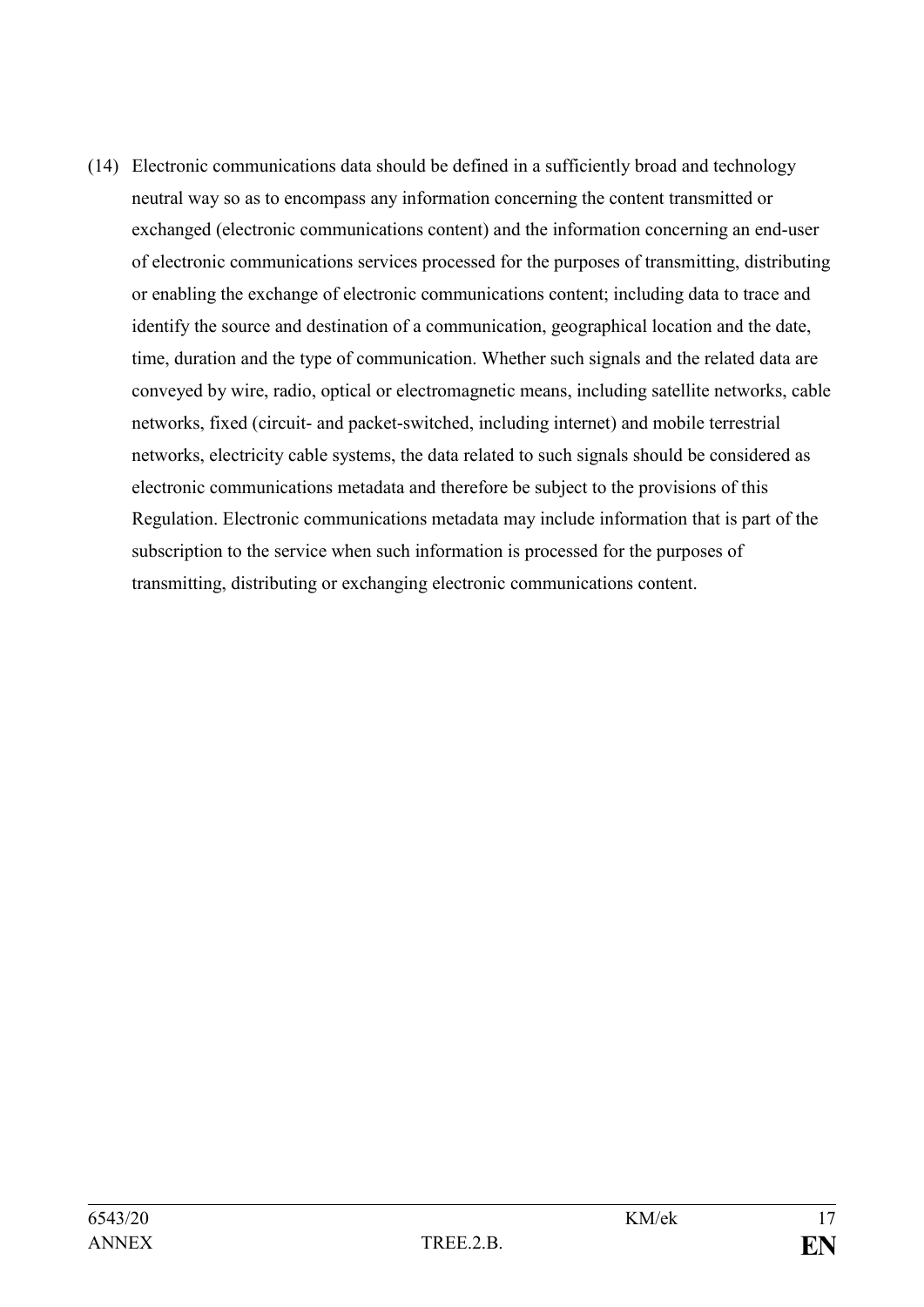- (15) Electronic communications data should be treated as confidential. This means that any interference with the transmission of electronic communications data, whether directly by human intervention or through the intermediation of automated processing by machines, without the consent of all the communicating parties should be prohibited. The prohibition of interception of communications data should apply during their conveyance, i.e. until receipt of the content of the electronic communication by the intended addressee. Interception of electronic communications data may occur, for example, when someone other than the communicating parties, listens to calls, reads, scans or stores the content of electronic communications, or the associated metadata for purposes other than the exchange of communications. Interception also occurs when third parties monitor websites visited, timing of the visits, interaction with others, etc., without the consent of the end-user concerned. As technology evolves, the technical ways to engage in interception have also increased. Such ways may range from the installation of equipment that gathers data from terminal equipment over targeted areas, such as the so-called IMSI (International Mobile Subscriber Identity) catchers, to programs and techniques that, for example, surreptitiously monitor browsing habits for the purpose of creating end-user profiles. Other examples of interception include capturing payload data or content data from unencrypted wireless networks and routers, including browsing habits without the end-users' consent.
- **(15aa)In order to ensure the confidentiality of electronic communications data, providers of electronic communications services should apply security measures in accordance with Article 40 of Directive (EU) 2018/1972 and Article 32 of Regulation (EU) 2016/679. Moreover, trade secrets are protected in accordance with Directive (EU) 2016/943.**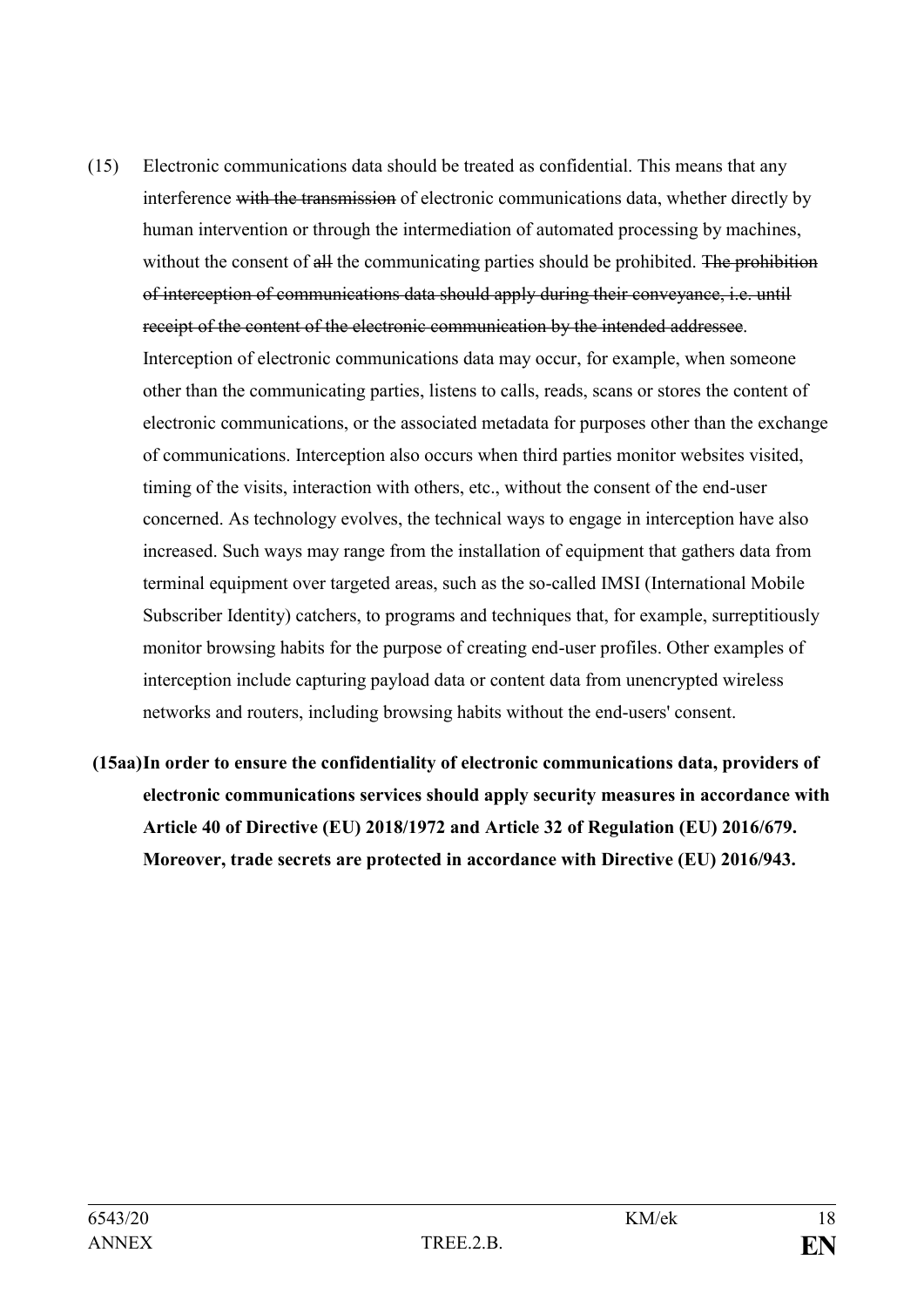**(15a) The prohibition of interception of electronic communications content under this Regulation should apply until receipt of the content of the electronic communication by the intended addressee, i.e. during the end-to-end exchange of electronic communications content between end-users. Receipt implies that the end-user gains control over, and has the possiblity to interact with, the individual electronic communications content, for example by recording, storing, printing or otherwise processing such data, including for security purposes. The exact moment of the receipt of electronic communications content may depend on the type of electronic communications service that is provided. For instance, depending on the technology used, a voice call may be completed as soon as either of the end-users ends the call. For electronic mail or instant messaging, depending on the technology used, the moment of receipt may be as soon as the addressee has collected the message, typically from the server of the electronic communications service provider. Upon receipt, electronic communications content and related metadata should be erased or made anonymous in such a manner that no natural or legal person is identifiable, by the provider of the electronic communications service except when processing is permitted under this Regulation or when the end-users has entrusted a third party to record, store or otherwise process such data in accordance with Regulation (EU) 2016/679. This should not prevent processing of electronic communications data on the end-user's terminal equipment or within the end-user's closed network –even before receipt - by third parties mandated by the end-user for the purpose of protecting the end-user's terminal equipment or closed network. After electronic communications content has been received by the intended end-user or end-users, it may be recorded or stored by those end-users. or by a third party entrusted by them to record or store such data as this kind of processing is outside of the scope of this Regulation End-users are free to mandate a third party to record or store such data on their behalf.**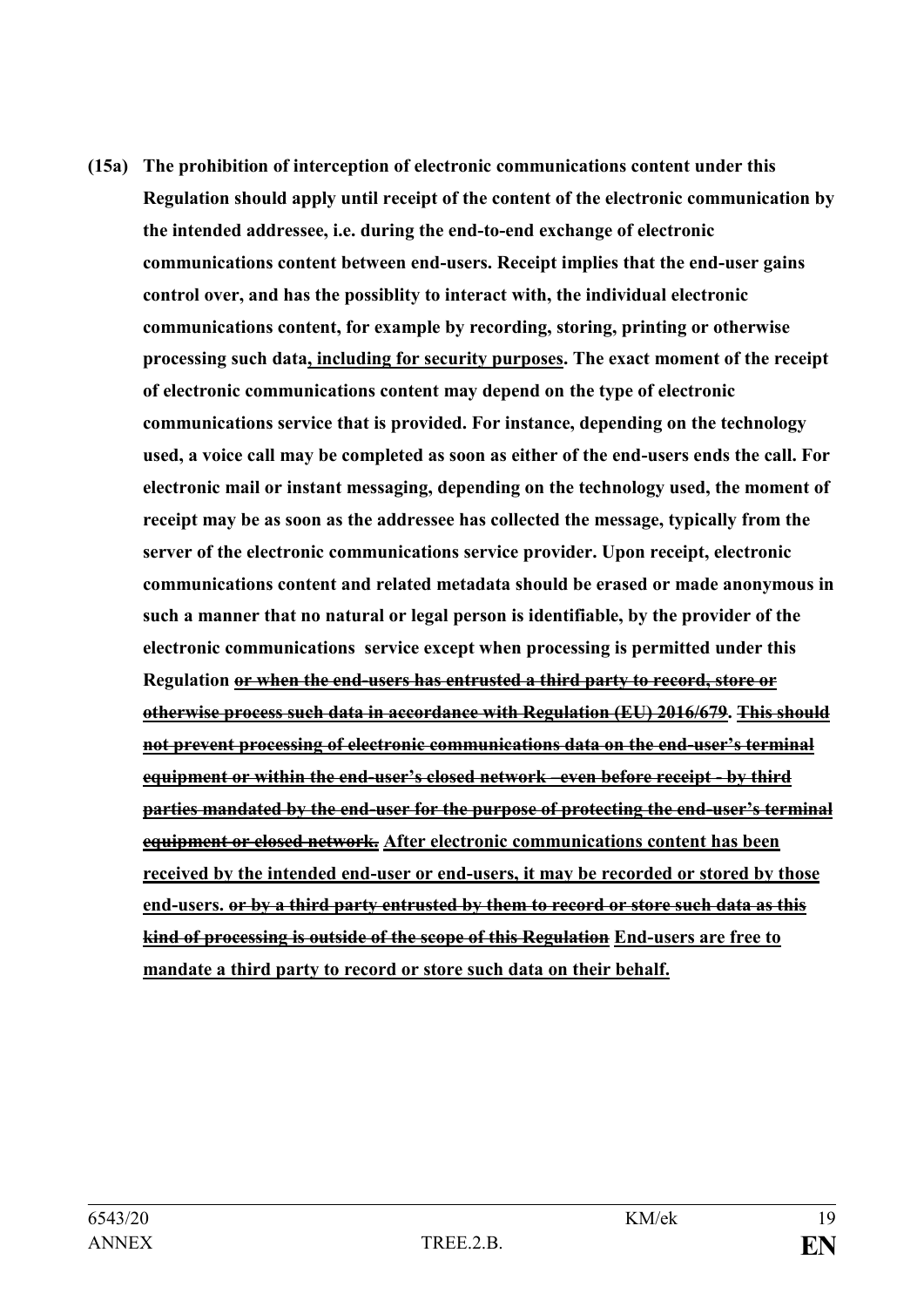- (16) The prohibition of **processing, including** storage of communications is not intended to prohibit any automatic, intermediate and transient **processing, including** storage of this information insofar as this takes place for the sole purpose of carrying out the transmission in the electronic communications network**. Processing of electronic communications data by providers of electronic communications services and networks should only be permitted in accordance with this Regulation.** It should not prohibit either the processing of electronic communications data **without consent of the end-user** to ensure the security and continuity, **including the availability, authenticity, integrity or confidentiality,** of the electronic communications services, including **for example** checking security threats such as the presence of malware **or viruses, or the identification of phishing. Security measures are essential to prevent personal data breaches in electronic communications. Spam electronic messages may also affect the availability of the respective services and could potentially impact the performance of networks and services, which justifies the processing of electronic communications data to mitigate this risk. Such security measures, including anti-spam measures, should be proportionate and should be performed in the least intrusive manner. Providers of electronic communications services are encouraged to offer end-users the possibility to check electronic messages deemed as spam in order to ascertain whether they were indeed spam. Moreover, the prohibition of processing should neither prohibit** the processing of metadata to ensure the necessary quality of service requirements, such as latency, jitter etc**., nor the processing of metadata necessary for the purpose of management or optimisation of the network. Management or optimisation of the network refers to processing necessary to developand manage the scalability and capacity of the network. The processing of data to make it anonymous should not be prohibited either.**
- (1**6a**9) The **protection of the** content of electronic communications pertains to the essence of the fundamental right to respect for private and family life, home and communications protected under Article 7 of the Charter. Any interference with the content of electronic communications should be allowed only under very clear defined conditions, for specific purposes and be subject to adequate safeguards against abuse. This Regulation provides for the possibility of providers of electronic communications services to process electronic communications data **content** in transit, with the informed consent of all the end-users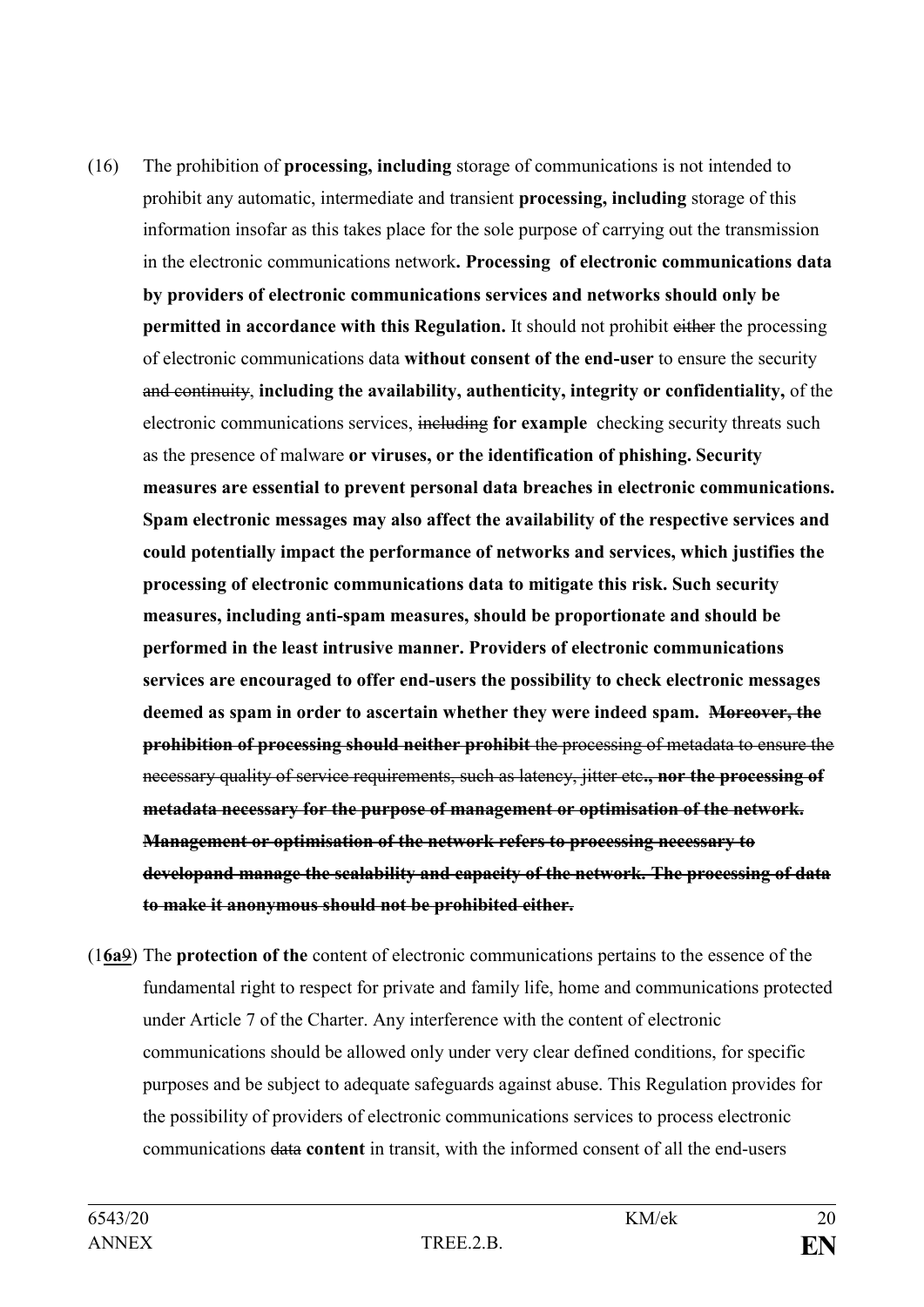concerned. For example, providers may offer services that entail the scanning of emails to remove certain pre-defined material. Given the sensitivity of the content of communications, this Regulation sets forth a presumption that the processing of such content data will result in high risks to the rights and freedoms of natural persons. When processing such type of data **content**, the provider of the electronic communications service should always consult the supervisory authority prior to the processing **if necessary pursuant to Article 36 (1) of Regulation (EU) 2016/679**. Such consultation should be in accordance with Article 36 (2) and (3) of Regulation (EU) 2016/679. The presumption does not encompass the processing of content data to provide a service requested by the end-user where the end-user has consented to such processing and it is carried out for the purposes and duration strictly necessary and proportionate for such service.

- **(16b9a) Services that facilitate end-users everyday life such as index functionality, personal assistant, translation services and services that enable more inclusion for persons with disabilities such as text-to-speech services are emerging. Processing of electronic communication content might be necessary also for some functionalities used normally in services for individual use, such as searching and organising the messages in email or messaging applications. Therefore, as regards the processing of electronic communications content for services requested by the end-user for their own individual use, consent should only be requested required from the end-user requesting the service taking into account that the processing should not adversely affect fundamental rights and interest of another end-user concerned. Processing of electronic communications data should be allowed with the prior consent of the end-user concerned and to the extent necessary for the provision of the requested functionalities.**
	- **(16c9b)Providers of electronic communications services may, for example, obtain the consent of the end-user for the processing of electronic communications data, at the time of the conclusion of the contract, and any moment in time thereafter. In some cases, the legal person having subscribed to the electronic communications service may allow a natural person, such as an employee, to make use of the service in accordance with Regulation 2016/679.**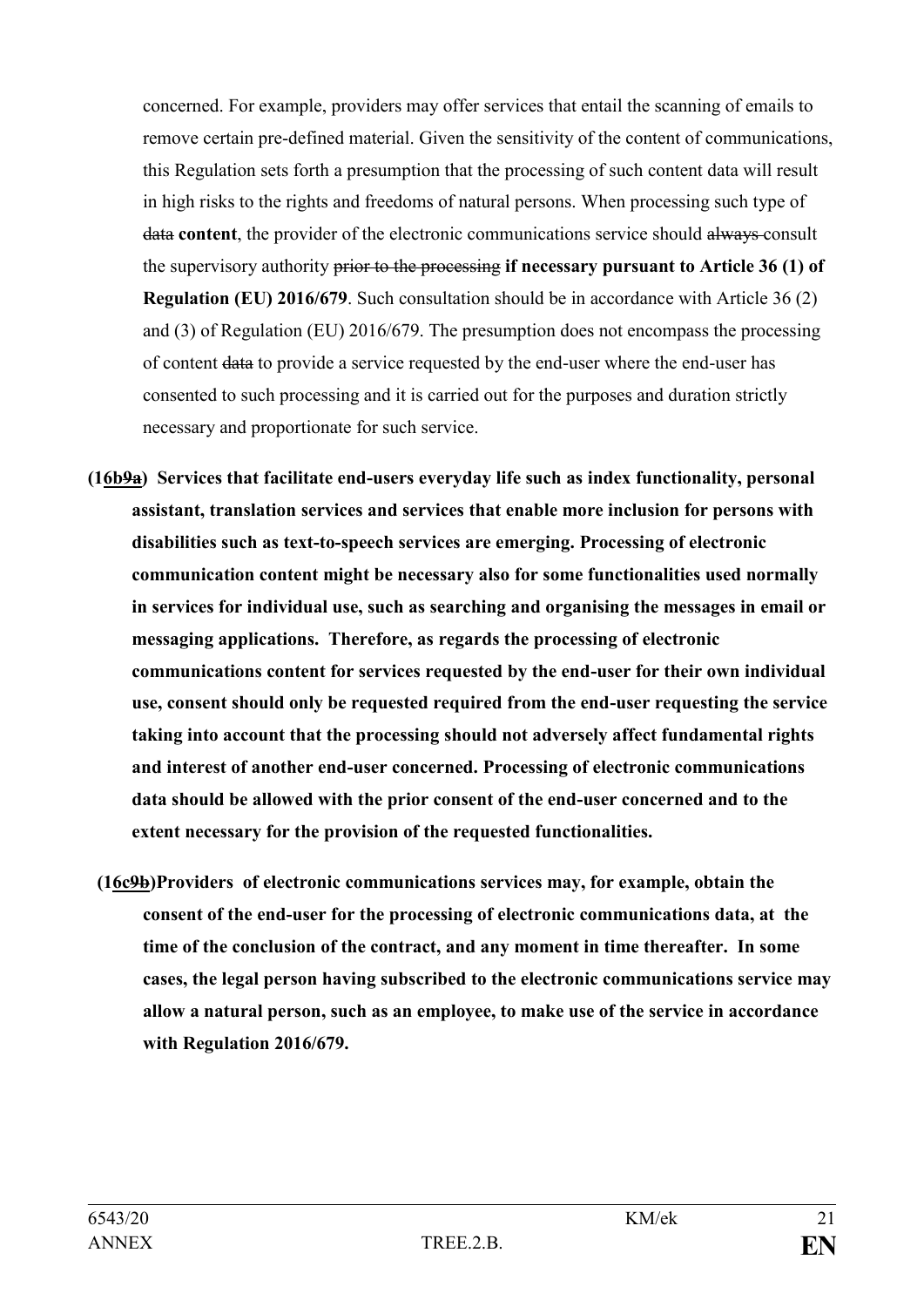(17) The processing of electronic communications **meta**data can be useful for businesses, consumers and society as a whole. Vis-à-vis Directive 2002/58/EC, this Regulation broadens the possibilities for providers of electronic communications services to process electronic communications metadata, based on end-users consent. However, end-users attach great importance to the confidentiality of their communications, including their online activities, and that they **also** want to control the use of electronic communications **meta**data for purposes other than conveying the communication. Therefore, this Regulation should require providers of electronic communications **networks and** services **should be permitted to process electronic communications metadata after having obtained** to obtain **the** end-users' consent to process electronic communications metadata, which should include data on the location of the device generated for the purposes of granting and maintaining access and connection to the service. Location data that is generated other than in the context of providing electronic communications services should not be considered as metadata. **In addition, those providers should be permitted to process an end-user's electronic communications metadata where it is necessary for the provision of an electronic communications service based on a contract with that end-user and for billing related to that contract.** Examples of commercial usages of electronic communications metadata by providers of electronic communications services may include the provision of heatmaps; a graphical representation of data using colors to indicate the presence of individuals. To display the traffic movements in certain directions during a certain period of time, an identifier is necessary to link the positions of individuals at certain time intervals. This identifier would be missing if anonymous data were to be used and such movement could not be displayed. Such usage of electronic communications metadata could, for example, benefit public authorities and public transport operators to define where to develop new infrastructure, based on the usage of and pressure on the existing structure. Where a type of processing of electronic communications metadata, in particular using new technologies, and taking into account the nature, scope, context and purposes of the processing, is likely to result in a high risk to the rights and freedoms of natural persons, a data protection impact assessment and, as the case may be, a consultation of the supervisory authority should take place prior to the processing, in accordance with Articles 35 and 36 of Regulation (EU) 2016/679.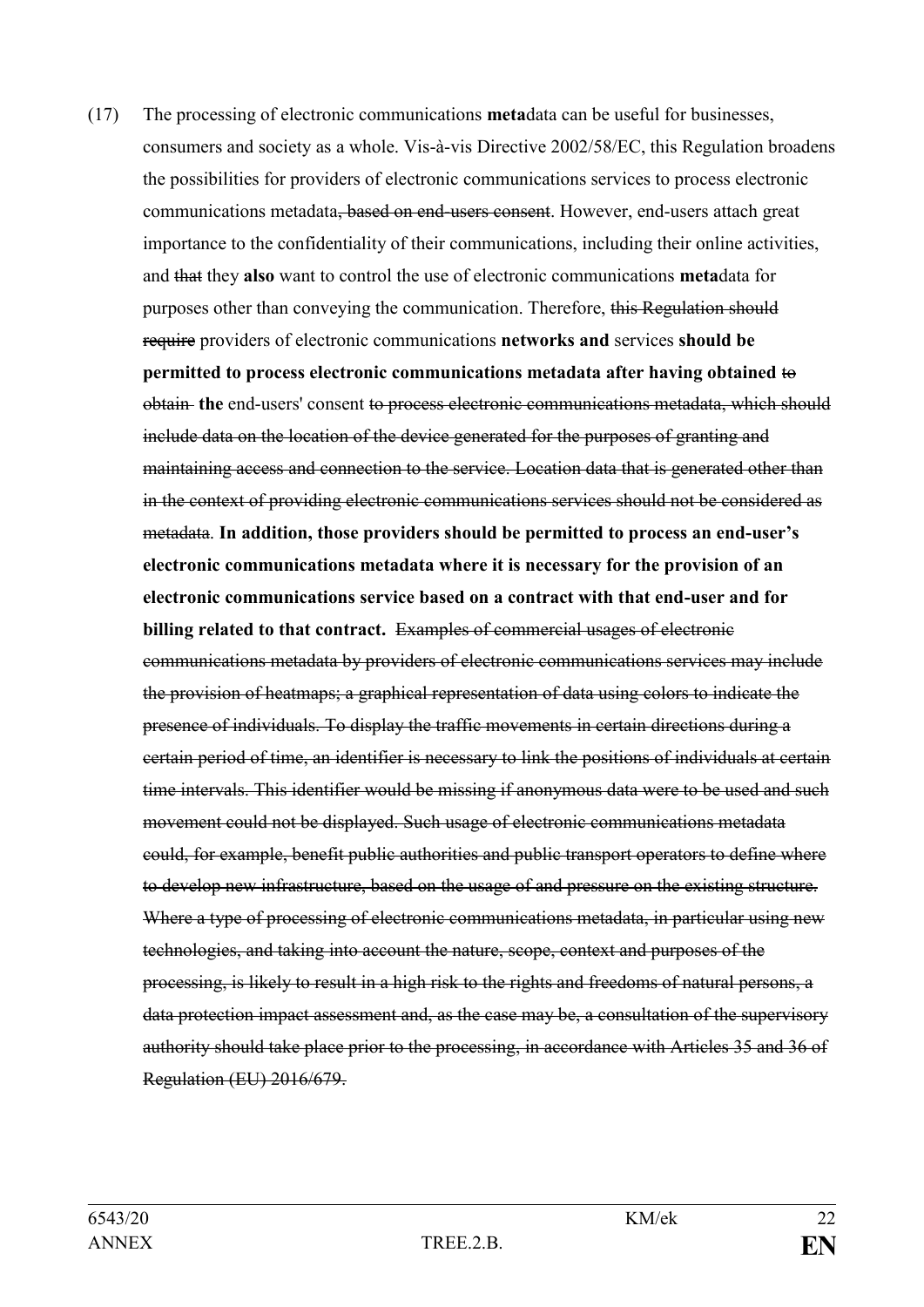- **(17aa) Metadata such as location data can provide valuable information, such as insights in human movement patterns and traffic patterns. Such information may, for example, be used for urban planning purposes. Further processing for such purposes other than for which the metadata where initially collected may take place without the consent of the end-users concerned, provided that such processing is compatible with the purpose for which the metadata are initially collected, certain additional conditions are met and safeguards are in place, including, where appropriate, the consultation of the supervisory authority, an impact assessment by the provider of electronic communications networks and services and the requirement to genuinely anonymise the result before sharing the analysis with third parties. As end-users attach great value to the confidentiality of their communications, including their physical movements, such data cannot be used to determine the nature or characteristics on an end-user or to build a profile of an end-user, in order to, for example, avoid that the data is used for segmentation purposes, to monitor the behaviour of a specific end-user or to draw conclusions concerning the private life of an end-user. For the same reason, the end-user must be provided with information about these processing activities taking place and given the right to object to such processing.**
- **(17a) The processing of electronic communications metadata should also be regarded to be permitted where it is necessary in order to protect an interest which is essential for the life of the end-users who are natural persons or that of another natural person. Processing of electronic communications metadata of an end-user for the protection of the vital interest of an end-user who is a natural person should in principle take place only where the protection of such interests cannot be ensured without that processing.**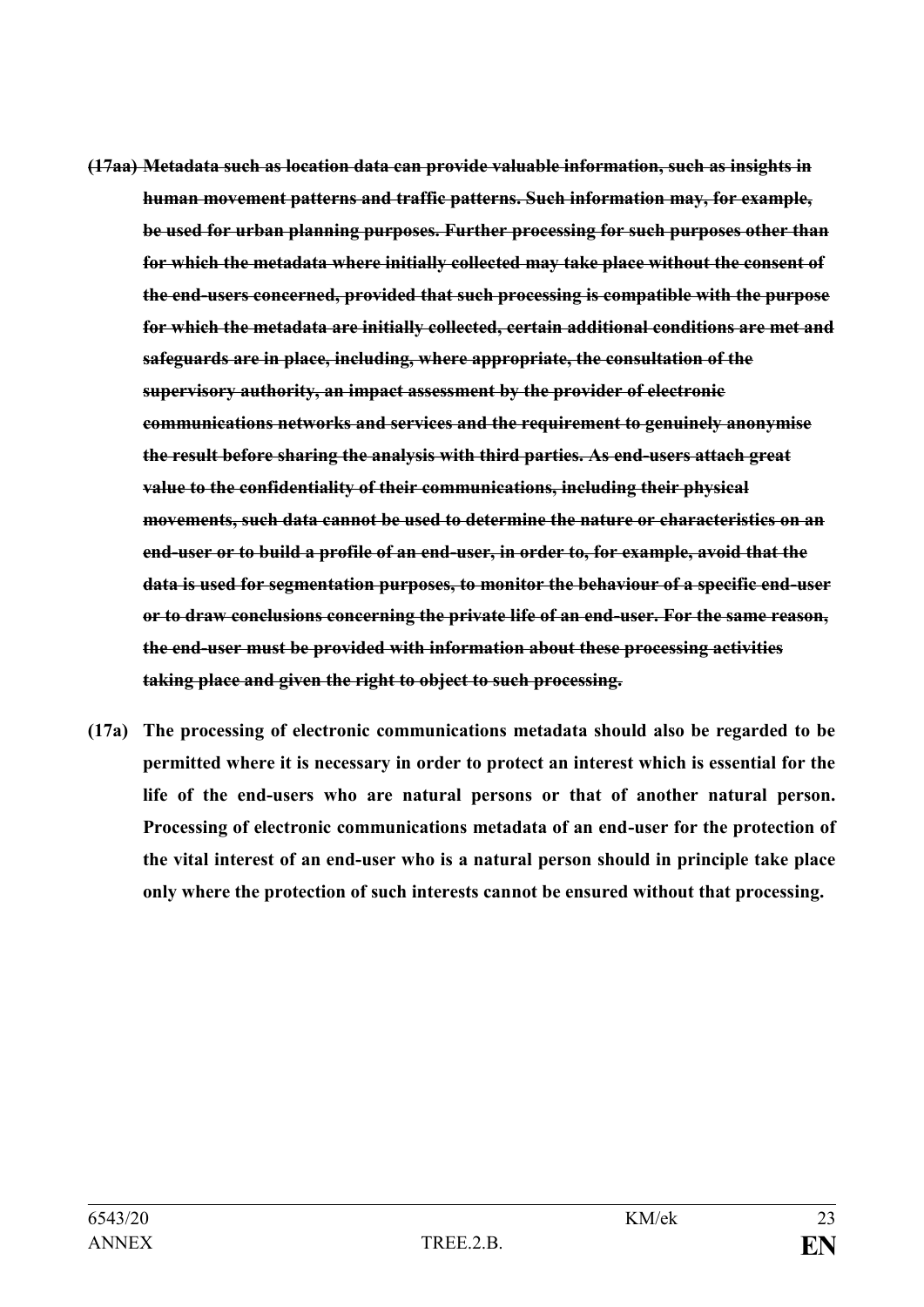**(17b) The legitimate interests of an electronic communications network or service provider may provide a legal basis for processing of electronic communications metadata, provided that the interests or the fundamental rights and freedoms of the end-user are not overriding, taking into consideration the reasonable expectations of the end-user based on her or his relationship with the provider. A relevant and appropriate relationship could exist where the end-user is a client of the provider. The demonstration of a legitimate interest requires careful assessment, in particular whether an end-user can reasonably expect at the time and in the context of the conclusion of the contract with the provider that her or his electronic communications metadata might be processed for that purpose. Only when the results of the assessment undertaken by the electronic communications network or service provider demonstrate that its legitimate interest is not overridden by the interests and the fundamental rights and freedoms of the end-user, can the provider rely on that legal basis. A legitimate interest of a provider of electronic communications networks or services to process electronic communications metadata could exist where such processing is necessary for the purpose of detecting or stopping fraudulent or abusive use of, or subscription to, electronic communications services, or for calculating and billing interconnection payments or for the purposes of network management or network optimisation. Management or optimisation of the network refers to processing necessary to develop and manage the scalability and capacity of the network. A legitimate interest could also consist in meeting mandatory technical quality of service requirements pursuant to Directive (EU) 2018/1972 or Regulation (EU) 2015/2120, including requirements related to latency, jitter etc. Processing of electronic communication metadata for scientific research or statistical counting purposes should could also be considered as a legitimate interest of the provider, for instance for the provision of heat maps, a graphical representation of data using colours to indicate the presence of individuals to be permitted processing. This type of processing should be subject to safeguards to ensure privacy of the end-users by employing appropriate security measures such as encryption and pseudonymisation. In addtion, end-users who are natural persons should be given the right to object. Such usage of electronic communications metadata could, for example, benefit public authorities and public transport operators to define where to develop new infrastructure, based on the usage of and pressure on the existing structure.**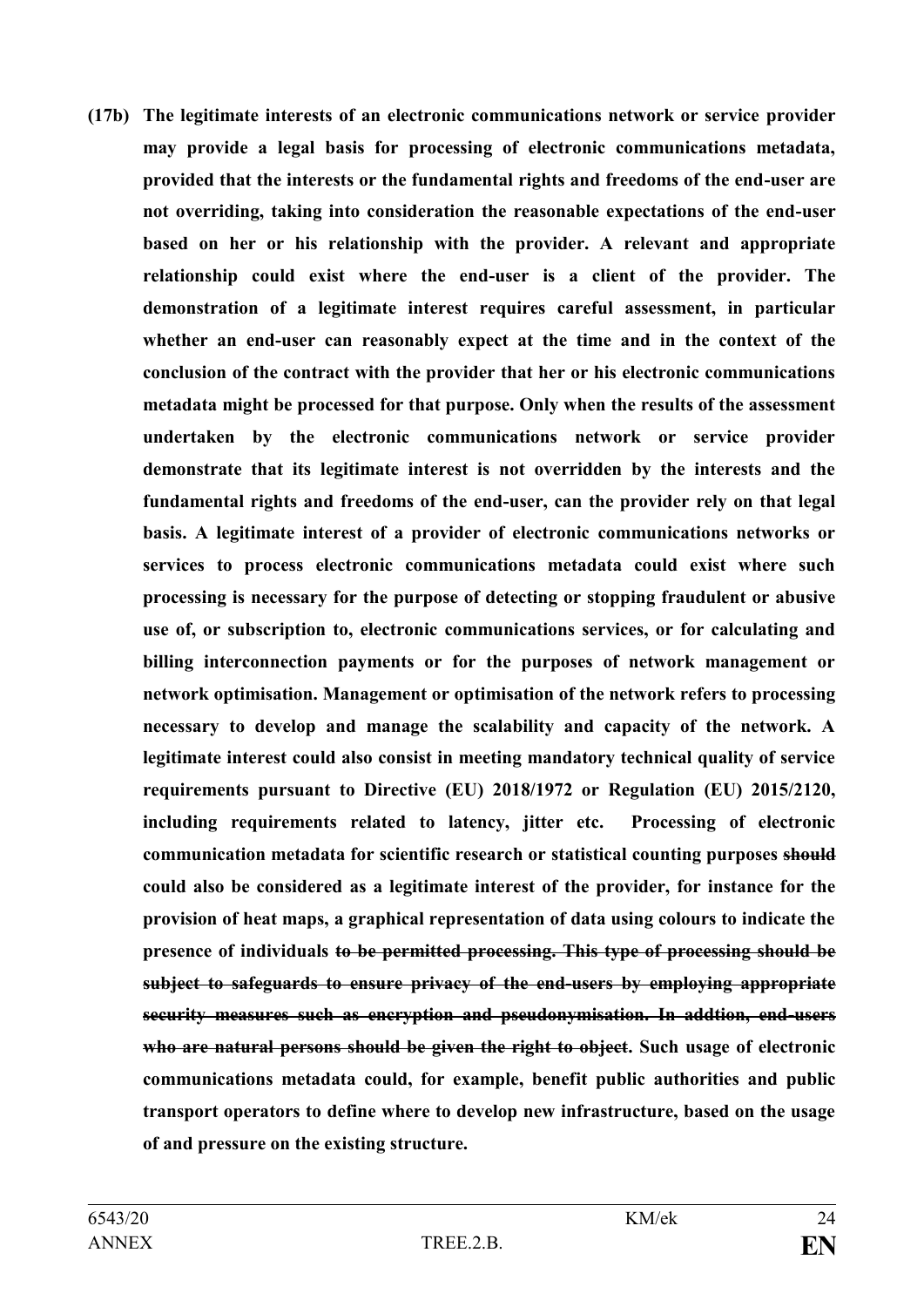**Conversely, as end-users attach great value to the confidentiality of their electronic communications metadata, including their physical movements, such metadata should not be used to determine the nature or characteristics of an end-user or to build an individual profile of an end-user. In such usage cases, the end-user's interests and fundamental rights and freedoms override the interest of the service provider, as such processing operations can seriously interfere with one's private life, for instance when used for segmentation purposes, to monitor the behaviour of a specific end-user or to draw conclusions concerning her or his private life. A legitimate interest also should not exist if the electronic communications metadata include special categories of personal data as referred to in Article 9(1) of Regulation (EU) 2016/679, unless the conditions of Article 9(2)(g) and (j) of Regulation (EU) 2016/679 are met.**

**(17c) Processing of electronic communications metadata based on a legitimate interest should only be permitted subject to certain additional conditions and safeguards, namely an impact assessment, and where appropriate, the consultation of the supervisory authority, by the provider of electronic communications networks and services. In addition, the electronic communications network and service provider should not share the metadata with third parties, unless it has been previously anonymised. The electronic communications network or service providers should, where necessary, implement appropriate security measures such as encryption and pseudonymisation to ensure privacy of the end-user. Moreover, the end-user must be provided with information about these processing activities taking place and be given the right to object to such processing.**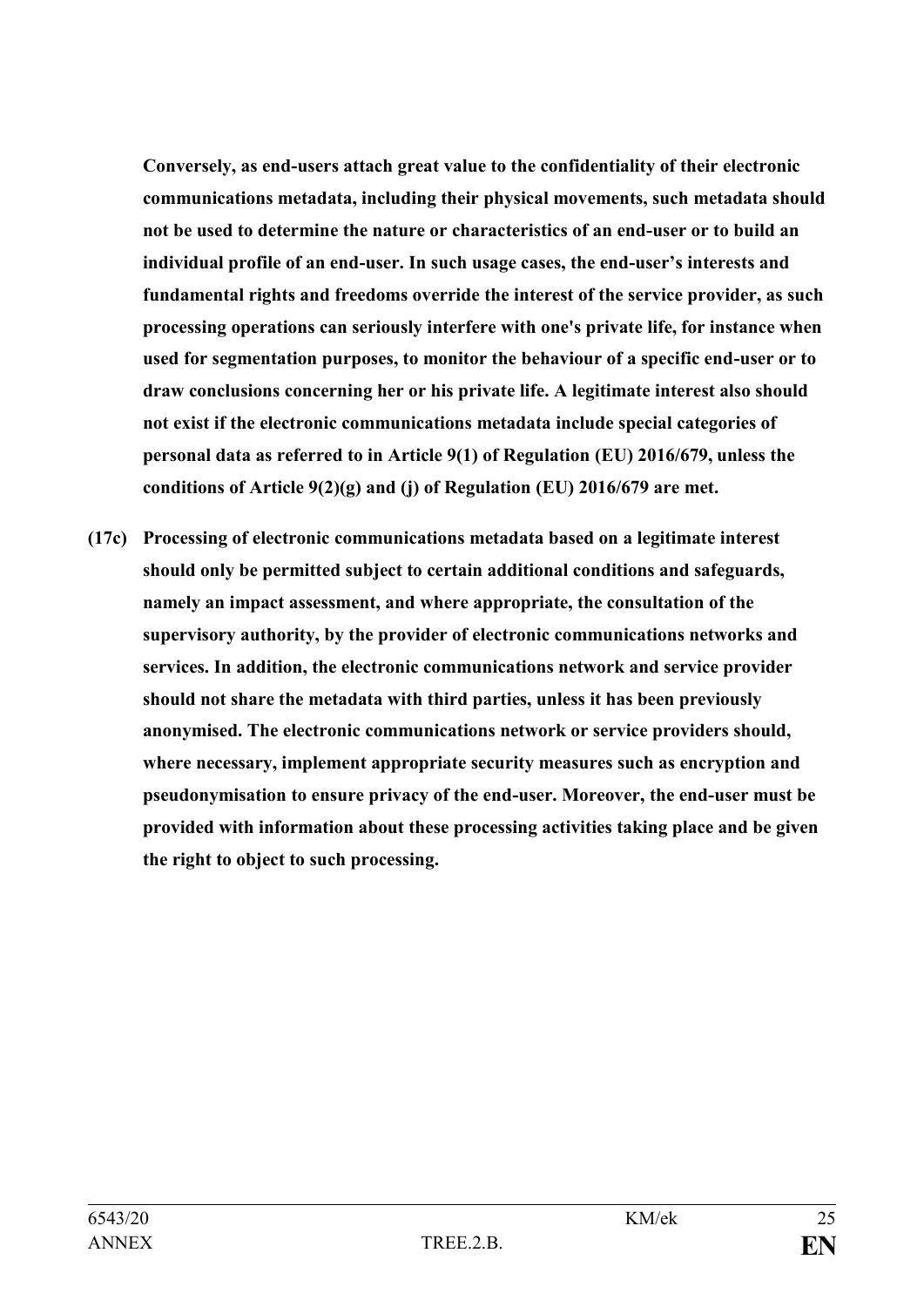(18) End-users may consent to the processing of their metadata to receive specific services such as protection services against fraudulent activities (by analysing usage data, location and customer account in real time). In the digital economy, services are often supplied against counter-performance other than money, for instance by end-users being exposed to advertisements. For the purposes of this Regulation, consent of an end-user, regardless of whether the latter is a natural or a legal person, should have the same meaning and be subject to the same conditions as the data subject's consent under Regulation (EU) 2016/679. Basic broadband internet access and voice communications services are to be considered as essential services for individuals to be able to communicate and participate to the benefits of the digital economy. Consent for processing **electronic communications** data from internet or voice communication usage will not be valid if the data subject **end-user** has no genuine and free choice, or is unable to refuse or withdraw consent without detriment.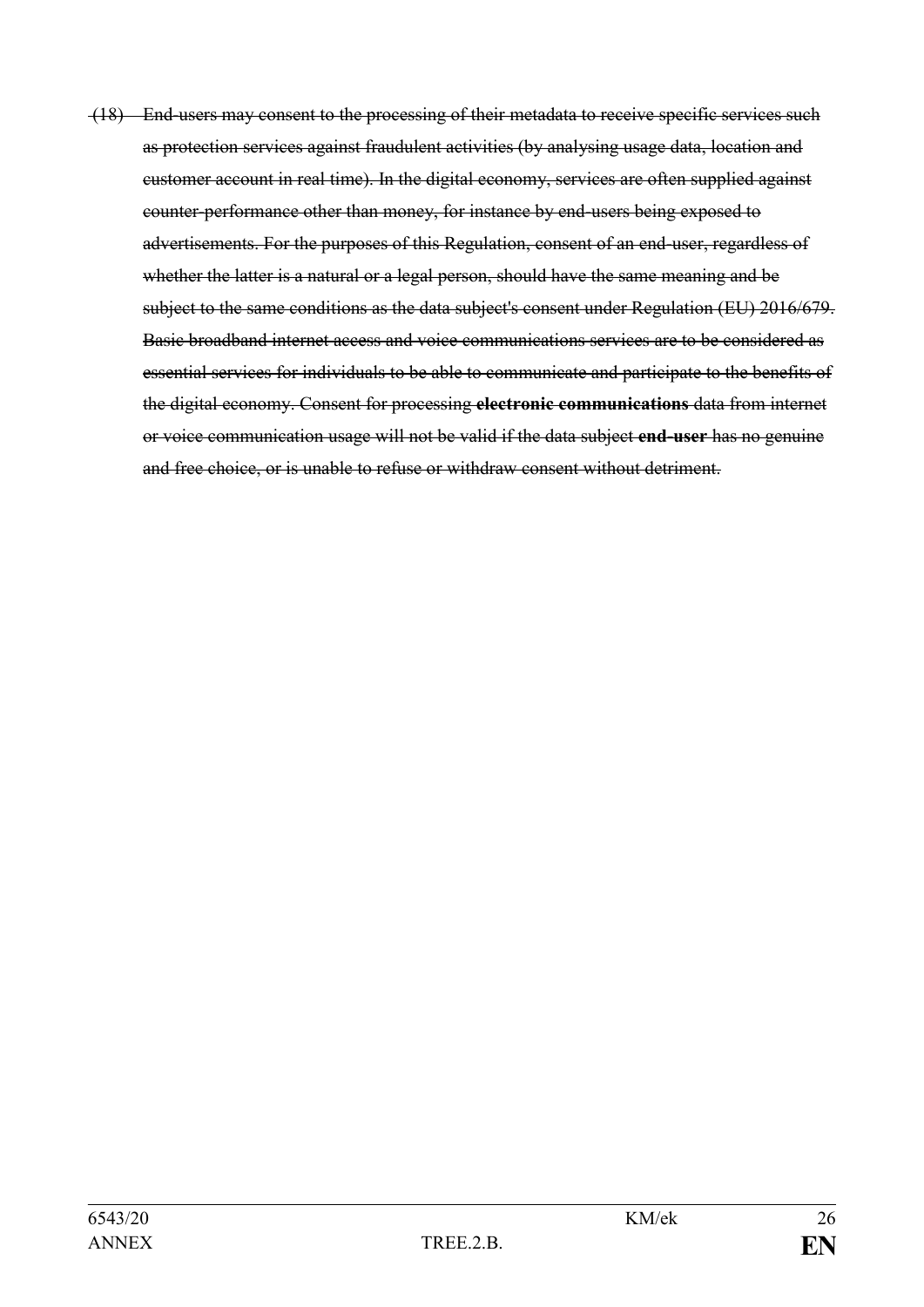(19) The **protection of the** content of electronic communications pertains to the essence of the fundamental right to respect for private and family life, home and communications protected under Article 7 of the Charter. Any interference with the content of electronic communications should be allowed only under very clear defined conditions, for specific purposes and be subject to adequate safeguards against abuse. This Regulation provides for the possibility of providers of electronic communications services to process electronic communications data **content** in transit, with the informed consent of all the end-users concerned. For example, providers may offer services that entail the scanning of emails to remove certain pre-defined material. Given the sensitivity of the content of communications, this Regulation sets forth a presumption that the processing of such content data will result in high risks to the rights and freedoms of natural persons. When processing such type of data **content**, the provider of the electronic communications service should always consult the supervisory authority prior to the processing **if necessary pursuant to Article 36 (1) of Regulation (EU) 2016/679**. Such consultation should be in accordance with Article 36 (2) and (3) of Regulation (EU) 2016/679. The presumption does not encompass the processing of content data to provide a service requested by the end-user where the end-user has consented to such processing and it is carried out for the purposes and duration strictly necessary and proportionate for such service. After electronic communications content has been sent by the end-user and received by the intended end-user or end-users, it may be recorded or stored by th**os**e end-user, end-users or by a third party entrusted by them to record or store such data **as this kind of processing is outside of the scope of this Regulation**. Any processing of such data must comply with Regulation (EU) 2016/679.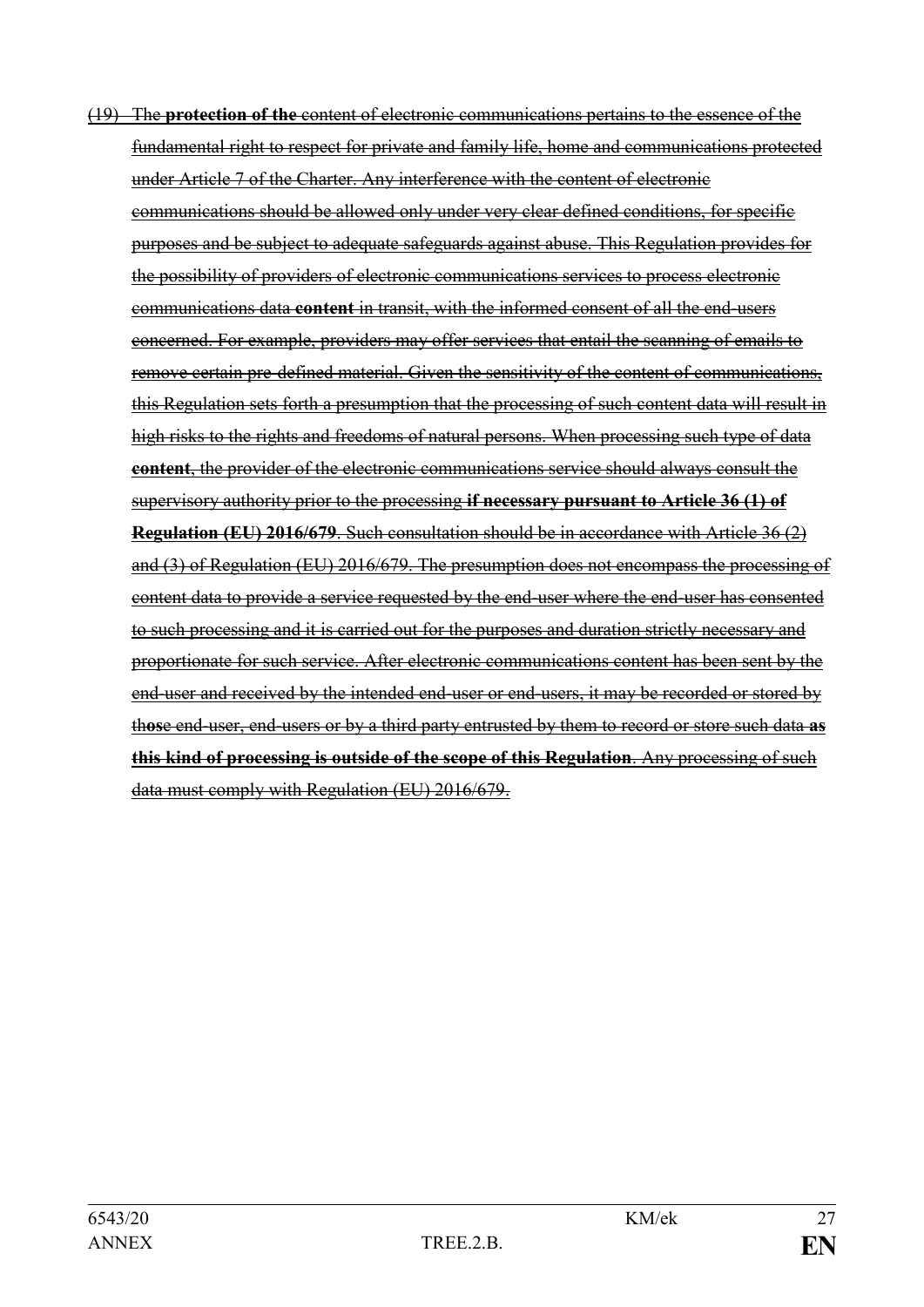**A third party should refer to a legal or natural person that does not provide an electronic communications service to the end-user concerned. However, sometimes the same legal or natural person could also provide different kind of services to the same end-user, for example information society service such as cloud storage. With respect to the provision of this other service, the same legal person should be considered as a third party. If the other service is necessary for the provision of the electronic communication service, such as automatic storage of the messages in the cloud by web-based email, the provider of such a service should not be deemed to be a third party.**

- **(19a) Services that facilitate end-users everyday life such as index functionality, personal assistant, translation services and services that enable more inclusion for persons with disabilities such as text-to-speech services are emerging. Processing of electronic communication content might be necessary also for some functionalities used normally in services for individual use, such as searching and organising the messages in email or messaging applications. Therefore, as regards the processing of electronic communications content for services requested by the end-user for their own individual use, consent should only be requested required from the end-user requesting the service taking into account that the processing should not adversely affect fundamental rights and interest of another end-user concerned. Processing of electronic communications data should be allowed with the prior consent of the end-user concerned and to the extent necessary for the provision of the requested functionalities.**
- **(19b)Providers of electronic communications services may, for example, obtain the consent of the end-user for the processing of electronic communications data, at the time of the conclusion of the contract, and any moment in time thereafter. In some cases, the legal person having subscribed to the electronic communications service may allow a natural person, such as an employee, to make use of the service in accordance with Regulation 2016/679.**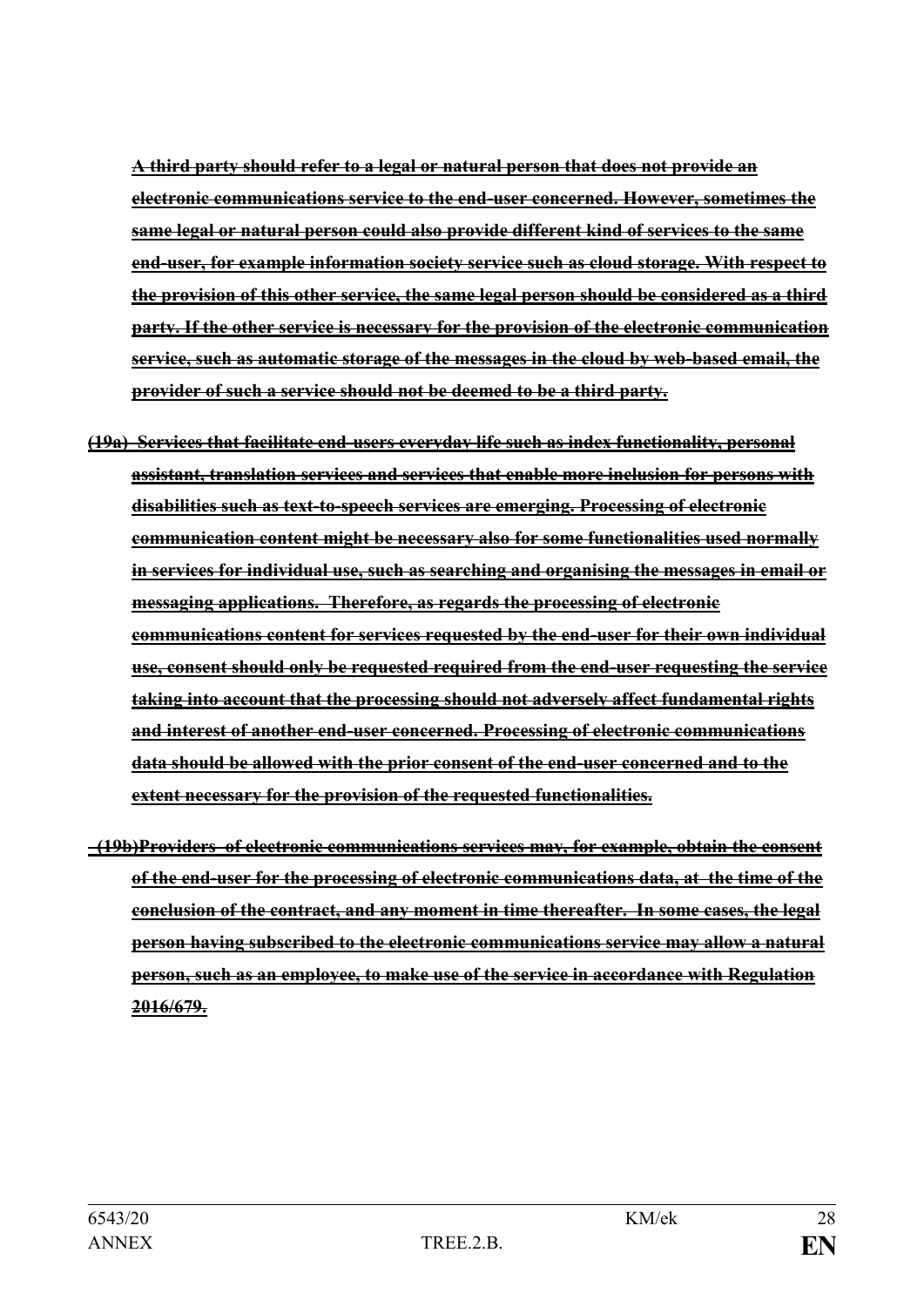(20) Terminal equipment of end-users of electronic communications networks and any information relating to the usage of such terminal equipment, whether in particular **where such information** is stored in **processed by,** or emitted by or **stored in, or collected from** such equipment, requested **or where information is collected** from **it** or processed in order to enable it to connect to another device and or network equipment, are part of the **enduser's** private sphere**, including the privacy of one's communications,** of the end-users requiring **and require** protection under **in accordance with** the Charter of Fundamental Rights of the European Union and the European Convention for the Protection of Human Rights and Fundamental Freedoms. Given that such equipment contains or processes information that may reveal details of an individual's emotional, political, social complexities, including the content of communications, pictures, the location of individuals by accessing the device's GPS capabilities, contact lists, and other information already stored in the device, the information related to such equipment requires enhanced privacy protection. Furthermore, the so-called spyware, web bugs, hidden identifiers, tracking cookies and other similar unwanted tracking tools can enter end-user's terminal equipment without their knowledge in order to gain access to information, to store hidden information and to trace the activities. Information related to the end-user's device may also be collected remotely for the purpose of identification and tracking, using techniques such as the socalled 'device fingerprinting', often without the knowledge of the end-user, and may seriously intrude upon the privacy of these end-users. Techniques that surreptitiously monitor the actions of end-users, for example by tracking their activities online or the location of their terminal equipment, or subvert the operation of the end-users' terminal equipment pose a serious threat to the privacy of end-users. Therefore, any such interference with the **use of processing and storage capabilities and the collection of information from** end-user's terminal equipment should be allowed only with the end-user's consent and **or** for **other** specific and transparent purposes **as laid down in this Regulation**. **The information collected from end-user's terminal equipment can often contain personal data.**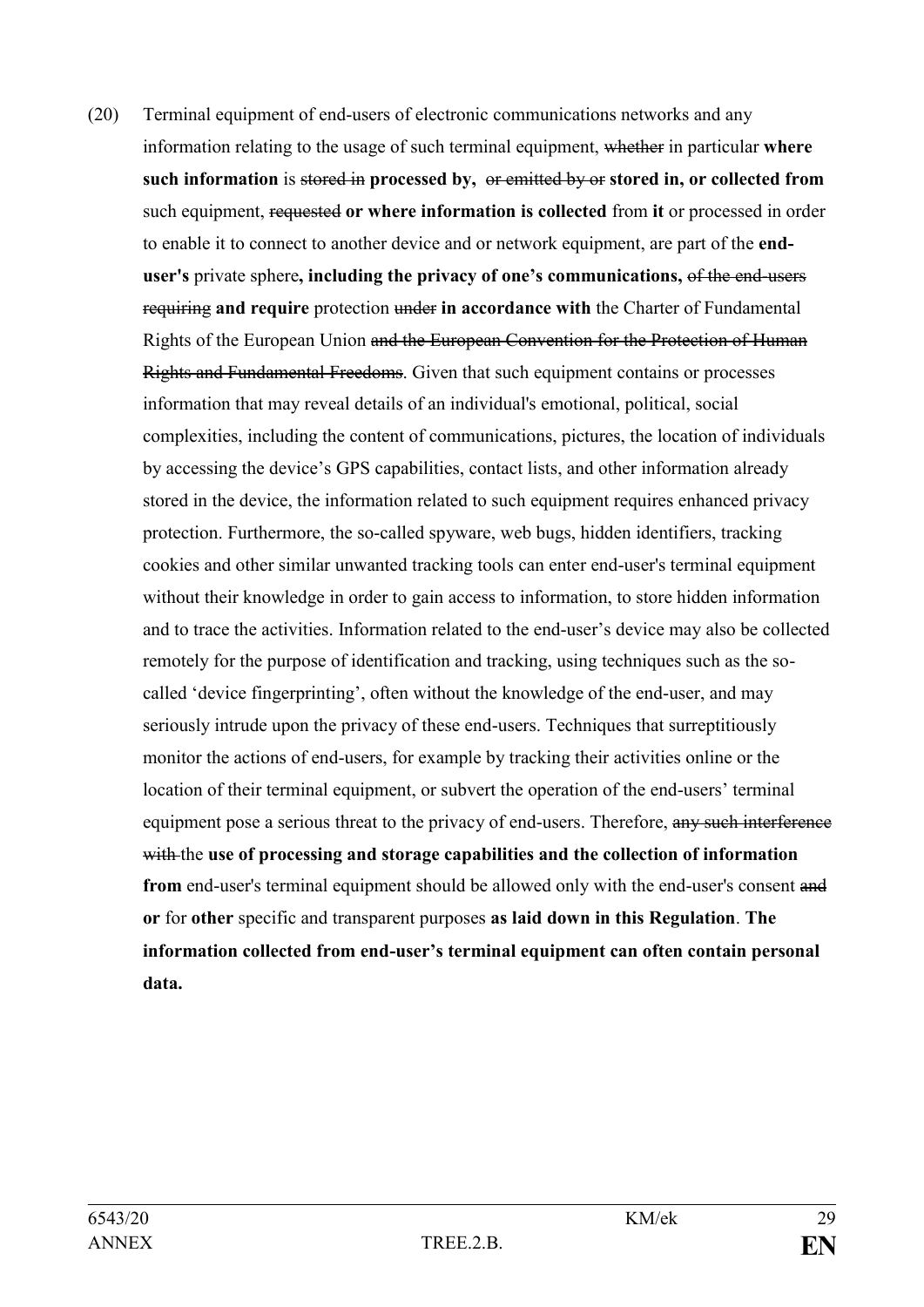**As the provisions of this Regulation particularise and complement the general rules on the protection of personal data laid down in Regulation (EU) 2016/679, that Regulation should apply to the processing of this data, to the extent it is personal data, after it has been collected from the end user's terminal equipment. In light of the principle of purpose limitation according to Article 5 of Regulation (EU) 2016/679 and Article 8 of this Regulation, such data should only be processed for purposes compatible with the purpose for which it was collected from the end-user's terminal equipment.** 

**The responsibility for obtaining consent for the storage of a cookie or similar identifier lies on the entity that makes use of processing and storage capabilities of terminal equipment or collects information from end-users' terminal equipment, such as an information society service provider or ad network provider. Such entities may request another party to obtain consent on their behalf. The end-user's consent to storage of a cookie or similar identifier may also entail consent for the subsequent readings of the cookie in the context of a revisit to the same website domain initially visited by the enduser.**

**Making access to website content provided without direct monetary payment dependent on the consent of the end-user to the storage and reading of cookies for additional purposes would normally not be considered as depriving the end-user of a genuine choice if the end-user is able to choose between services, on the basis of clear, precise and user-friendly information about the purposes of cookies and similar techniques, between an offer that includes consenting to the use of cookies for additional purposes on the one hand, and an equivalent offer [by the same provider] that does not involve consenting to data use for additional purposes, on the other hand. Conversely, in some cases, making access to website content dependent on consent to the use of such cookies may be considered, in the presence of a clear imbalance between the end-user and the service provider as depriving the end-user of a genuine choice. This would normally be the case for websites providing certain services, such as those provided by public authorities. Similarly, such imbalance could exist where the end-user has only few or no alternatives to the service, and thus has no real choice as to the usage of cookies for instance in case of service providers in a dominant position.**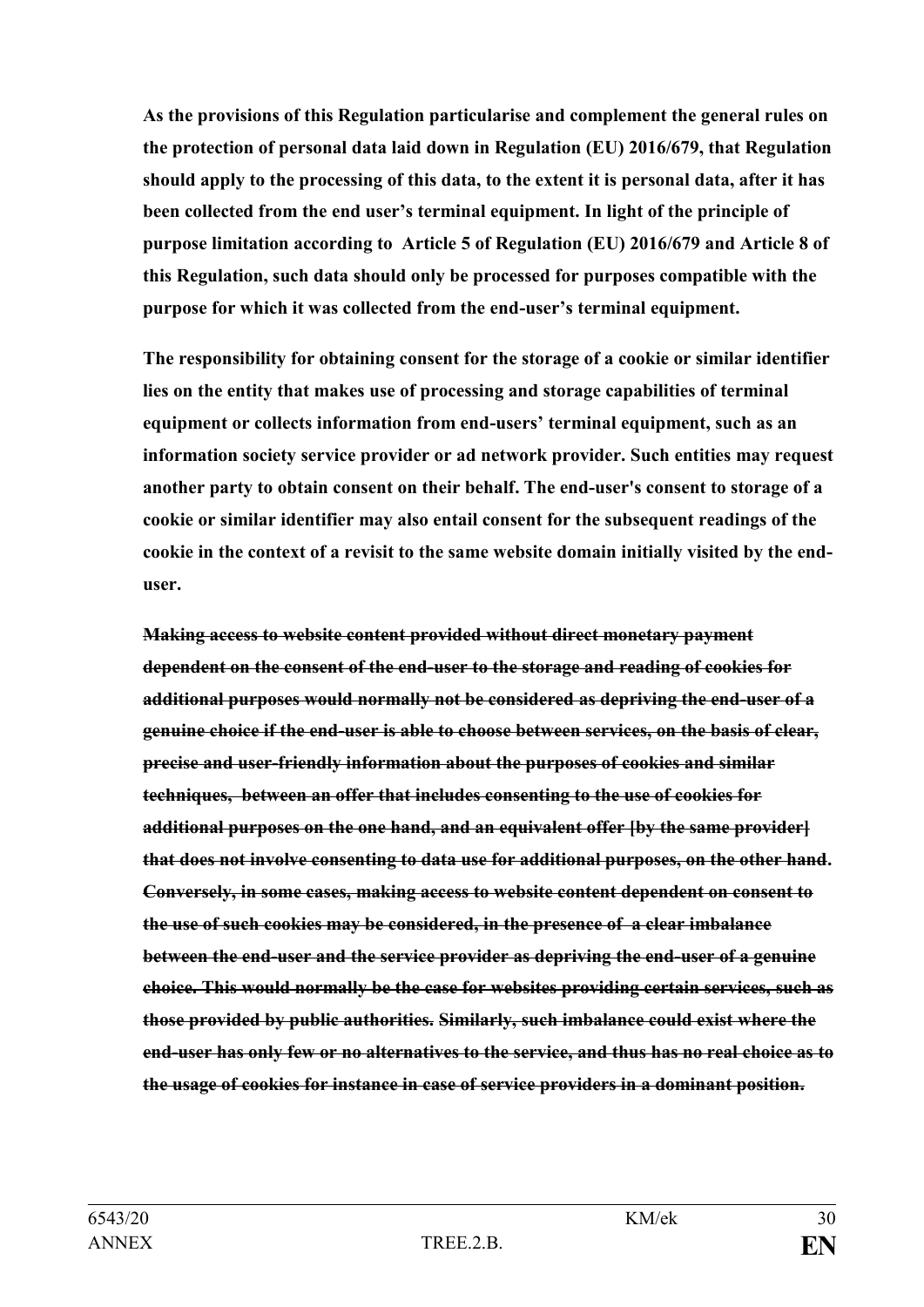**(20a) End-users are often requested to provide consent to the storage and access to stored data in their terminal equipment, due to the ubiquitous use of tracking cookies and similar tracking technologies. As a result, end-users may be overloaded with requests to provide consent. This can lead to a situation where consent request information is no longer read and the protection offered by consent is undermined. Implementation of technical means in electronic communications software to provide specific and informed consent through transparent and user-friendly settings, can be useful to address this issue. Where available and technically feasible, an end user may therefore grant, through software settings, consent to a specific provider for the use of processing and storage capabilities of his or her terminal equipment for one or multiple specific purposes across one or more specific services of that provider. For example, an end-user can give consent to the use of certain types of cookies by whitelisting one or several providers for their specified purposes. Providers of software are encouraged to include settings in their software which allows end-users, in a user friendly and transparent manner, to manage consent to the storage and access to stored data in their terminal equipment by easily setting up and amending whitelists and withdrawing consent at any moment.**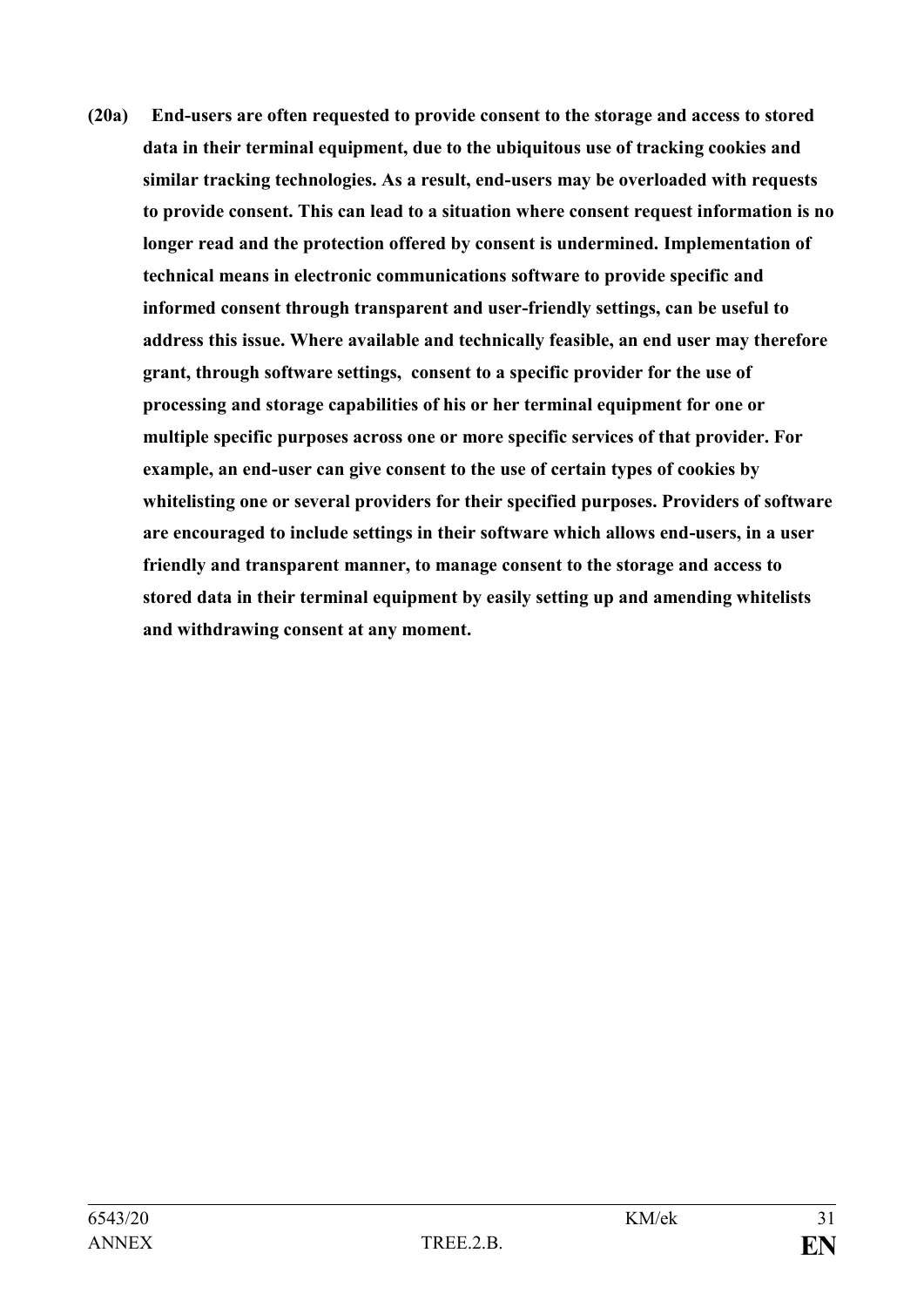(21) Exceptions to the obligation to obtain consent to make u**U**se of the processing and storage capabilities of terminal equipment or to access **to** information stored in terminal equipment **without the consent of the end-user** should be limited to situations that involve no, or only very limited, intrusion of privacy. For instance, consent should not be requested for authorizing the technical storage or access which is strictly necessary and proportionate for the legitimate purpose of enabling the use of **providing** a specific service explicitly requested by the end-user. This may include the storing of cookies for the duration of a single established session on a website to keep track of the end-user's input when filling in online forms over several pages**, authentication session cookies used to verify the identity of end-users engaged in online transactions or cookies used to remember items selected by the end-user and placed in shopping basket**. **In the area of IoT services which rely on/deploy connected devices (such as connected thermostats, connected medical devices, smart meters or automated and connected vehicles), the use of the processing and storage capacities of those devices and access to information stored therein should not require consent to the extent that such use or access is necessary for the provision of the service requested by the end-user. For example, storing of information in or accessing information from a smart meter might be considered as necessary for the provision of a requested energy supply service to the extent the information stored and accessed is necessary for the stability and security of the energy network or for the billing of the end-users' energy consumption**

**In some cases the use of processing and storage capabilities of terminal equipment and the collection of information from end-users' terminal equipment may also be necessary for providing an information society service, requested by the end-user, such as services provided to safeguard freedom of expression and information including for journalistic purposes, such as online newspaper or other press publications as defined in Article 2(4) of Directive (EU) 2019/790, that is wholly or mainly financed by advertising provided that, in addition, the end-user has been provided with clear, precise and user-friendly information about the purposes of cookies or similar techniques and has accepted such use.**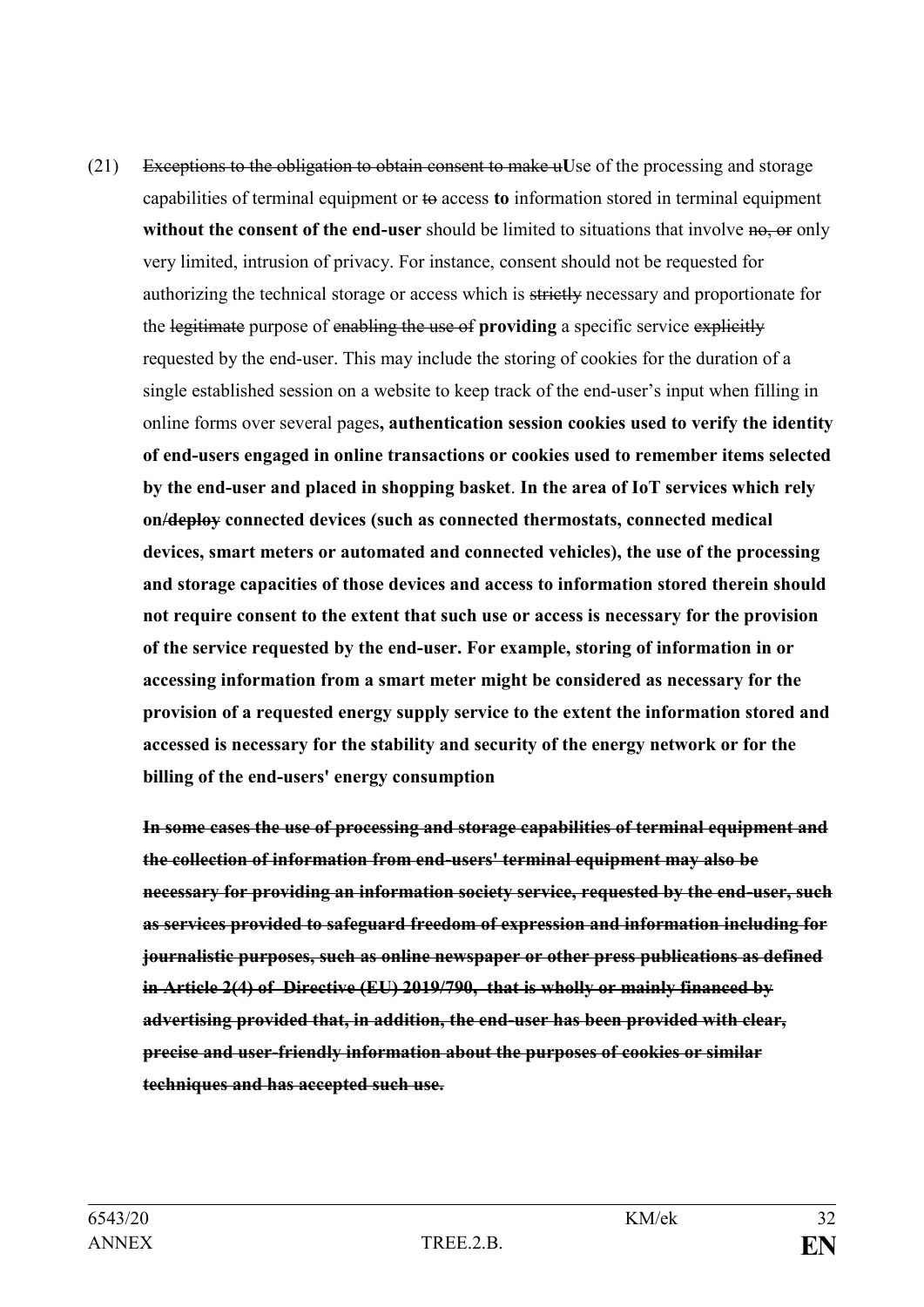**To the extent that use is made of processing and storage capabilities of terminal equipment and information from end-users' terminal equipment is collected for other purposes than for what is necessary for the purpose of carrying out the transmission of an electronic communication over an electronic communications network or for the provision of the service requested, consent should be required. In such a scenario, consent should normally be given by the end-user who requests the service from the provider of the service**.

- **(21a)** Cookies can also be a legitimate and useful tool, for example, in **assessing the effectiveness of a delivered information society service, for example of website design and advertising or by helping to** measur**e**ing web traffic to **the numbers of end-users visiting** a website**, certain pages of a website or the number of end-users of an application. This is not the case, however, regarding cookies and similar identifiers used to determine the nature of who is using the site, which always require the consent of the end-user**. Information society providers that engage in configuration checking to provide the service in compliance with the end-user's settings and the mere logging of the fact that the end-user's device is unable to receive content requested by the end-user should not constitute access to such a device or use of the device processing capabilities.
- **(21b) The legitimate interests of a service provider could provide a legal basis to use processing and storage capabilities of terminal equipment or to collect information from an end-user's terminal equipment, provided that such interests are not overridden by the interests or the fundamental rights and freedoms of the end-user, taking into consideration the reasonable expectations of end-user based on her or his relationship with the provider. The demonstration of a legitimate interest requires careful assessment, in particular whether an end-user can reasonably expect that the use of processing and storage capabilities of her or his terminal equipment or the collection of information from it, may take place. Only if the results of the balancing test undertaken by the service provider demonstrate that its legitimate interest is not overridden by the interests and the fundamental rights and freedoms of the end-user, can the service provider rely on that legal basis.**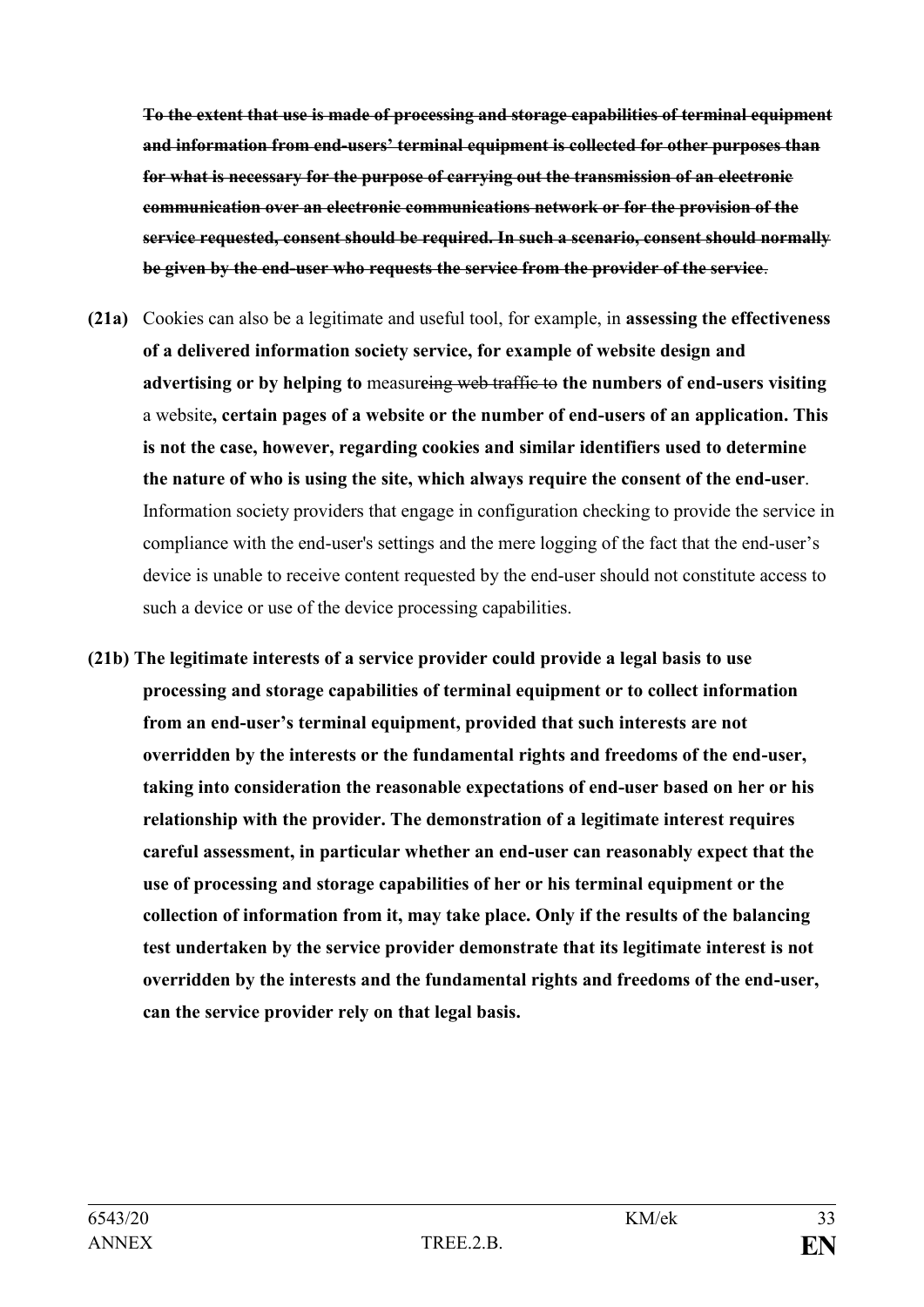**A legitimate interest could be relied upon where the end-user could reasonably expect such storage, processing or collection of information in or from her or his terminal equipment in the context of an existing customer relationship with the service provider. For instance, maintaining or restoring the security of information society services or of the end-user's terminal equipment, or preventing fraud or detecting technical faults might consititute a legitimate interest of the service provider.**

**Similarly, using the processing storage capabilities of terminal equipment is to fix security vulnerablities and other security bugs, provided that such updates do not in any way change the functionality of the hardware or software or the privacy settings chosen by the end-user and the end-user has the possibility to postpone or turn off the automatic installation of such updates. Software updates that do not exclusively have a security purpose, for example those intended to add new features to an application or improve its performance, should not be considered as a legitimate interest.**

**A legitimate interest could also be relied upon by a service provider whose website content or services are accessible without direct monetary payment and wholly or mainly financed by advertising, provided that these services safeguard the freedom of expression and information including for journalistic purposes, such as online newspaper or other press publications as defined in Article 2(4) of Directive (EU) 2019/790, or audiovisual media services as defined in Article 1(1)(a)(i) of Directive 2010/13/EU**<sup>8</sup> **and the end-user has been provided with clear, precise and user-friendly information about the purposes of the cookies or similar techniques used and has accepted such use.**

1

**<sup>8</sup> As amended by Directive (EU) 2018/1808**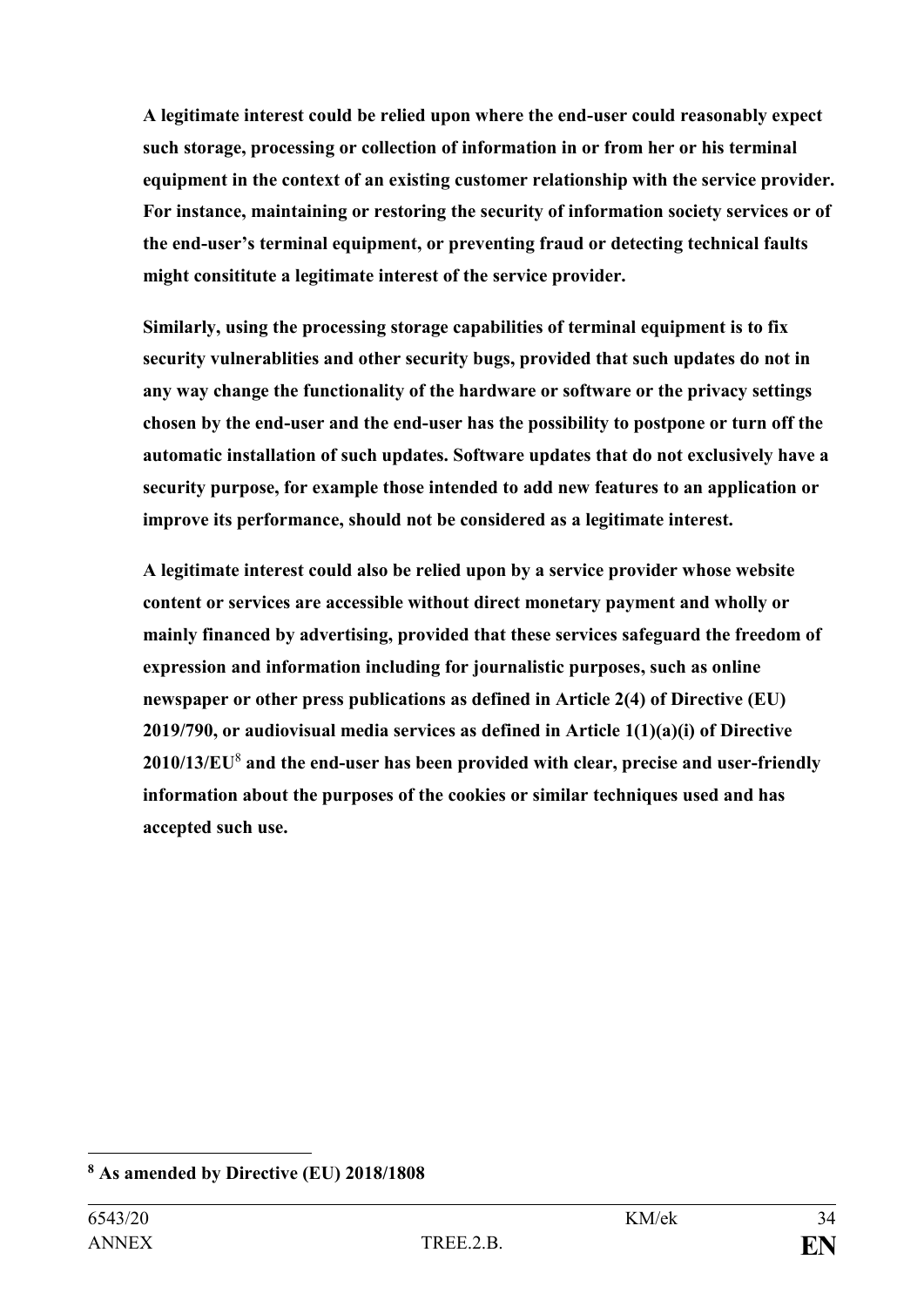**Conversely, a provider should not be able to rely upon legitimate interests if the storage or processing of information in the end-user's terminal equipment or the information collected from it were to be used to determine the nature or characteristics on an end-user or to build an individual profile of an end-user. In such cases, the enduser's interests and fundamental rights and freedoms override the interest of the service provider, as such processing operations can seriously interfere with one's private life, for instance when used for segmentation purposes, to monitor the behaviour of a specific end-user or to draw conclusions concerning his or her private life. A legitimate interest should not exist if the information stored or processed in, or collected from, an end-user's terminal equipment includes special categories of personal data, as referred to in Article 9 (1) of Regulation (EU) 2016/679.** 

**Consent should not be necessary either when the purpose of using the processing storage capabilities of terminal equipment is to fix security vulnerablities and other security bugs, provided that such updates do not in any way change the functionality of the hardware or software or the privacy settings chosen by the end-user and the enduser has the possibility to postpone or turn off the automatic installation of such updates. Software updates that do not exclusively have a security purpose, for example those intended to add new features to an application or improve its performance, should not fall under this exception.**

**(21c) Where a service provider invokes a legitimate interest, certain additional conditions should be met and safeguards should be respected, including an impact assessment and where appropriate the consultation of the supervisory authority by the service provider. In addition, the service provider should not share the information with third parties other than its processors, in accordance with Article 28 of Regulation (EU) 2016/679, unless it has been previously anonymised. The service provider should, where necessary, implement appropriate security measures, such as encryption and pseudonymisation to ensure privacy of the end-users. Moreover, the end-user should be provided with information about these processing operations taking place and be given the right to object to such operations.**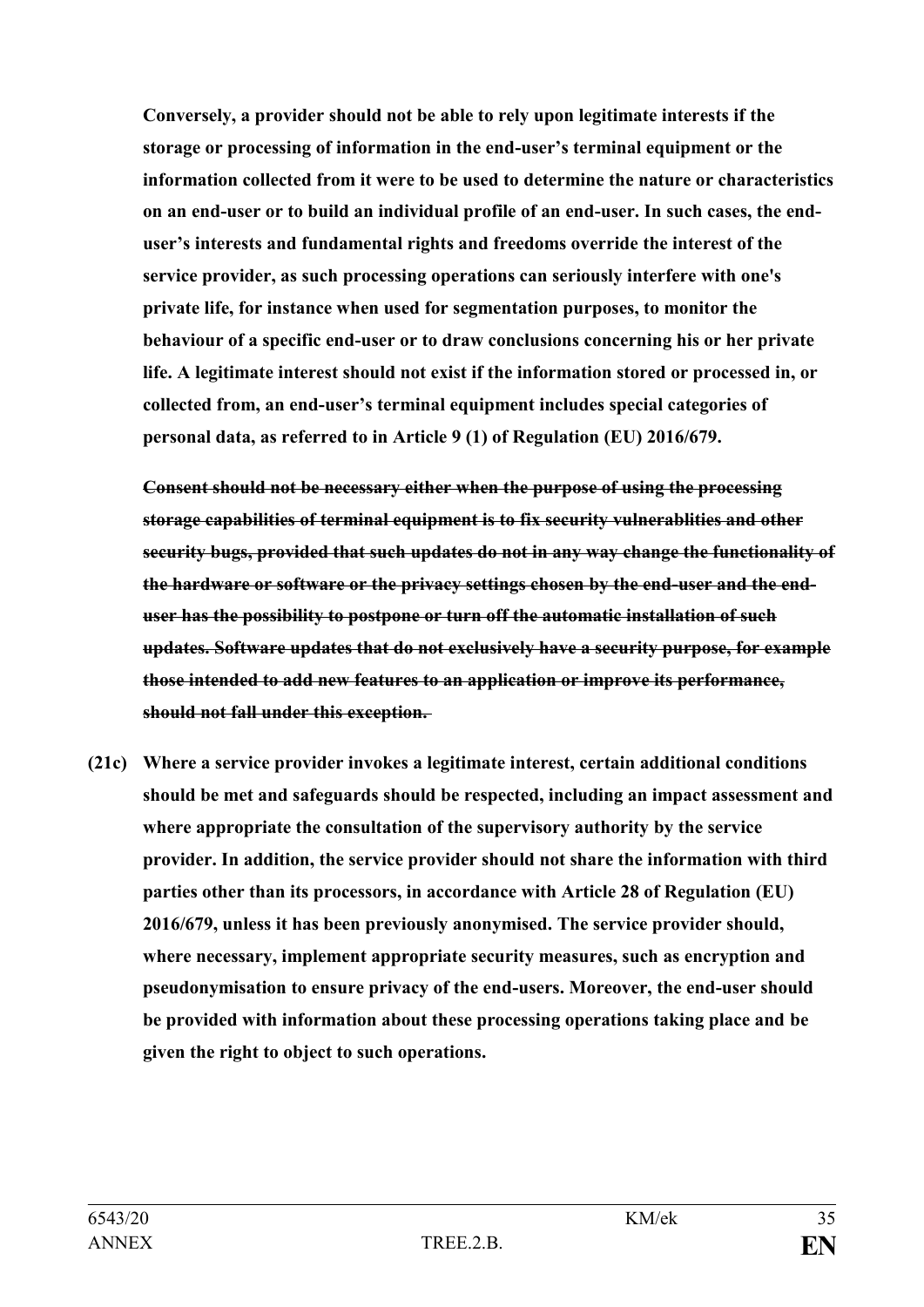(22) The methods used for providing information and obtaining end-user's consent should be as user-friendly as possible. Given the ubiquitous use of tracking cookies and other tracking techniques, end-users are increasingly requested to provide consent to store such tracking cookies in their terminal equipment. As a result, end-users are overloaded with requests to provide consent. The use of technical means to provide consent, for example, through transparent and user-friendly settings, may address this problem. Therefore, this Regulation should provide for the possibility to express consent by using the appropriate settings of a browser or other application. The choices made by end-users when establishing its general privacy settings of a browser or other application should be binding on, and enforceable against, any third parties. Web browsers are a type of software application that permits the retrieval and presentation of information on the internet. Other types of applications, such as the ones that permit calling and messaging or provide route guidance, have also the same capabilities. Web browsers mediate much of what occurs between the end-user and the website. From this perspective, they are in a privileged position to play an active role to help the end-user to control the flow of information to and from the terminal equipment. More particularly web browsers may be used as gatekeepers, thus helping end-users to prevent information from their terminal equipment (for example smart phone, tablet or computer) from being accessed or stored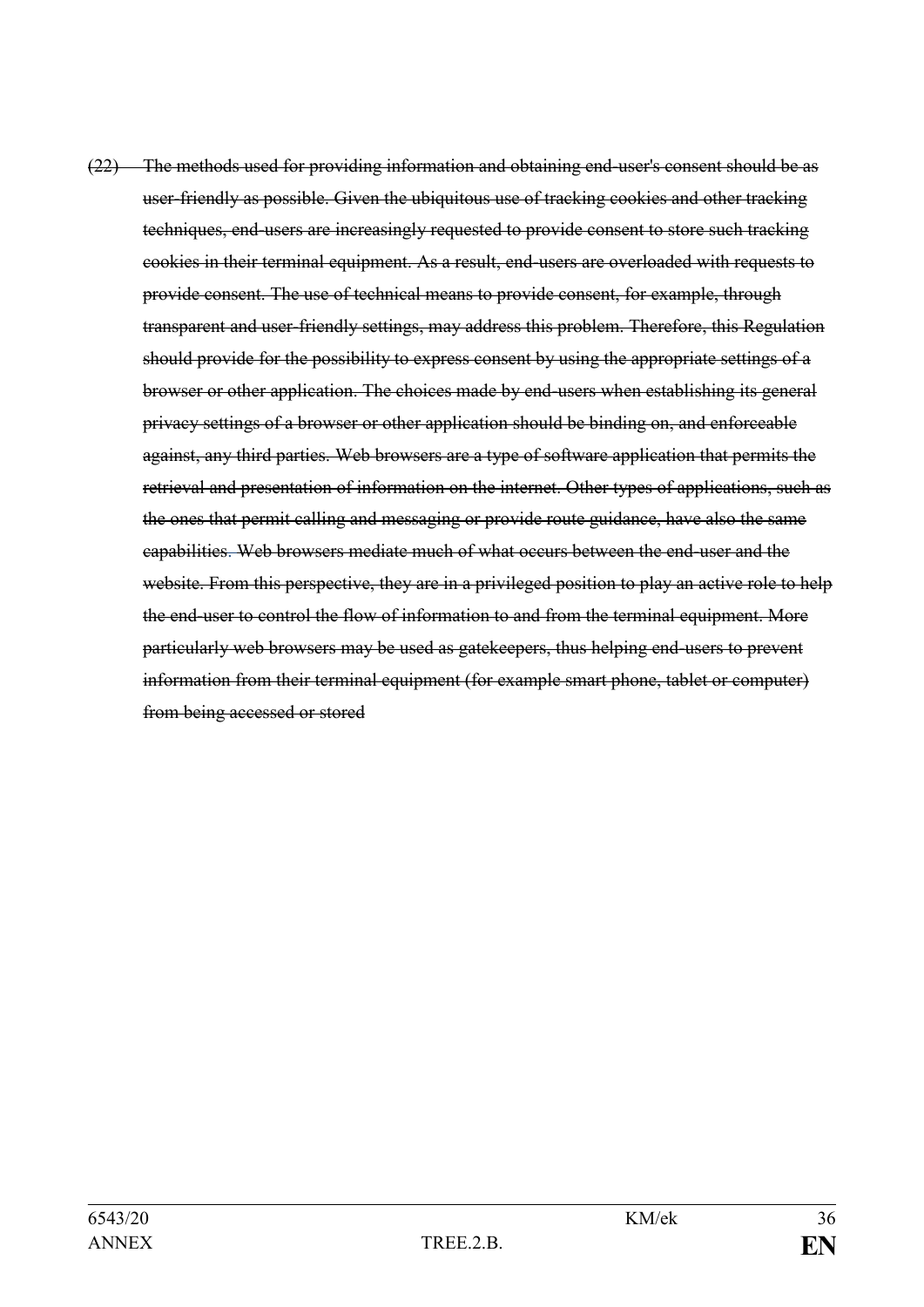(23) The principles of data protection by design and by default were codified under Article 25 of Regulation (EU) 2016/679. Currently, the default settings for cookies are set in most current browsers to 'accept all cookies'. Therefore providers of software enabling the retrieval and presentation of information on the internet should have an obligation to configure the software so that it offers the option to prevent third parties from storing information on the terminal equipment; this is often presented as 'reject third party cookies'. End-users should be offered a set of privacy setting options, ranging from higher (for example, 'never accept cookies') to lower (for example, 'always accept cookies') and intermediate (for example, 'reject third party cookies' or 'only accept first party cookies'). Such privacy settings should be presented in a an easily visible and intelligible manner.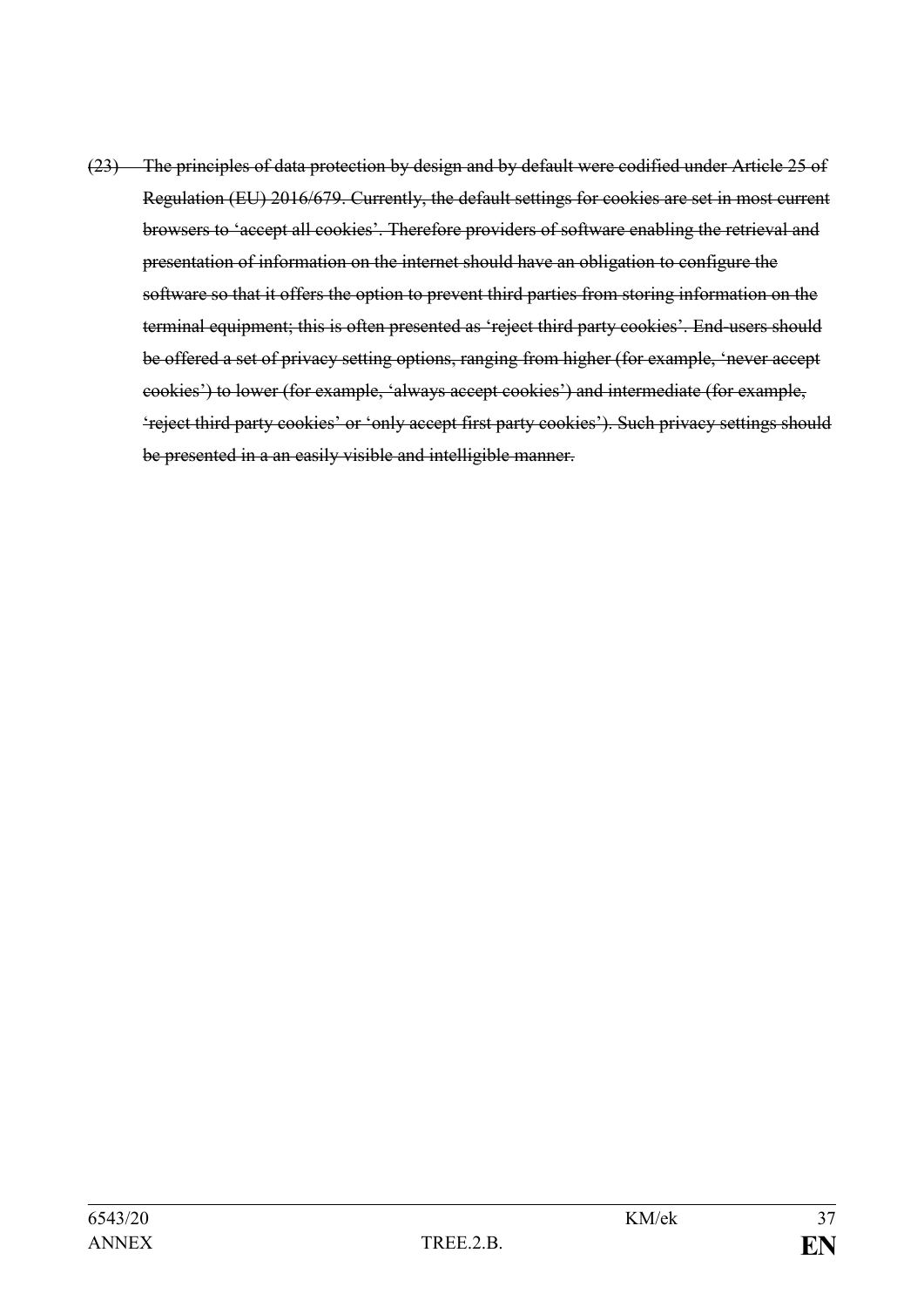(24) For web browsers to be able to obtain end-users' consent as defined under Regulation (EU) 2016/679, for example, to the storage of third party tracking cookies, they should, among others, require a clear affirmative action from the end-user of terminal equipment to signify his or her freely given, specific informed, and unambiguous agreement to the storage and access of such cookies in and from the terminal equipment. Such action may be considered to be affirmative, for example, if end-users are required to actively select 'accept third party cookies' to confirm their agreement and are given the necessary information to make the choice. To this end, it is necessary to require providers of software enabling access to internet that, at the moment of installation, end-users are informed about the possibility to choose the privacy settings among the various options and ask them to make a choice. Information provided should not dissuade end-users from selecting higher privacy settings and should include relevant information about the risks associated to allowing third party cookies to be stored in the computer, including the compilation of long-term records of individuals' browsing histories and the use of such records to send targeted advertising. Web browsers are encouraged to provide easy ways for end-users to change the privacy settings at any time during use and to allow the user to make exceptions for or to whitelist certain websites or to specify for which websites (third) party cookies are always or never allowed.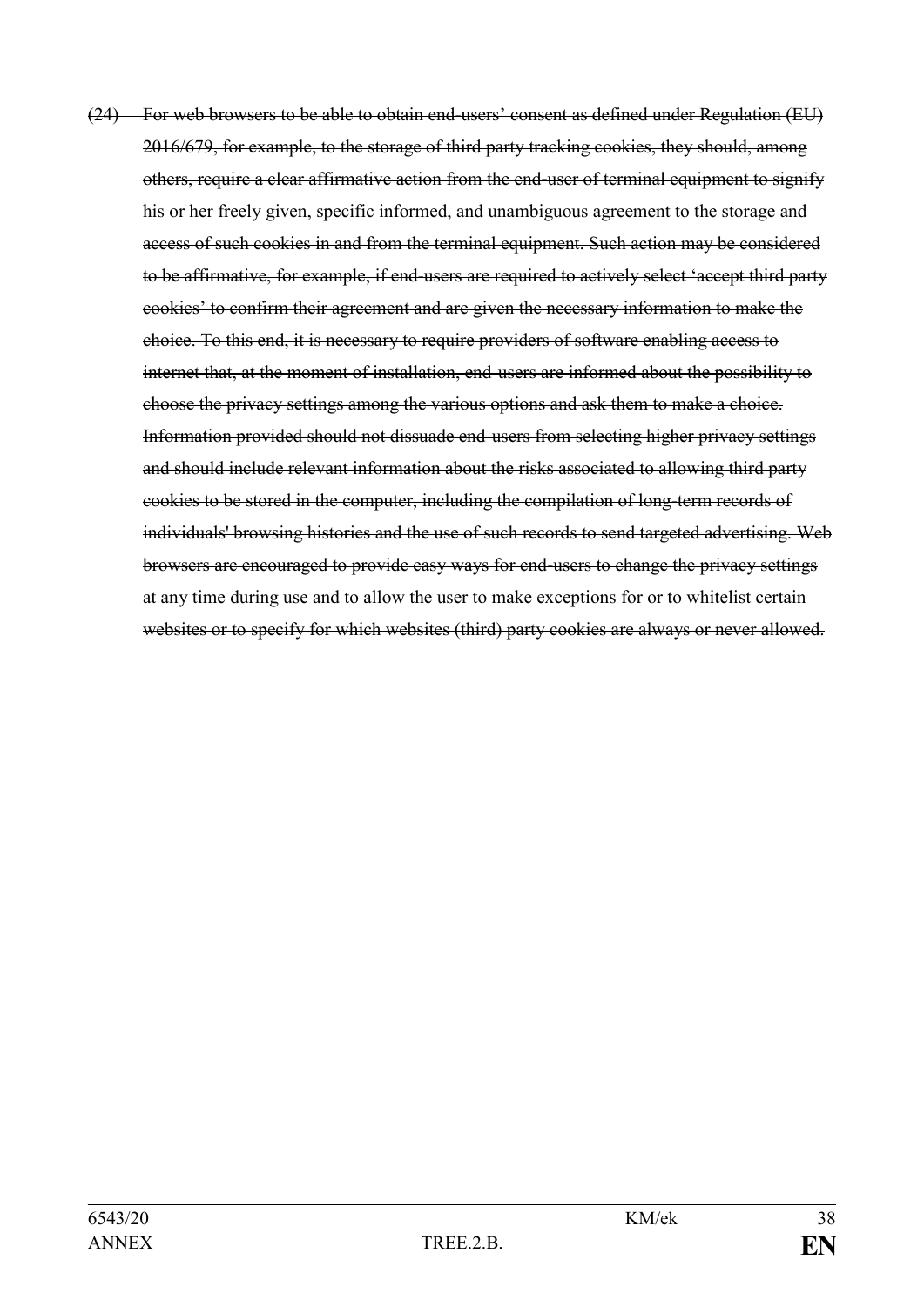(25) Accessing electronic communications networks requires the regular emission of certain data packets in order to discover or maintain a connection with the network or other devices on the network. Furthermore, devices must have a unique address assigned in order to be identifiable on that network. Wireless and cellular telephone standards similarly involve the emission of active signals containing unique identifiers such as a MAC address, the IMEI (International Mobile Station Equipment Identity), the IMSI**, the WiFi signal** etc. A single wireless base station (i.e. a transmitter and receiver), such as a wireless access point, has a specific range within which such information may be captured. Service providers have emerged who offer **physical movements'** tracking services based on the scanning of equipment related information with diverse functionalities, including people counting, **such as** providing data on the number of people waiting in line, ascertaining the number of people in a specific area, etc **referred to as statistical counting for which the consent of endusers is not needed, provided that such counting is limited in time and space to the extent necessary for this purpose. Providers should also apply appropriate technical and organisations measures to ensure the level if security appropriate to the risks, including pseudonymisation of the data and making it anonymous or erase it as soon it is not longer needed for this purpose**. **Providers engaged in such practices should display prominent notices located on the edge of the area of coverage informing endusers prior to entering the defined area that the technology is in operation within a given perimeter, the purpose of the tracking, the person responsible for it and the existence of any measure the end-user of the terminal equipment can take to minimize or stop the collection. Additional information should be provided where personal data are collected pursuant to Article 13 of Regulation (EU) 2016/679.** This information may be used for more intrusive purposes, **which should not be considered statistical counting,** such as to send commercial messages to end-users, for example when they enter stores, with personalized offers **based on locations, subject to the conditions laid down in this**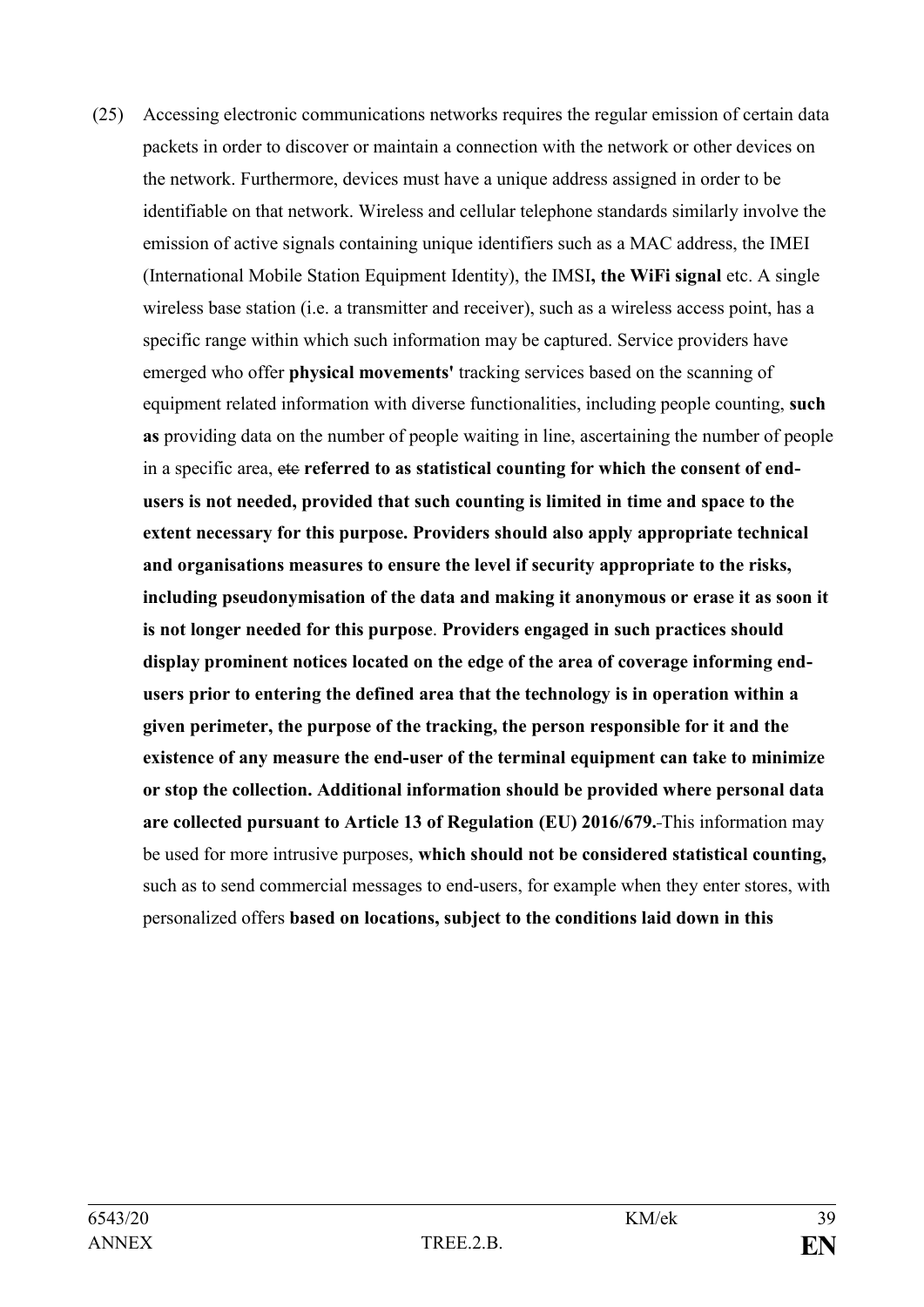**Regulation,** . While some of these functionalities do not entail high privacy risks, others do, for example, those involving **as well as** the tracking of individuals over time, including repeated visits to specified locations. Providers engaged in such practices should display prominent notices located on the edge of the area of coverage informing end-users prior to entering the defined area that the technology is in operation within a given perimeter, the purpose of the tracking, the person responsible for it and the existence of any measure the end-user of the terminal equipment can take to minimize or stop the collection. Additional information should be provided where personal data are collected pursuant to Article 13 of Regulation (EU) 2016/679.

**Processing the information emitted by the terminal equipment to enable it to connect to another device would be permitted if the end-user has given his or her consent or if it is necessary for the provision of a service requested by the end-user. This kind of processing might be necessary for example for the provision of some IoT related services.** 

(26) When the processing of electronic communications data by providers of electronic communications services falls within its scope, this Regulation should provide for the possibility for the Union or Member States under specific conditions to restrict by law certain obligations and rights**, including by way of derogations,** when such a restriction constitutes a necessary and proportionate measure in a democratic society to safeguard specific public interests, including national security, defence, public security and the prevention, investigation, detection or prosecution of criminal offences**, including child sexual abuse and exploitation,** or the execution of criminal penalties, including the safeguarding against and the prevention of threats to public security and other important objectives of general public interest of the Union or of a Member State, in particular an important economic or financial interest of the Union or of a Member State, or a monitoring, inspection or regulatory function connected to the exercise of official authority for such interests. Therefore, this Regulation should not affect the ability of Member States to carry out lawful interception of electronic communications or take other measures,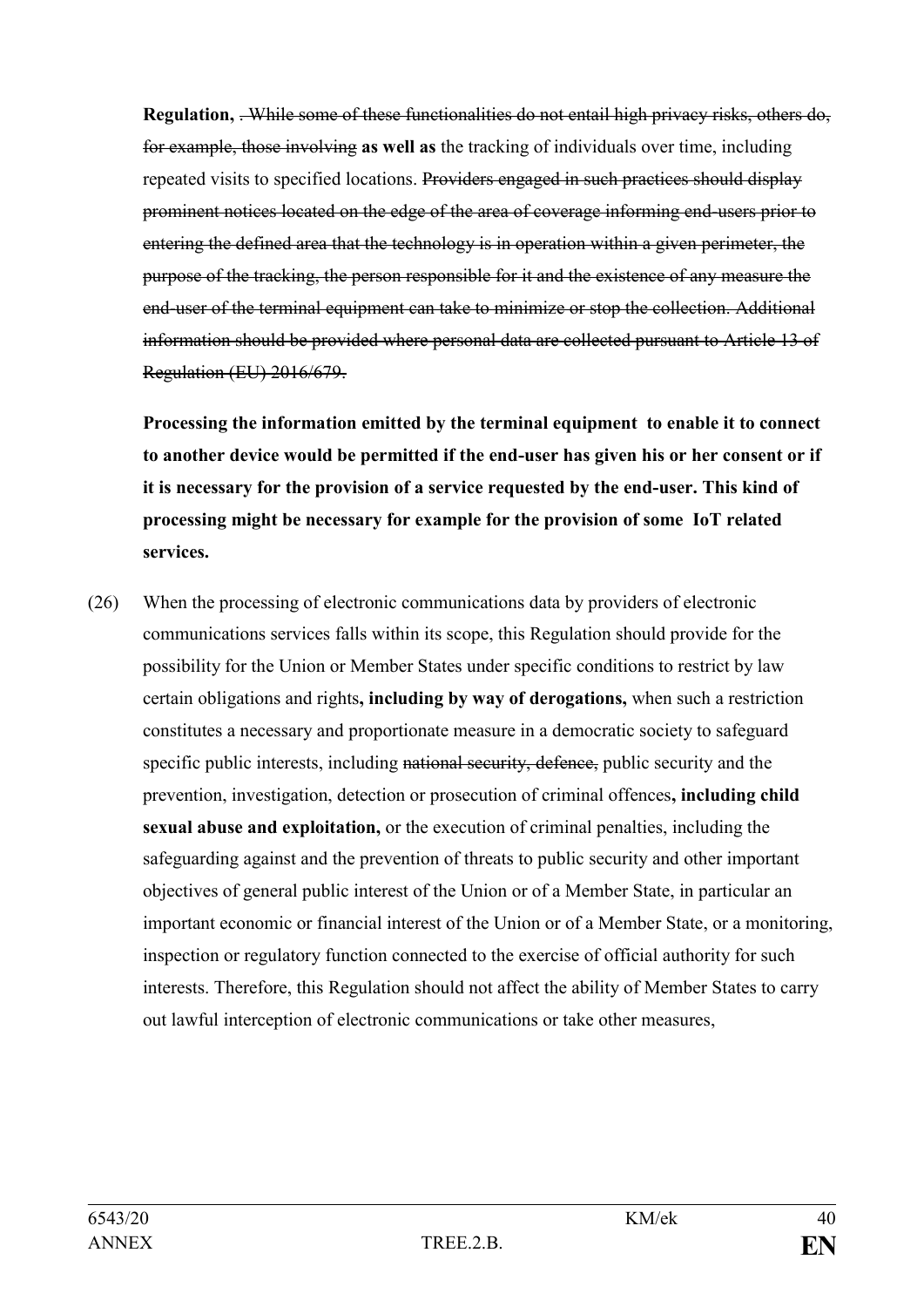### **such as legislative measures providing for the retention of data for a limited period of**

**time,** if necessary and proportionate to safeguard the public interests mentioned above, in accordance with the Charter of Fundamental Rights of the European Union and the European Convention for the Protection of Human Rights and Fundamental Freedoms, as interpreted by the Court of Justice of the European Union and of the European Court of Human Rights. Providers of electronic communications services should provide for appropriate procedures to facilitate legitimate requests of competent authorities, where relevant also taking into account the role of the representative designated pursuant to Article 3(3).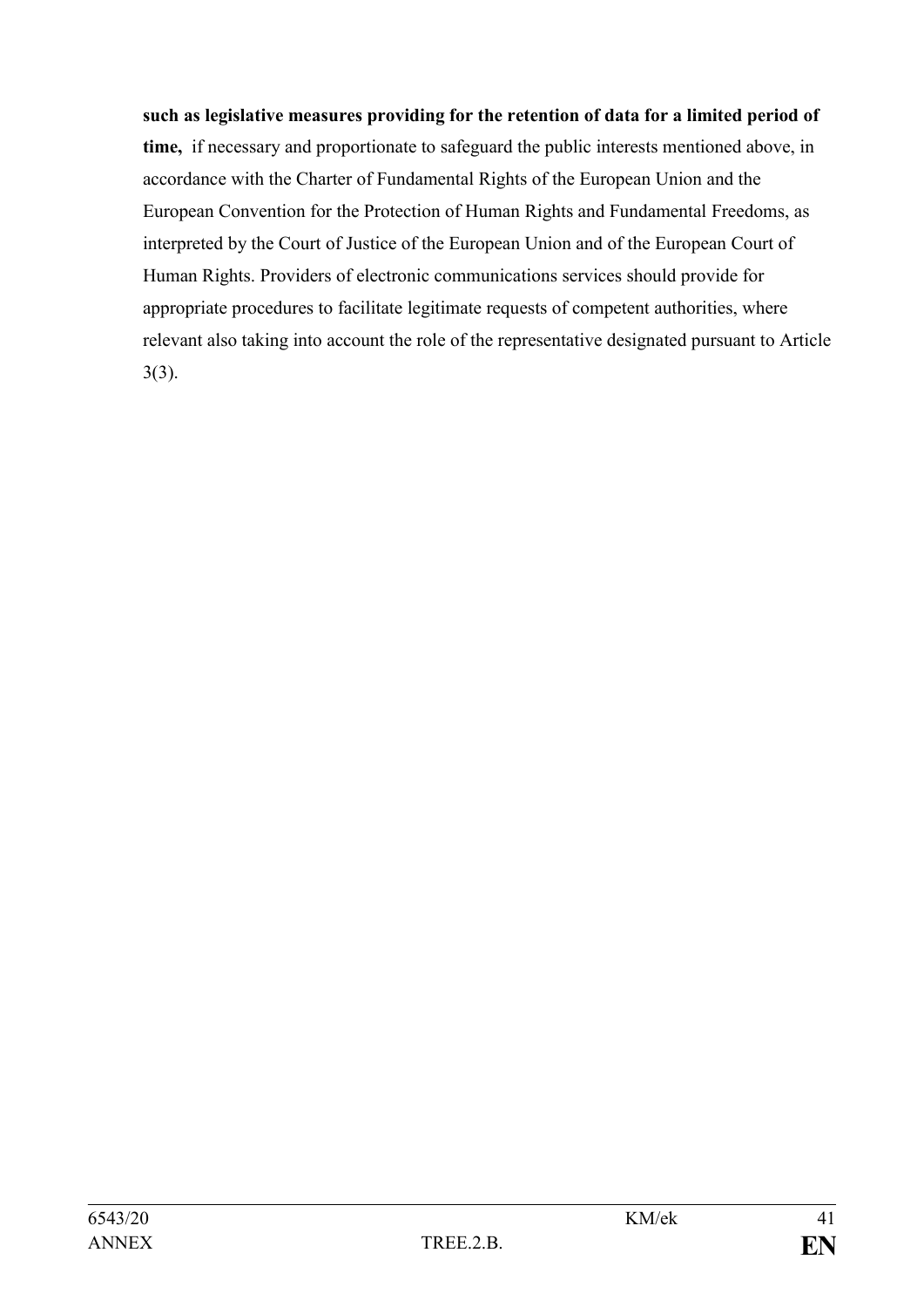- (27) As regards calling line identification, it is necessary to protect the right of the calling party to withhold the presentation of the identification of the line from which the call is being made and the right of the called party to reject calls from unidentified lines. Certain endusers, in particular help lines, and similar organisations, have an interest in guaranteeing the anonymity of their callers. As regards connected line identification, it is necessary to protect the right and the legitimate interest of the called party to withhold the presentation of the identification of the line to which the calling party is actually connected.
- (28) There is justification for overriding the elimination of calling line identification presentation in specific cases. End-users' rights to privacy with regard to calling line identification should be restricted where this is necessary to trace **malicious or** nuisance calls and with regard to calling line identification and location data where this is necessary to allow emergency services, such as eCall, to carry out their tasks as effectively as possible. **Location information established by the terminal equipment, using its built-in Global Navigation Satellite Systems (GNSS) capabilities or other types of terminal equipment based location data, such as location data derived from the WiFi functionality, may supplement the location data supplied by providers of number-based interpersonal communications services when a call is made to emergency services. The temporary denial or absence of consent of an end-user to access location data provided by the terminal equipment GNSS, for example, because location settings are turned off, shall not prevent the transfer of such information to emergency services for the purposes of facilitating access to such services. Directive 2014/53/EU empowers the Commission to adopt delegated acts requiring that specific categories or classes of radio equipment support certain features ensuring access to emergency services.**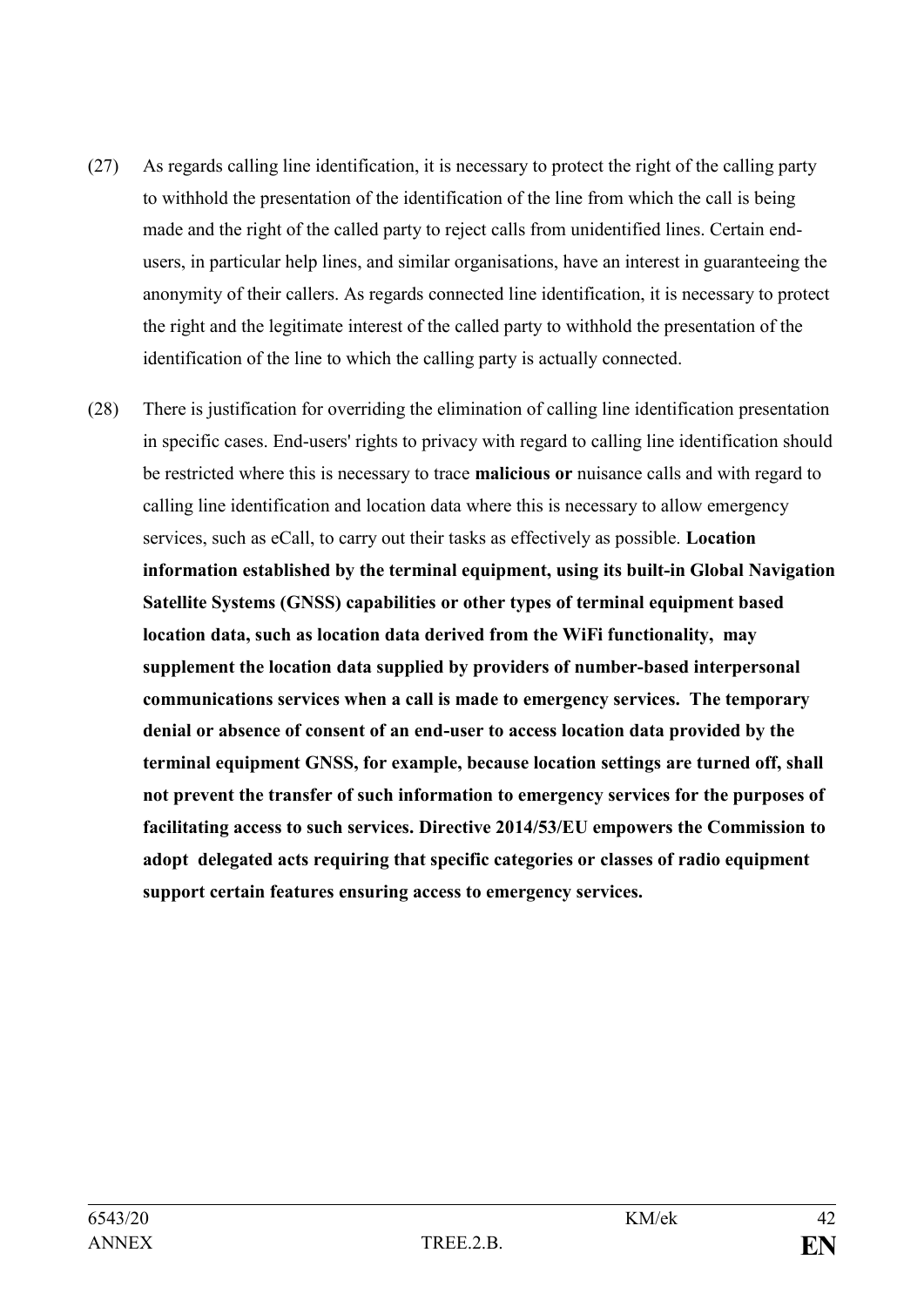- (29) Technology exists that enables providers of electronic communications services to limit the reception of unwanted, **malicious or nuisance** calls by end-users in different ways, including blocking silent calls and other fraudulent **unwanted, malicious** and nuisance calls**, such as calls originating from invalid numbers, i.e. numbers that do not exist in the numbering plan, valid numbers that are not allocated to a provider of a number-based interpersonal communications service, and valid numbers that are allocated but not assigned to an end-user**. Providers of publicly available number-based interpersonal communications services should deploy this technology and protect end-users against nuisance **such** calls and free of charge. Providers should ensure that end-users are aware of the existence of such functionalities, for instance, by publicising the fact on their webpage.
- (30) Publicly available directories of end-users of electronic communications services are widely distributed. Publicly available directories means any directory or service containing **information on** end-users information **of number-based interpersonal communication services** such as **name,** phone numbers (including mobile phone numbers), email address contact details**, home address** and includes inquiry services, **the main function of which is to enable to identify such end-users**. The right to privacy and to protection of the personal data of a natural person requires that e**E**nd-users that are natural persons are **should be**  asked for consent before their personal data are included in a directory, **unless Member States provide that such end-users have the right to object to inclusion of their personal data**. The legitimate interest of legal entities **persons** requires that end-users that are legal entities **persons** have the right to object to the data related to them being included in a directory. **End-users who are natural persons acting in a professional capacity should be treated as legal persons for the purpose of the provisions on publicly available directories.**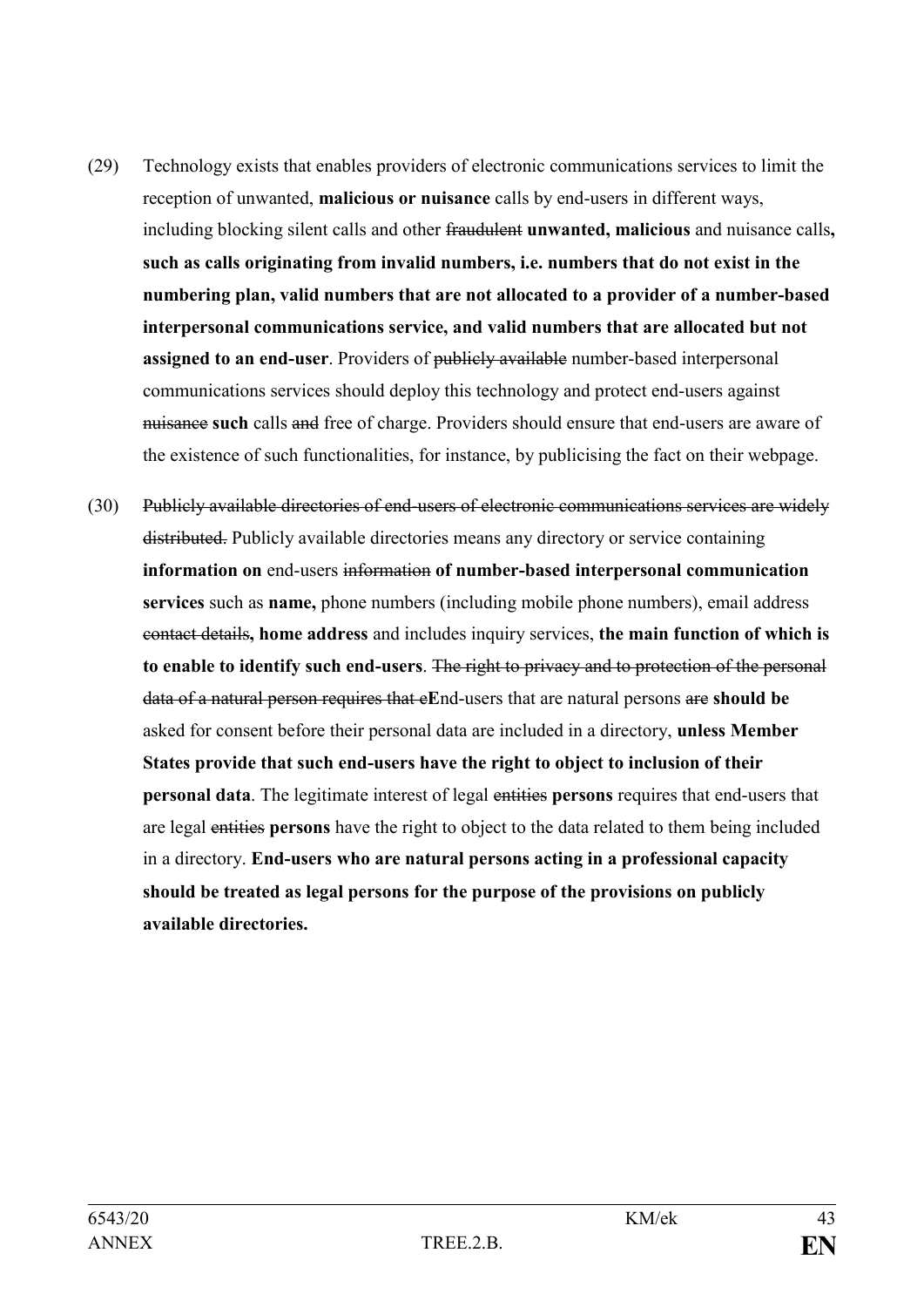- (31) If end-users that are natural persons give their consent to their data being included in such directories, they should be able to determine on a consent basis which categories of personal data are included in the directory (for example name, email address, home address, user name, phone number). In addition, p**P**roviders of publicly available directories **numberbased interpersonal communications services** should inform the end-users **who are natural persons** of the purposes of the directory and of the search functions of the directory **and obtain their consent** before including them in that directory**enabling such search functions related to their personal data**. End-users should be able to determine by consent on the basis of which categories of personal data their contact details can be searched. The categories of personal data included in the directory and the categories of personal data on the basis of which the end-user's contact details can be searched should not necessarily be the same.
- (32) In this Regulation, direct marketing **communications** refers to any form of advertising **sent**  by which a natural or legal person sends direct marketing communications directly to one or more identified or identifiable **specific** end-users using **publicly available** electronic communications services.

**The provisions on direct marketing communications do should not apply to other form of marketing or advertising that is not sent directly to any specific end-user for reception by that end-user at his or her addresses, number or other contact details, e.g. the display of advertising on a visited website or within an information society service requested by that end-user.** In addition to **direct communications advertising for** the offering of products and services for commercial purposes, **Member States may decide that** this should **direct marketing communications** also **may** include messages **direct marketing communications** sent by political parties that contact natural persons via **publicly available** electronic communications services in order to promote their parties. The same should apply**ies** to messages sent by other non-profit organisations to support the purposes of the organisation.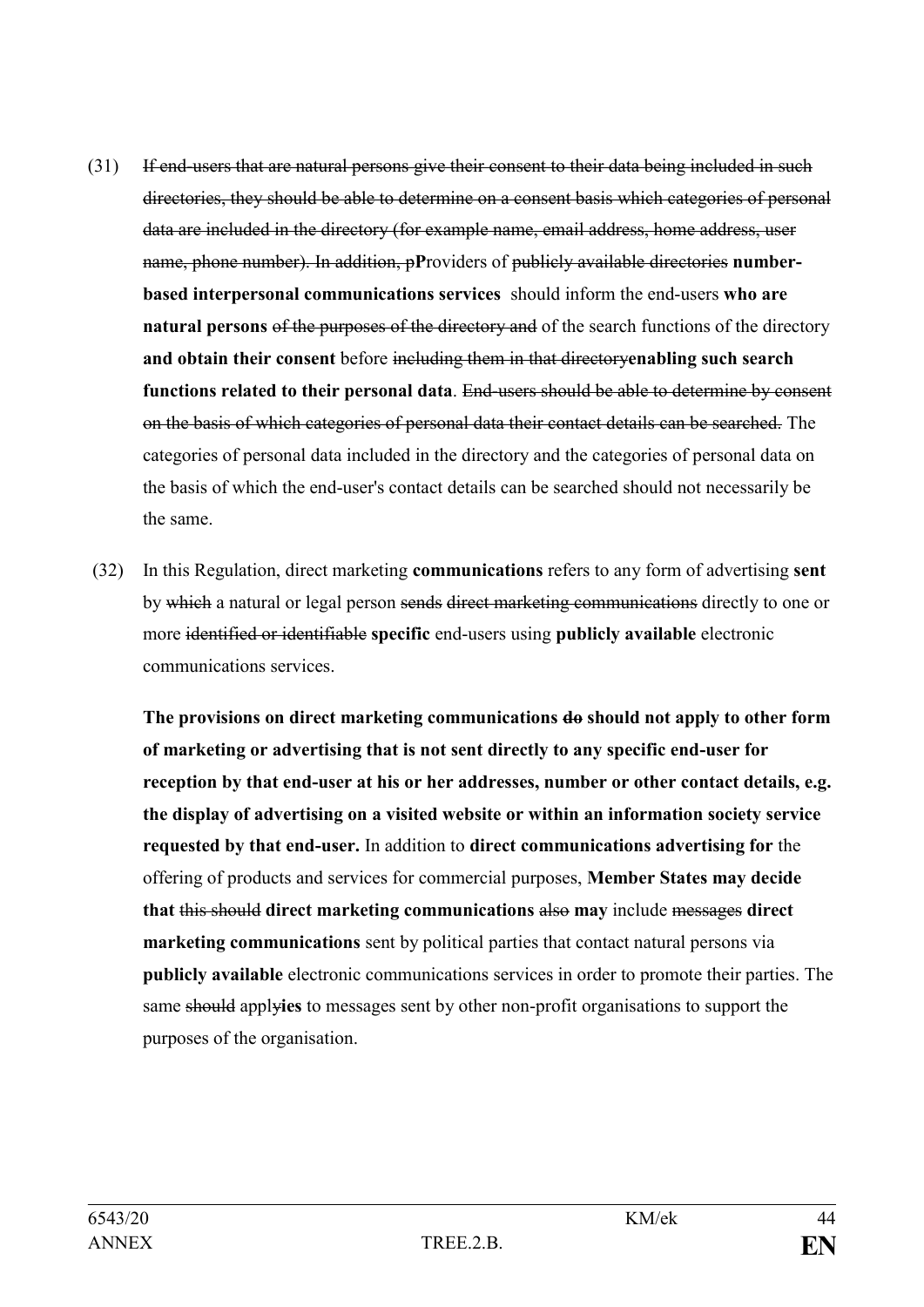- (33) Safeguards should be provided to protect end-users against unsolicited **direct marketing** communications for direct marketing purposes, which intrude into the private life **privacy** of end-users. The degree of privacy intrusion and nuisance is considered relatively similar independently of the wide range of technologies and channels used to conduct these electronic communications, whether using automated calling and communication systems, instant messaging applications, emails, SMS, MMS, Bluetooth, etc. It is therefore justified to require that consent of the end-user**s who are natural persons** is obtained before commercial electronic communications for direct marketing **communications** purposes are sent to end-users **them** in order to effectively protect individuals **them** against the intrusion into their private life as well as the legitimate interest of legal persons. Legal certainty and the need to ensure that the rules protecting against unsolicited electronic **direct marketing** communications remain future-proof justify the need to define **in principle** a single set of rules that do not vary according to the technology used to convey these unsolicited **direct marketing** communications, while at the same time guaranteeing an equivalent level of protection for all citizens throughout the Union. However, it is reasonable to allow the use of e-mail contact details **for electronic message** within the context of an existing customer relationship for the offering of similar products or services. Such possibility should only apply to the same company that has obtained the electronic contact details **for electronic message** in accordance with Regulation (EU) 2016/679.
- (36**33a**)Voice-to-voice direct marketing calls that do not involve the use of automated calling and communication systems, given that they are more costly for the sender and impose no financial costs on end-users. Member States should therefore be able to establish and or maintain national systems only allowing such calls **which allow all or certain types of voice-to-voice calls** to end-users **who are natural persons and** who have not objected**, including in the context of an existing customer relationship**.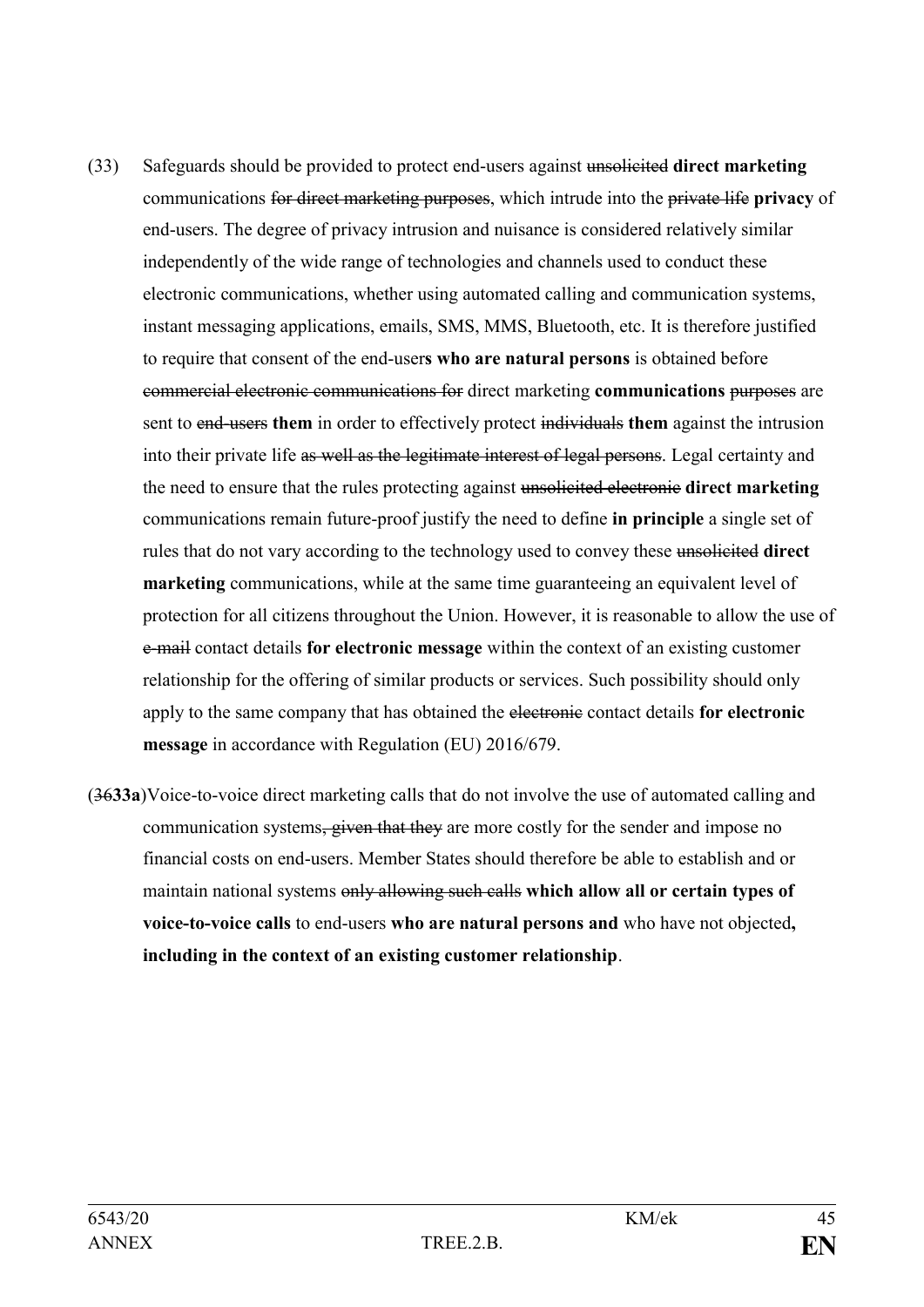- (34) When end-users **who are natural persons** have provided their consent to receiving unsolicited **direct marketing** communications for direct marketing purposes, they should still be able to withdraw their consent at any time in an easy manner **and without any cost to them**. To facilitate effective enforcement of Union rules on unsolicited messages for direct marketing **communications**, it is necessary to prohibit the masking of the identity and the use of false identities, false return addresses or numbers while sending unsolicited commercial **direct marketing** communications for direct marketing purposes. Unsolicited **Direct** marketing communications should therefore be clearly recognizable as such and should indicate the identity of the legal or the natural person transmitting **sending** the communication **and, where applicable,** or on **whose** behalf of whom the communication is transmitted **sent** and provide the necessary information for recipients **end-users who are natural persons** to exercise their right to oppose **withdraw their consent** to receiving further written and/or oral marketing messages **direct marketing communications, such as valid contact details (e.g. link, e-mail address) which can be easily used by end-users who are natural persons to withdraw their consent free of charge**.
- (35) In order to allow easy withdrawal of consent, legal or natural persons conducting direct marketing communications by email should present a link, or a valid electronic mail address, which can be easily used by end-users to withdraw their consent. Legal or natural persons conducting direct marketing communications through voice-to-voice calls and through calls by automating calling and communication systems should display **present** their identity line on which the company can be called**. Member States are encouraged to introduce by means of national law** or present a specific code **or prefix** identifying the fact that the call is a **direct** marketing call **to improve the tools provided for the end-users in order to protect their privacy in more efficient manner**. **Using a specific code or prefix should not relieve the legal or natural persons sending direct marketing call from the obligation to present their calling line identification.**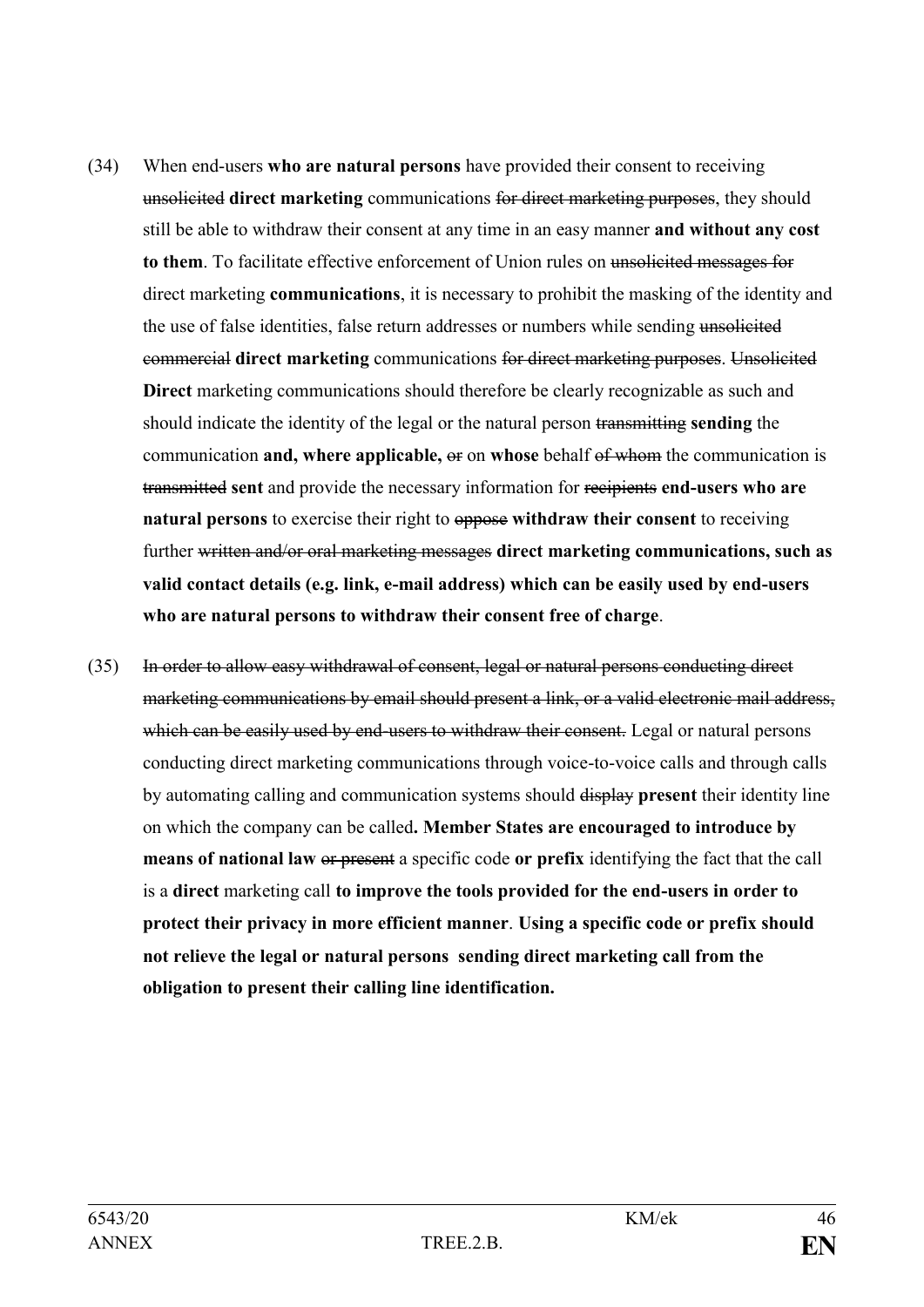- (37) Service providers who offer electronic communications services should inform end- users of measures they can take to protect the security of their communications for instance by using specific types of software or encryption technologies. The requirement to inform end-users of particular security risks does not discharge a service provider from the obligation to take, at its own costs, appropriate and immediate measures to remedy any new, unforeseen security risks and restore the normal security level of the service. The provision of information about security risks to the subscriber should be free of charge. Security is appraised in the light of Article 32 of Regulation (EU) 2016/679.
- (38) To ensure full consistency with Regulation (EU) 2016/679, the enforcement of the provisions of this Regulation should be entrusted to the same authorities responsible for the enforcement of the provisions Regulation (EU) 2016/679 and this Regulation relies on the consistency mechanism of Regulation (EU) 2016/679. Member States should be able to have more than one supervisory authority, to reflect their constitutional, organisational and administrative structure. **The designation of supervisory authorities responsible for the monitoring of the application of this Regulation cannot affect the right of natural persons to have compliance with rules regarding the protection of personal data subject to control by an independent authority in accordance with Article 8(3) of the Charter as interpreted by the Court. End-users who are legal persons should have the same rights as end-users who are natural persons regarding any supervisory authority entrusted to monitor any provisions of this Regulation. Each supervisory authority should be provided with the additional financial and human resources, premises and infrastructure necessary for the effective performance of the additional tasks designated under this Regulation.** The supervisory authorities should also be responsible for monitoring the application of this Regulation regarding electronic communications data for legal entities. Such additional tasks should not jeopardise the ability of the supervisory authority to perform its tasks regarding the protection of personal data under Regulation (EU) 2016/679 and this Regulation. Each supervisory authority should be provided with the additional financial and human resources, premises and infrastructure necessary for the effective performance of the tasks under this Regulation.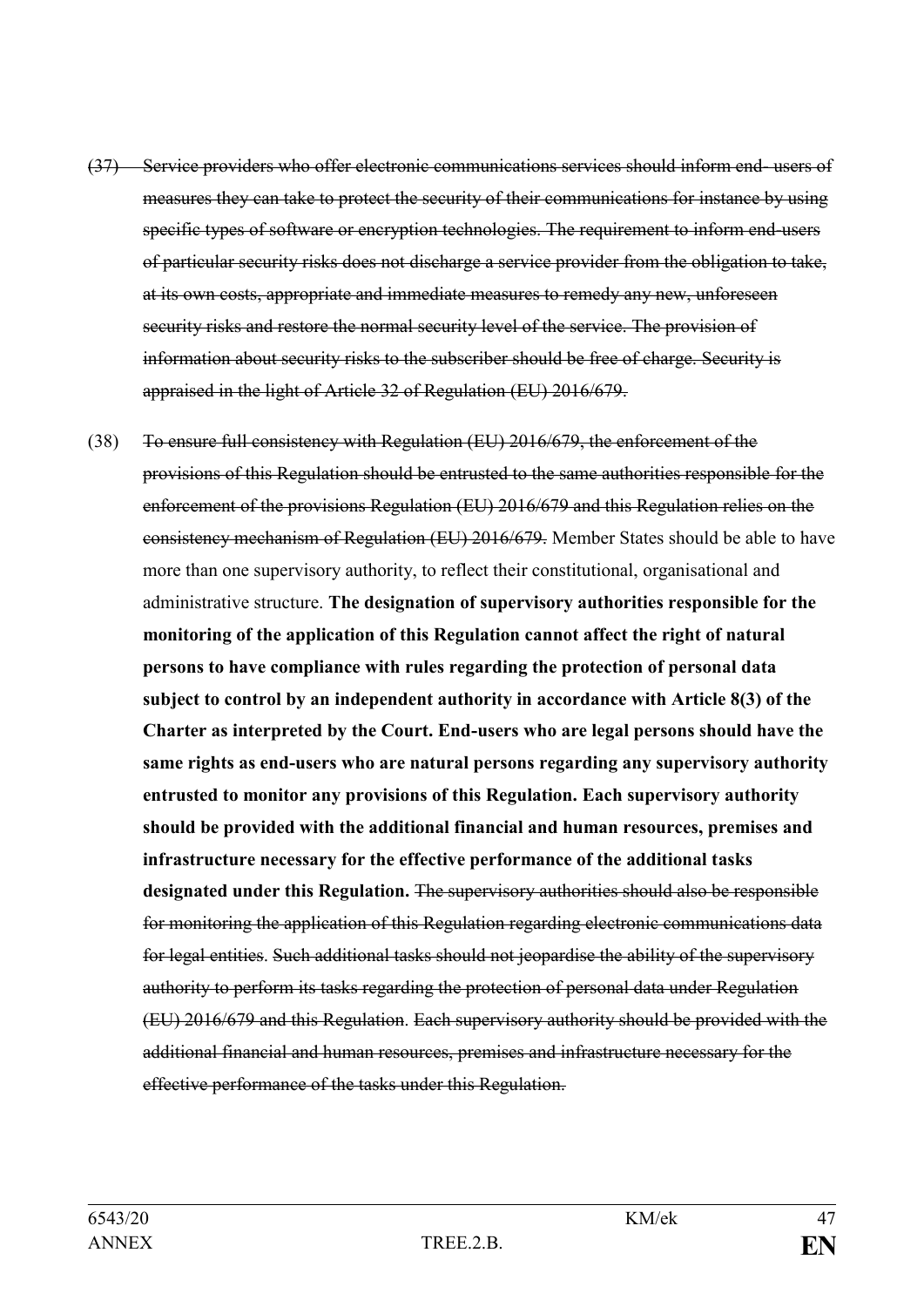- (39) Each supervisory authority should be competent on the territory of its own Member State to exercise the powers and to perform the tasks set forth in this Regulation. In order to ensure consistent monitoring and enforcement of this Regulation throughout the Union, the supervisory authorities should have the same tasks and effective powers in each Member State, without prejudice to the powers of prosecutorial authorities under Member State law, to bring infringements of this Regulation to the attention of the judicial authorities and engage in legal proceedings. Member States and their supervisory authorities are encouraged to take account of the specific needs of micro, small and medium-sized enterprises in the application of this Regulation.
- (40) In order to strengthen the enforcement of the rules of this Regulation, each supervisory authority should have the power to impose penalties including administrative fines for any infringement of this Regulation, in addition to, or instead of any other appropriate measures pursuant to this Regulation. This Regulation should indicate infringements and the upper limit and criteria for setting the related administrative fines, which should be determined by the competent supervisory authority in each individual case, taking into account all relevant circumstances of the specific situation, with due regard in particular to the nature, gravity and duration of the infringement and of its consequences and the measures taken to ensure compliance with the obligations under this Regulation and to prevent or mitigate the consequences of the infringement. For the purpose of setting a fine under this Regulation, an undertaking should be understood to be an undertaking in accordance with Articles 101 and 102 of the Treaty.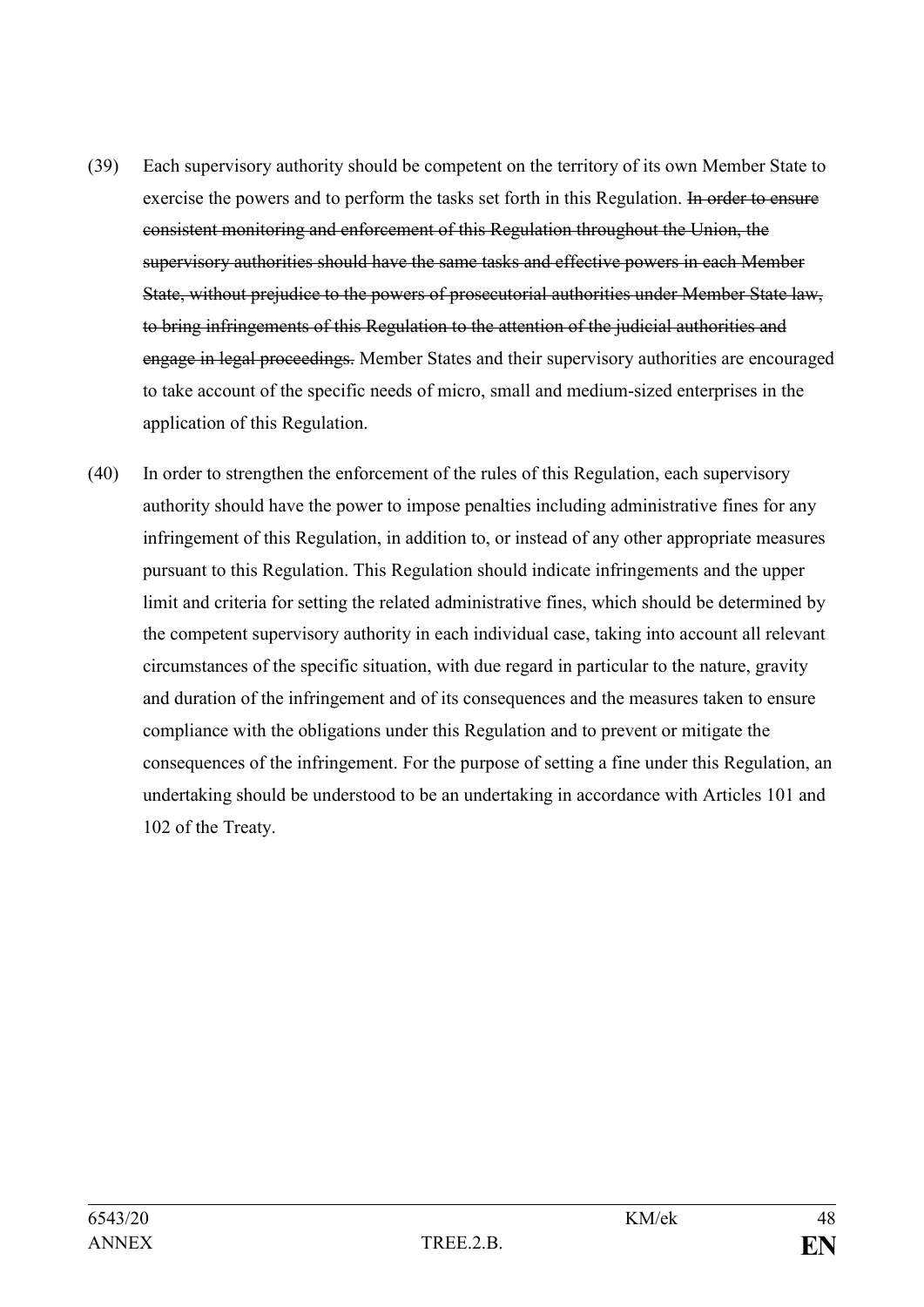(41) In order to fulfil the objectives of this Regulation, namely to protect the fundamental rights and freedoms of natural persons and in particular their right to the protection of personal data and to ensure the free movement of personal data within the Union, the power to adopt acts in accordance with Article 290 of the Treaty should be delegated to the Commission to supplement this Regulation. In particular, delegated acts should be adopted in respect of the information to be presented, including by means of standardised icons in order to give an easily visible and intelligible overview of the collection of information emitted by terminal equipment, its purpose, the person responsible for it and of any measure the end-user of the terminal equipment can take to minimise the collection. Delegated acts are also necessary to specify a code to identify direct marketing calls including those made through automated calling and communication systems. It is of particular importance that the Commission carries out appropriate consultations and that those consultations be conducted in accordance with the principles laid down in the Interinstitutional Agreement on Better Law-Making of 13 April 2016**<sup>9</sup>** . In particular, to ensure equal participation in the preparation of delegated acts, the European Parliament and the Council receive all documents at the same time as Member States' experts, and their experts systematically have access to meetings of Commission expert groups dealing with the preparation of delegated acts. Furthermore, in order to ensure uniform conditions for the implementation of this Regulation, implementing powers should be conferred on the Commission when provided for by this Regulation. Those powers should be exercised in accordance with Regulation (EU) No 182/2011.

<sup>&</sup>lt;u>.</u> **9** Interinstitutional Agreement between the European Parliament, the Council of the European Union and the European Commission on Better Law-Making of 13 April 2016 (OJ L 123, 12.5.2016, p. 1–14).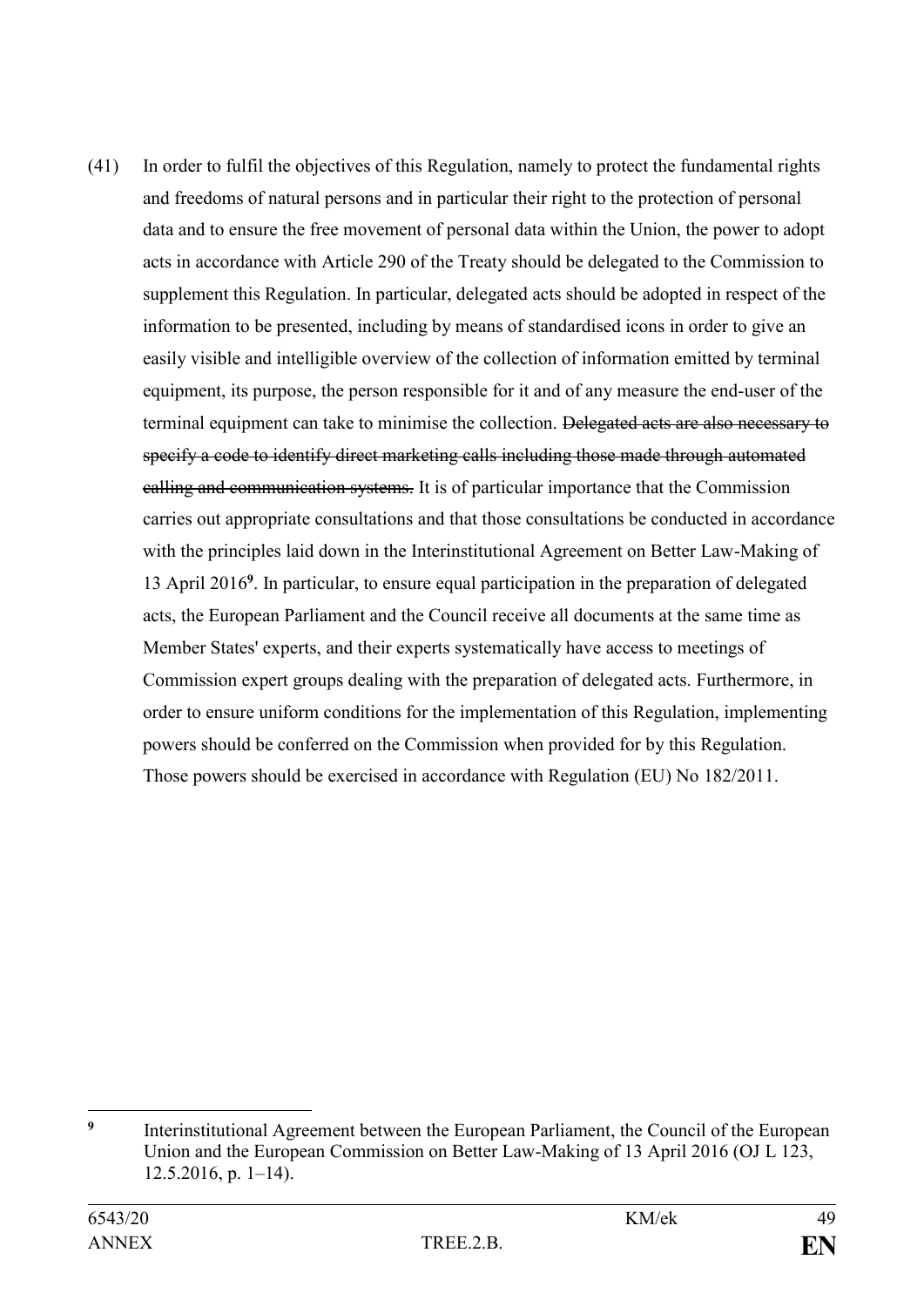- (42) Since the objective of this Regulation, namely to ensure an equivalent level of protection of natural and legal persons and the free flow of electronic communications data throughout the Union, cannot be sufficiently achieved by the Member States and can rather, by reason of the scale or effects of the action, be better achieved at Union level, the Union may adopt measures, in accordance with the principle of subsidiarity as set out in Article 5 of the Treaty on European Union. In accordance with the principle of proportionality as set out in that Article, this Regulation does not go beyond what is necessary in order to achieve that objective.
- (43) Directive 2002/58/EC should be repealed.

HAVE ADOPTED THIS REGULATION: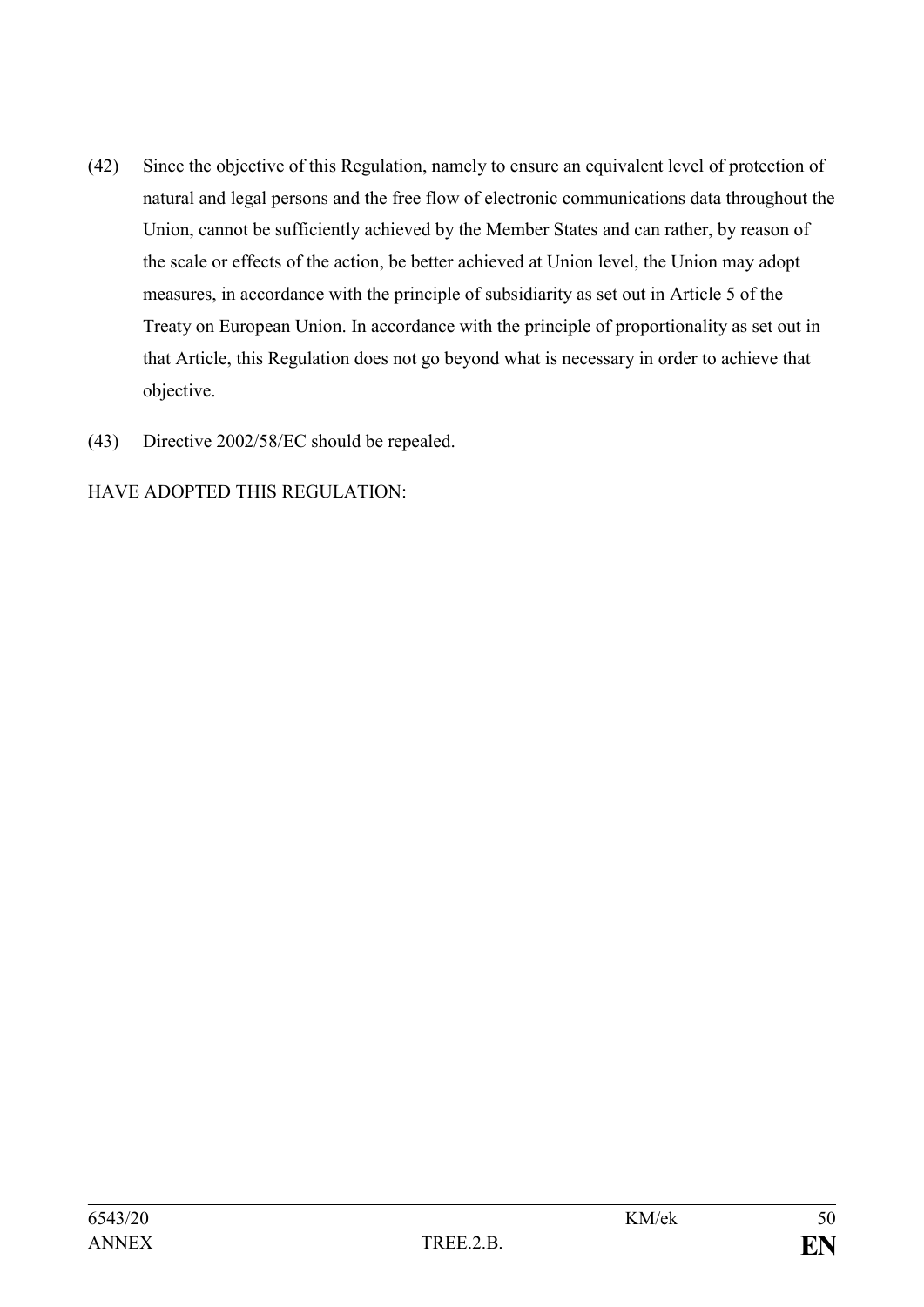# **CHAPTER I GENERAL PROVISIONS**

## *Article 1 Subject matter*

- 1. This Regulation lays down rules regarding the protection of fundamental rights and freedoms of natural and legal persons in the provision and use of electronic communications services, and in particular, the rights to respect for private life and communications and the protection of natural persons with regard to the processing of personal data.
- **1a. This Regulation lays down rules regarding the protection of the fundamental rights and freedoms of legal persons in the provision and use of the electronic communications services, and in particular their rights to respect of communications.**
- 2. This Regulation ensures **The** free movement of electronic communications data and electronic communications services within the Union, which shall be neither restricted nor prohibited for reasons related to the respect for the private life and communications of natural and legal persons and the protection of natural persons with regard to the processing of personal data**, and for protection of communications of legal persons**.
- 3. The provisions of this Regulation particularise and complement Regulation (EU) 2016/679 by laying down specific rules for the purposes mentioned in paragraphs 1 and **to** 2.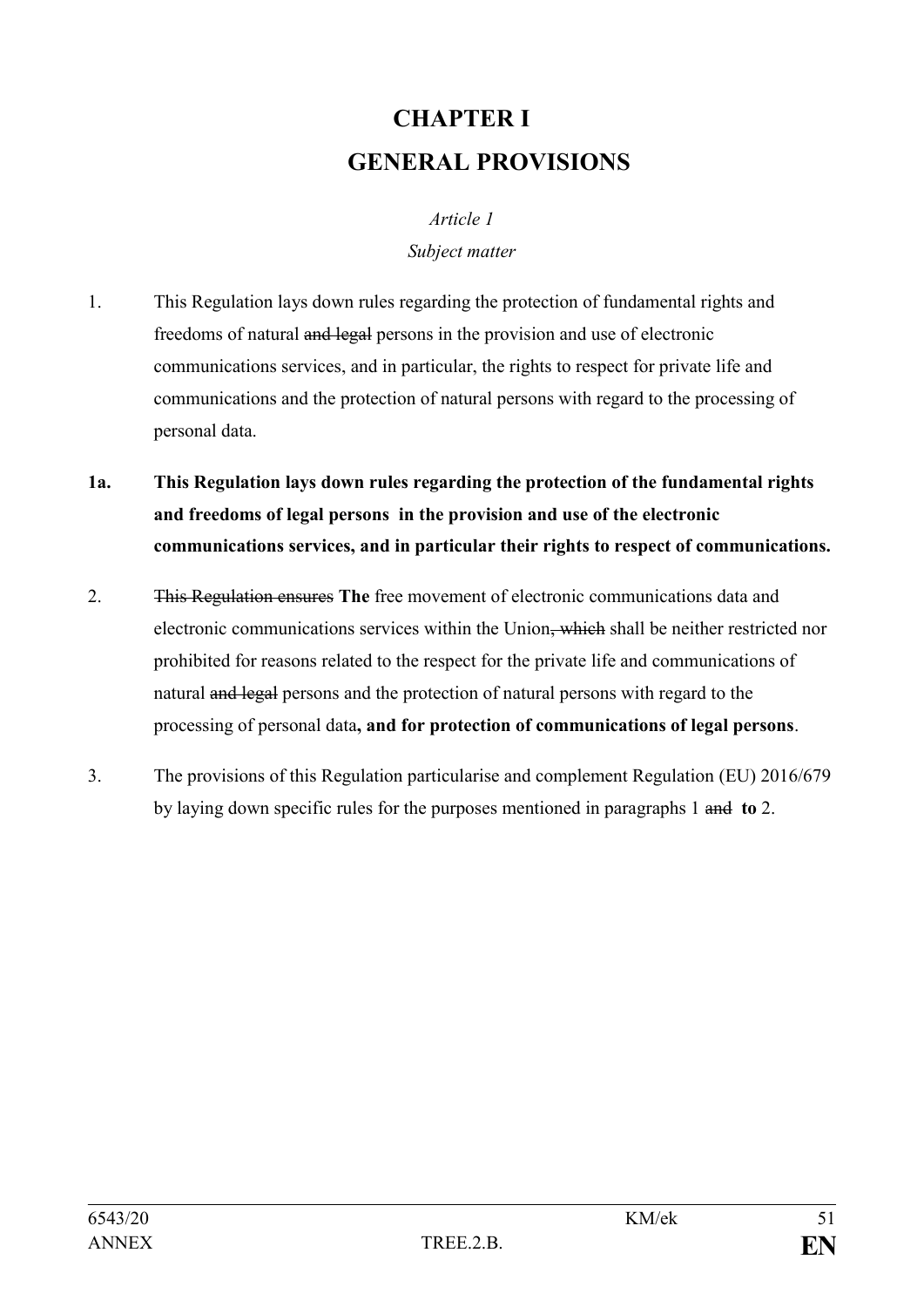## *Material Scope*

- 1. This Regulation applies to**:**
- **(a)** the processing of electronic communications **content** data **and of electronic communications metadata** carried out in connection with the provision and the use of electronic communications services**;** and to
- **(b) end-users' terminal equipment** information related to the terminal equipment of endusers.
- **(d) the offering of a publicly available directory of end-users of electonic communications services;**
- **(e) the sending of direct marketing communications to end-users.**
- 2. This Regulation does not apply to:
- (a) activities **which fall outside the scope of Union law, and in any event activities concerning national security and defence;**
- (b) activities of the Member States which fall within the scope of Chapter 2 of Title V of the Treaty on European Union;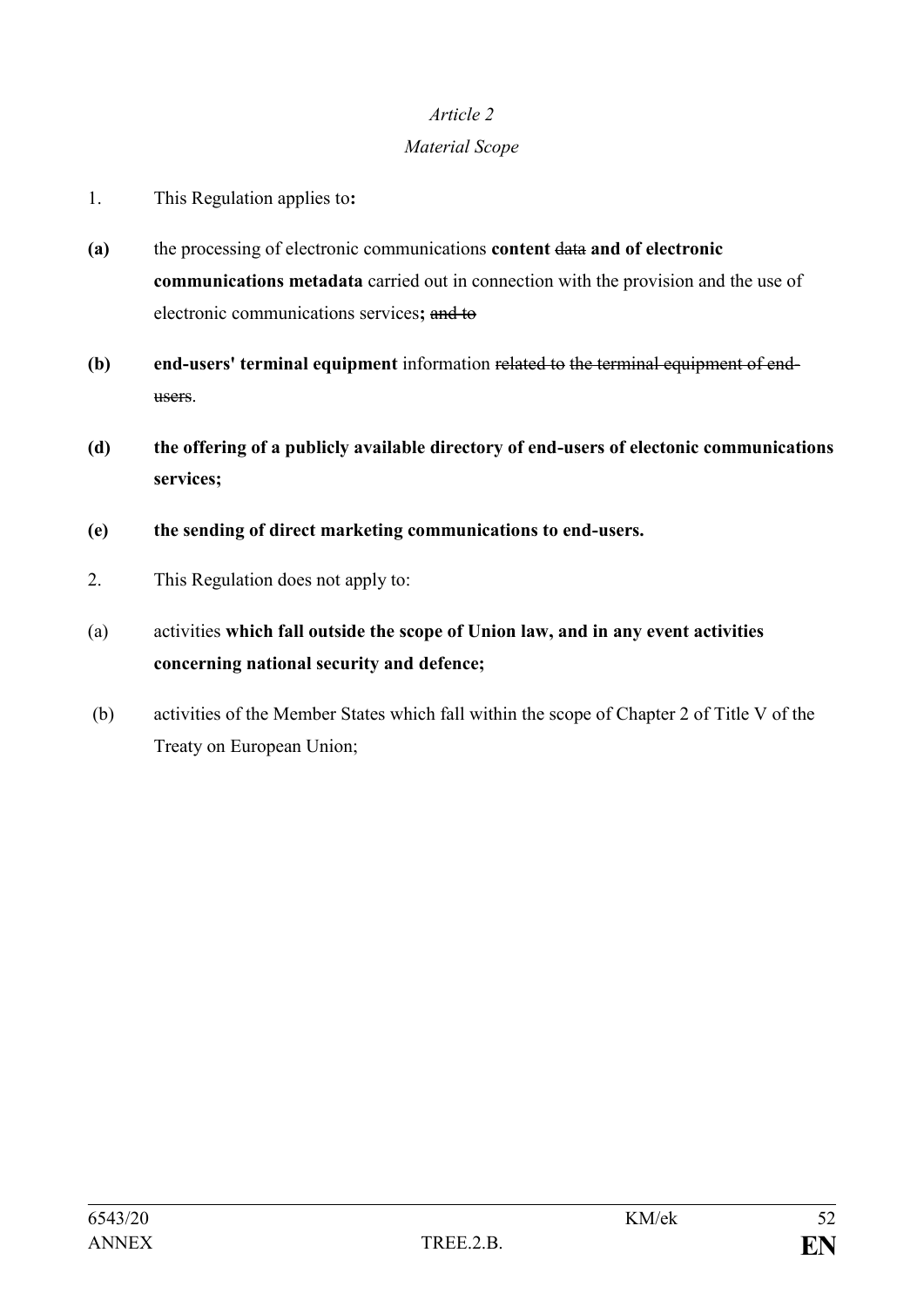- (c) electronic communications services which are not publicly available;
- (d) activities of competent authorities for the purposes of the prevention, investigation, detection or prosecution of criminal offences or the execution of criminal penalties, including the safeguarding against and the prevention of threats to public security;
- **(e) electronic communications data processed after receipt by the end-user concerned, or by a third party entrusted by that end-user;**

# **(f) electronic communications data processed upon receipt by the end-users concerned, or by a third party entrusted by the end-user in order to ensure the security of the end-user's network and information systems including their terminal equipment.**

- 3. The processing of electronic communications data by the Union institutions, bodies, offices and agencies is governed by Regulation (EU) 00/0000 **2018/1725** [new Regulation replacing Regulation 45/2001].
- 4. This Regulation shall be without prejudice to the application of Directive 2000/31/EC**<sup>10</sup>**, in particular of the liability rules of intermediary service providers in Articles 12 to 15 of that **Directive**
- 5. This Regulation shall be without prejudice to the provisions of Directive 2014/53/EU.

<u>.</u>

**<sup>10</sup>** Directive 2000/31/EC of the European Parliament and of the Council of 8 June 2000 on certain legal aspects of information society services, in particular electronic commerce, in the Internal Market ('Directive on electronic commerce') (OJ L 178, 17.7.2000, p. 1–16).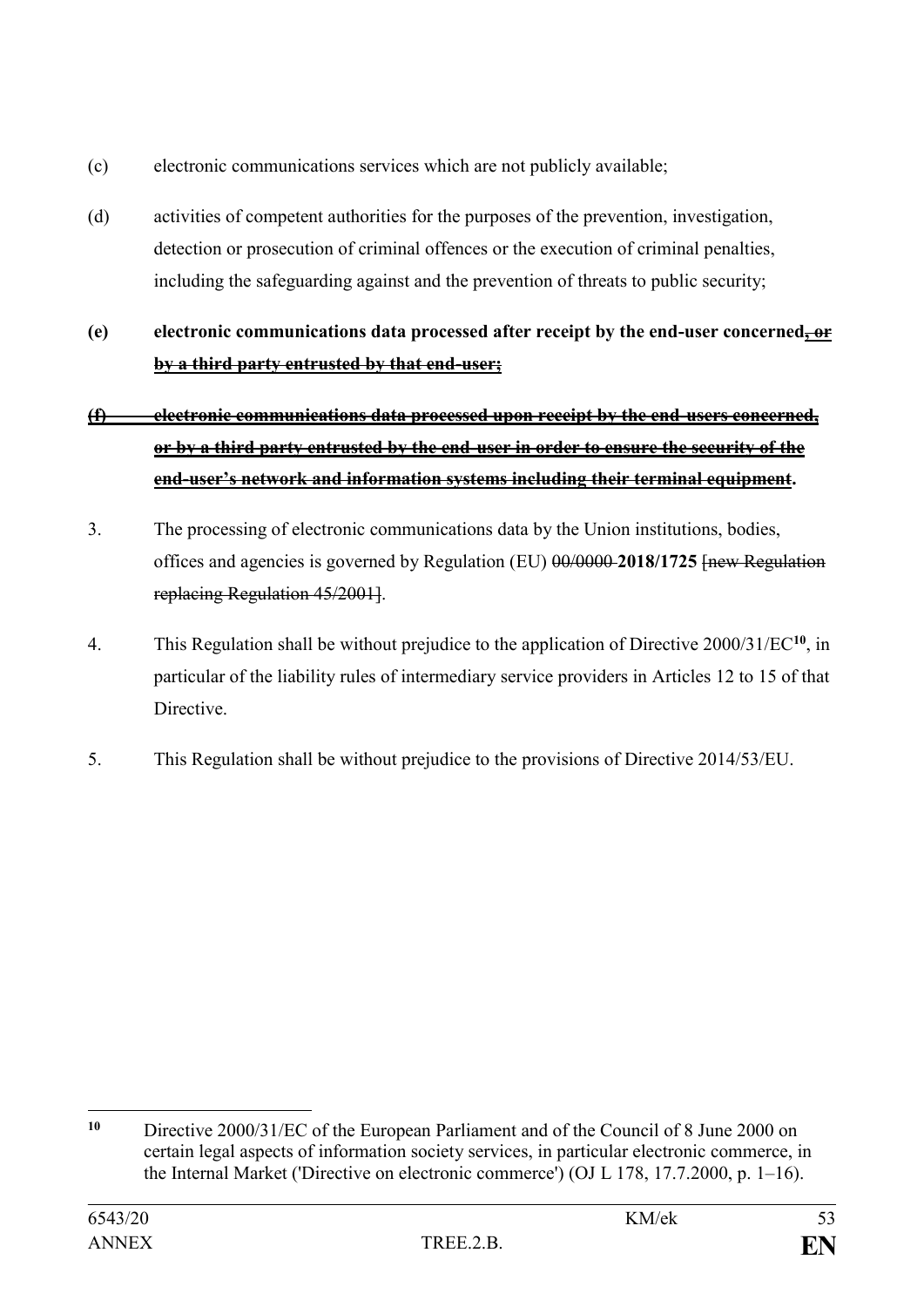### *Territorial scope and representative*

- 1. This Regulation applies to:
- (a) the provision of electronic communications services to end-users **who are** in the Union, irrespective of whether a payment of the end-user is required;

# **(aa) the processing of electronic communications content and of electronic communications metadata of end-users who are in the Union;**

### $(b)$  the use of such services;

- (c) the protection of **terminal equipment** information related to the terminal equipment of end-users located **who are** in the Union.
- **(cb) the offering of publicly available directories of end-users of electronic communications services who are in the Union;**

## **(cc) the sending of direct marketing communications to end-users who are in the Union.**

2. Where the provider of an electronic communications service**, the provider of a publicly available directory, or a person using electronic communications services to send direct marketing communications, or a person using processing and storage capabilities or collecting information processed by or emitted by or stored in the endusers' terminal equipment** is not established in the Union it shall designate in writing a representative in the Union.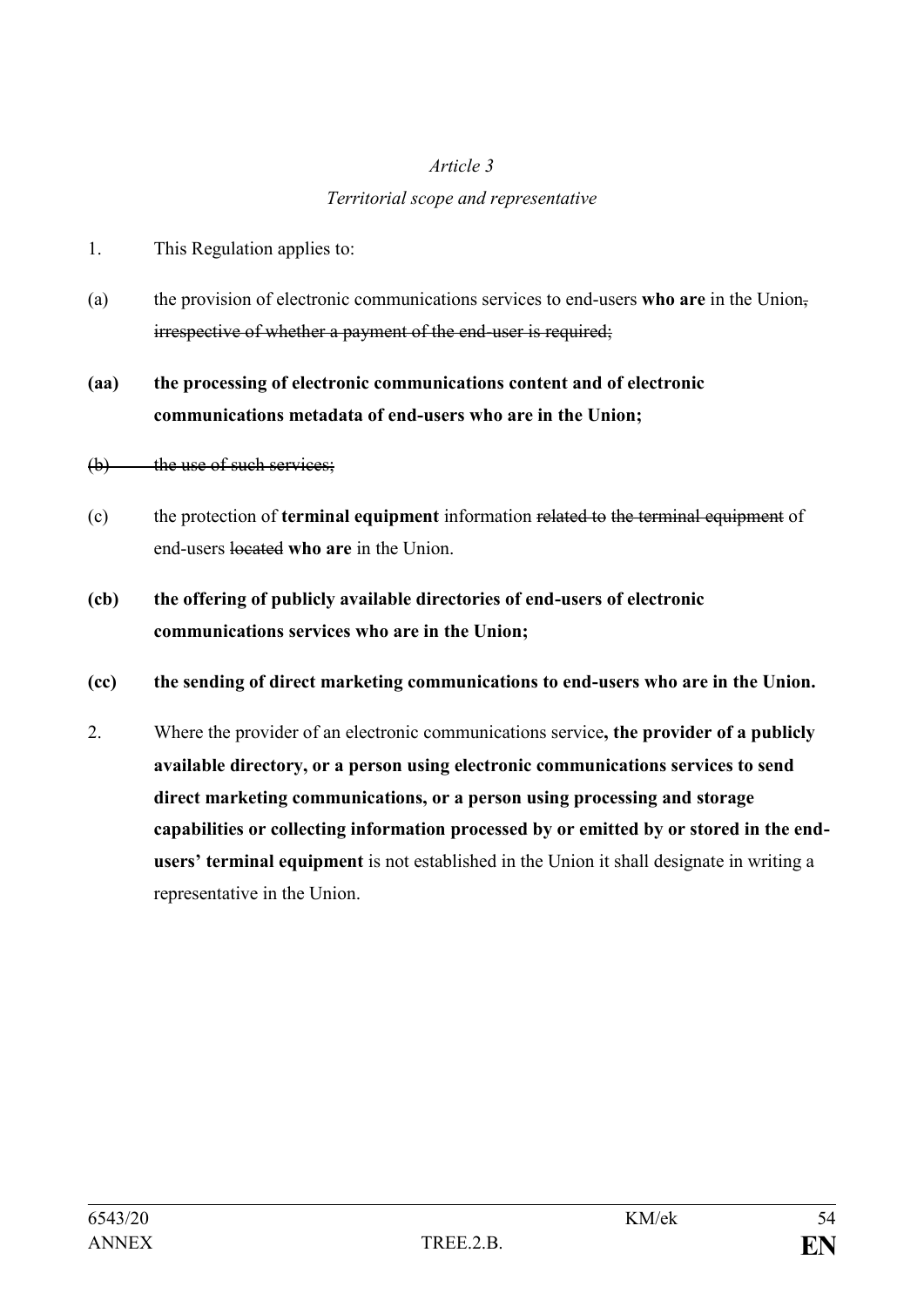- **2a. The requirements laid down in paragraph 2 shall not apply if activities listed in paragraph 1 are occasional and are unlikely to result in a risk to the fundamental rights of end-users taking into account the nature, context, scope and purpose of those activities.**
- 3. The representative shall be established in one of the Member States where the end-users of such electronic communications services are located.
- 4. The representative shall have the power to answer questions and provide information **be mandated by the provider or person it represents to be addressed** in addition to or instead of the provider it represents, in particular, to supervisory authorities, and end-users, on all issues related to processing electronic communications data for the purposes of ensuring compliance with this Regulation.
- 5. The designation of a representative pursuant to paragraph 2 shall be without prejudice to legal actions, which could be initiated against a natural or legal person who processes electronic communications data in connection with the provision of electronic communications services from outside the Union to end-users in the Union **the provider or person it represents**.

## *Definitions*

- 1. For the purposes of this Regulation, following definitions shall apply:
- (a) the definitions in Regulation (EU) 2016/679;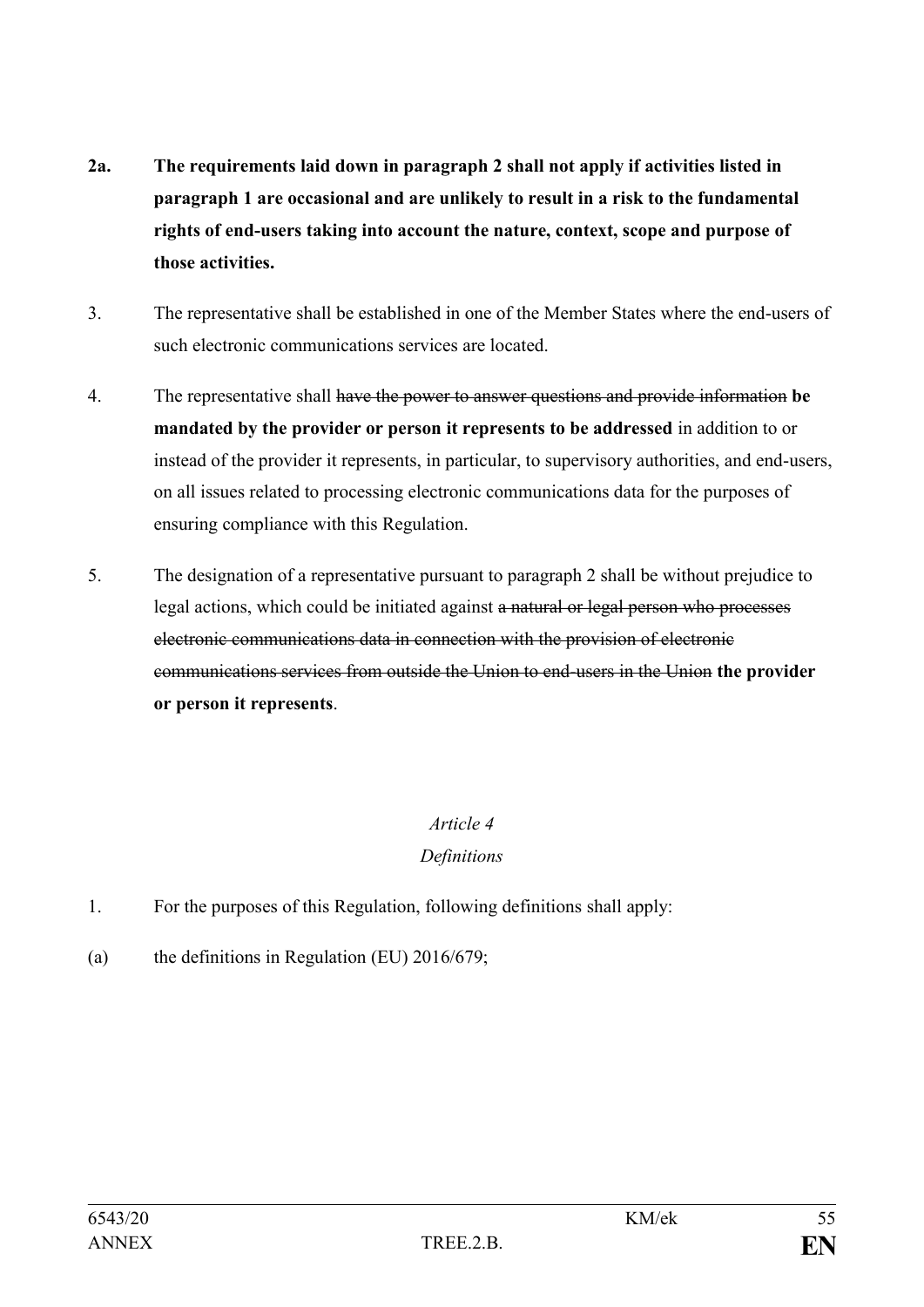- (b) the definitions of 'electronic communications network', 'electronic communications service', 'interpersonal communications service', 'number-based interpersonal communications service', 'number-independent interpersonal communications service', 'end-user' and 'call' in points **paragraphs** (1), (4), (5), (6), (7), (14) and (21**31**) respectively of Article 2 of [Directive **(EU) 2018/1972** establishing the European Electronic Communications Code];
- (c) the definition of 'terminal equipment' in point (1) of Article 1**(1)** of Commission Directive 2008/63/EC**<sup>11</sup>** . **;**
- **(d) the defintion of 'information society service' in point (b) of Article 1 (1) of Directive (EU) 2015/1535<sup>12</sup> .**
- 2. For the purposes of point (b) of paragraph 1 **this Regulation**, the definition of 'interpersonal communications service' **referred to in point (b) of paragraph 1** shall include services which enable interpersonal and interactive communication merely as a minor ancillary feature that is intrinsically linked to another service.

# **For the purposes of this Regulation, the definition of 'processing' referred to in Article 4(2) of Regulation 2016/679 shall not be limited to processing of personal data.**

- 3. In addition, for the purposes of this Regulation the following definitions shall apply:
- (a) 'electronic communications data' means electronic communications content and electronic communications metadata;

 $11$ **<sup>11</sup>** Commission Directive 2008/63/EC of 20 June 2008 on competition in the markets in telecommunications terminal equipment (OJ L 162, 21.6.2008, p. 20–26).

**<sup>12</sup>** Directive (EU) 2015/1535 of the European Parliament and of the Council of 9 September 2015 laying down a procedure for the provision of information in the field of technical regulations and of rules on Information Society services (OJ L 241, 17.9.2015, p. 1-15).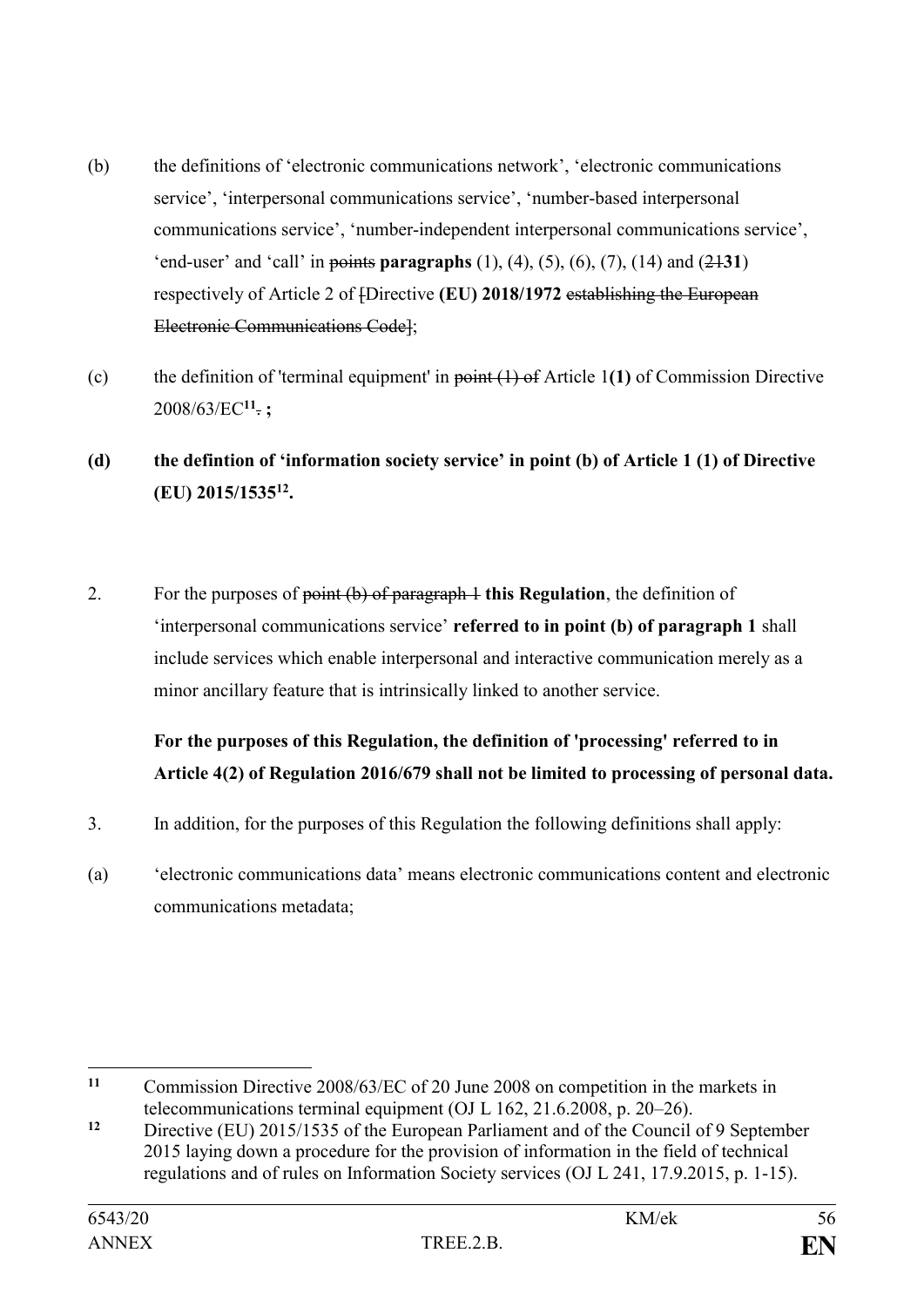- (b) 'electronic communications content' means the content exchanged by means of electronic communications services, such as text, voice, videos, images, and sound;
- (c) 'electronic communications metadata' means data processed in an **by means of** electronic communications network **services** for the purposes of transmitting, distributing or exchanging electronic communications content; including data used to trace and identify the source and destination of a communication, data on the location of the device generated in the context of providing electronic communications services, and the date, time, duration and the type of communication;
- (d) 'publicly available directory' means a directory of end-users of electronic **number-based interpersonal** communications services, whether in printed or electronic form, which is published or made available to the public or to a section of the public, including by means of a directory enquiry service **and the main function of which is to enable identification of such end-users**;
- (e) 'electronic mail **message**' means any electronic message containing information such as text, voice, video, sound or image sent over an electronic communications network which can be stored in the network or in related computing facilities, or in the terminal equipment of its recipient**, including e-mail, SMS, MMS and functionally equivalent applications and techniques**;
- (f) 'direct marketing communications' means any form of advertising, whether written or oral, sent **via a publicly available electronic communications service directly** to one or more identified or identifiable **specific** end-users of electronic communications services, including the **placing of voice-to-voice calls, the** use of automated calling and communication systems with or without human interaction, electronic mail **message**, SMS, etc.;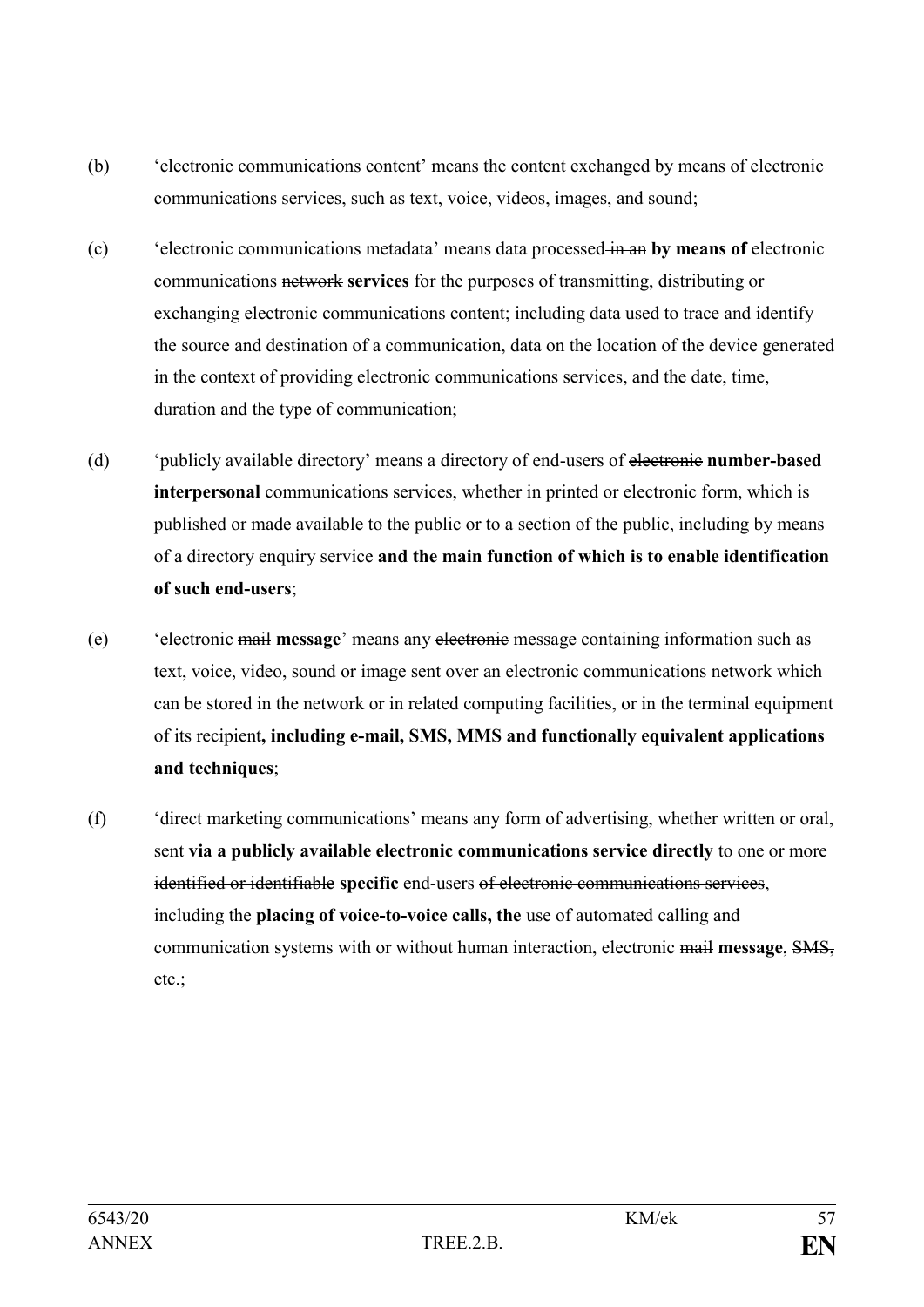- (g) 'direct marketing voice-to-voice calls' means live calls, which do not entail the use of automated calling systems and communication systems;
- (h) 'automated calling and communication systems' means systems capable of automatically initiating calls to one or more recipients in accordance with instructions set for that system, and transmitting sounds which are not live speech, including calls made using automated calling and communication systems which connect the called person to an individual**;**
- **(i) 'direct marketing calls' means direct marketing voice-to-voice calls and calls made via automated calling and communication systems for the purpose of direct marketing**.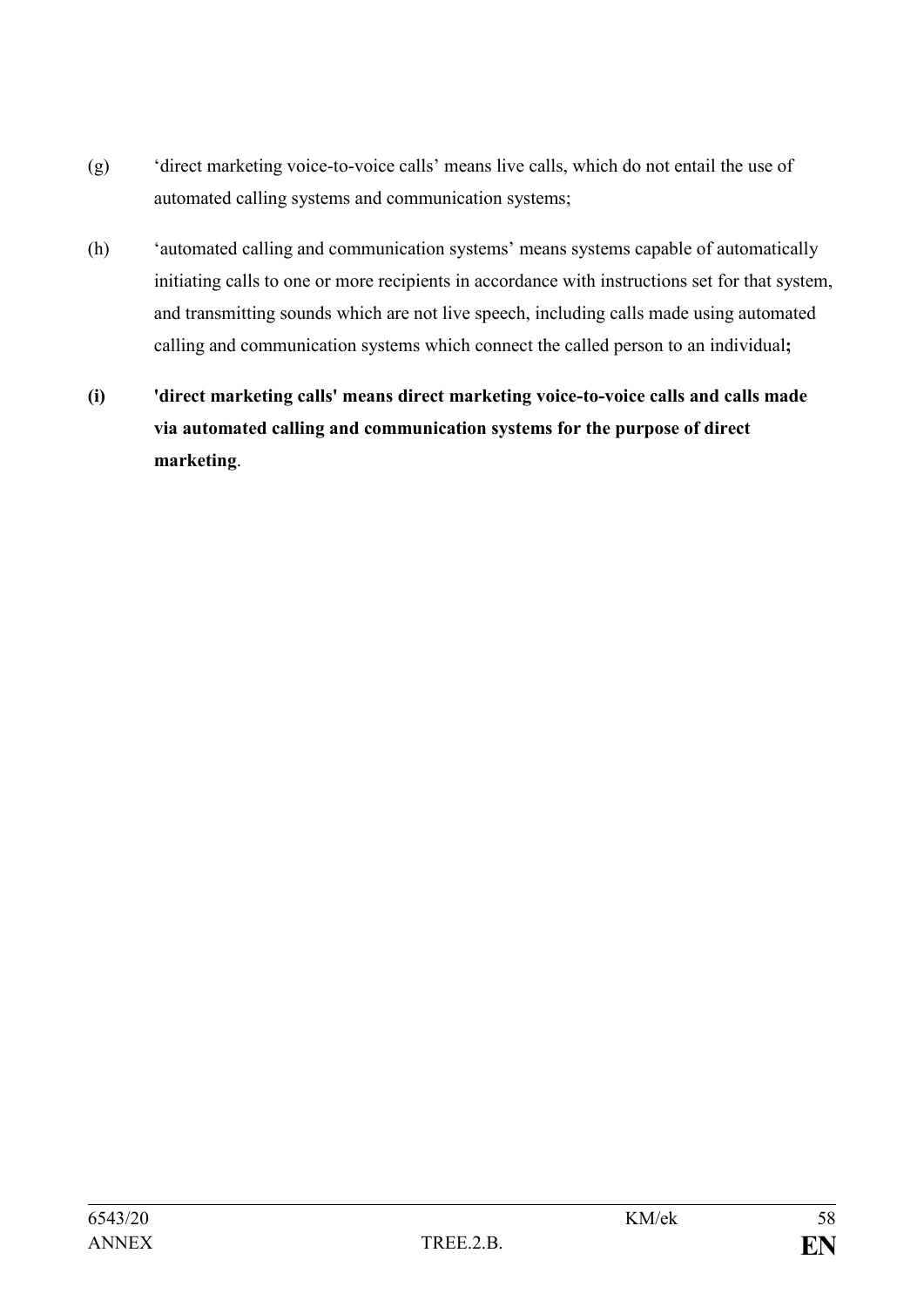### *Article 94a Consent*

- 1. The definition of and conditions **provisions** for consent provided for under Articles 4(11) and 7 of Regulation (EU) 2016/679/EU shall apply **to natural persons and,** *mutatis mutandis***, to legal persons**.
- **1a. Paragraph 1 is without prejudice to national legislation on determining the persons who are authorised to represent a legal person in any dealings with third parties or in legal proceedings.**
- 2. Without prejudice to paragraph 1, where technically possible and feasible, for the purposes of point (b) of Article 8(1), consent may be expressed by using the appropriate technical settings of a software application enabling access to the internet **placed on the market permitting electronic communications, including the retrieval and presentation of information on the internet**.
- **2a. As far as the controller is not able to identify a data subject, the technical protocol showing that consent was given from the terminal equipment shall be sufficient to demonstrate the consent of the end-user according Article 8 (1) (b).**
- 3. End-users who have consented to the processing of electronic communications data as set out in point (c) of Article 6**b** (2) and points (a) and (b) of Article 6**a**(3) shall be given the possibility to withdraw their consent at any time as set forth under Article 7(3) of Regulation (EU) 2016/679 and be reminded of this **the** possibility **to withdraw their consent** at periodic intervals of **no longer than** 6**12** months, as long as the processing continues**, unless the end-user requests not to receive such reminders**.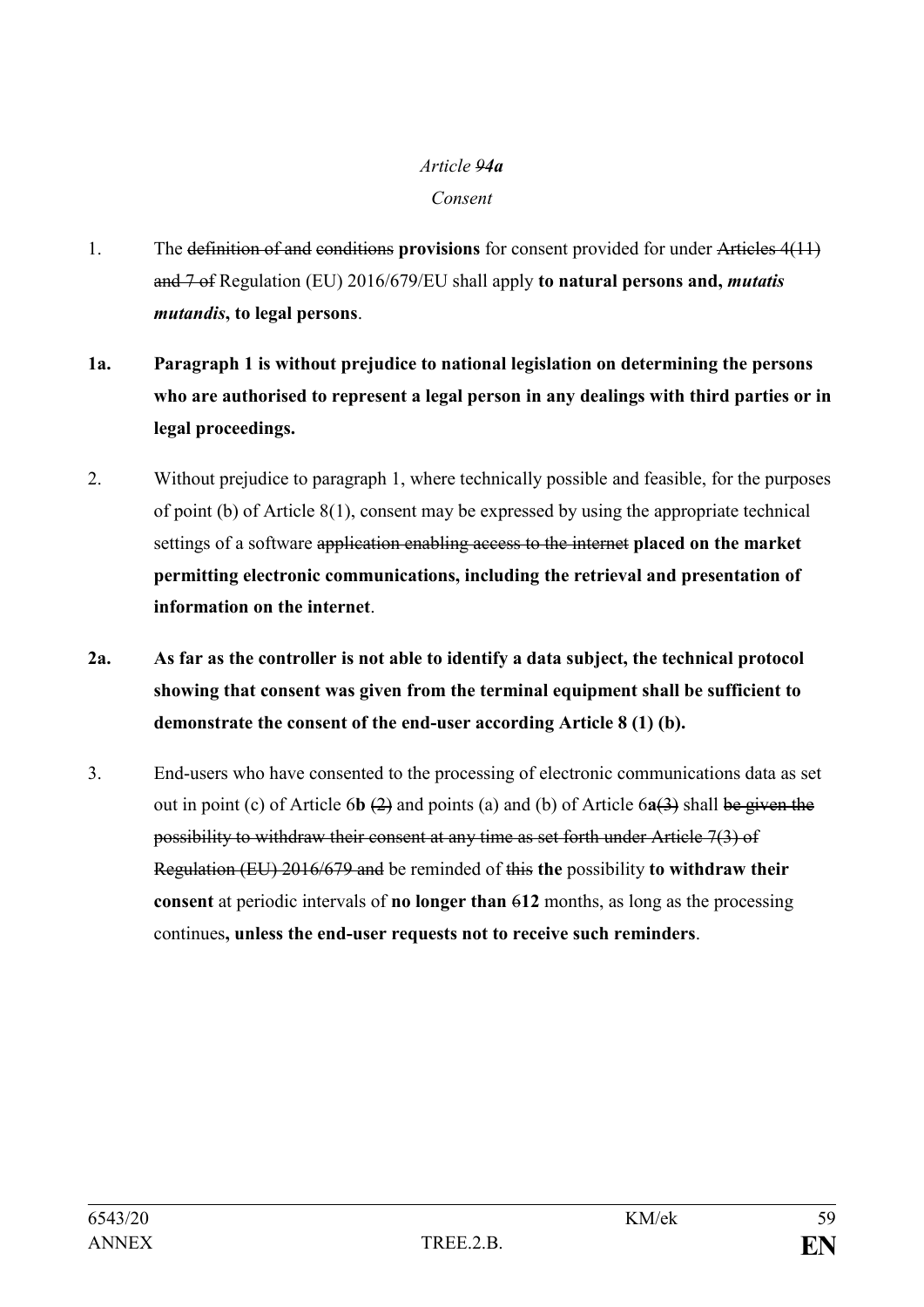# **CHAPTER II**

# PROTECTION OF ELECTRONIC COMMUNICATIONS OF NATURAL AND LEGAL PERSONS **END-USERS** AND OF INFORMATION STORED IN **THE INTEGRITY OF** THEIR TERMINAL EQUIPMENT

*Article 5*

*Confidentiality of electronic communications data*

Electronic communications data shall be confidential. Any **interference with** electronic communications data, such as by **including** listening, tapping, storing, monitoring, scanning or other kinds of interception, surveillance or **and** processing of electronic communications data, by persons **anyone** other than the end-users **concerned**, shall be prohibited, except when permitted by this Regulation.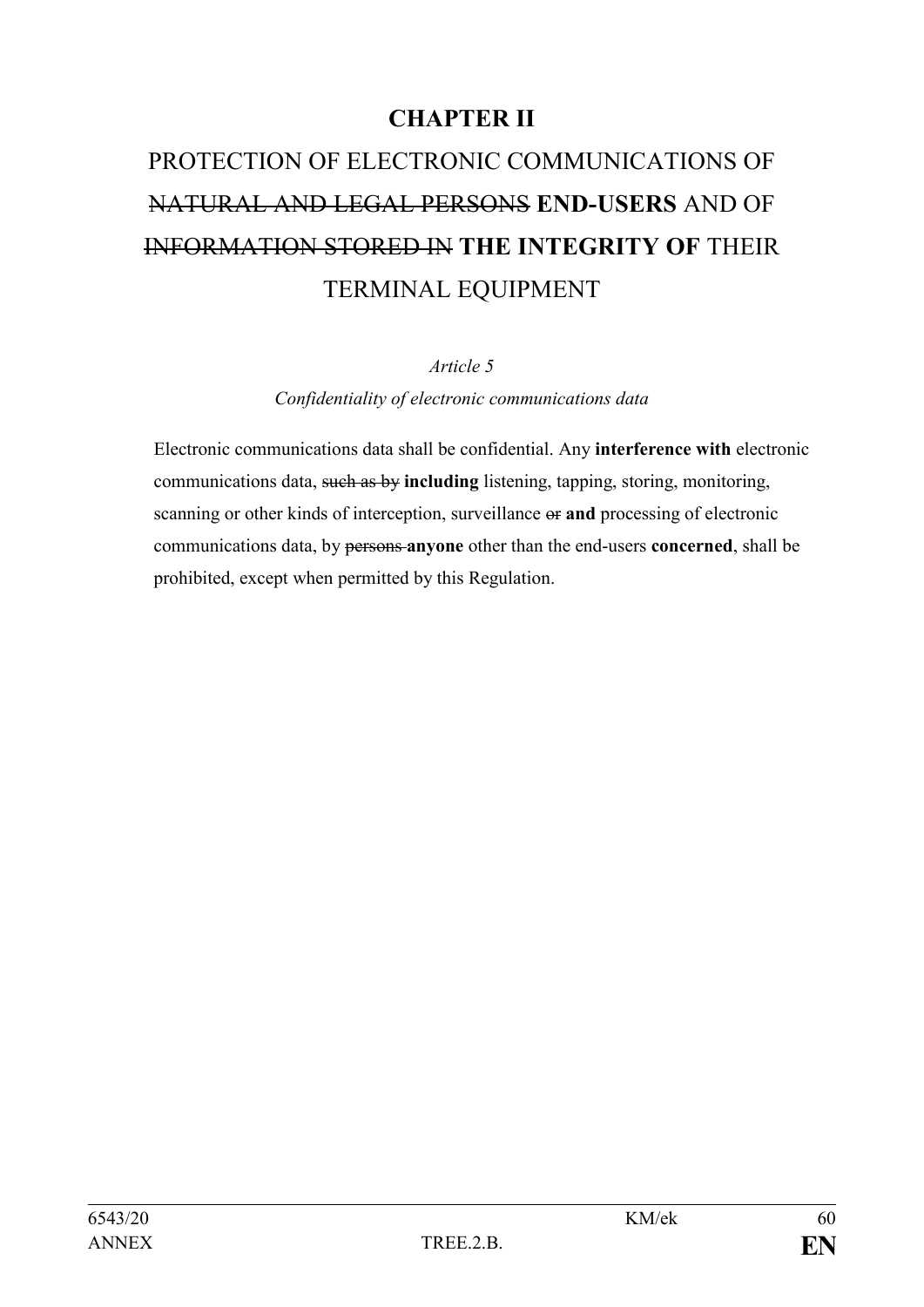## *Permitted processing of electronic communications data*

- 1. Providers of electronic communications networks and services may **shall be permitted to** process electronic communications data **only** if:
- (a) it is necessary to **provide an electronic communication service achieve the transmission of the electronic communication**, for the duration necessary for that purpose; or
- (b) it is necessary to maintain or restore the security of electronic communications networks and services, or detect technical faults and/or errors **and/or security risks and/or attacks** in the transmission of electronic communications, for the duration necessary for that purpose**;**
- **(c) it is necessary to detect or prevent security risks or attacks on end-users' terminal equipment;**
- **(d) it is necessary for compliance with a legal obligation to which the provider is subject laid down by Union or Member State law in accordance with Article 11, which respects the essence of the fundamental rights and freedoms and is a necessary and proportionate measure in a democratic society to safeguard the prevention, investigation, detection or prosecution of criminal offences or the execution of criminal penalties, and the safeguarding against and the prevention of threats to public security.**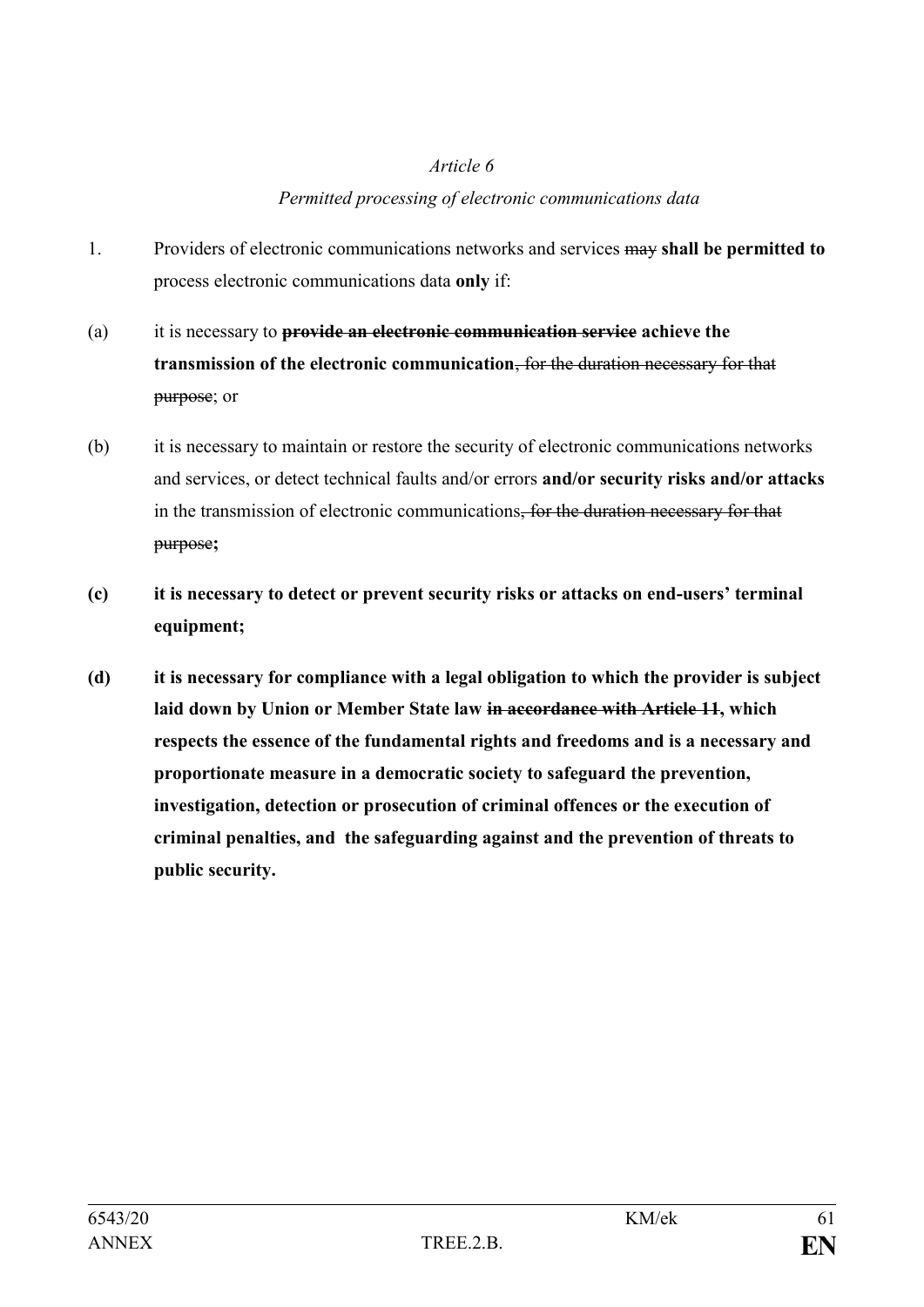- **2. Electoronic communications data shall only be permitted to be processed for the duration necessary for the specified purpose or purposes according to Articles 6 to 6bc and if the specified purpose or purposes cannot be fulfilled by processing information that is made anonymous.**
- **3. A third party acting on behalf of a provider of electronic communications network or services may be permitted to process electronic communications data in accordance with Articles 6 to 6bc provided that the conditions laid down in Article 28 of Regulation (EU) 2016/679 are met.**

### **Article 6a [previous art. 6(3)]**

### *Permitted processing of electronic communications content*

- 3**1**. **Without prejudice to Article (6)(1),** P**p**roviders of the electronic communications **networks and** services may **shall be permitted to** process electronic communications content only:
- $(a)$  for the sole purpose of the provision of a specific service to an end-user, if the end-user or end-users concerned have given their consent to the processing of his or her electronic communications content and the provision of that service cannot be fulfilled without the processing of such content; or
- **(a) for the purpose of the provision of an service requested by an end-user for purely individual use if the requesting end-user has given consent and where such requested processing does not adversely affect fundamental rights and interests of another person concerned; or**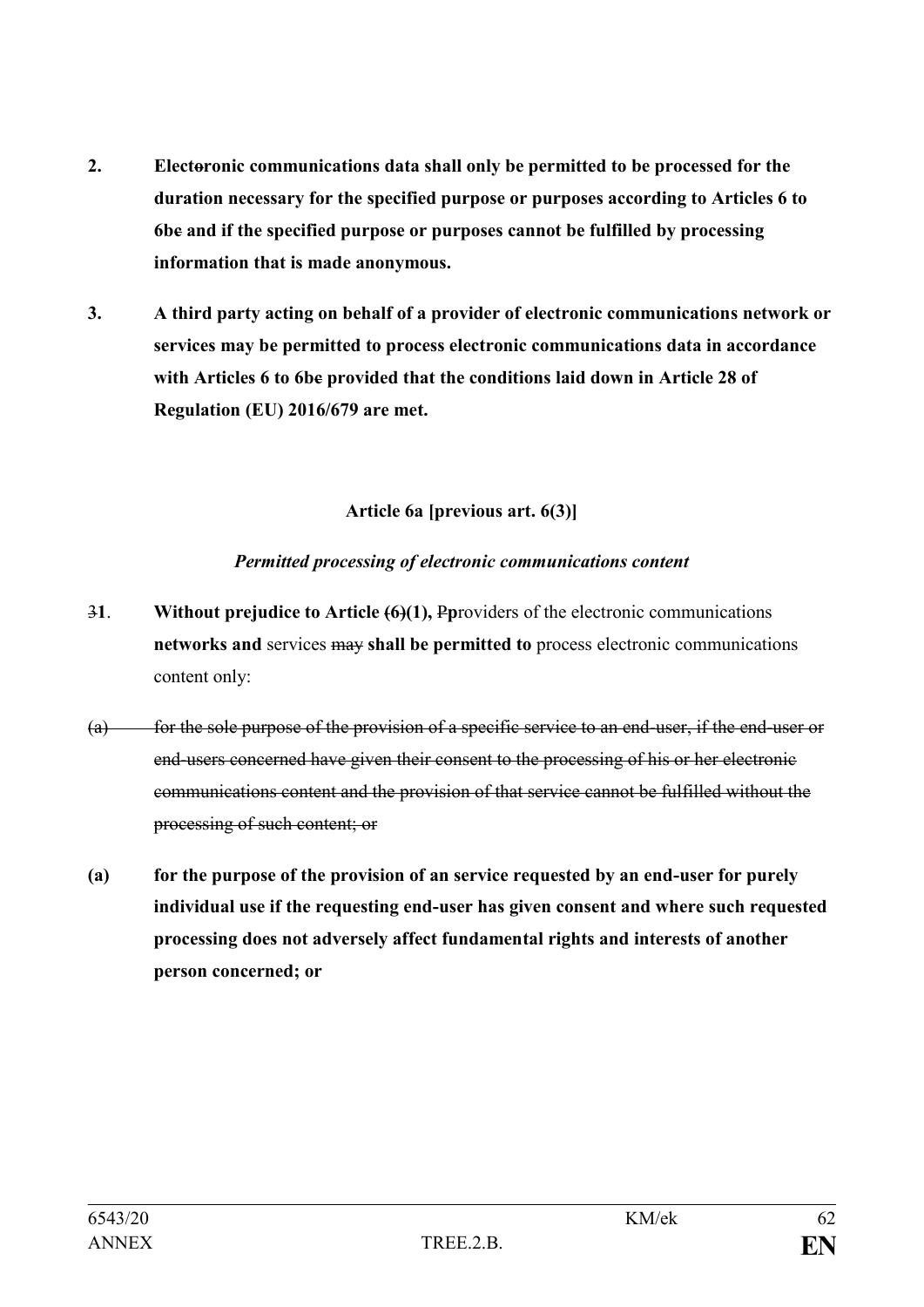- (b) if all end-users concerned have given their consent to the processing of their electronic communications content for one or more specified purposes that cannot be fulfilled by processing information that is made anonymous, and
- **2.** the provider has **Prior to the processing in accordance with point (b) of paragraph 1 the provider shall carry out an assessment of the impact of the envisaged processing operations on the protection of electronic communications data and** consulted the supervisory authority **if necessary pursuant to Article 36(1) of Regulation (EU) 2016/679**. Points (2) and (3) of Article 36**(2) and (3)** of Regulation (EU) 2016/679 shall apply to the consultation of the supervisory authority.

### **Article 6b [previous art 6(2)]**

### *Permitted processing of electronic communications metadata*

- 2.**1. Without prejudice to Article (6)(1),** P**p**roviders of electronic communications **networks and** services may **shall be permitted to** process electronic communications metadata **only** if:
- (a) it is necessary **for the purposes of network management or network optimisation, or** to meet mandatory **technical** quality of service requirements pursuant to [Directive **(EU) 2018/1972** establishing the European Electronic Communications Code] or Regulation (EU) 2015/2120**<sup>13</sup>** for the duration necessary for that purpose; or

1

<sup>&</sup>lt;sup>13</sup> Regulation (EU) 2015/2120 of the European Parliament and of the Council of 25 November 2015 laying down measures concerning open internet access and amending Directive 2002/22/EC on universal service and users' rights relating to electronic communications networks and services and Regulation (EU) No 531/2012 on roaming on public mobile communications networks within the Union (OJ L 310, 26.11.2015, p. 1–18).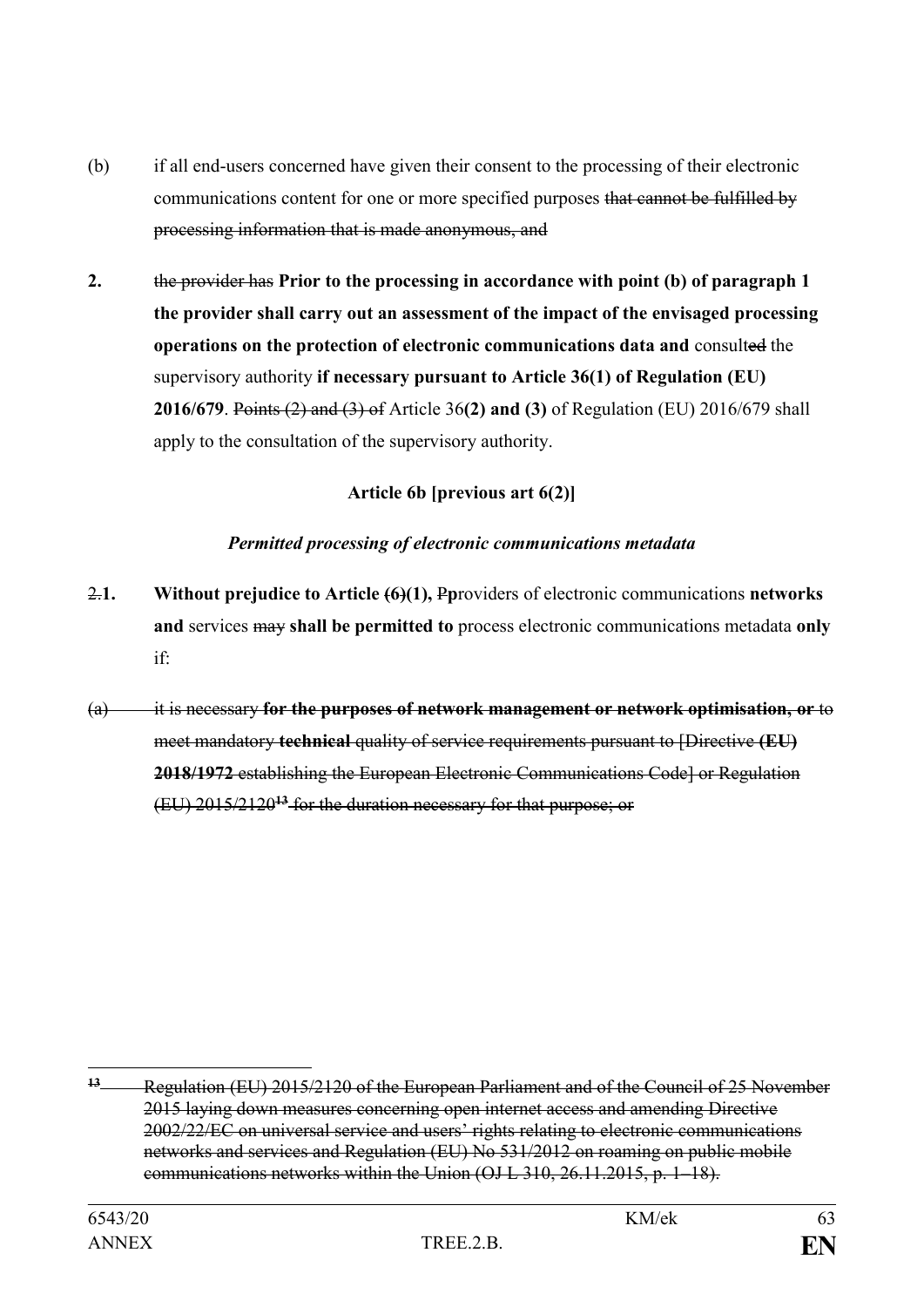- (b) it is necessary for **calculating and billing interconnection payments or for the performance of an electronic communications service contract to which the end-user is party, in particular if necessary for** billing, calculating interconnection payments, **or if**  it is necessary for detecting or stopping fraudulent, or abusive use of, or subscription to, electronic communications services; or
- (c) the end-user concerned has given his or her consent to the processing of his or her communications metadata for one or more specified purposes, including for the provision of specific services to such end-users, provided that the purpose or purposes concerned could not be fulfilled by processing information that is made anonymous**; or**
- **(ca) it is necessary for the provision of an electronic communications service for which the end-user has concluded a contract; or**
- **(d) it is necessary to protect the vital interest of a natural person, in the case of emergency, in general upon request of a public authority, in accordance with Union or Member State law; or**
- **(e) it is necessary for the purpose of the legitimate interests pursued by the electronic communications service or network provider, except when such interest is overridden by the interests or fundamental rights and freedoms of the end-user, in particular where the end-user is a child.**

**The end-user's interests shall be deemed to override the interests of the electronic communications service or network provider if the provider uses the electronic communications metadata to determine the nature and characteristics of the end-user or to build an individual profile of the end-user. The end-user's interests shall also be deemed to override the interests of the provider if the electronic communications metadata contains special categories of personal data referred to in Article 9(1) of Regulation (EU) 2016/679, unless the conditions set out in Article 9(2)(g) and (j) of Regulation (EU) 2016/679 are met.**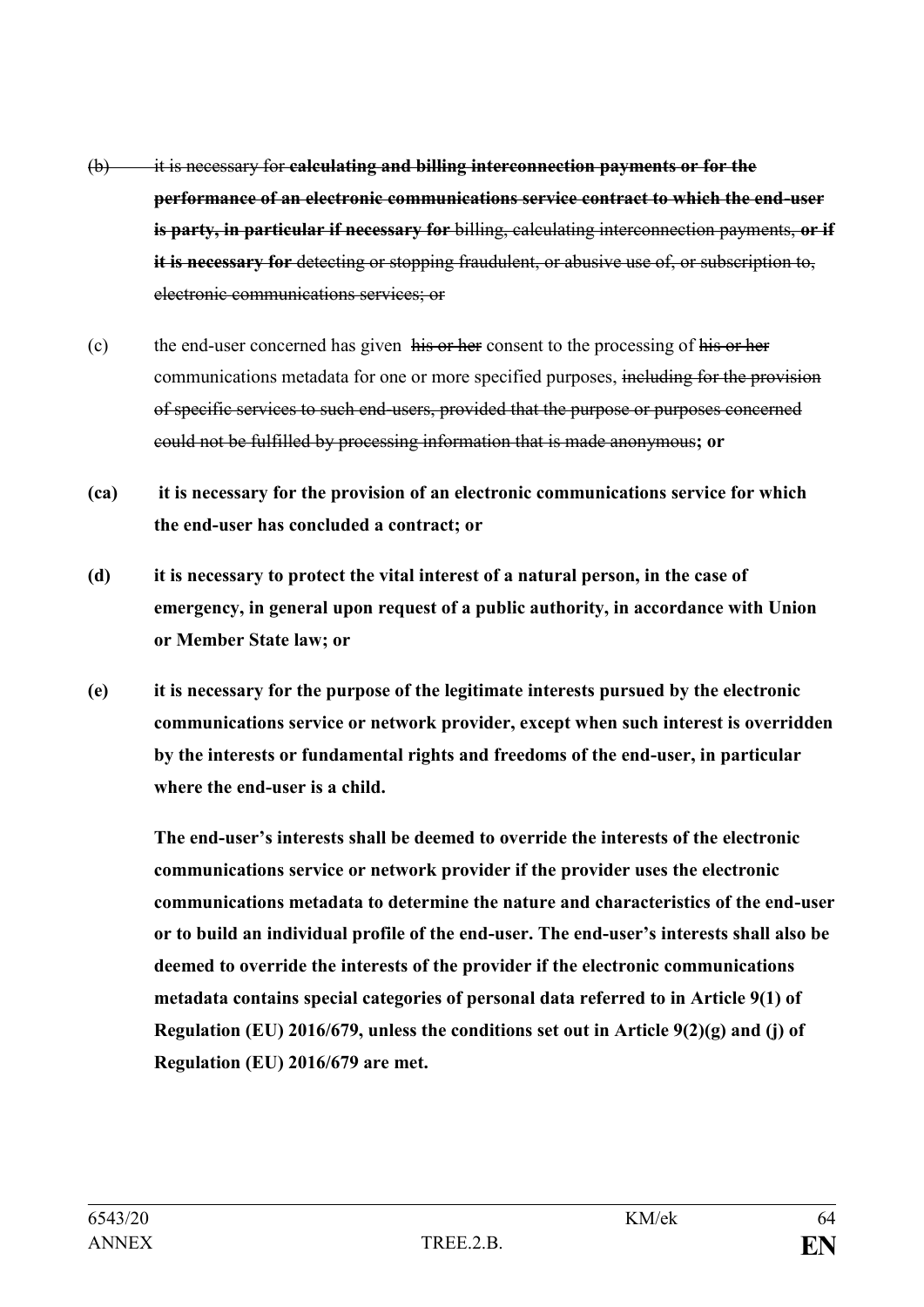- **(f) it is necessary for statistical purposes, or for scientific research purposes, provided it is in accordance with Union or Member State law and subject to appropriate safeguards, including encryption and pseudonymisation, to protect fundamental rights and the interest of the end-users. Processing of electronic communications metadata under this point shall be done in accordance with paragraph 6 of Article 21 and paragraphs 1, 2 and 4 of Article 89 of Regulation (EU) 2016/679**.
- **2. Electronic communications metadata processed pursuant to paragraph 1(e) shall not be shared by the provider with any third party without prejudice to Article 6(3) unless it has been made anonymous. Prior to processing electronic communications metadata, the provider shall:**
- **(a) carry out an assessment of the impact of envisaged processing on the confidentiality of communications and the privacy of end-users in accordance with Article 35 of Regulation (EU) 2016/679, which may result in the prior consultation of the supervisory authority in accordance with Article 36(1) to (3) of Regulation (EU) 2016/679;**
- **(b) inform the end-user of the envisaged processing operations based on paragraph 1(e) and of the end-user's right to object to such processing, at any time, free of charge and in an easy and effective manner; and**
- **(c) implement appropriate technical and organisational measures, such as pseudonymisation and encryption.**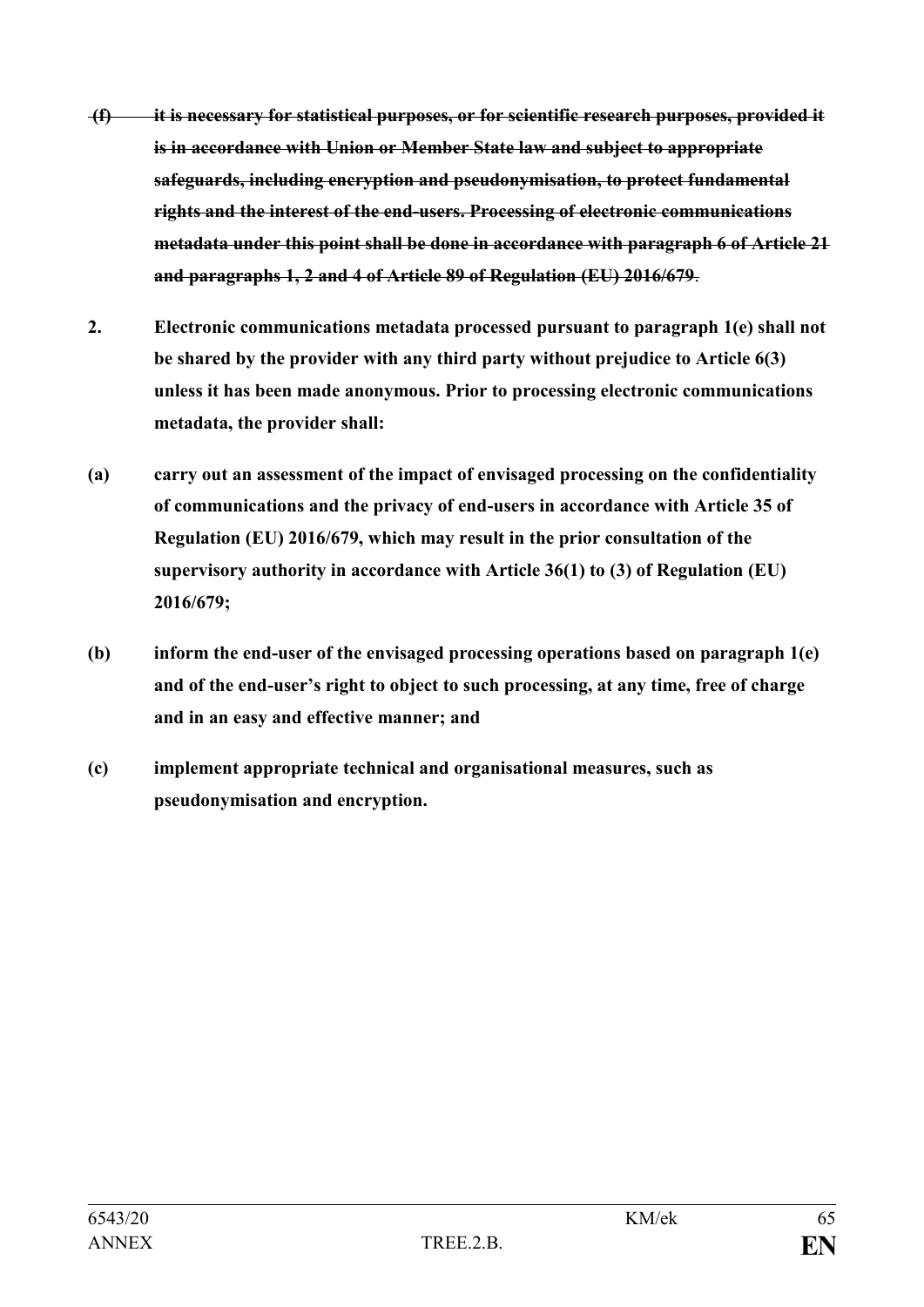#### **Article 6c**

#### *Compatible processing of electronic communications metadata*

- **1. Where the processing for a purpose other than that for which the electronic communications metadata have been collected under Articles 6 and 6b is not based on the end-user's consent or on a Union or Member State law which constitutes a necessary and proportionate measure in a democratic society to safeguard the objectives referred to in Article 11 , the provider of electronic communications networks and services shall, in order to ascertain whether processing for another purpose is compatible with the purpose for which the electronic communications metadata are initially collected, take into account, inter alia:**
- **(a) any link between the purposes for which the electronic communications metadata have been collected and the purposes of the intended further processing;**
- **(b) the context in which the electronic communications metadata have been collected, in particular regarding the relationship between end-users concerned and the provider;**
- **(c) the nature of the electronic communications metadata as well as the modalities of the intended further processing, in particular where such data or the intended further processing could reveal categories of data, pursuant to Article 9 or 10 of Regulation (EU) 2016/679;**
- **(d) the possible consequences of the intended further processing for end-users;**
- **(e) the existence of appropriate safeguards, such as pseudonymisation and encryption.**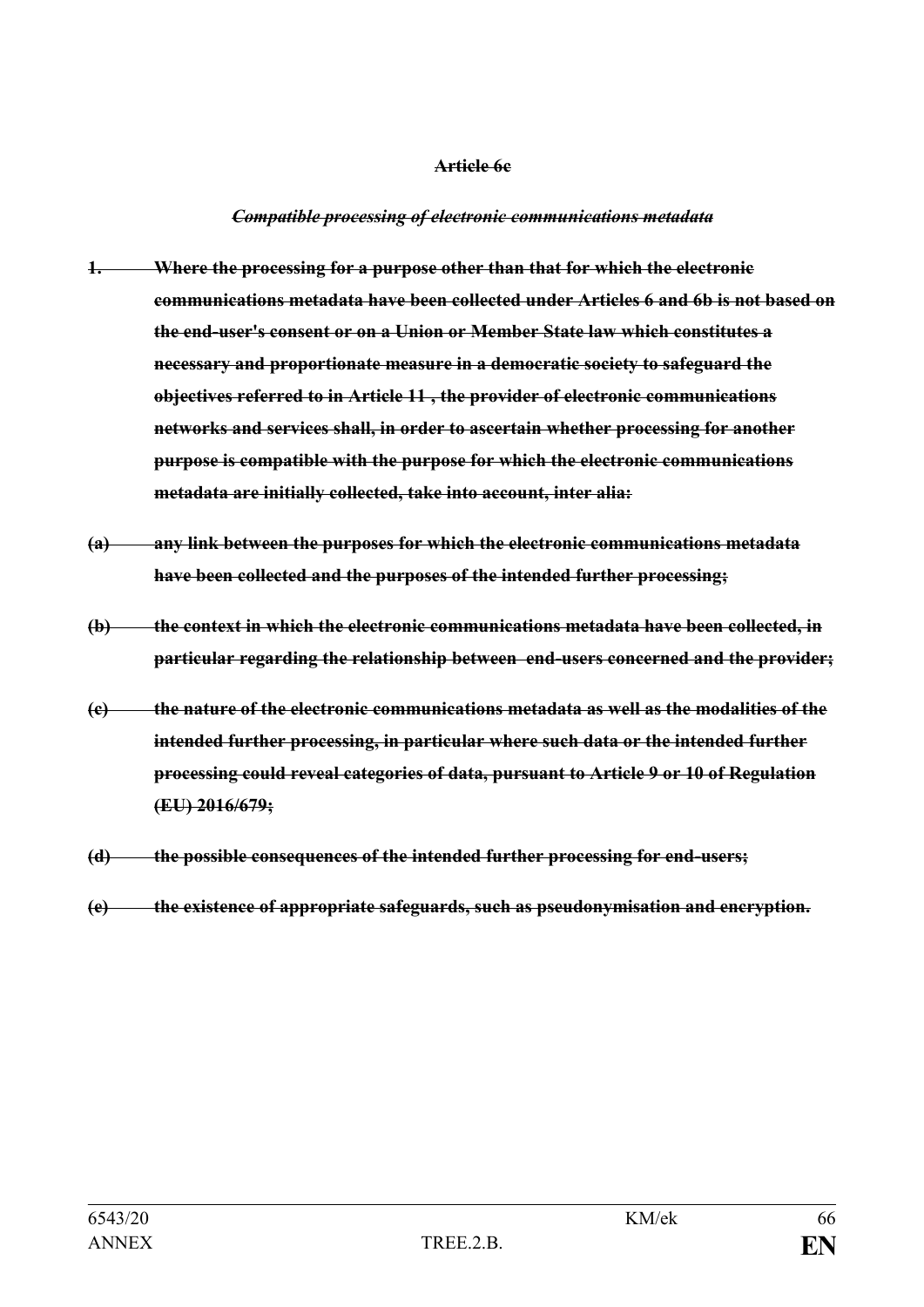- **2. Such processing, if considered compatible, may only take place, provided that:**
- **(a) electronic communications metadata is erased or made anonymous as soon as it is no longer needed to fulfil the purpose,**
- **(b) the processing is limited to electronic communications metadata that is pseudonymised, and**
- **(c) the electronic communications metadata is not used to determine the nature or characteristics of an end-user or to build a profile of an end-user.**
- **3. For the purposes of this Article, the providers of electronic communications networks and services shall:**
- **(ab) not share such data with third parties, unless it is made anonymous;**
- **(bc) prior to the processing carry out an assessment of the impact of the envisaged processing operations on the protection of electronic communications data in accordance with Article 35 of Regulation (EU) 2016/679, which may result in the prior and consultation of the supervisory authority in accordance with Article 36(1) to (3) of Regulation (EU) 2016/679; and**
- **(cd) inform the end-user of specific processing on the basis of this Article and of the right to object to such processing free of charge, at any time, and in an easy and effective manner. If the end-user objects, the electronic communications metadata shall no longer be processed for such purposes.**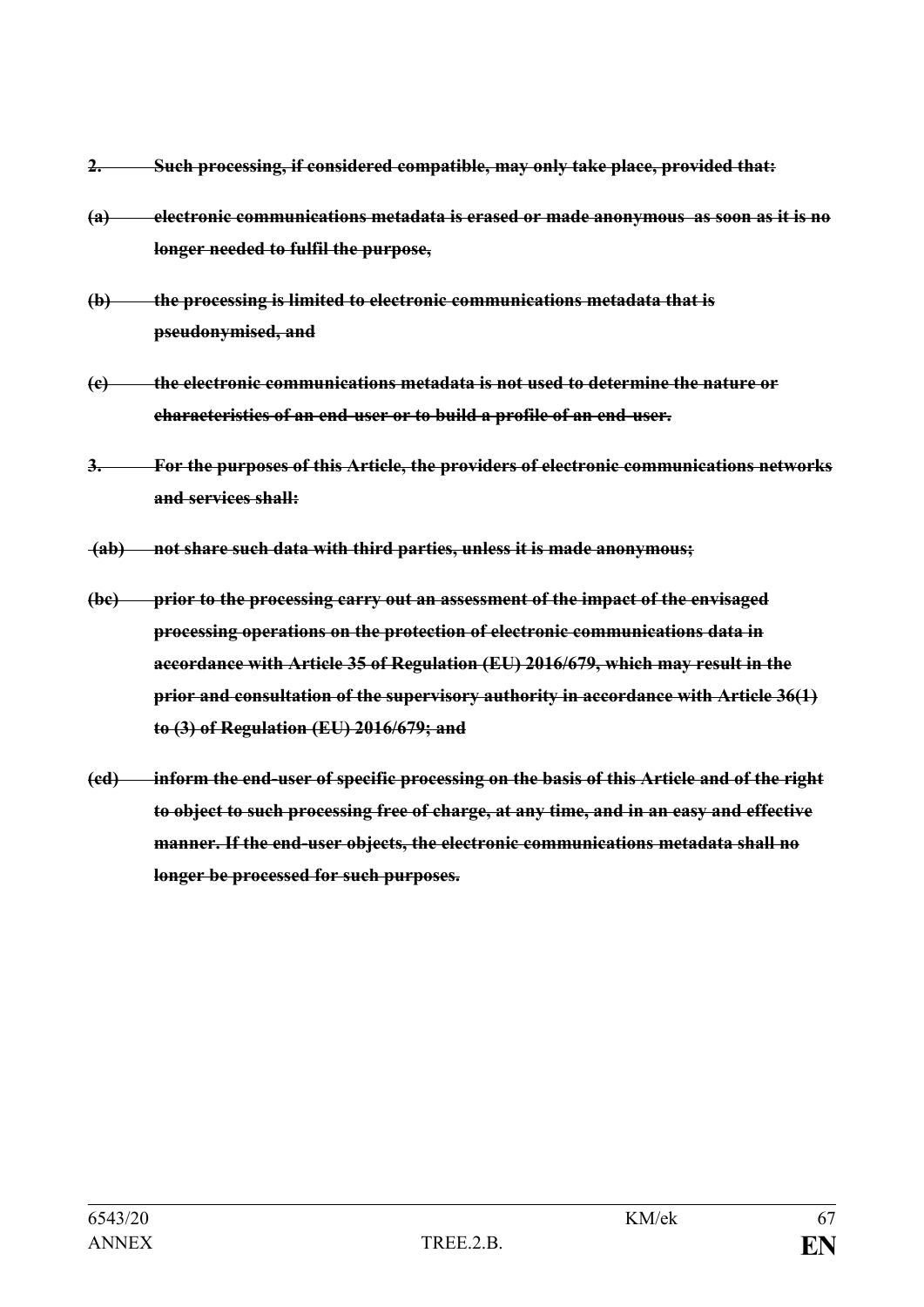### [**Article 6d**

## *Processing of electronic communications data for the purpose of preventing child sexual abuse*

**1. Without prejudice to Article (6)1, providers of number-independent interpersonal communications services shall be permitted to process electronic communication data for the sole purpose of preventing child sexual abuse and exploitation by detecting, deleting and reporting material as defined in Article 2(c) of Directive 2011/93/EU, if the processing meets all of the following characteristics:**

- **(i) it creates a unique, non-reconvertible digital signature ("hash") of material attached to electronic communications for the sole purpose of comparing that hash with a database containing hashes of material previously reliably identified as constituting material defined in Article 2(c) of Directive 2011/93/EU;**
- **(ii) electronic communications data and hashes of material attached to electronic communications are erased immediately after comparison with the database, except in the cases where material constituting material defined in Article 2(c) of Directive 2011/93/EU has been detected by virtue of a hash.**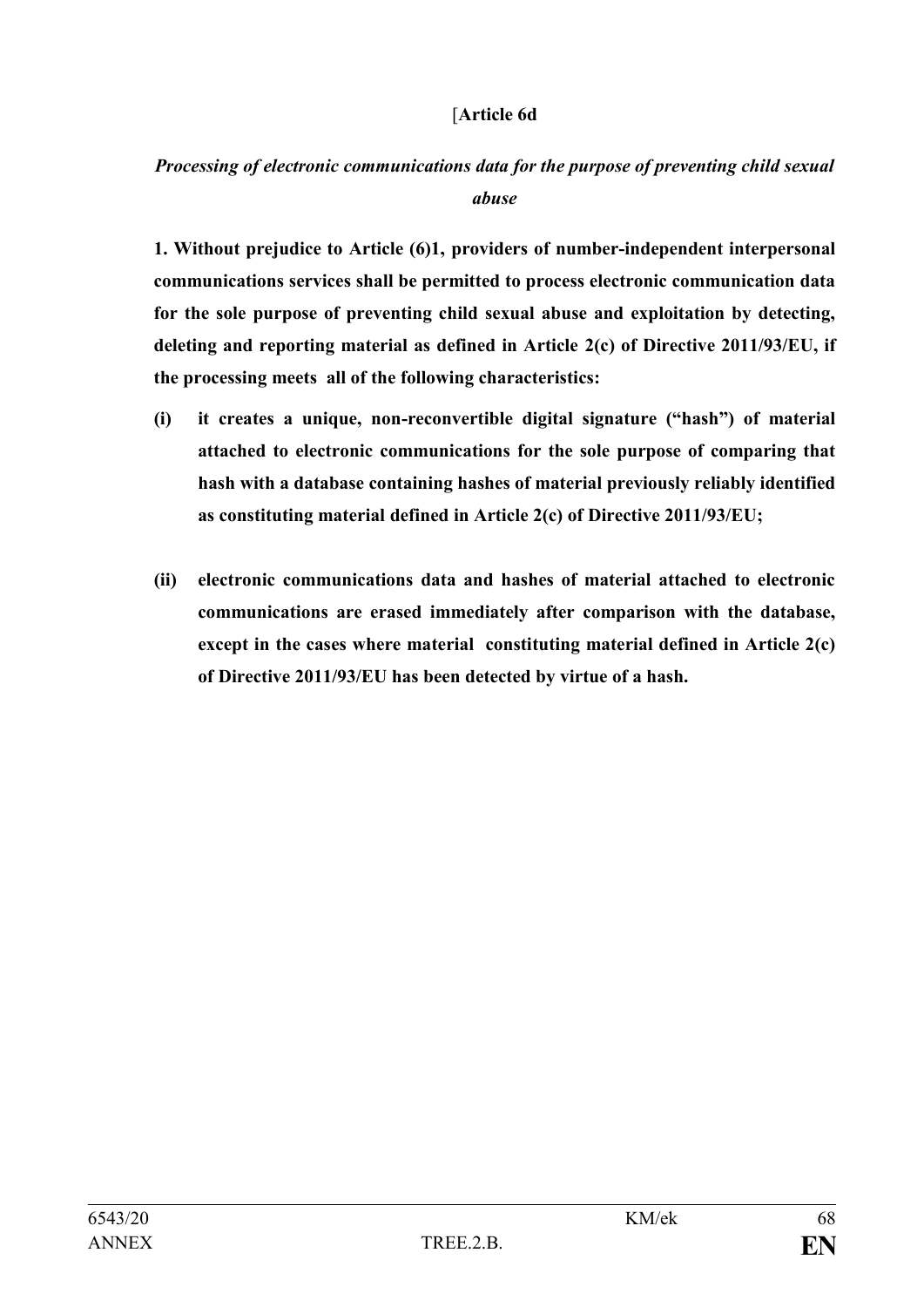- **2. The provider of number-independent interpersonal communications services shall, prior to processing, carry out an assessment of the impact and consult the supervisory authority, in accordance with Article 35 and 36 of Regulation (EU) 2016/679. The assessment of impact shall include a description of the processing activities concerning both automatic and manual processing of the data, including description of possible algorithms or databases used for the processing and means to limit the rate of erroneous detection of material defined in Article 2(c) of Directive 2011/93/EU and of the security measures, including limitation of personnel authorised to access electronic communications data, set up to protect end-users not involved in the communication of material defined in Article 2(c) of Directive 2011/93/EU, and to protect the consulted content.**
- **3. The provider of number-independent interpersonal communications services shall inform the users about the processing taking place in accordance with this article and provide suitable complaint procedure.]**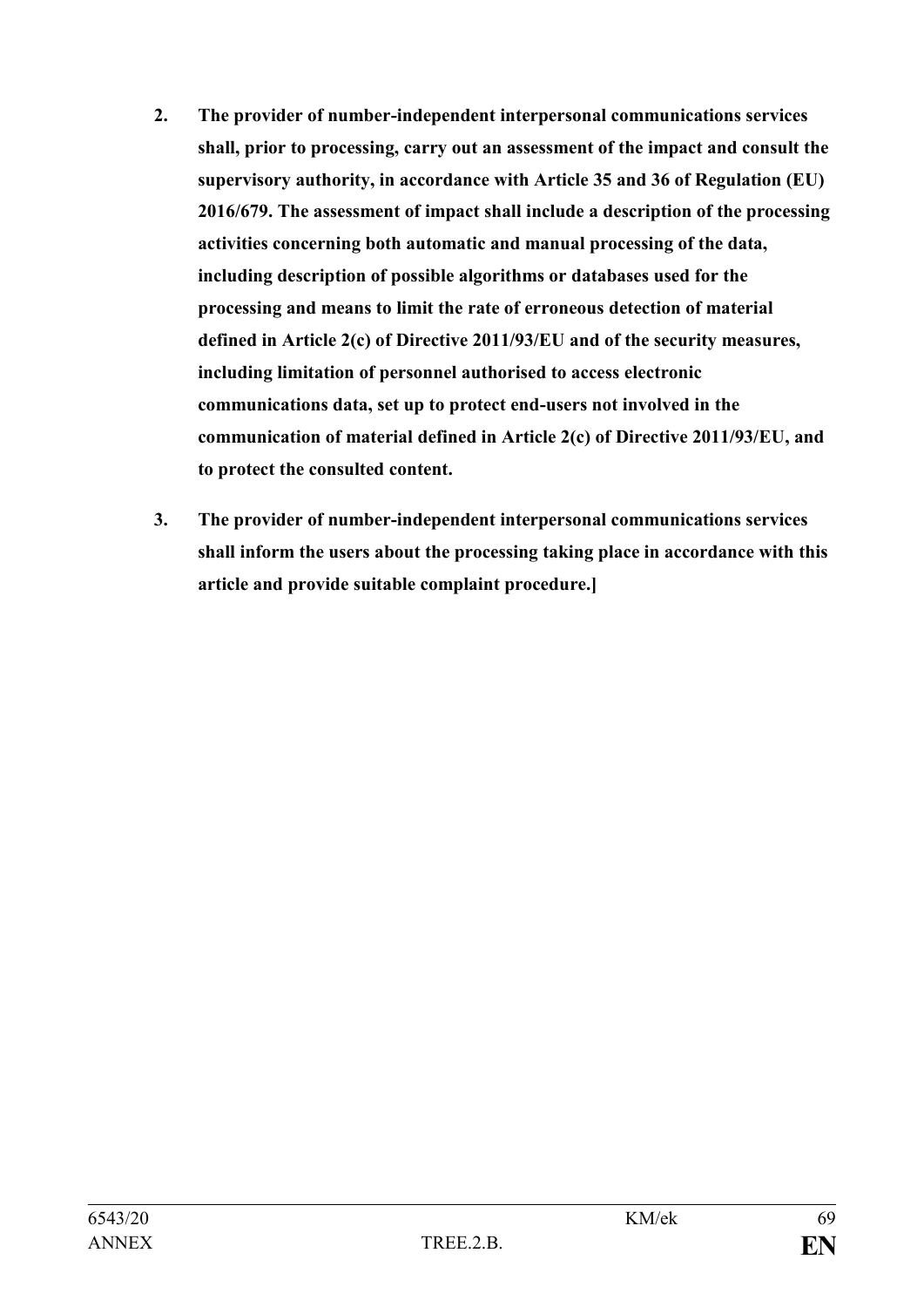## *Article 7 Storage and erasure of electronic communications data*

- 1. Without prejudice to point**s** (b) of Article 6(1) and points (a), and (b) of Article 6(3)**a**, **tT**he provider of the electronic communications service shall erase electronic communications content or make that data anonymous **when it is no longer necessary for the purpose of processing in accordance to article 6(1) and 6a(1)** after receipt of electronic communication content by the intended recipient or recipients**.** Such data may be recorded, or stored by the end-users or by a third party entrusted by them to record, store or otherwise process such data in accordance with Regulation (EU) 2016/679.
- 2. Without prejudice to point**s** (b)**, (c) and (d)** of Article 6(1)**, and** points (a), **(c), (ca), (d) and to** (**fe**) of Article 6(2)**b(1) and Article 6c**, the provider of the electronic communications service shall erase electronic communications metadata or make that data anonymous when it is no longer needed for the purpose of the transmission of a communication.
- 3. Where the processing of electronic communications metadata takes place for the purpose of billing in accordance with point (b) of Article 6**b**(2), the relevant metadata may be kept until the end of the period during which a bill may lawfully be challenged or a payment may be pursued in accordance with national law.
- **4. Union or Member state law may provide in accordance with Article 11 that the electronic communications metadata is retained, in order to safeguard the prevention, investigation, detection or prosecution of criminal offences or the execution of criminal penalties, and the safeguarding against and the prevention of threats to public security, for a limited period that is longer than the period set out in this Article .**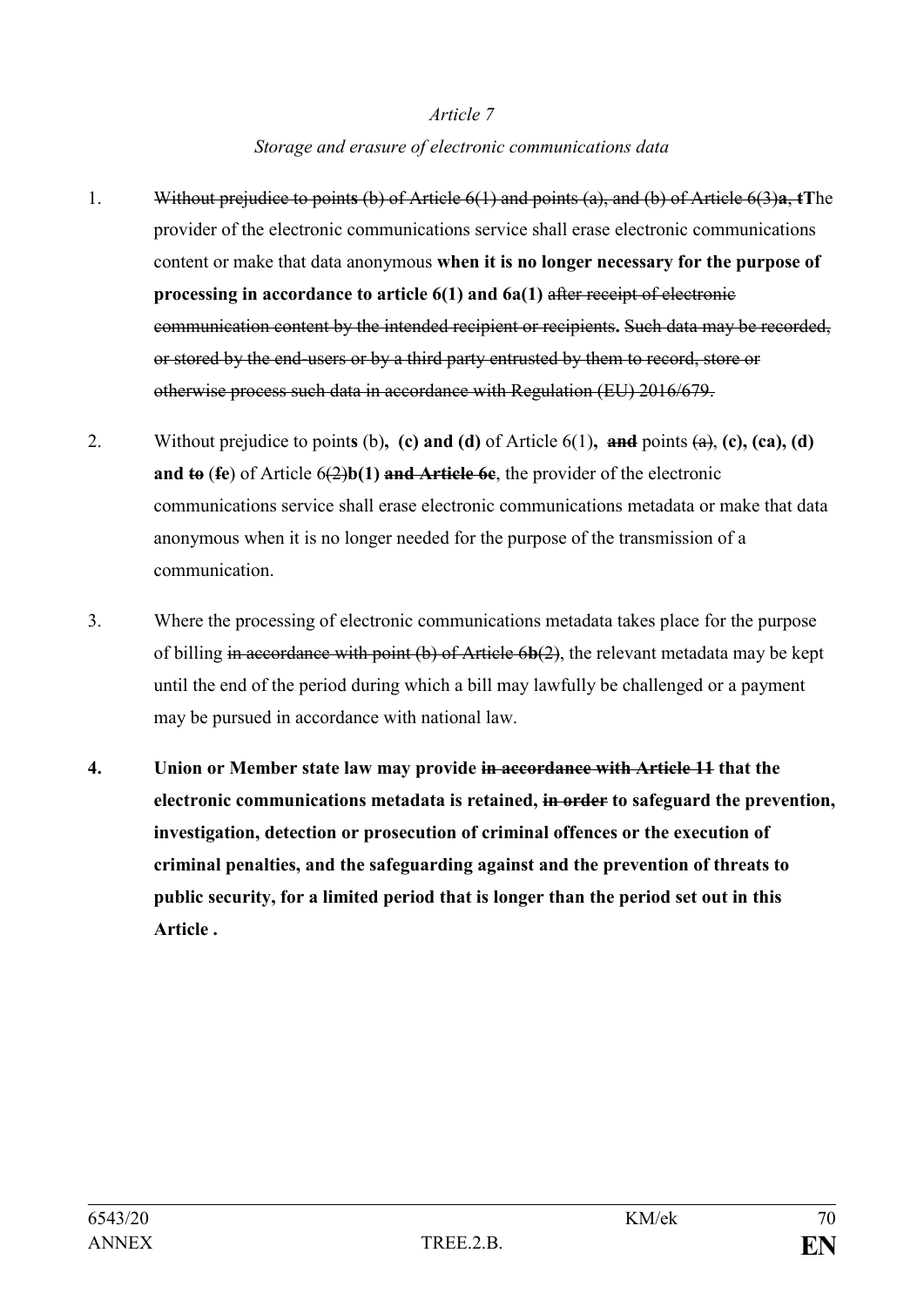## *Protection of end-users' terminal equipment information stored in and related to end-users' terminal equipment*

- 1. The use of processing and storage capabilities of terminal equipment and the collection of information from end-users' terminal equipment, including about its software and hardware, other than by the end-user concerned shall be prohibited, except on the following grounds:
- (a) it is necessary for the sole purpose of carrying out the transmission of an electronic communication over an electronic communications network; or
- (b) the end-user has given his or her consent; or
- (c) it is necessary for providing an information society service requested by the end-user; or
- (d) if it is necessary for web audience measuring, provided that such measurement is carried out by the provider of the information society service requested by the end-user **or by a third party, or by third parties jointly, on behalf of the one or more providers of the information society service provided that conditions laid down in Article 28, or where applicable Article 26, of Regulation (EU) 2016/679 are met; or**
- **(da) it is necessary to maintain or restore the security of information society services or terminal equipment of the end-user, prevent fraud or detect technical faults for the duration necessary for that purpose; or**
- **(e) it is necessary for a software update provided that:** 
	- **(i) such update is necessary for security reasons and does not in any way change the privacy settings chosen by the end-user are not changed in any way,**
	- **(ii) the end-user is informed in advance each time an update is being installed, and**

**(iii) the end-user is given the possibility to postpone or turn off the automatic installation of these updates; or**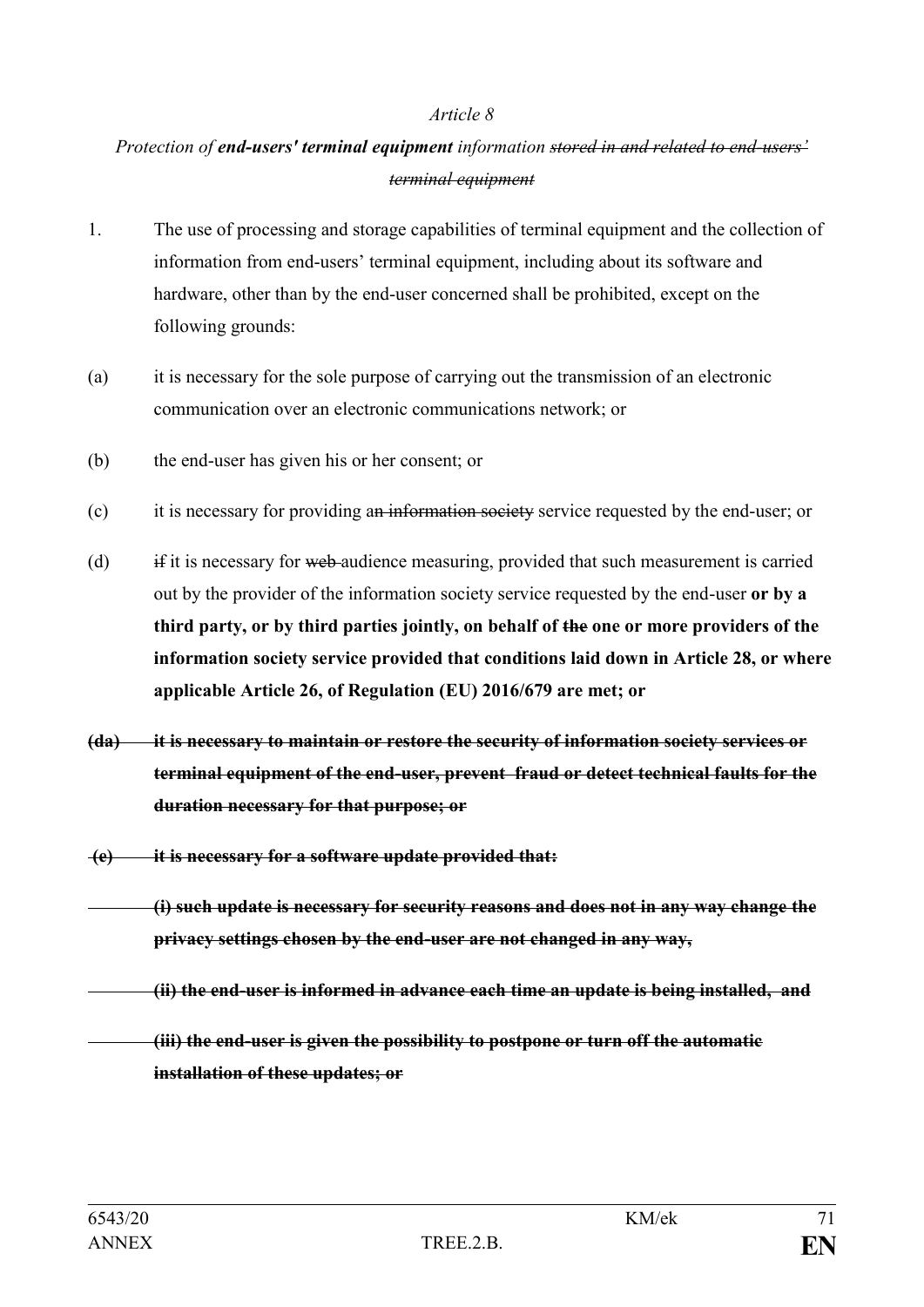- **(f) it is necessary to locate terminal equipment when an end-user makes an emergency communication either to the single European emergency number '112' or a national emergency number, in accordance with Article 13(3).**
- **(g) it is necessary for the purpose of the legitimate interests pursued by a service provider to use processing and storage capabilities of terminal equipment or to collect information from an end-user's terminal equipment, except when such interest is overridden by the interests or fundamental rights and freedoms of the end-user.**

**The end-user's interests shall be deemed to override the interests of the service provider where the end-user is a child or where the service provider processes, stores or collects the information to determine the nature and characteristics of the end-user or to build an individual profile of the end-user or the processing, storage or collection of the information by the service provider contains special categories of personal data as referred to in Article 9(1) of Regulation (EU) 2016/679.**

- **1a. Service providers using processing and storage capabilities of the end-user's terminal equipment or collecting information from the end-user's terminal equipment pursuant to paragraph 1(g) shall not share the information with any third party other than its processors, acting in accordance with Article 28 of Regulation (EU) 2016/679**  *mutatis mutandis***, unless it has been made anonymous. Prior to any use of processing or storage facilities in, or collection of information from the end-user's terminal equipment, the service provider shall:**
- **(a) carry out an assessment of the impact of the use of the processing and storage capabilities or the collection of information from the end-users' terminal equipment and of the envisaged processing on the confidentiality of communications and the privacy of end-users in accordance with Article 35 of Regulation (EU) 2016/679, which may result in the prior consultation of the supervisory authority in accordance with Article 36(1) to (3) of Regulation (EU) 2016/679;**
- **(b) inform the end-user of the envisaged processing operations based on paragraph 1(g) and of the end-user's right to object to such processing, free of charge, at any time, and in an easy and effective manner; and**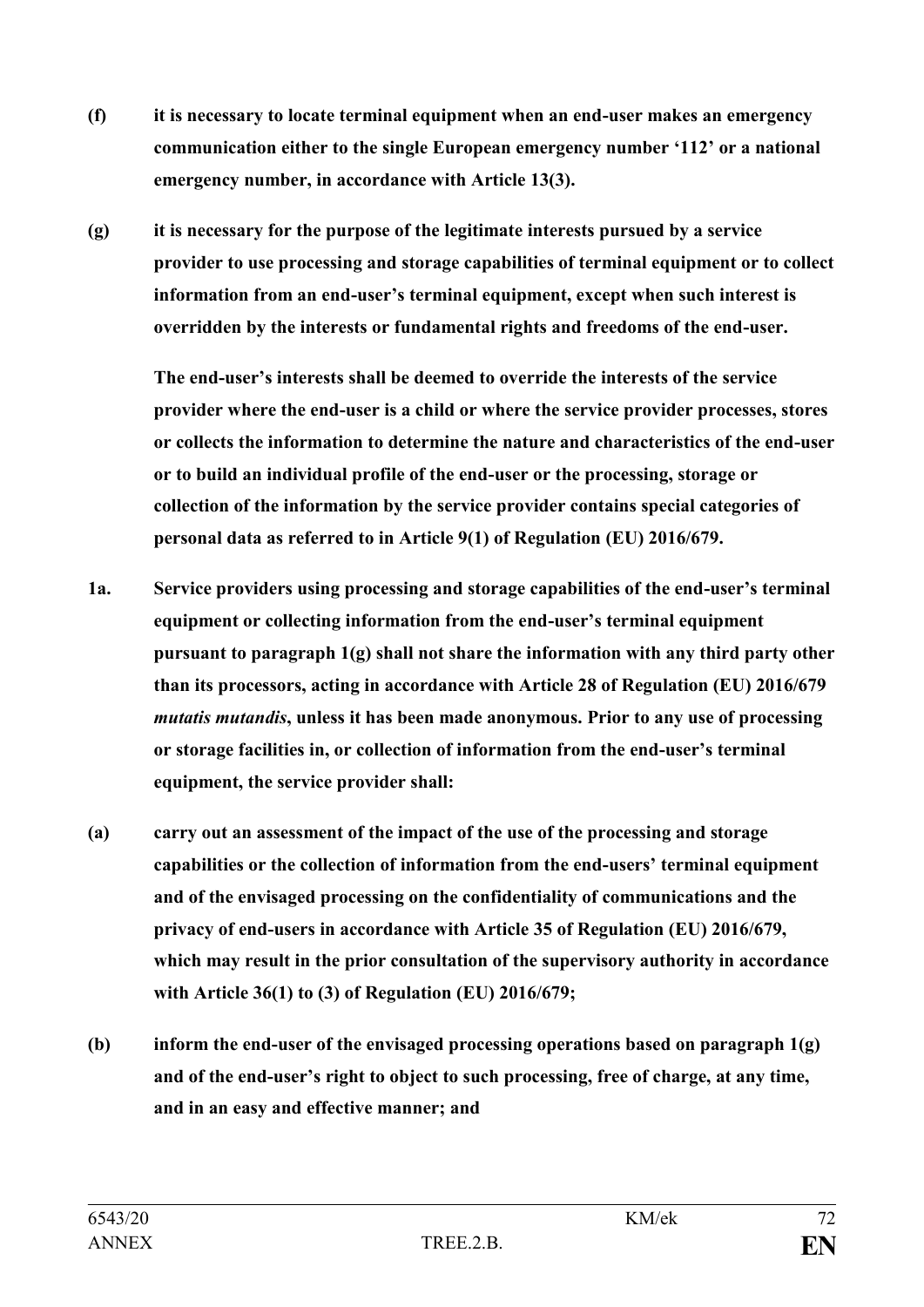# **c) implement appropriate technical and organsational measures, such as pseudonymisation and encryption.**

- 2. The collection of information emitted by terminal equipment **of the end-user** to enable it to connect to another device and, or to network equipment shall be prohibited, except if **on the following grounds**:
- (a) it is done exclusively in order to, for the time necessary for, and for the purpose of establishing **or maintaining** a connection; or
- **(b) the end-user has given his or her consent; or**
- **(c) it is necessary for the purpose of statistical counting that is limited in time and space to the extent necessary for this purpose and the data is made anonymous or erased as soon as it is no longer needed for this purpose,**
- **(d) it is necessary for providing a service requested by the end-user.**
- (b)**2a. For the purpose of paragraph 2 points (b) and (c),** a clear and prominent notice is **shall be** displayed informing of, at least, the modalities of the collection, its purpose, the person responsible for it and the other information required under Article 13 of Regulation (EU) 2016/679 where personal data are collected, as well as any measure the end-user of the terminal equipment can take to stop or minimise the collection.
- **2b. For the purpose of paragraph 2 points (b) and (c),** T**t**he collection of such information shall be conditional on the application of appropriate technical and organisational measures to ensure a level of security appropriate to the risks, as set out in Article 32 of Regulation (EU) 2016/679, have been applied.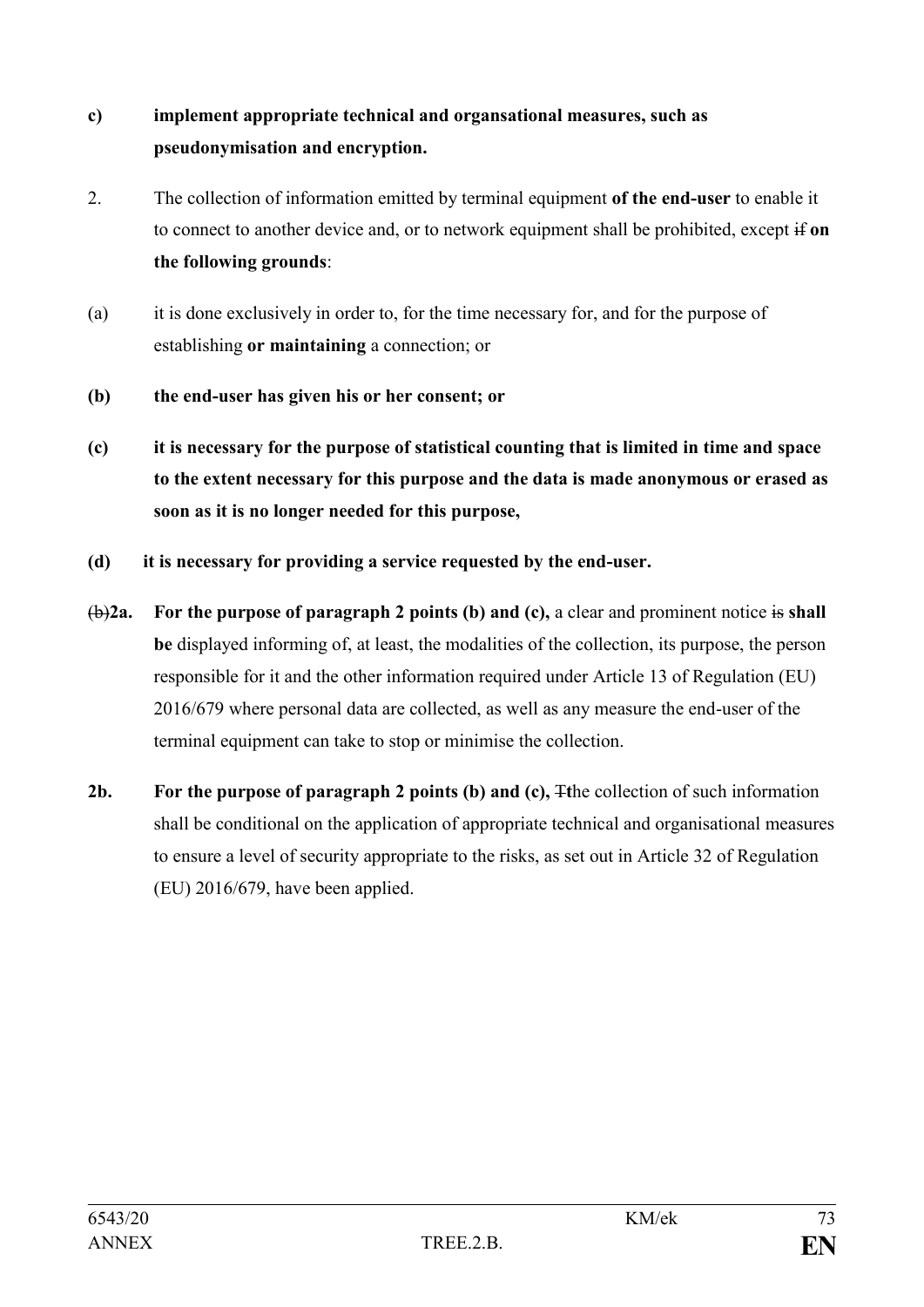- 3. The information to be provided pursuant to point (b) of paragraph 2**a** may be provided in combination with standardized icons in order to give a meaningful overview of the collection in an easily visible, intelligible and clearly legible manner.
- 4. The Commission shall be empowered to adopt delegated acts in accordance with Article 2**5**7 determining the information to be presented by the standardized icon and the procedures for providing standardized icons.

#### *Consent*

- 1. The definition of and conditions for consent provided for under Articles 4(11) and 7 of Regulation (EU) 2016/679/EU shall apply.
- 2. Without prejudice to paragraph 1, where technically possible and feasible, for the purposes of point (b) of Article 8(1), consent may be expressed by using the appropriate technical settings of a software application enabling access to the internet.
- 3. End-users who have consented to the processing of electronic communications data as set out in point (c) of Article 6(2) and points (a) and (b) of Article 6(3) shall be given the possibility to withdraw their consent at any time as set forth under Article 7(3) of Regulation (EU) 2016/679 and be reminded of this possibility at periodic intervals of 6 months, as long as the processing continues.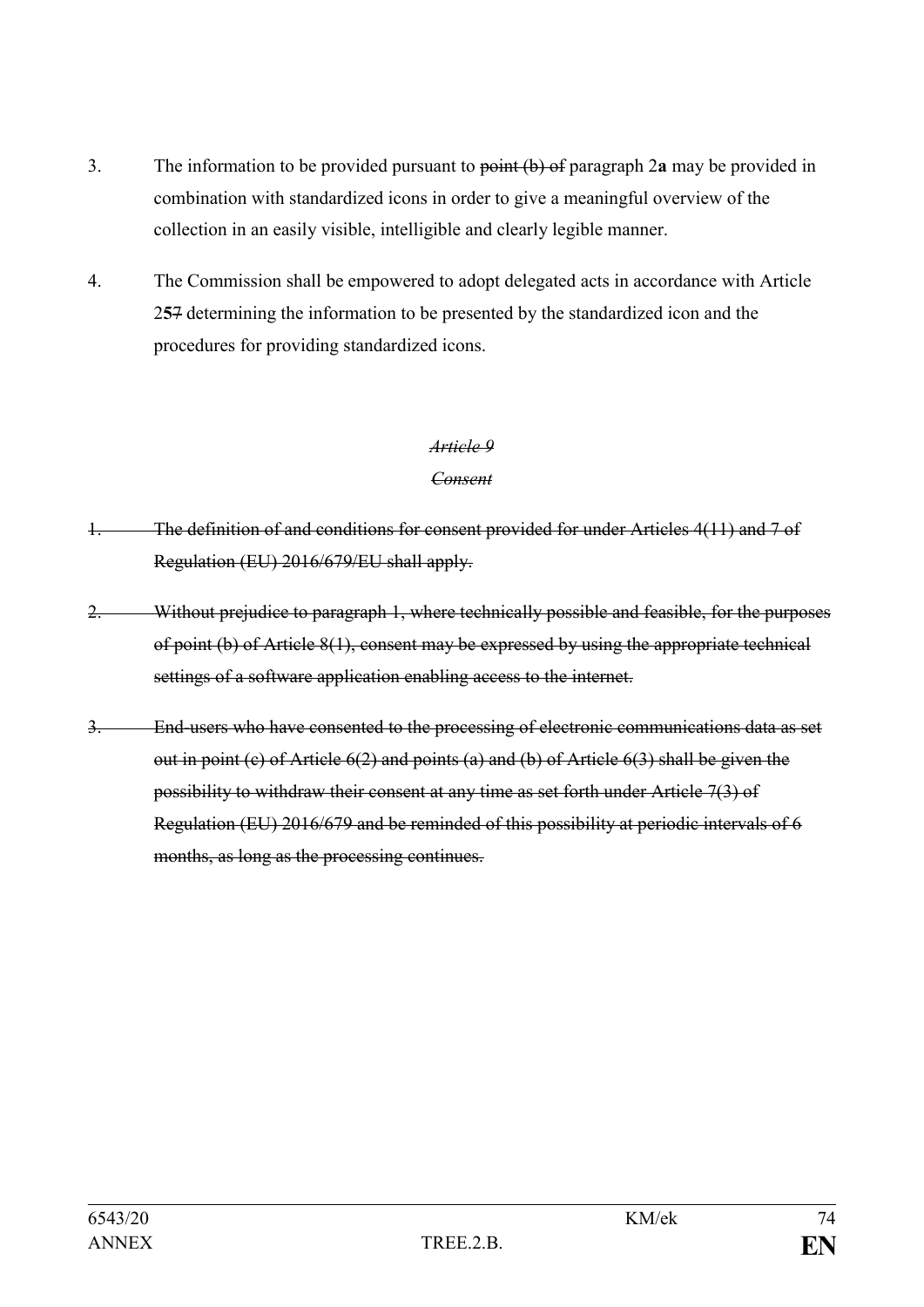#### *Information and options for privacy settings to be provided*

- 1. Software placed on the market permitting electronic communications, including the retrieval and presentation of information on the internet, shall offer the option to prevent third parties from storing information on the terminal equipment of an end-user or processing information already stored on that equipment.
- 2. Upon installation, the software shall inform the end-user about the privacy settings options and, to continue with the installation, require the end-user to consent to a setting.
- 3. In the case of software which has already been installed on 25 May 2018, the requirements under paragraphs 1 and 2 shall be complied with at the time of the first update of the software, but no later than 25 August 2018.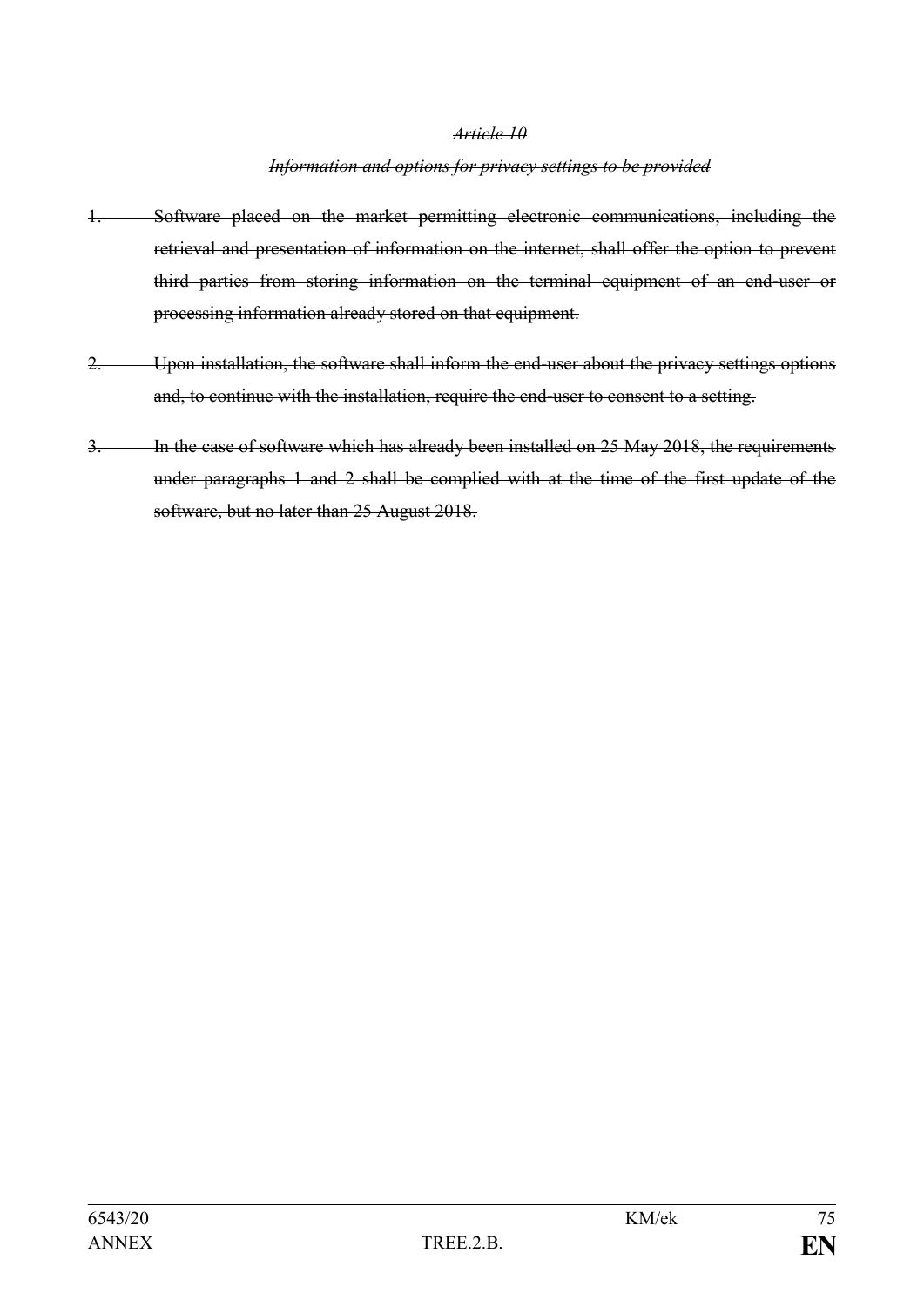# *Article 11 Restrictions*

1. Union or Member State law may restrict by way of a legislative measure the scope of the obligations and rights provided for in Articles 5 to 8 where such a restriction respects the essence of the fundamental rights and freedoms and is a necessary, appropriate and proportionate measure in a democratic society to safeguard one or more of the general public interests referred to in Article  $23(1)(a)$  (c) to (e), (i) and (j) of Regulation (EU) 2016/679 or a monitoring, inspection or regulatory function connected to the exercise of official authority for such interests.

## **1a. Article 23(2) of Regulation (EU) 2016/679 shall apply to any legislative measures referred to in paragraph 1.**

2. Providers of electronic communications services shall establish internal procedures for responding to requests for access to end-users' electronic communications data based on a legislative measure adopted pursuant to paragraph 1. They shall provide the competent supervisory authority, on demand, with information about those procedures, the number of requests received, the legal justification invoked and their response.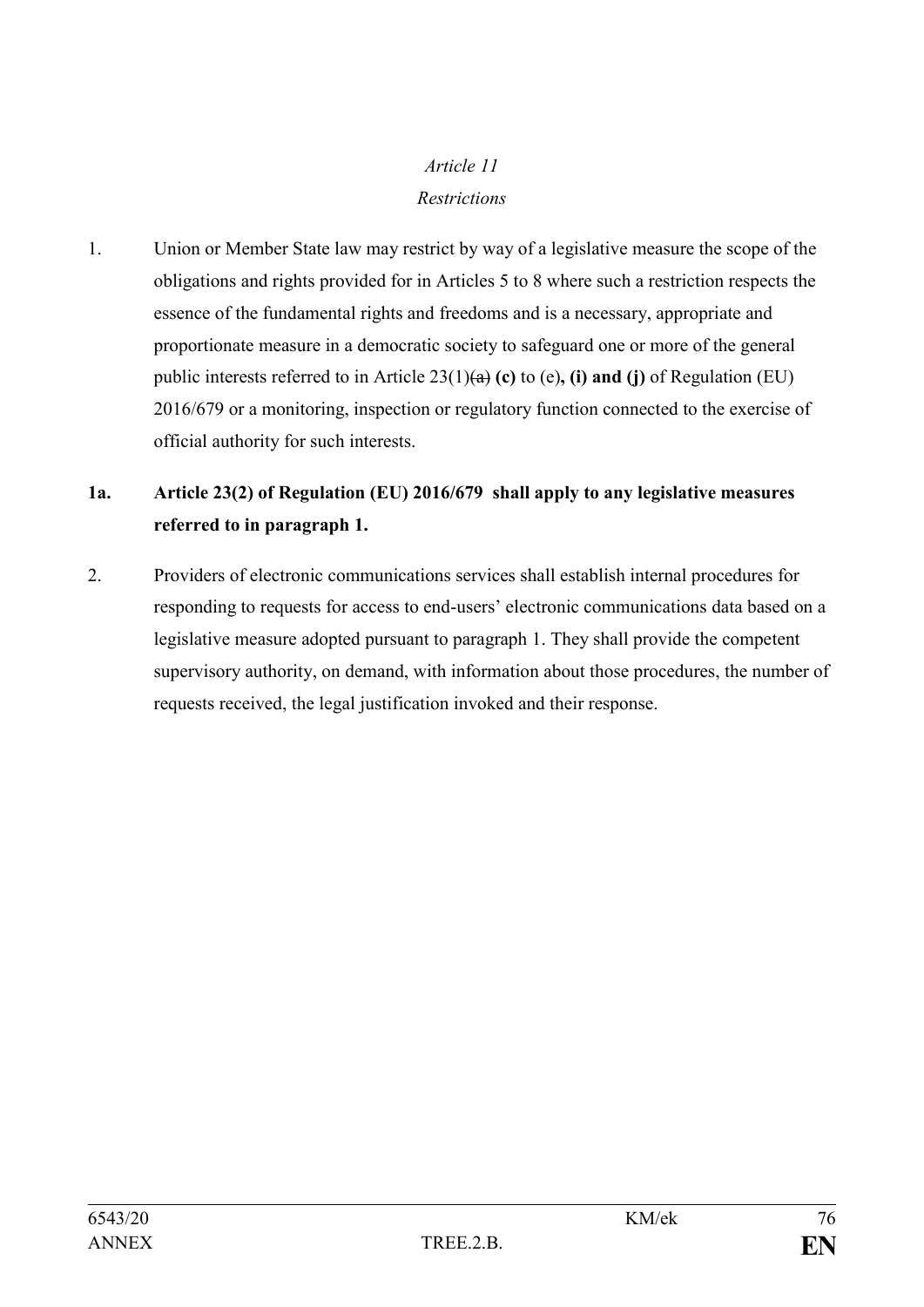# **CHAPTER III**

# NATURAL AND LEGAL PERSONS **END-USERS'** RIGHTS TO CONTROL ELECTRONIC COMMUNICATIONS

#### *Article 12*

#### *Presentation and restriction of calling and connected line identification*

- 1. Where presentation of the calling and connected line identification is offered in accordance with Article [107115] of the [Directive **(EU) 2018/1972** establishing the European Electronic Communication Code], the providers of publicly available number-based interpersonal communications services shall provide the following:
- (a) the calling end-user with the possibility of preventing the presentation of the calling line identification on a per call, per connection or permanent basis;
- (b) the called end-user with the possibility of preventing the presentation of the calling line identification of incoming calls;
- (c) the called end-user with the possibility of rejecting incoming calls where the presentation of the calling line identification has been prevented by the calling end-user;
- (d) the called end-user with the possibility of preventing the presentation of the connected line identification to **which** the calling end-user **is connected**.
- 2. The possibilities referred to in points  $(a)$ ,  $(b)$ ,  $(c)$  and  $(d)$  of paragraph 1 shall be provided to end-users by simple means and free of charge.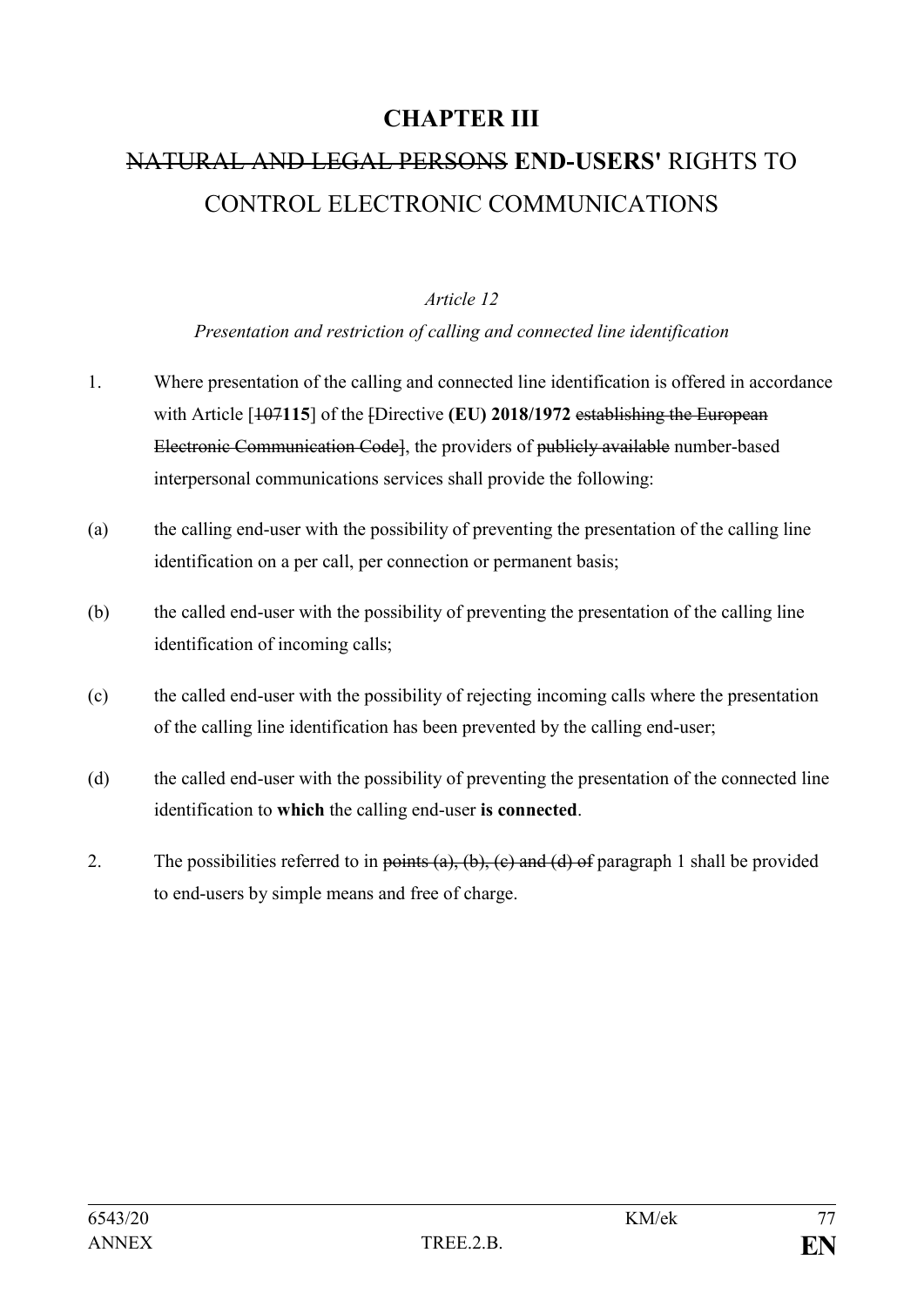- 3. Point (a) of paragraph 1 shall also apply with regard to calls to third countries originating in the Union. Points (b), (c) and (d) of paragraph 1 shall also apply to incoming calls originating in third countries.
- 4. Where presentation of calling or connected line identification is offered, providers of publicly available number-based interpersonal communications services shall provide information to the public regarding the options set out in points  $(a)$ ,  $(b)$ ,  $(c)$  and  $(d)$  of paragraph 1 **and the exceptions set forth in Article 13.**

*Exceptions to presentation and restriction of calling and connected line identification in relation to emergency communications*

1. Regardless of whether the calling end-user has prevented the presentation of the calling line identification, where a call is **emergency communications are** made to emergency services, providers of publicly available number-based interpersonal communications services shall override the elimination of the presentation of the calling line identification and the denial or absence of consent of an end-user for the processing of metadata, on a per-line basis for organisations dealing with emergency communications, including public safety answering points, for the purpose of responding to such communications.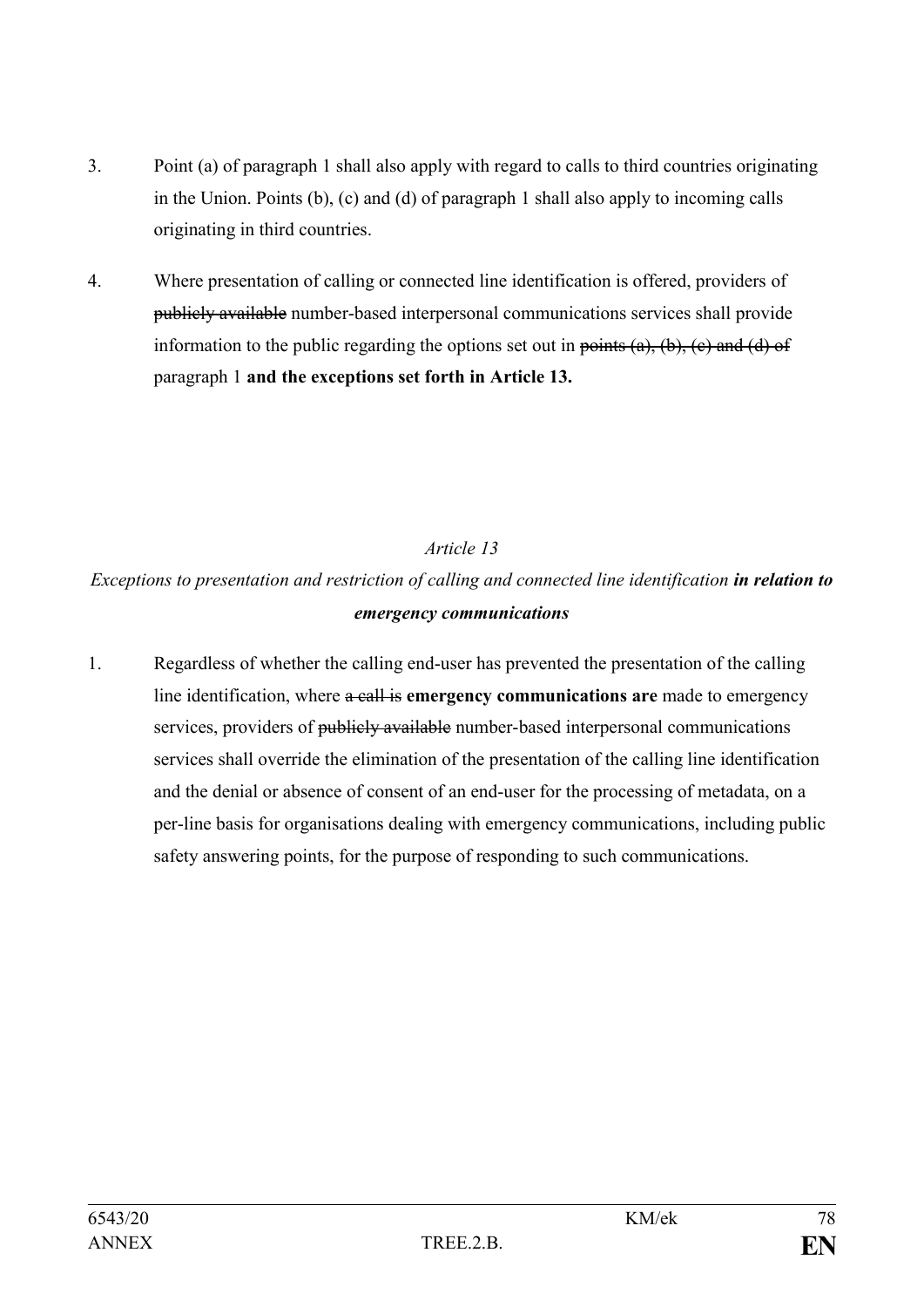- **1a. Regardless whether the called end-user rejects incoming calls where the presentation of the calling line identification has been prevented by the calling end-user, providers of number-based interpersonal communications services shall override this choice, where technically possible, when the calling end-user is an organisation dealing with emergency communications, including public safety answering points, for the purpose of responding to such communications.**
- 2. Member States shall establish more specific provisions with regard to the establishment of procedures and the circumstances where providers of publicly available number-based interpersonal communication services shall override the elimination of the presentation of the calling line identification on a temporary basis, where end-users request the tracing of malicious or nuisance calls.
- **3. Notwithstanding Article 8(1), regardless of whether the end-user has prevented access to the terminal equipment's Global Navigation Satellite Systems (GNSS) capabilities or other types of terminal equipment based location data through the terminal equipment settings, when a call is made to emergency services, such settings may not prevent access to such location data to determine and provide the calling end-user's location to an organisation dealing with emergency communications, including public safety answering points, for the purpose of responding to such calls.**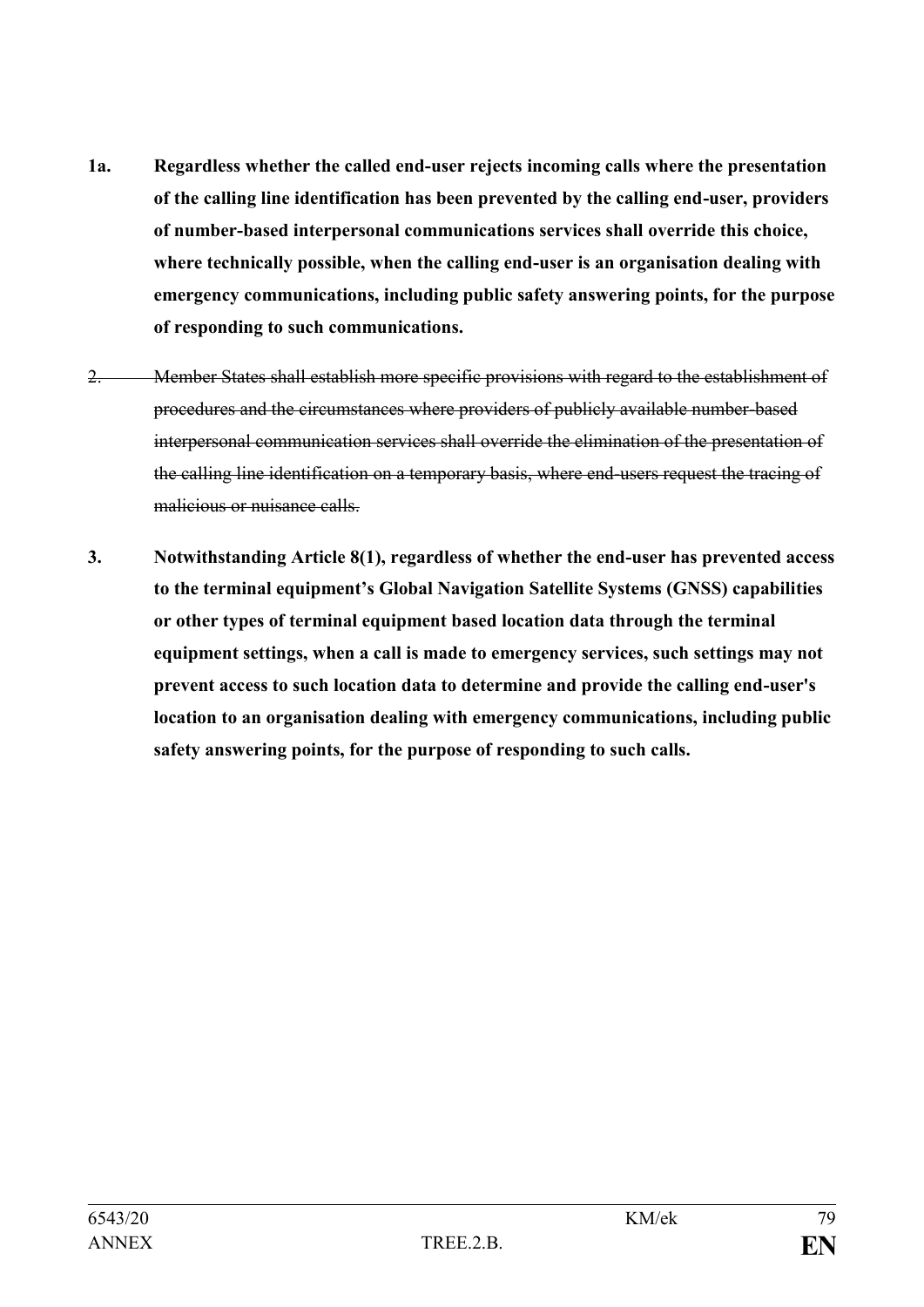#### *Incoming call blocking Unwanted, malicious or nuisance calls*

- **1.** Providers of publicly available number-based interpersonal communications services shall deploy state of the art measures to limit the reception of **unwanted**, **malicious or nuisance** calls by end-users**.** and
- **1a. Member States shall establish more specific provisions with regard to the establishment of transparent procedures and the circumstances where providers of number-based interpersonal communication services shall override, or otherwise address, the elimination of the presentation of the calling line identification on a temporary basis, where end-users request the tracing of unwanted, malicious or nuisance calls.**
- **2. Providers of number-based interpersonal communications services** shall also provide the called end-user with the following possibilities, free of charge:
- (a) to block**, where technically feasible,** incoming calls from specific numbers or from anonymous sources **or from numbers using a specific code or prefix referred to in Article 16(3a)**; **and**
- (b) to stop automatic call forwarding by a third party to the end-user's terminal equipment.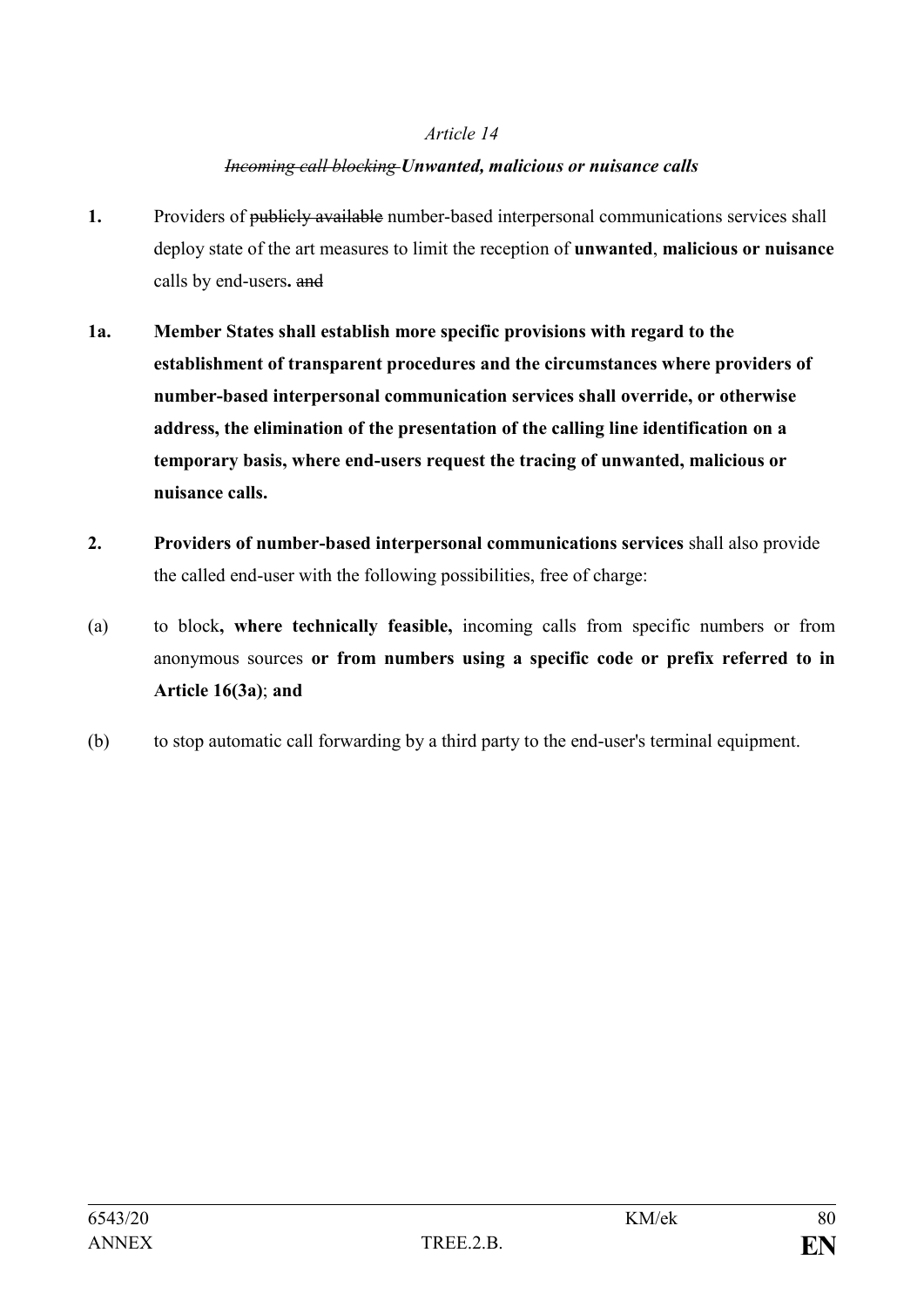# *Article 15 Publicly available directories*

- 1. The providers of publicly available directories **number-based interpersonal communications services** shall obtain the consent of end-users who are natural persons to include their personal data in the directory and<del>, consequently, shall obtain consent from</del> these end-users for inclusion of **such** data per category of personal data, to the extent that such data are relevant for the purpose of the directory as determined by the provider of the directory.
- **1aa. Notwithstanding paragraph 1, Member States may provide by law that the inclusion of personal data of an end-user who is a natural person in a publicly available directory can take place provided that he end-user who is a natural person shall have the right to object to such inclusion.**
- 2. The providers of a publicly available directory **number-based interpersonal communications services** shall inform end-users who are natural persons whose personal data are in the directory of the available **any** search functions **that is not based on name or number** of **in** the directory and obtain **the consent of** end-users' consent before enabling such search functions related to their own data.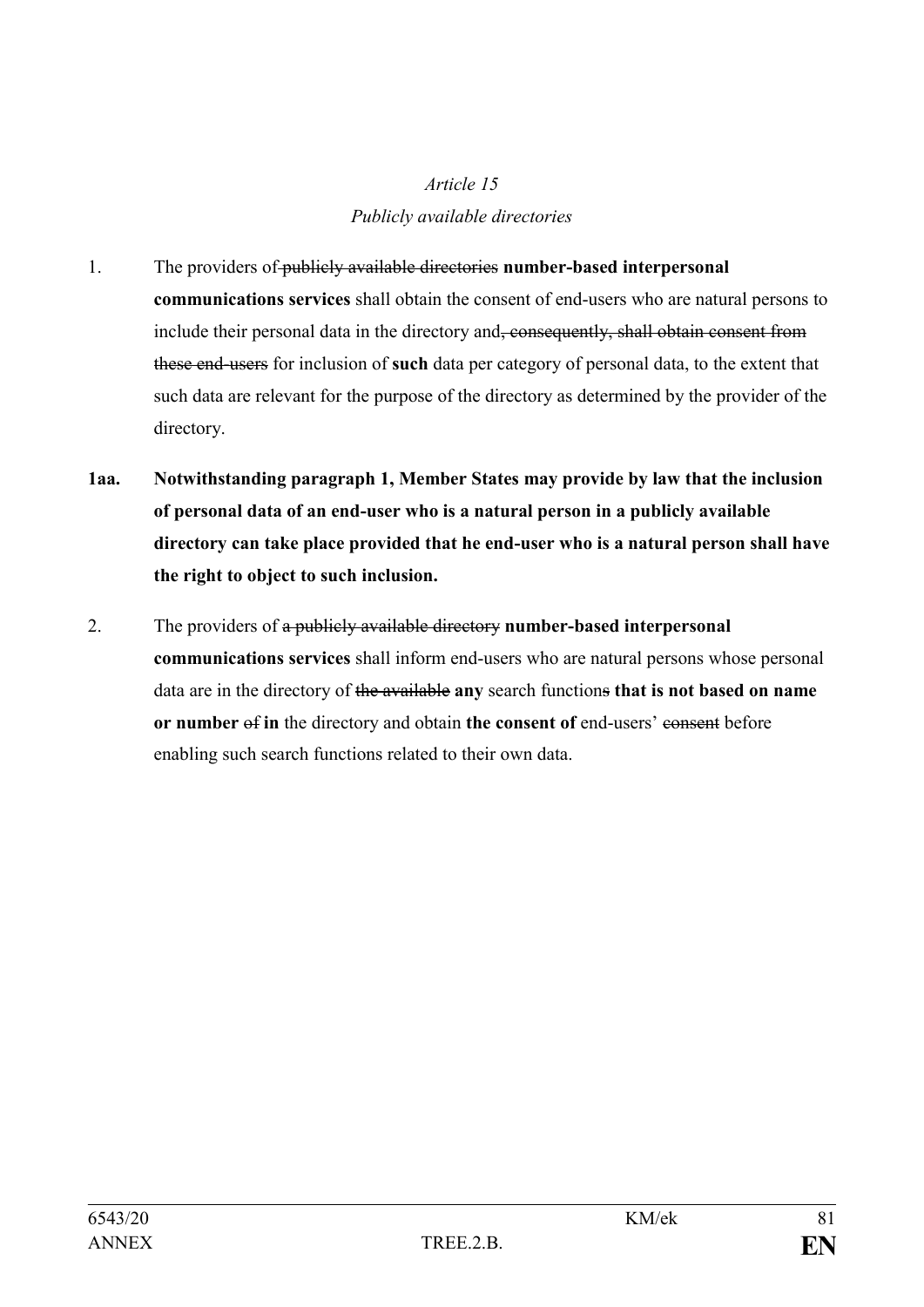- 3. The providers of publicly available directories **number-based interpersonal communications services** shall provide end-users that are legal persons with the possibility to object to data related to them being included in the directory.
- **3a. The** Pproviders **of number-based interpersonal communications services** shall give such end-users that are legal persons the means to verify, correct and delete such data **included in a publicly available directory**.
- **3aa. Notwithstanding paragraphs 1aa to 3a, Member States may provide by law that the requirements under those paragraphs apply to providers of publicly available directories, in addition to or instead of, providers of number-based interpersonal communications services.**
- 4. The possibility for end-users not to be included in a publicly available directory, or to verify, correct and delete any data related to them shall be provided free of charge.
- **4a. Where the personal data of the end-users of number based interpersonal communications services have been included in a publicly available directory before this Regulation enters into force, the personal data of such end-users may remain included in a publicly available directory, including version with search functions, unless the end-users have expressed their objection against their data being included in the directory or against the use of available search functions related to their data.**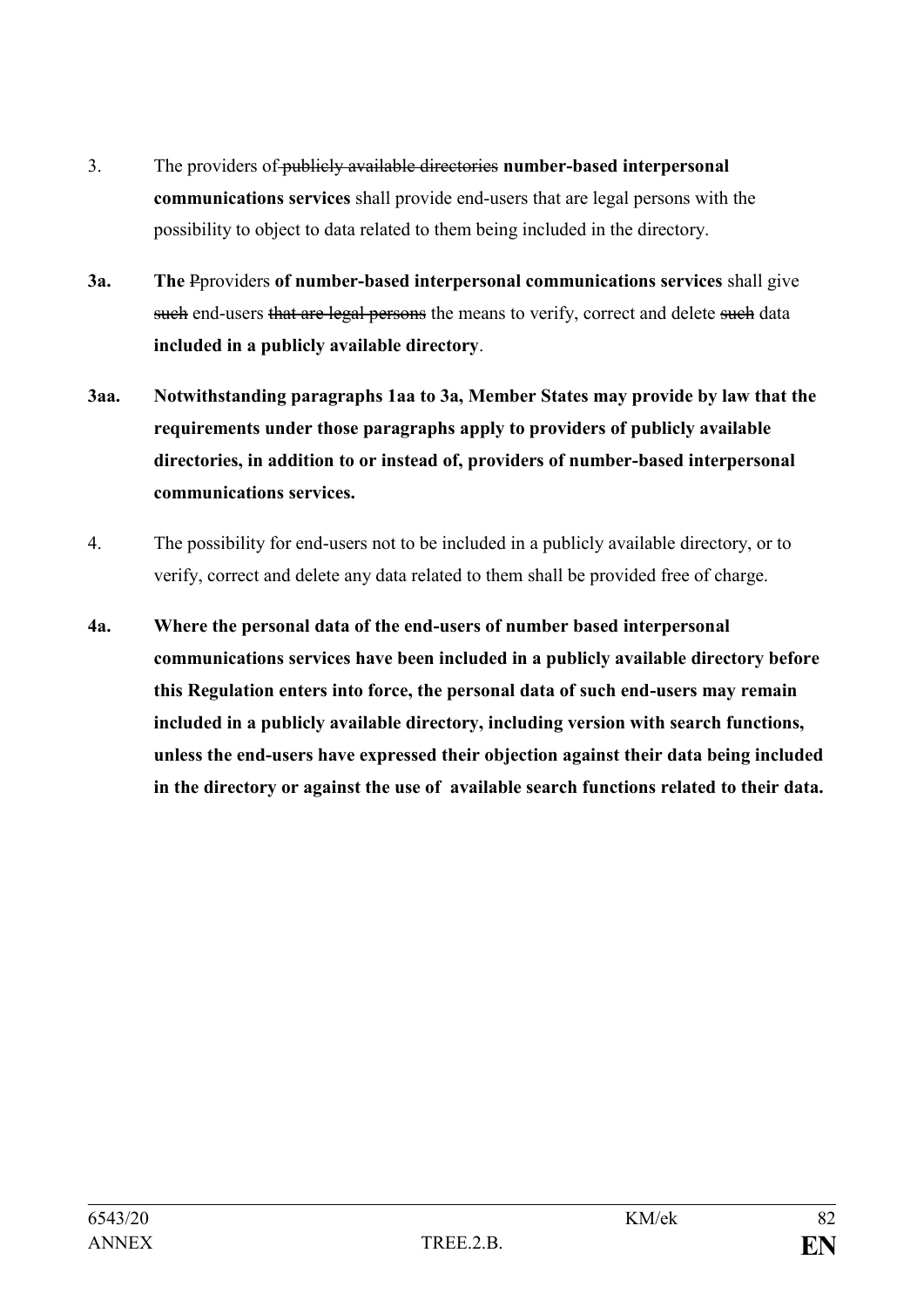## *Unsolicited and Ddirect marketing communications*

- 1. Natural or legal persons may **shall be prohibited from** use**ing** electronic communications services for the purposes of sending direct marketing communications to end-users who are natural persons that **unless they** have given their consent.
- 2. **Notwithstanding paragraph 1, W**where a natural or legal person obtains electronic contact details for electronic mail **message** from its customer **end-users who are natural persons**, in the context of the sale **purchase** of a product or a service, in accordance with Regulation (EU) 2016/679, that natural or legal person may use these electronic contact details for direct marketing of its own similar products or services only if customers **such end-users** are clearly and distinctly given the opportunity to object, free of charge and in an easy manner, to such use. The right to object shall be given at the time of collection **of such end-users' contact details** and**, if that end-user has not initially refused that use,** each time **when a natural or legal person sends** a message **to that end-user for the purpose of direct marketing** is sent.
- **2a. Member States may provide by law a set period of time, after the sale of the product or service occurred, within which a natural or legal person may use contact details of the end-user who is a natural person for direct marketing purposes, as provided for in paragraph 2.**
- 3. Without prejudice to paragraphs 1 and 2, natural or legal persons using electronic communications services for the purposes of placing direct marketing calls shall: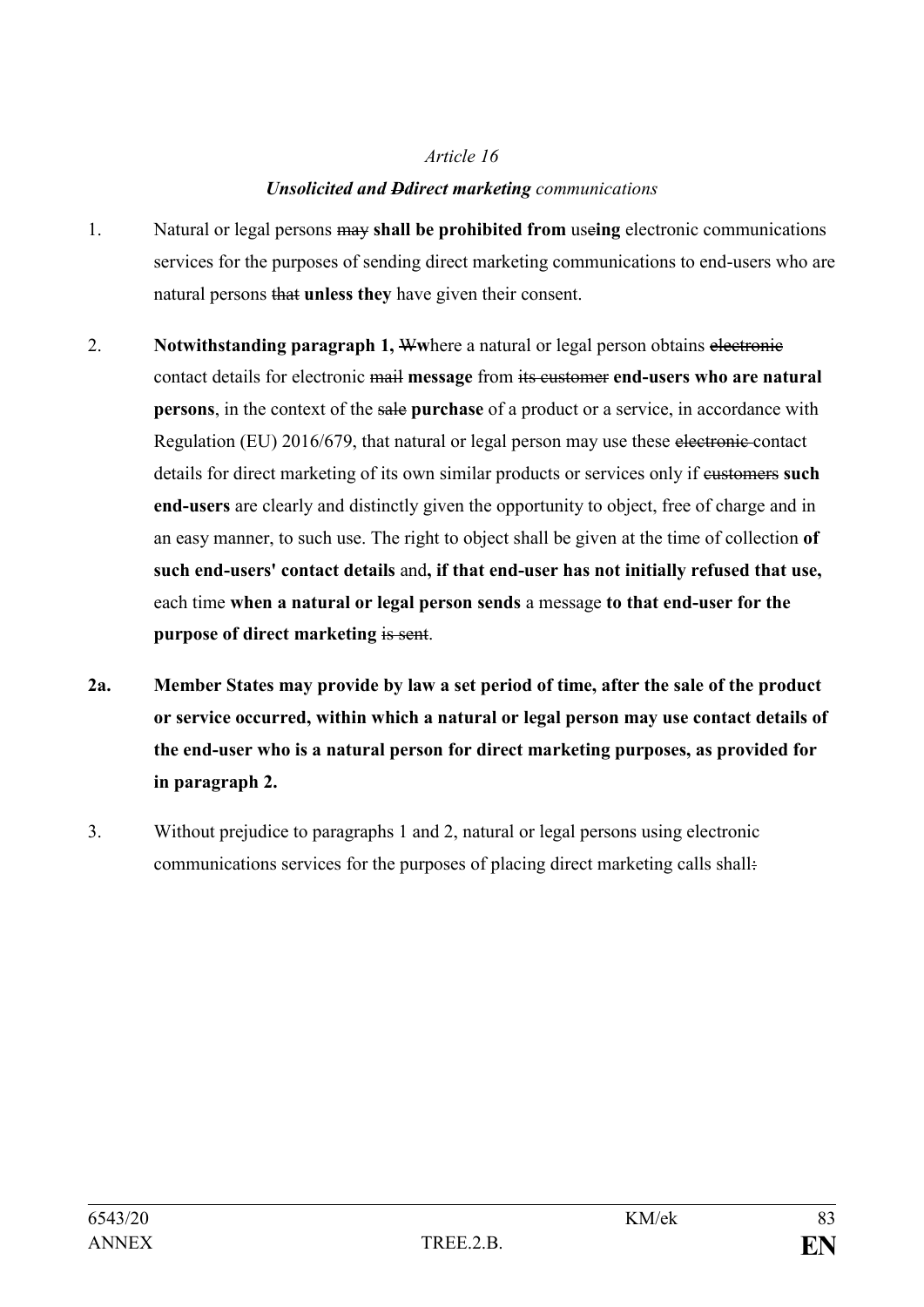- (a) present the identity of a **calling** line **identification** on which they can be contacted; or**.**
- (b)**3a. Member States may require natural or legal person using electronic communications services for the purposes of placing direct marketing calls to** present a specific code/or prefix identifying the fact that the call is a **direct** marketing call **in addition to the obligation set out in paragraph 3. Member State requiring the use of such a specific code or prefix shall make it available for the natural or legal persons who use electronic communications services for the purposes of direct marketing calls**.
- 4. Notwithstanding paragraph 1, Member States may provide by law that the placing of direct marketing voice-to-voice calls to end-users who are natural persons shall only be allowed in respect of end-users who are natural persons who have not expressed their objection to receiving those communications.
- 5. Member States shall ensure, in the framework of Union law and applicable national law, that the legitimate interest of end-users that are legal persons with regard to unsolicited **direct marketing** communications sent by means set forth under paragraph 1 are sufficiently protected.
- 6. Any natural or legal person using electronic communications services to transmit send direct marketing communications shall**, each time a direct marketing communication is sent:**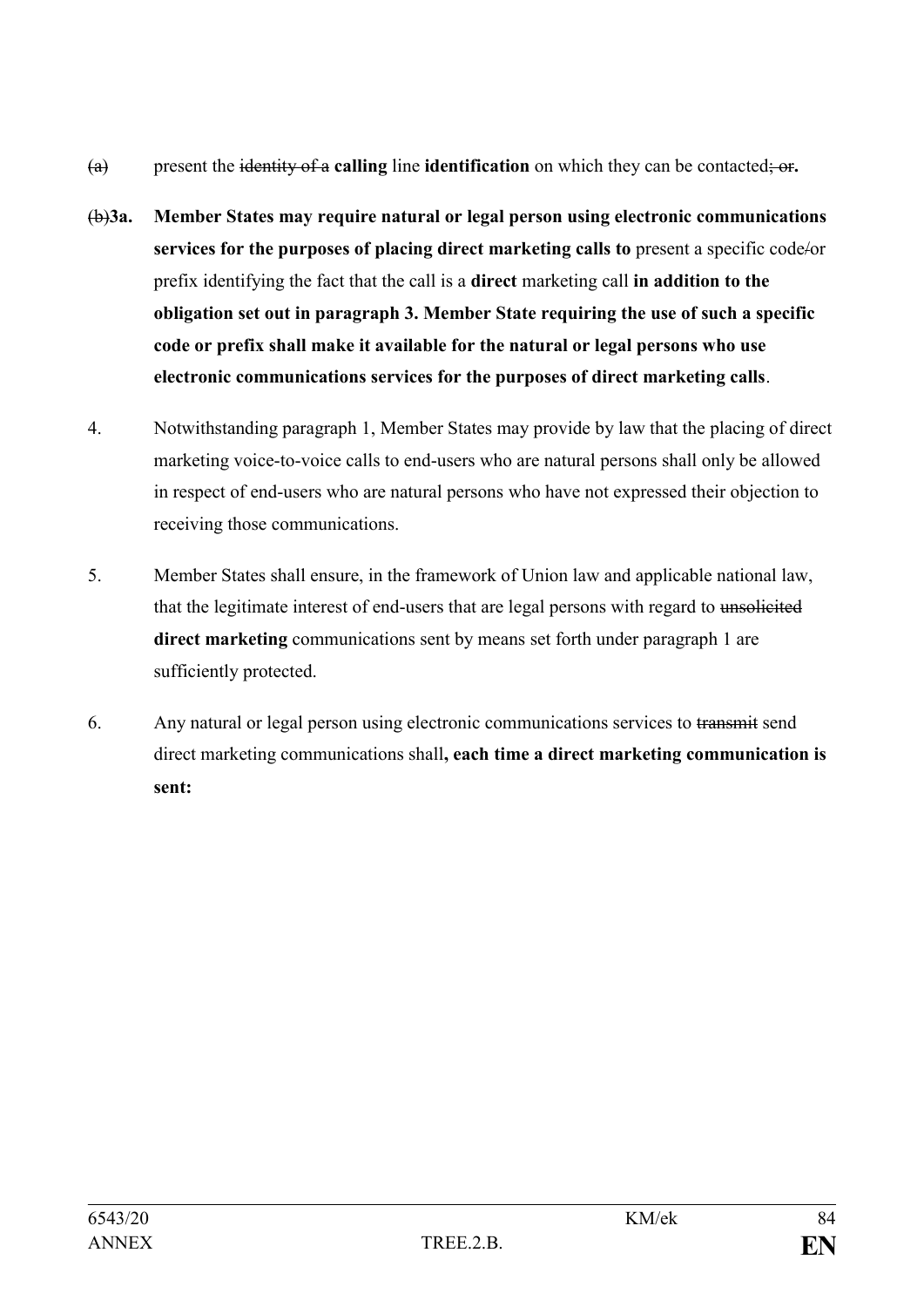#### **(a) reveal his or its identity and use effective return addresses or numbers;**

- **(b)** inform end-users of the marketing nature of the communication and the identity of the legal or natural person on behalf of whom the **direct marketing** communication is transmitted **sent;**
- (c) and shall provide the necessary information for recipients to exercise their right to withdraw their consent, in an easy manner, to receiving further marketing communications**;**
- **(cd) clearly and distinctly give the end-users who are natural persons a means to object or to withdraw their consent, free of charge, at any time, and in an easy and effective manner, to receiving further direct marketing communications, and shall provide the necessary information to this end. This means shall also be given at the time of collection of the contact details according to paragraph 2. It shall be as easy to withdraw as to give consent.**
- 7. The Commission shall be empowered to adopt implementing measures in accordance with Article 26(2) specifying the code/or prefix to identify marketing calls, pursuant to point (b) of paragraph 3.

#### *Article 17*

#### *Information about detected security risks*

In the case of a particular risk that may compromise the security of networks and electronic communications services, the provider of an electronic communications service shall inform endusers concerning such risk and, where the risk lies outside the scope of the measures to be taken by the service provider, inform end-users of any possible remedies, including an indication of the likely costs involved.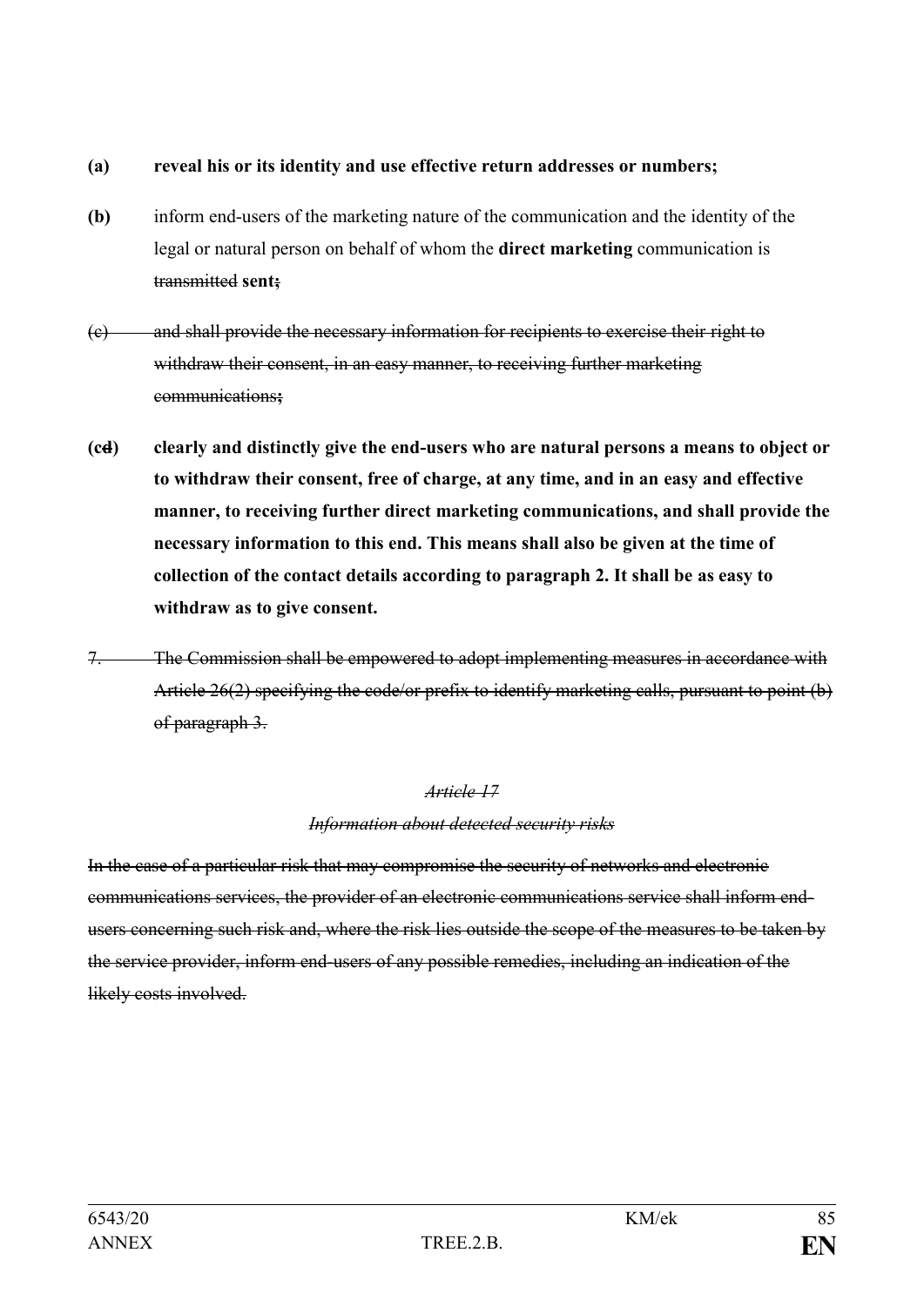# **CHAPTER IV INDEPENDENT SUPERVISORY AUTHORITIES AND ENFORCEMENT**

*Article 18 Independent sSupervisory authorities*

**0. Each Member State shall provide for one or more independent public authorities meeting the requirements set out in Articles 51 to 54 of Regulation (EU) 2016/679 to be responsible for monitoring the application of this Regulation.** 

**Member States may entrust the monitoring of the application of Articles 12 to 16 to the supervisory authority or authorities referred to in the previous subparagraph or to another supervisory authority or authorities having the appropriate expertise.** 

1. The independent supervisory authority or authorities responsible for monitoring the application of Regulation (EU) 2016/679 shall also be responsible for monitoring the application of this Regulation. Chapter**s** VI and VII of Regulation (EU) 2016/679 shall apply *mutatis mutandis*. The tasks and powers of the supervisory authorities shall be exercised with regard to end-users.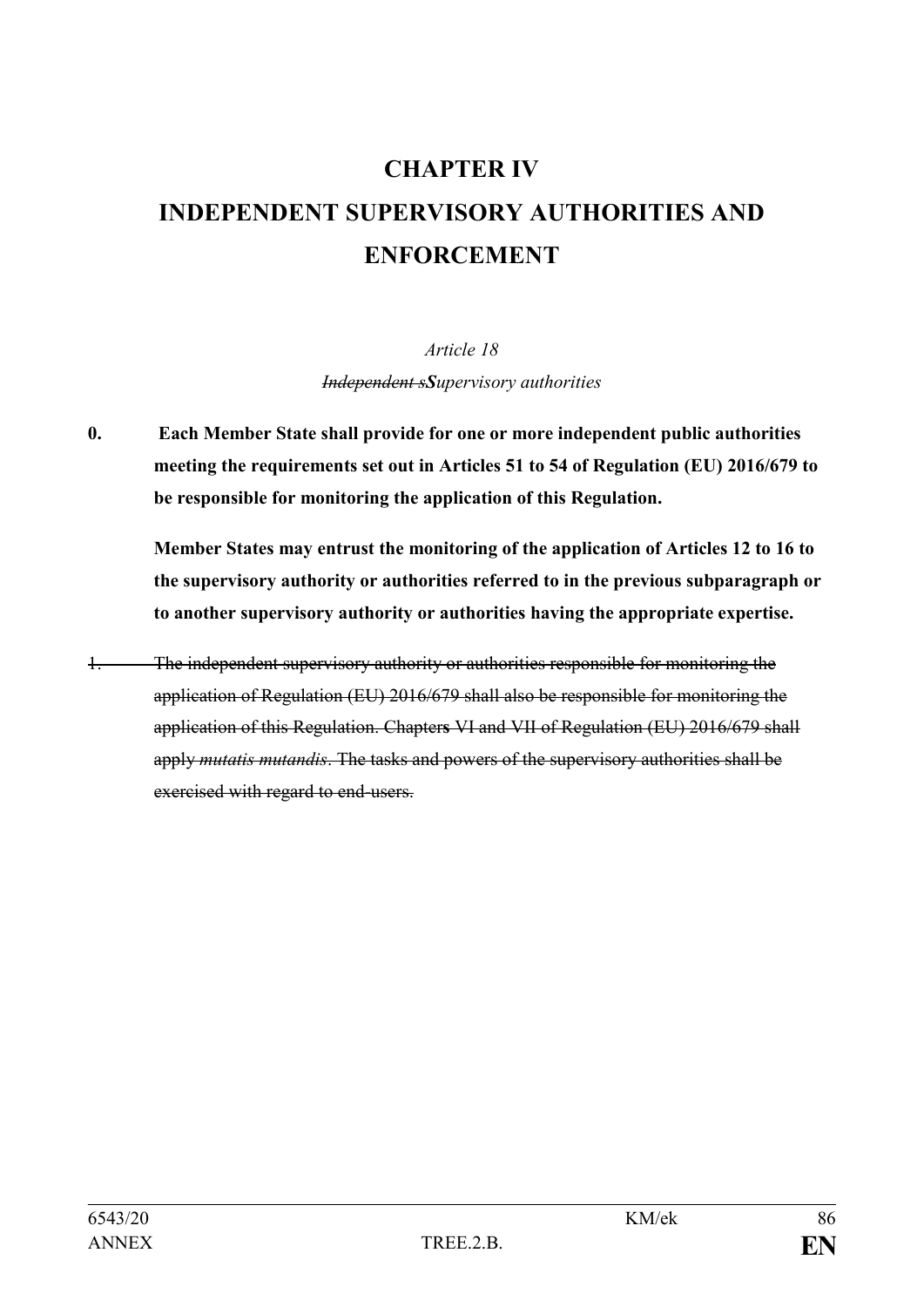- **1ab. The supervisory authorities shall have investigative and corrective powers, including the power to impose administrative fines pursuant to article 23.**
- **1b. Where more than one supervisory authority is responsible for monitoring the application of this Regulation in a Member State, such authorities shall cooperate with each other.**
- 2. **Where Tt**he supervisory authority or authorities referred to in paragraph**s** 1 **are not the supervisory authorities responsible for monitoring the application of Regulation (EU) 2016/679, they** shall cooperate **with the latter and,** whenever appropriate**,** with national regulatory authorities established pursuant to the [Directive **(EU) 2018/1972** Establishing the European Electronic Communications Code] **and other relevant authorities**.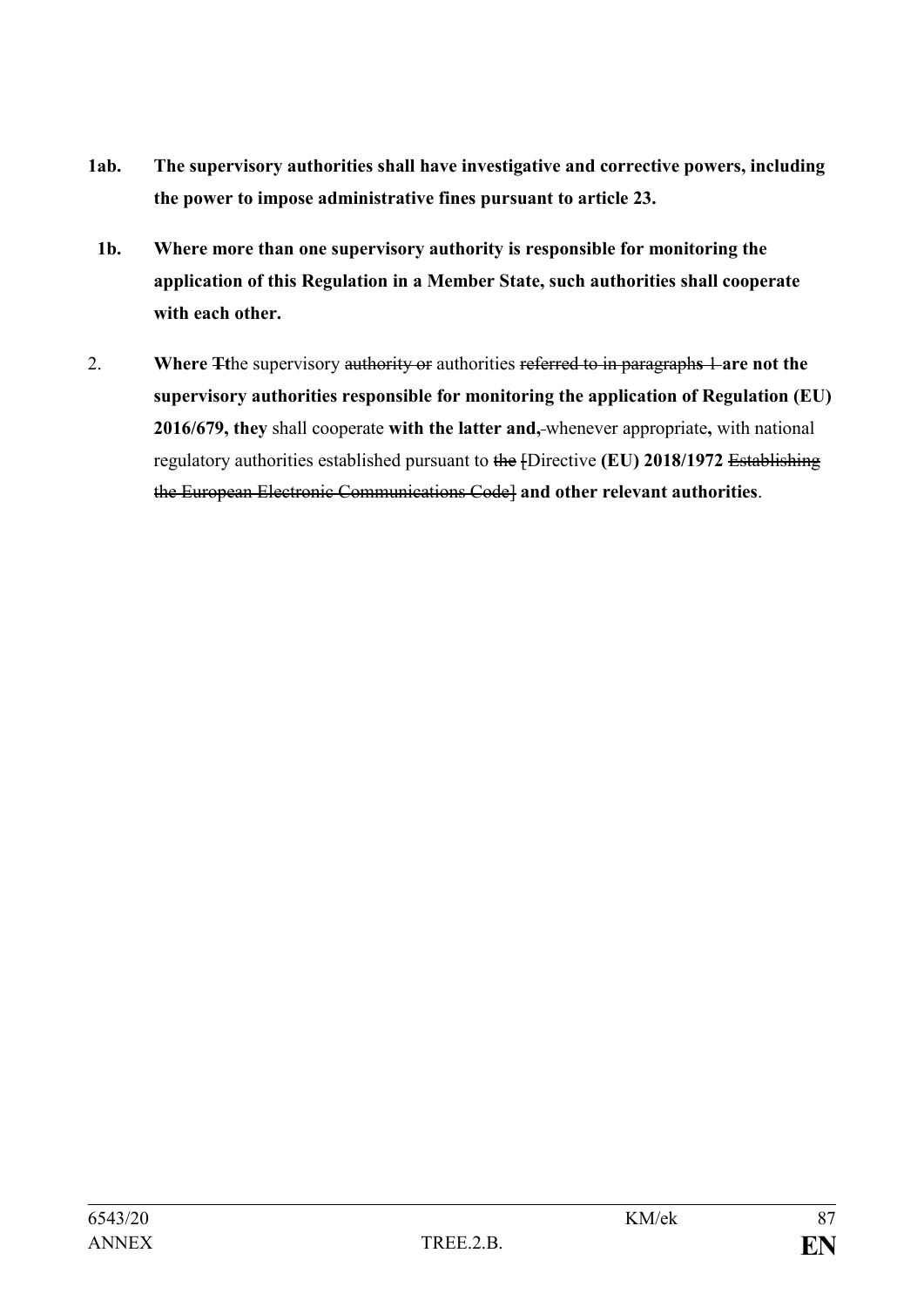# *Article 19 European Data Protection Board*

- **1.** The European Data Protection Board, established under Article 68 of Regulation (EU) 2016/679, shall have competence **the task** to ensure **contribute to** the consistent application of **Chapters I, II and III of** this Regulation. To that end, the European Data Protection Board shall exercise the tasks laid down in Article 70 of Regulation (EU) 2016/679.
- **2. To that end,** The Board shall also have the following tasks:
- (a) advise the Commission on any proposed amendment of this Regulation;
- (b) examine, on its own initiative, on request of one of its members or on request of the Commission, any question covering the application of this Regulation **in relation to Chapters I, II and III** and issue guidelines, recommendations and best practices in order to encourage consistent application of this Regulation**;**
- **(d) issue guidelines, recommendations and best practices in order to facilitate cooperation, including exchange of information, between supervisory authorities referred to in paragraph 0 of Article 18 and/or the supervisory authority responsible for monitoring the application of Regulation (EU) 2016/679;**
- **(da) issue guidelines, recommendations and best practices in accordance with point (b) of this paragraph to assess for different types of electronic communications services the moment in time of receipt of electronic communictions content;**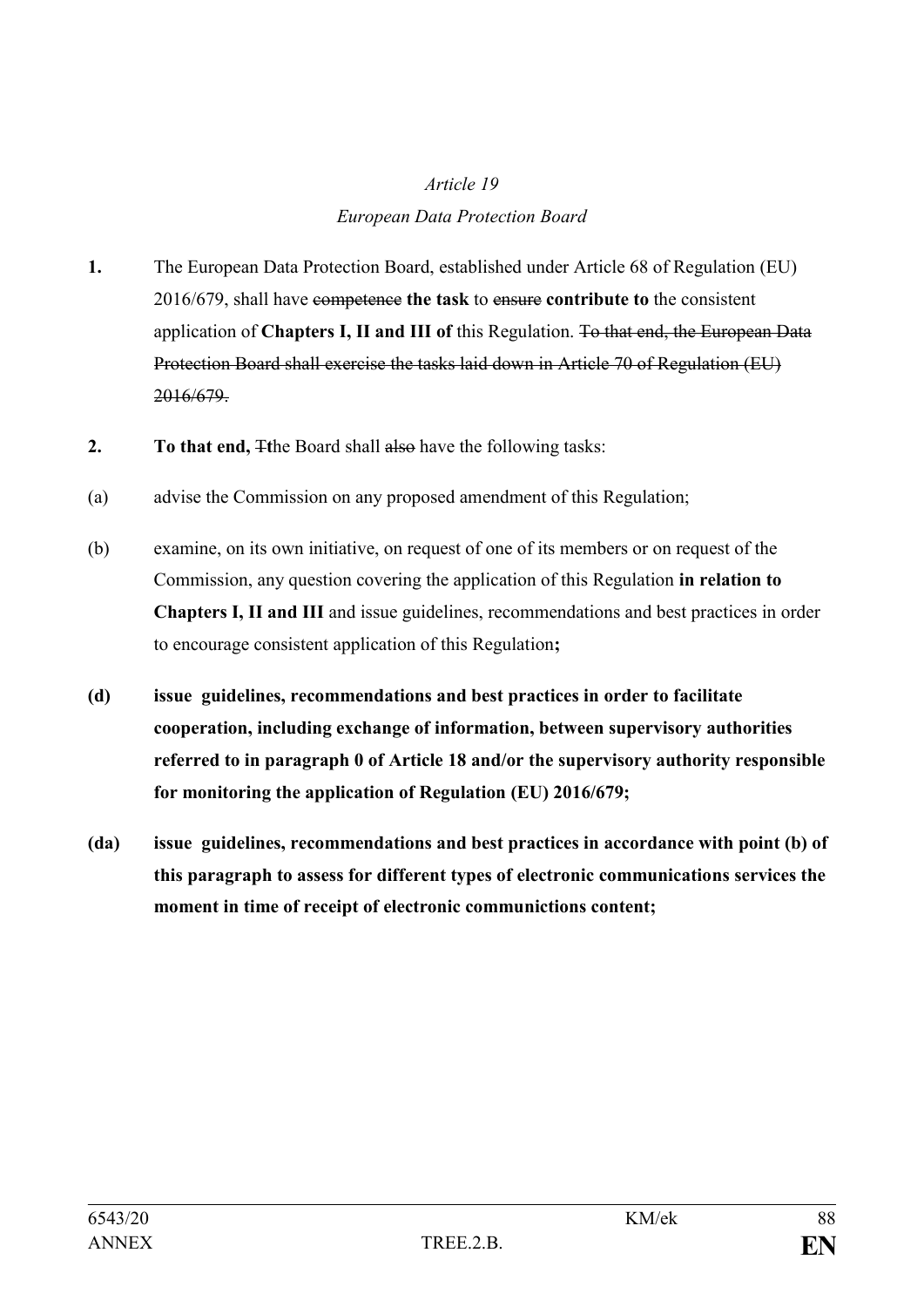- **(db) issue guidelines, recommendations and best practices in accordance with point (b) of this paragraph on the provision of consent in the context of Articles 6 to 6b and 8 of this Regulation by end-users who are legal persons and or in an employment relationship;**
- **(e) provide the Commission with an opinion on the icons referred to in paragraph 3 of Article 8;**
- **(h) promote the exchange of knowledge and documentation on legislation on protection of electronic communications of end-users and of the integrity of their terminal equipment as laid down in Chapter II and practice relevant supervisory authorities world wide;**
- **3. Where the Commission requests advice from the Board, it may indicate a time limit, taking into account the urgency of the matter.**
- **4. The Board shall forward its opinions, guidelines, recommendations, and best practices to the Commission and make them public.**
- **5. The Board shall consult the supervisory authorities referred to in Article 18(0) before excercising any of the tasks referred to in paragraph 2 where those authorities are not the authorities responsible for monitoring the application of Regulation (EU) 2016/679.**
- **6. The Board shall, where appropriate, consult interested parties and give them the opportunity to comment within a reasonable period. The Board shall, without prejudice to Article 76 of Regulation (EU) 2016/679, make the result of the consultation procedures publicly available.**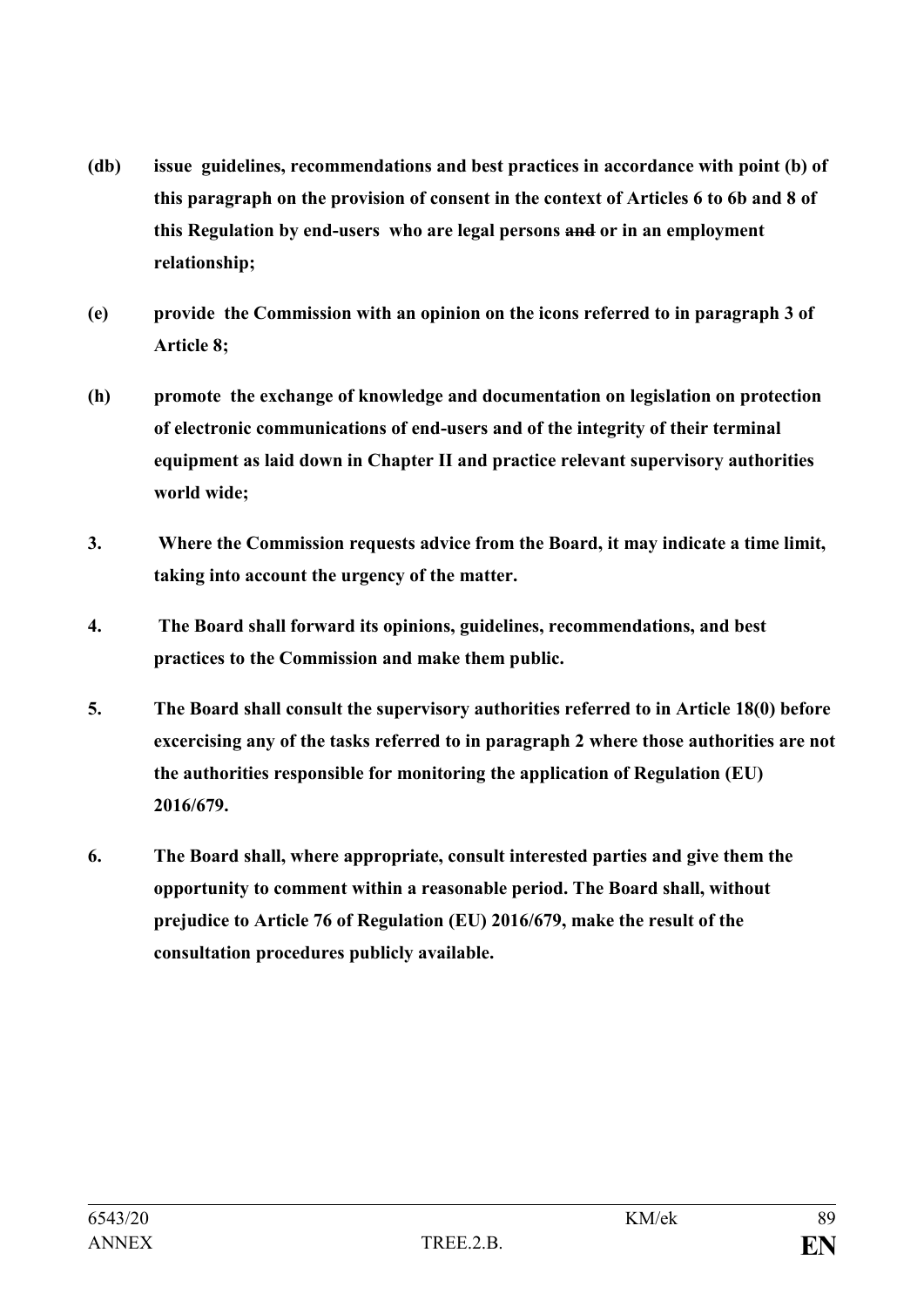#### *Cross-border cooperation and consistency procedures*

Each supervisory authority shall contribute to the consistent application of this Regulation throughout the Union **and cooperate with each other and with the Commission**.

For this purpose, the supervisory authorities shall cooperate with each other and the Commission in accordance with Chapter VII of Regulation (EU) 2016/679 regarding the matters covered by this Regulation.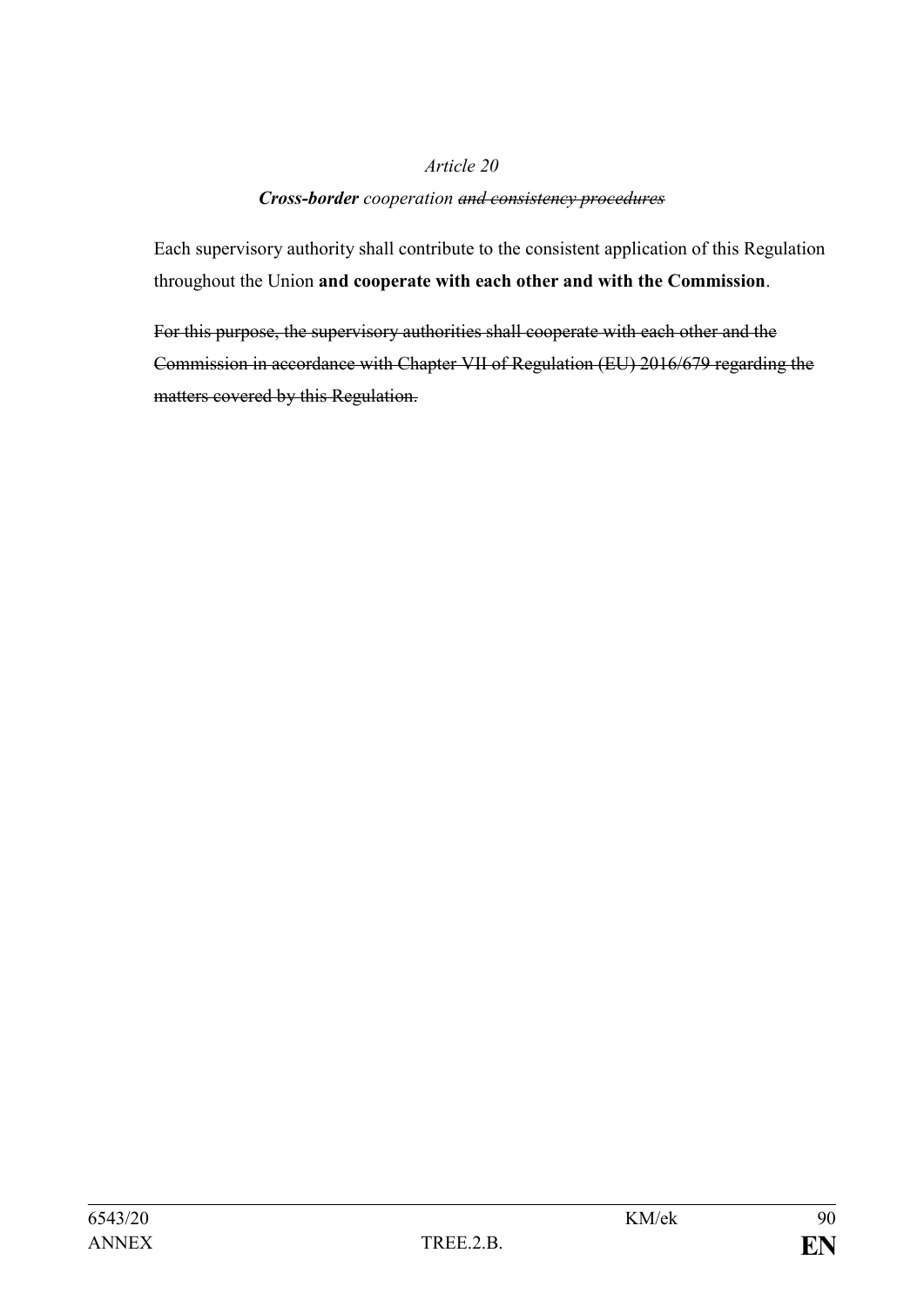# **CHAPTER V REMEDIES, LIABILITY AND PENALTIES**

### *Article 21 Remedies*

1. Without prejudice to any other administrative or judicial remedy, every end-user of electronic communications services shall have the same remedies provided for in Articles 77, 78, and 79 of Regulation (EU) 2016/679 **right to an effective judicial remedy in relation to any infringement of his or her rights under this Regulation, the right to lodge a complaint with a supervisory authority and the right to an effective judicial remedy against any decision of a supervisory authority**.

**Articles 77-80 of Regulation (EU) 2016/679 shall apply** *mutatis mutandis***.** 

2. Any natural or legal person other than end-users adversely affected by infringements of this Regulation and having a legitimate interest in the cessation or prohibition of alleged infringements, including a provider of electronic communications services protecting its legitimate business interests, shall have a right to bring legal proceedings in respect of such infringements.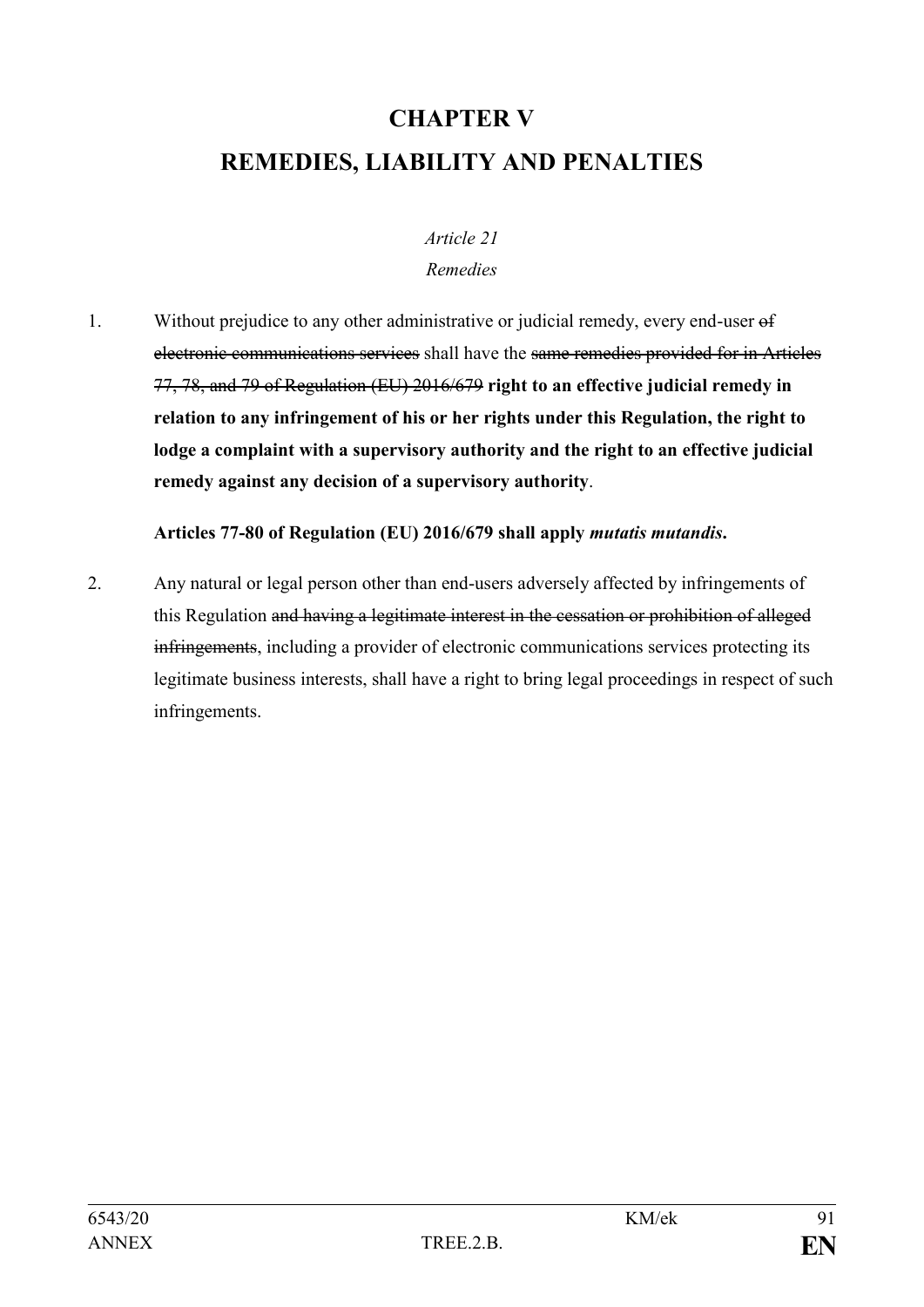#### *Right to compensation and liability*

Any end-user person of electronic communications services who has suffered material or nonmaterial damage as a result of an infringement of this Regulation shall have the right to receive compensation from the infringer for the damage suffered<del>, unless the infringer proves that it is not in</del> any way responsible for the event giving rise to the damage in accordance with Article 82 of Regulation (EU) 2016/679.

#### *Article 23*

#### *General conditions for imposing administrative fines*

- 1. For the purpose of this Article, **Article 83** Chapter VIII of Regulation (EU) 2016/679 shall apply *mutatis mutandis* to infringements of this Regulation.
- 2. Infringements of the following provisions of this Regulation shall, in accordance with paragraph 1, be subject to administrative fines up to EUR 10 000 000, or in the case of an undertaking, up to 2 % of the total worldwide annual turnover of the preceding financial year, whichever is higher:
	- **(a)** the obligations of any legal or natural person who process electronic communications data pursuant to Article 8;
	- (b) the obligations of the provider of software enabling electronic communications, pursuant to Article 10;
	- (c) the obligations of the providers of publicly available directories pursuant to Article 15;
	- (d) the obligations of any legal or natural person who uses electronic communications services pursuant to Article 16.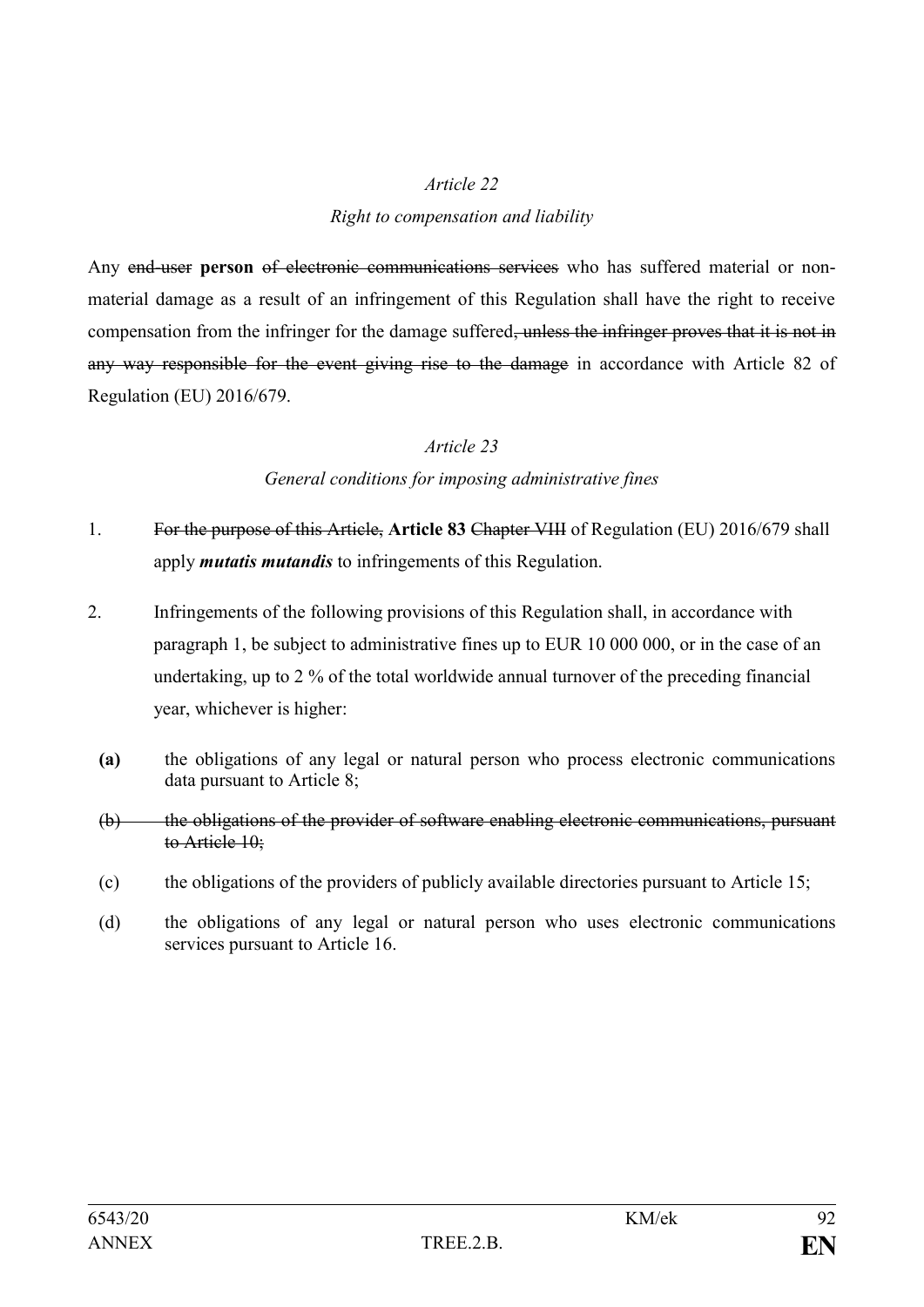- 3. Infringements of the principle of confidentiality of communications, permitted processing of electronic communications data, time limits for erasure pursuant to Articles 5, 6, and 7 shall, in accordance with paragraph 1 of this Article, be subject to administrative fines up to 20 000 000 EUR, or in the case of an undertaking, up to 4 % of the total worldwide annual turnover of the preceding financial year, whichever is higher.
- 4. Member States shall lay down the rules on penalties for infringements of Articles 12, 13, **and** 14, and 17.
- 5. Non-compliance with an order by a supervisory authority as referred to in Article 18, shall be subject to administrative fines up to 20 000 000 EUR, or in the case of an undertaking, up to 4 % of the total worldwide annual turnover of the preceding financial year, whichever is higher.
- 6. Without prejudice to the corrective powers of supervisory authorities pursuant to Article 18, each Member State may lay down rules on whether and to what extent administrative fines may be imposed on public authorities and bodies established in that Member State.
- 7. The exercise by the supervisory authority of its powers under this Article shall be subject to appropriate procedural safeguards in accordance with Union and Member State law, including effective judicial remedy and due process.
- 8. Where the legal system of the Member State does not provide for administrative fines, this Article may be applied in such a manner that the fine is initiated by the competent supervisory authority and imposed by competent national courts, while ensuring that those legal remedies are effective and have an equivalent effect to the administrative fines imposed by supervisory authorities. In any event, the fines imposed shall be effective, proportionate and dissuasive. Those Member States shall notify to the Commission the provisions of their laws which they adopt pursuant to this paragraph by [xxx] and, without delay, any subsequent amendment law or amendment affecting them.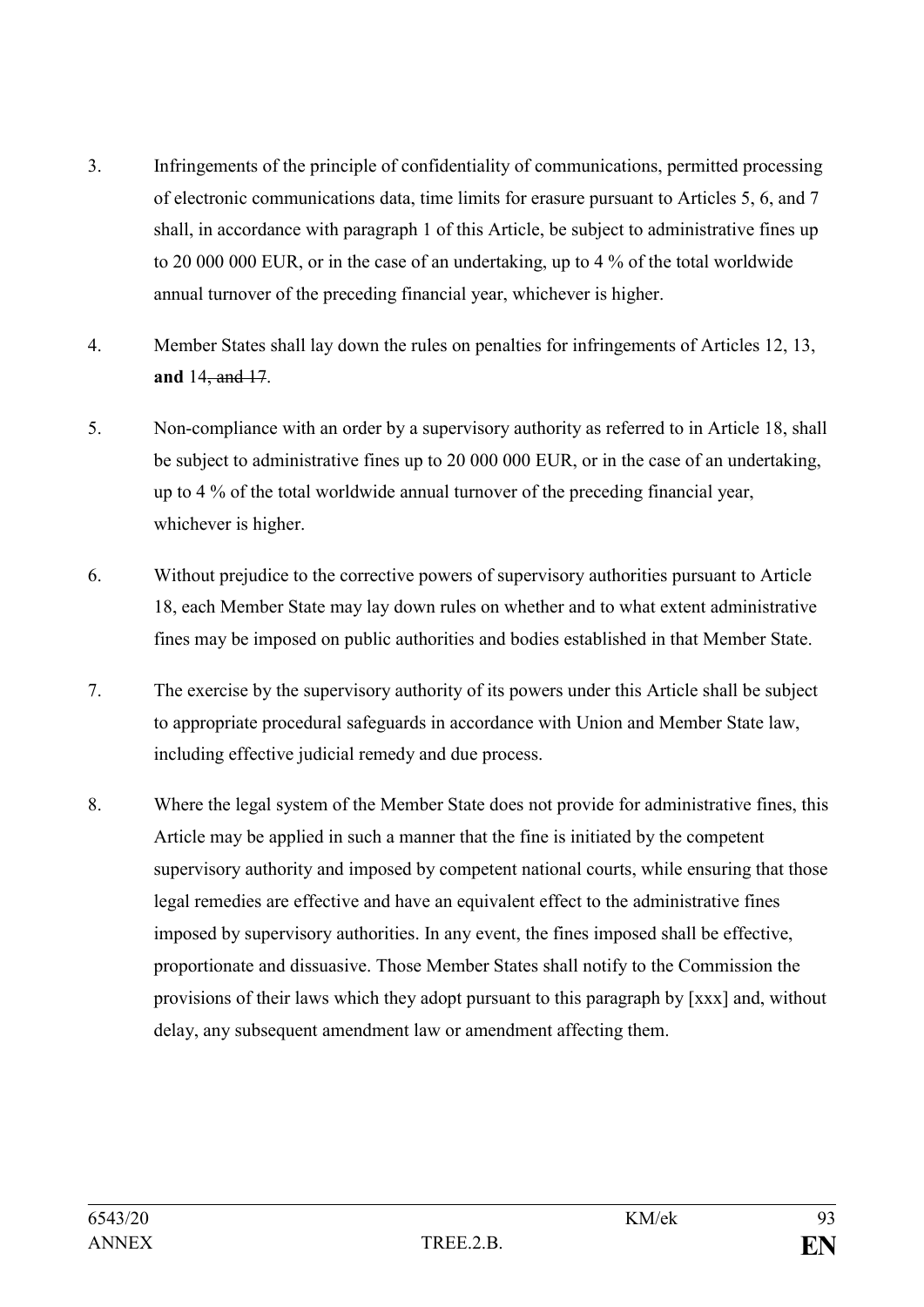## *Article 24 Penalties*

- 1. Member States shall lay down the rules on other penalties applicable to infringements of this Regulation in particular for infringements which are not subject to administrative fines pursuant to Article 23, and shall take all measures necessary to ensure that they are implemented. Such penalties shall be effective, proportionate and dissuasive.
- 2. Each Member State shall notify to the Commission the provisions of its law which it adopts pursuant to paragraph 1, no later than 18 months after the date set forth under Article 29(2) and, without delay, any subsequent amendment affecting them.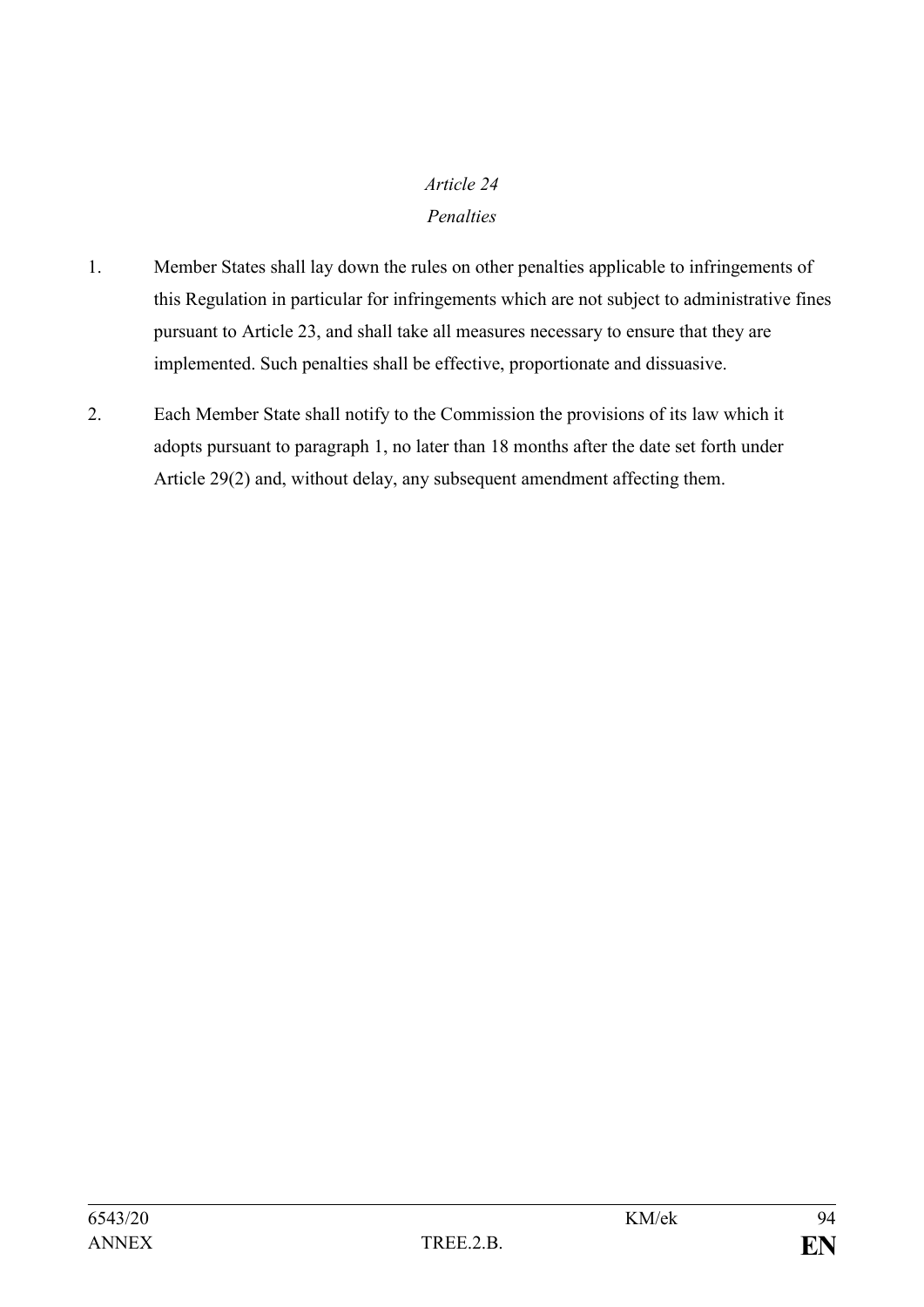# **CHAPTER VI DELEGATED ACTS AND IMPLEMENTING ACTS**

### *Article 25*

*Exercise of the delegation*

- 1. The power to adopt delegated acts is conferred on the Commission subject to the conditions laid down in this Article.
- 2. The power to adopt delegated acts referred to in Article 8(4) shall be conferred on the Commission for an indeterminate period of time from [the data**e** of entering into force of this Regulation].
- 3. The delegation of power referred to in Article 8(4) may be revoked at any time by the European Parliament or by the Council. A decision to revoke shall put an end to the delegation of the power specified in that decision. It shall take effect the day following the publication of the decision in the Official Journal of the European Union or at a later date specified therein. It shall not affect the validity of any delegated acts already in force.
- 4. Before adopting a delegated act, the Commission shall consult experts designated by each Member State in accordance with the principles laid down in the Inter-institutional Agreement on Better Law-Making of 13 April 2016.
- 5. As soon as it adopts a delegated act, the Commission shall notify it simultaneously to the European Parliament and to the Council.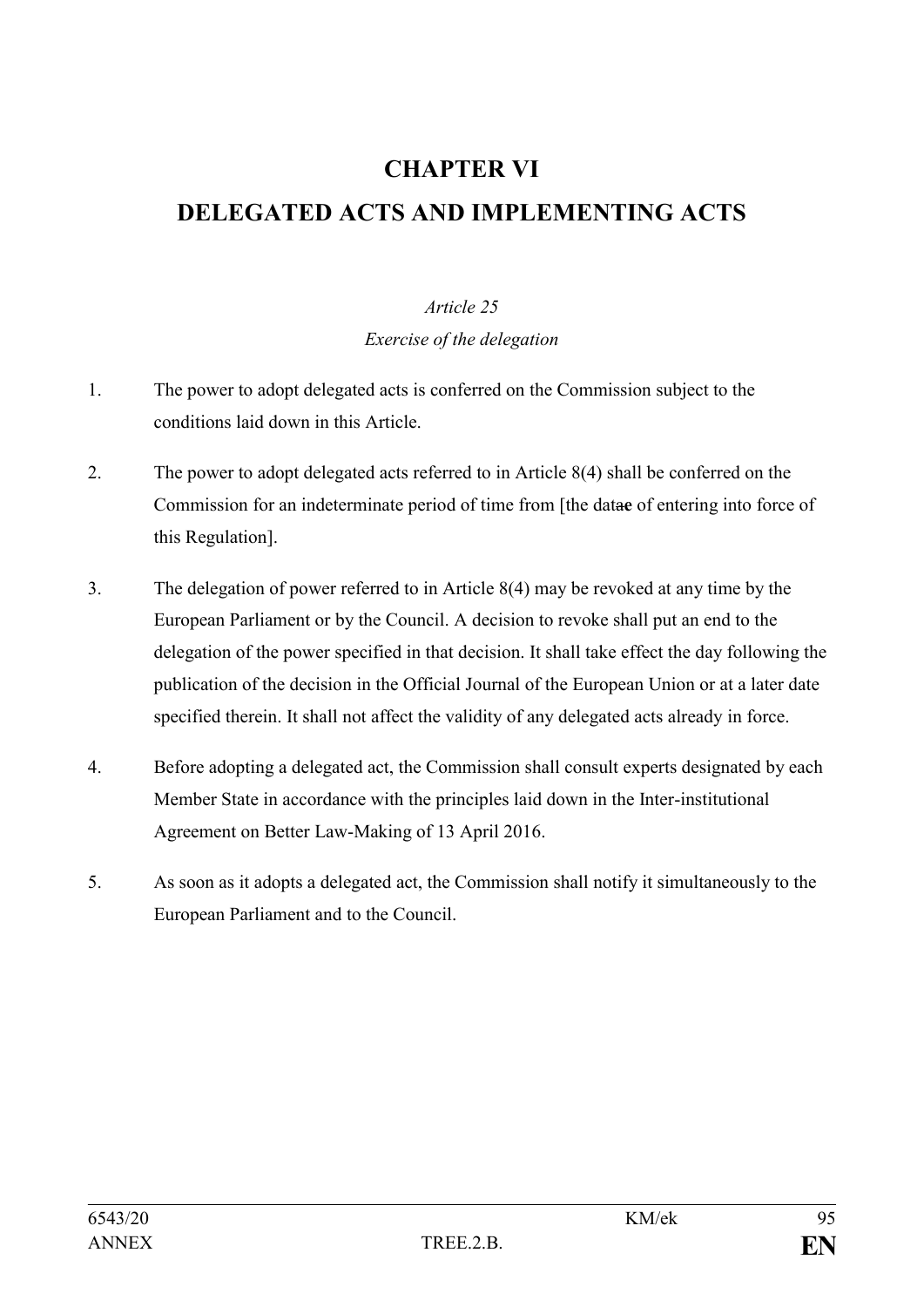6. A delegated act adopted pursuant to Article 8(4) shall enter into force only if no objection has been expressed either by the European Parliament or the Council within a period of two months of notification of that act to the European Parliament and the Council or if, before the expiry of that period, the European Parliament and the Council have both informed the Commission that they will not object. That period shall be extended by two months at the initiative of the European Parliament or of the Council.

### *Article 26*

### *Committee*

- 1. The Commission shall be assisted by the Communications Committee established under Article 110**118** of the [Directive **(EU) 2018/1972** establishing the European Electronic Communications Code]. That committee shall be a committee within the meaning of Regulation (EU) No 182/2011**<sup>14</sup>** .
- 2. Where reference is made to this paragraph, Article 5 of Regulation (EU) No 182/2011 shall apply.

 $14$ **<sup>14</sup>** Regulation (EU) No 182/2011 of the European Parliament and of the Council of 16 February 2011 laying down the rules and general principles concerning mechanisms for control by Member States of the Commission's exercise of implementing powers (OJ L 55, 28.2.2011, p. 13–18).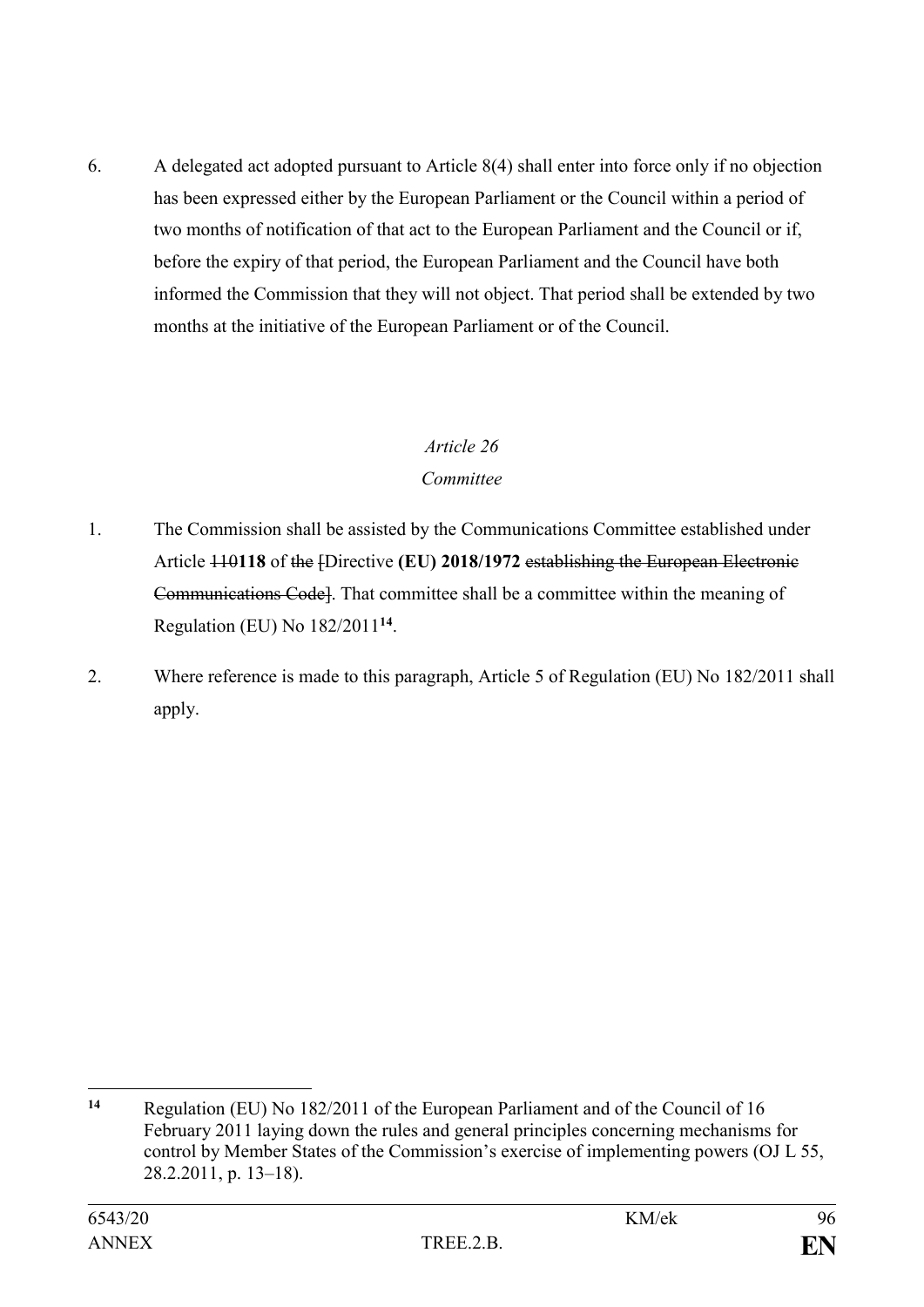# **CHAPTER VII FINAL PROVISIONS**

## *Article 27*

## *Repeal*

1. Directive 2002/58/EC is repealed with effect from **[**25 May 2018**]**.

2. References to the repealed Directive shall be construed as references to this Regulation.

# *Article 28 Monitoring and evaluation clause*

By **[**1 January 2018**]** at the latest, the Commission shall establish a detailed programme for monitoring the effectiveness of this Regulation.

No later than three years after the date of application of this Regulation, and every three years thereafter, the Commission shall carry out an evaluation of this Regulation and present the main findings to the European Parliament, the Council and the European Economic and Social Committee. The evaluation shall, where appropriate, inform a proposal for the amendment or repeal of this Regulation in light of legal, technical or economic developments.